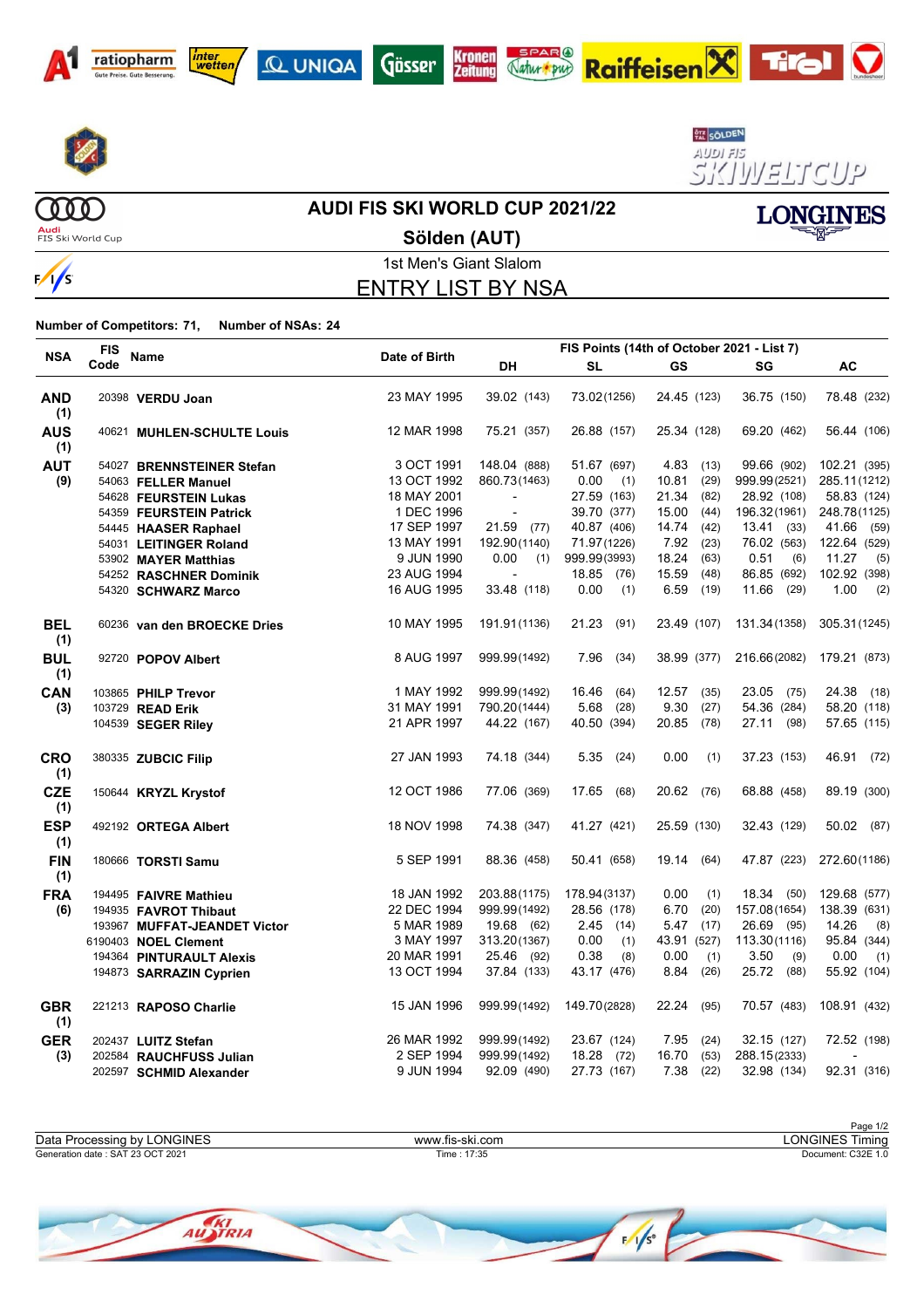

**Audi**<br>FIS Ski World Cup

### **AUDI FIS SKI WORLD CUP 2021/22**

**Sölden (AUT)**



1st Men's Giant Slalom ENTRY LIST BY NSA

#### **Number of Competitors: 71, Number of NSAs: 24**

|                   | <b>FIS</b> |                                      |               |                          | FIS Points (14th of October 2021 - List 7) |             |      |              |               |
|-------------------|------------|--------------------------------------|---------------|--------------------------|--------------------------------------------|-------------|------|--------------|---------------|
| <b>NSA</b>        | Code       | Name                                 | Date of Birth | DH                       | <b>SL</b>                                  | GS          |      | SG           | AC            |
| <b>ITA</b>        |            | 990048 BORSOTTI Giovanni             | 18 DEC 1990   | 206.04 (1185)            | 42.07 (446)                                | 11.11(30)   |      | 112.86(1103) | 90.56 (305)   |
| (8)               |            | 990116 de ALIPRANDINI Luca           | 1 SEP 1990    | 135.99 (819)             | 34.59 (280)                                | 4.41        | (11) | 62.89 (391)  | 94.65 (337)   |
|                   |            | 6293775 DELLA VITE Filippo           | 4 OCT 2001    | $\overline{a}$           | 31.42 (222)                                | 19.79       | (72) | 62.93 (393)  | 80.45 (247)   |
|                   |            | 6293831 FRANZONI Giovanni            | 30 MAR 2001   | 35.22 (126)              | 31.25 (218)                                | 22.17       | (93) | 24.78 (83)   | 36.50 (39)    |
|                   |            | 6291430 MAURBERGER Simon             | 20 FEB 1995   | 66.62 (283)              | 6.90(31)                                   | 16.54       | (52) | 66.67 (432)  | 29.43<br>(23) |
|                   |            | 291318 TONETTI Riccardo              | 14 MAY 1989   | 16.13 (54)               | 18.95 (79)                                 | 9.86        | (28) | 10.70(27)    | 13.43<br>(7)  |
|                   |            | 6293171 VINATZER Alex                | 22 SEP 1999   | 304.56(1364)             | $1.57$ (10)                                | 28.41 (171) |      | 175.23(1800) | 373.05(1307)  |
|                   |            | 6291725 ZINGERLE Hannes              | 11 APR 1995   | 999.99(1492)             | 23.52 (121)                                | 17.28       | (56) | 144.66(1519) | 99.85 (379)   |
| <b>JPN</b>        |            | 6300451 KATO Seigo                   | 14 APR 1998   |                          | 23.82 (128)                                | 17.72 (60)  |      | 85.53 (676)  | 138.30 (629)  |
| (2)               |            | 6300464 KOYAMA Yohei                 | 31 MAY 1998   |                          | 19.30 (81)                                 | 26.39 (146) |      | 121.61(1240) | 121.86 (525)  |
|                   |            |                                      |               |                          |                                            |             |      |              |               |
| LTU<br>(1)        |            | 780023 DRUKAROV Andrej               | 10 MAY 1999   | 999.99(1492)             | 49.49 (640)                                | 20.77 (77)  |      | 113.35(1117) | 999.99(1347)  |
| <b>NED</b><br>(1) |            | 400237 MEINERS Maarten               | 8 FEB 1992    | 59.54 (243)              | 109.61 (2183)                              | 17.54       | (59) | 35.17 (143)  | 72.82 (200)   |
| <b>NOR</b>        |            | 422729 BRAATHEN Lucas                | 19 APR 2000   | $\overline{\phantom{a}}$ | 3.73(18)                                   | 3.96        | (9)  | 39.89 (167)  | 68.22 (175)   |
| (7)               |            | 422507 HAUGAN Timon                  | 27 DEC 1996   | 65.67 (278)              | 4.35<br>(21)                               | 17.08       | (55) | 102.92 (943) | 187.37 (912)  |
|                   |            | 422304 KRISTOFFERSEN Henrik          | 2 JUL 1994    | 145.08 (872)             | 0.00<br>(1)                                | 2.11        | (7)  | 37.89 (156)  | 39.85 (50)    |
|                   |            | 422732 McGRATH Atle Lie              | 21 APR 2000   | 43.63 (162)              | 8.95<br>(38)                               | 5.12        | (14) | 31.52 (123)  | 34.49 (30)    |
|                   |            | 421669 NESTVOLD-HAUGEN Leif Kristian | 29 NOV 1987   | 267.45(1314)             | $12.52$ (50)                               | 4.57        | (12) | 65.94 (425)  | 258.66(1147)  |
|                   |            | 422469 SOLHEIM Fabian Wilkens        | 10 APR 1996   | 999.99(1492)             | 28.25 (174)                                | 11.57       | (31) | 234.38(2160) | 999.99(1347)  |
|                   |            | 422278 WINDINGSTAD Rasmus            | 31 OCT 1993   | 40.10 (149)              | 43.93 (499)                                | 5.42        | (15) | 16.82 (45)   | 21.84 (14)    |
| <b>RUS</b>        |            | 481897 ALEKHIN Nikita                | 31 DEC 1998   | 999.99(1492)             | 33.22 (258)                                | 26.58 (149) |      | 99.98 (908)  | 83.48 (265)   |
| (3)               |            | 481103 ANDRIENKO Aleksander          | 8 MAY 1990    | 999.99(1492)             | 31.41 (221)                                | 14.81       | (43) | 49.06 (230)  | 100.85 (385)  |
|                   |            | 481730 KUZNETSOV Ivan                | 8 JUN 1996    | 54.53 (213)              | 22.66 (105)                                | 15.48       | (46) | 50.41 (240)  | 68.01 (174)   |
| <b>SLO</b>        |            | 561322 HADALIN Stefan                | 6 JUN 1995    | 56.54 (228)              | 5.67<br>(27)                               | 15.82       | (50) | 33.78 (137)  | 46.08 (71)    |
| (2)               |            | 561244 KRANJEC Zan                   | 15 NOV 1992   | 291.60(1354)             | 9.49(42)                                   | 0.45        | (5)  | 149.58(1577) | 136.68 (622)  |
| <b>SUI</b>        |            | 511852 CAVIEZEL Gino                 | 23 JUN 1992   | 44.19 (166)              | 117.92(2344)                               | 5.45        | (16) | $10.42$ (25) | 36.85 (40)    |
| (8)               |            | 512182 MEILLARD Loic                 | 29 OCT 1996   | 26.48 (97)               | 1.74(11)                                   | 2.76        | (8)  | $10.35$ (23) | 7.05<br>(3)   |
|                   |            | 511896 MURISIER Justin               | 8 JAN 1992    | 27.96 (101)              | 39.30 (370)                                | 6.01        | (18) | $14.48$ (37) | 21.72 (13)    |
|                   |            | 512203 NEF Tanguy                    | 19 NOV 1996   | 375.99(1388)             | $2.69$ (15)                                | 26.10 (143) |      | 74.43 (533)  | 255.18(1138)  |
|                   |            | 511867 NOGER Cedric                  | 17 MAY 1992   | $\overline{\phantom{a}}$ | 100.28(1959)                               | 14.69       | (41) | 140.72(1469) | 165.51 (795)  |
|                   |            | 512269 ODERMATT Marco                | 8 OCT 1997    | $8.42$ (24)              | 134.60(2608)                               | 0.00        | (1)  | 0.00<br>(1)  | 57.58 (114)   |
|                   |            | 511863 SETTE Daniele                 | 28 FEB 1992   | 999.99(1492)             | 127.26(2502)                               | 15.95       | (51) | 71.75 (498)  | 135.65 (611)  |
|                   |            | 511996 YULE Daniel                   | 18 FEB 1993   | 905.09(1471)             | $0.00$ (1)                                 | 20.86       | (79) | 999.99(2521) | 248.25(1121)  |
| <b>SVK</b>        |            | 700830 ZAMPA Adam                    | 13 SEP 1990   | 139.98 (844)             | 22.69 (106)                                | $8.27$ (25) |      | 34.45 (140)  | 116.63 (485)  |
| (2)               |            | 700879 ZAMPA Andreas                 | 13 AUG 1993   | 101.70 (561)             | 39.76 (380)                                | 20.86 (79)  |      | 57.78 (333)  | 73.60 (204)   |
| <b>SWE</b>        |            | 501898 ROENNGREN Mattias             | 22 NOV 1993   | 74.88 (354)              | 36.48 (307)                                | 21.29       | (81) | 32.43 (129)  | 57.72 (116)   |
| (2)               |            | 422444 WINDINGSTAD Tobias            | 21 DEC 1995   | 146.19 (878)             | 24.63 (135)                                | 26.40 (147) |      | 122.07(1246) | 116.45 (483)  |
| <b>USA</b>        |            | 6530319 COCHRAN-SIEGLE Ryan          | 27 MAR 1992   | $2.73$ (10)              | 117.65(2338)                               | 12.13(34)   |      | 6.00(12)     | 25.29 (20)    |
| (5)               |            | 6532354 GILE Bridger                 | 15 OCT 1999   | 33.39 (117)              | 22.10 (100)                                | 19.17       | (65) | 29.94 (115)  | 39.23 (48)    |
|                   |            | 6531928 KENNEY Patrick               | 13 FEB 1997   | 174.56(1043)             | 38.44 (352)                                | 23.33 (104) |      | 159.32(1674) | 239.12(1091)  |
|                   |            | 6532084 RADAMUS River                | 12 FEB 1998   | 54.18 (211)              | 31.05(211)                                 | 13.09       | (36) | 22.72 (72)   | 45.52 (68)    |
|                   |            | 6531963 STEFFEY George               | 8 AUG 1997    | 101.28 (557)             | 25.72 (147)                                | 22.08       | (91) | 47.66 (222)  | 79.69 (239)   |

| Legend:                     |                      |          |                           |    |          |    |                        |          |  |
|-----------------------------|----------------------|----------|---------------------------|----|----------|----|------------------------|----------|--|
| . .<br> SG                  | No points<br>Super-G | AC<br>SL | Alpine Combined<br>Slalom | DH | Downhill | GS | Giant Slalom           |          |  |
|                             |                      |          |                           |    |          |    |                        | Page 2/2 |  |
| Data Processing by LONGINES |                      |          | www.fis-ski.com           |    |          |    | <b>LONGINES Timing</b> |          |  |

Generation date : SAT 23 OCT 2021 Time : 17:35 Document: C32E 1.0

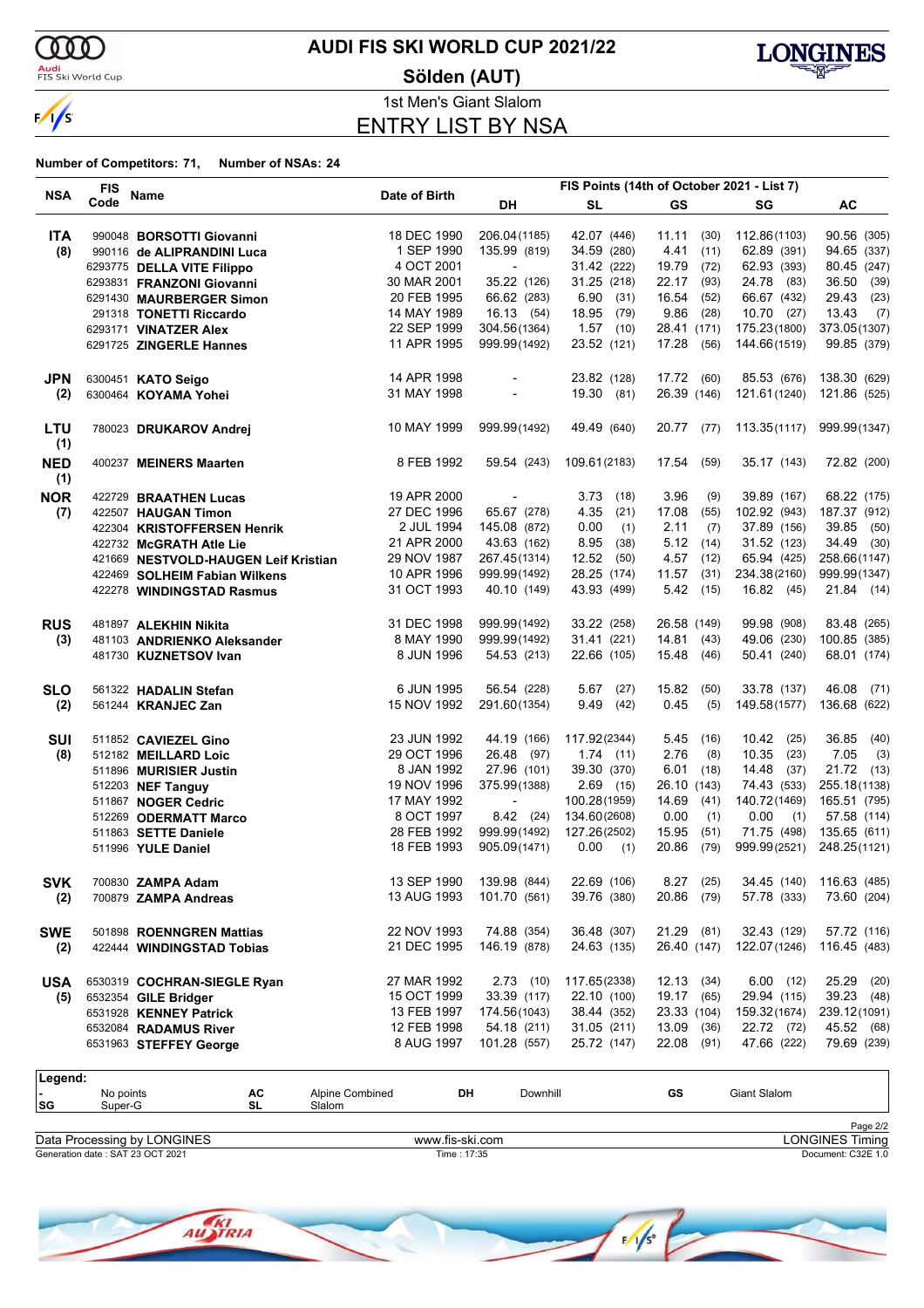









**Rank 80 in the FIS List: YULE Daniel 20.86 FIS Points** 





 $(000)$ **Audi**<br>FIS Ski World Cup

 $\frac{1}{s}$ 

### **AUDI FIS SKI WORLD CUP 2021/22**

**Sölden (AUT)**



1st Men's Giant Slalom SUN 24 OCT 2021 DRAW LIST

Start Time 10:00

 $\boldsymbol{\nabla}$ 

| <b>Number of Competitors: 71,</b> | <b>Number of NSAs: 24</b> |
|-----------------------------------|---------------------------|

| No. | <b>FIS</b><br>Code | Name                                 | <b>NSA</b><br>Code | <b>WCSL-GS</b> |      | WCSL-O |       |        | <b>FIS GS</b> |  |
|-----|--------------------|--------------------------------------|--------------------|----------------|------|--------|-------|--------|---------------|--|
| 1   | 194364             | <b>PINTURAULT Alexis</b>             | <b>FRA</b>         | 700            | (1)  | 1436   | (1)   | 0.00   | (1)           |  |
| 2   | 380335             | <b>ZUBCIC Filip</b>                  | <b>CRO</b>         | 656            | (2)  | 894    | (5)   | 0.00   | (1)           |  |
| 3   | 512269             | <b>ODERMATT Marco</b>                | <b>SUI</b>         | 649            | (3)  | 1191   | (2)   | 0.00   | (1)           |  |
| 4   | 194495             | <b>FAIVRE Mathieu</b>                | <b>FRA</b>         | 478            | (4)  | 604    | (10)  | 0.00   | (1)           |  |
| 5   | 512182             | <b>MEILLARD Loic</b>                 | <b>SUI</b>         | 438            | (5)  | 970    | (4)   | 2.76   | (8)           |  |
| 6   | 990116             | de ALIPRANDINI Luca                  | <b>ITA</b>         | 308            | (6)  | 353    | (22)  | 4.41   | (11)          |  |
| 7   | 561244             | <b>KRANJEC Zan</b>                   | <b>SLO</b>         | 290            | (7)  | 322    | (27)  | 0.45   | (5)           |  |
| 8   | 54027              | <b>BRENNSTEINER Stefan</b>           | <b>AUT</b>         | 266            | (8)  | 266    | (35)  | 4.83   | (13)          |  |
| 9   | 422304             | <b>KRISTOFFERSEN Henrik</b>          | <b>NOR</b>         | 265            | (9)  | 811    | (7)   | 2.11   | (7)           |  |
| 10  | 194935             | <b>FAVROT Thibaut</b>                | <b>FRA</b>         | 232            | (10) | 248    | (39)  | 6.70   | (20)          |  |
| 11  | 511896             | <b>MURISIER Justin</b>               | SUI                | 229            | (11) | 306    | (31)  | 6.01   | (18)          |  |
| 12  | 511852             | <b>CAVIEZEL Gino</b>                 | SUI                | 215            | (12) | 319    | (28)  | 5.45   | (16)          |  |
| 13  | 54320              | <b>SCHWARZ Marco</b>                 | <b>AUT</b>         | 209            | (13) | 974    | (3)   | 6.59   | (19)          |  |
| 14  | 421669             | <b>NESTVOLD-HAUGEN Leif Kristian</b> | <b>NOR</b>         | 196            | (15) | 210    | (46)  | 4.57   | (12)          |  |
| 15  | 422729             | <b>BRAATHEN Lucas</b>                | <b>NOR</b>         | 191            | (16) | 204    | (47)  | 3.96   | (9)           |  |
| 16  | $+500$<br>54063    | <b>FELLER Manuel</b>                 | <b>AUT</b>         | 107            | (24) | 595    | (11)  | 10.81  | (29)          |  |
| 17  | 202597             | <b>SCHMID Alexander</b>              | <b>GER</b>         | 188            | (17) | 298    | (33)  | 7.38   | (22)          |  |
| 18  | 202437             | <b>LUITZ Stefan</b>                  | <b>GER</b>         | 172            | (19) | 237    | (42)  | 7.95   | (24)          |  |
| 19  | 54031              | <b>LEITINGER Roland</b>              | <b>AUT</b>         | 145            | (20) | 156    | (58)  | 7.92   | (23)          |  |
| 20  | 700830             | <b>ZAMPA Adam</b>                    | <b>SVK</b>         | 138            | (21) | 138    | (68)  | 8.27   | (25)          |  |
| 21  | 103729             | <b>READ Erik</b>                     | CAN                | 126            | (22) | 187    | (52)  | 9.30   | (27)          |  |
| 22  | 422732             | <b>McGRATH Atle Lie</b>              | <b>NOR</b>         | 120            | (23) | 148    | (62)  | 5.12   | (14)          |  |
| 23  | 990048             | <b>BORSOTTI Giovanni</b>             | <b>ITA</b>         | 104            | (25) | 104    | (73)  | 11.11  | (30)          |  |
| 24  | 291318             | <b>TONETTI Riccardo</b>              | <b>ITA</b>         | 93             | (26) | 151    | (61)  | 9.86   | (28)          |  |
| 25  | 193967             | <b>MUFFAT-JEANDET Victor</b>         | <b>FRA</b>         | 82             | (27) | 432    | (18)  | 5.47   | (17)          |  |
| 26  | 6532084            | <b>RADAMUS River</b>                 | <b>USA</b>         | 81             | (28) | 113    | (72)  | 13.09  | (36)          |  |
| 27  | 561322             | <b>HADALIN Stefan</b>                | <b>SLO</b>         | 56             | (29) | 245    | (40)  | 15.82  | (50)          |  |
| 28  | 103865             | <b>PHILP Trevor</b>                  | CAN                | 45             | (30) | 74     | (87)  | 12.57  | (35)          |  |
| 29  | 511863             | <b>SETTE Daniele</b>                 | SUI                | 42             | (31) | 42     | (110) | 15.95  | (51)          |  |
| 30  | 6530319            | <b>COCHRAN-SIEGLE Ryan</b>           | <b>USA</b>         | 39             | (33) | 307    | (30)  | 12.13  | (34)          |  |
| 31  | $+500$<br>53902    | <b>MAYER Matthias</b>                | <b>AUT</b>         | 6              | (56) | 740    | (8)   | 18.24  | (63)          |  |
| 32  | $+500$ 6190403     | <b>NOEL Clement</b>                  | <b>FRA</b>         | $\mathbf{1}$   | (61) | 554    | (13)  | >43.91 | (527)         |  |
| 33  | 422278             | <b>WINDINGSTAD Rasmus</b>            | <b>NOR</b>         | 20             | (39) | 20     | (125) | 5.42   | (15)          |  |
| 34  | 194873             | <b>SARRAZIN Cyprien</b>              | <b>FRA</b>         | 15             | (44) | 19     | (129) | 8.84   | (26)          |  |
| 35  | 422469             | <b>SOLHEIM Fabian Wilkens</b>        | <b>NOR</b>         | 34             | (34) | 34     | (116) | 11.57  | (31)          |  |
| 36  | 511867             | <b>NOGER Cedric</b>                  | SUI                | 3              | (60) | 3      | (158) | 14.69  | (41)          |  |
| 37  | 54445              | <b>HAASER Raphael</b>                | <b>AUT</b>         | $\overline{7}$ | (53) | 58     | (95)  | 14.74  | (42)          |  |
| 38  | 481103             | <b>ANDRIENKO Aleksander</b>          | <b>RUS</b>         | 24             | (36) | 24     | (122) | 14.81  | (43)          |  |

| SUN 24 OCT 2021 / Sölden (AUT) / 0001     |                      | $\overline{AB}$<br>Page<br>- 172 |
|-------------------------------------------|----------------------|----------------------------------|
| <b>LONGINES</b><br>Data Processing<br>bv. | 7.fis-ski.com<br>www | _ONGINES<br>' imina              |
| Generation date: SAT 23 OCT 2021          | .17:35<br>Time.      | Document: C45 1.0                |

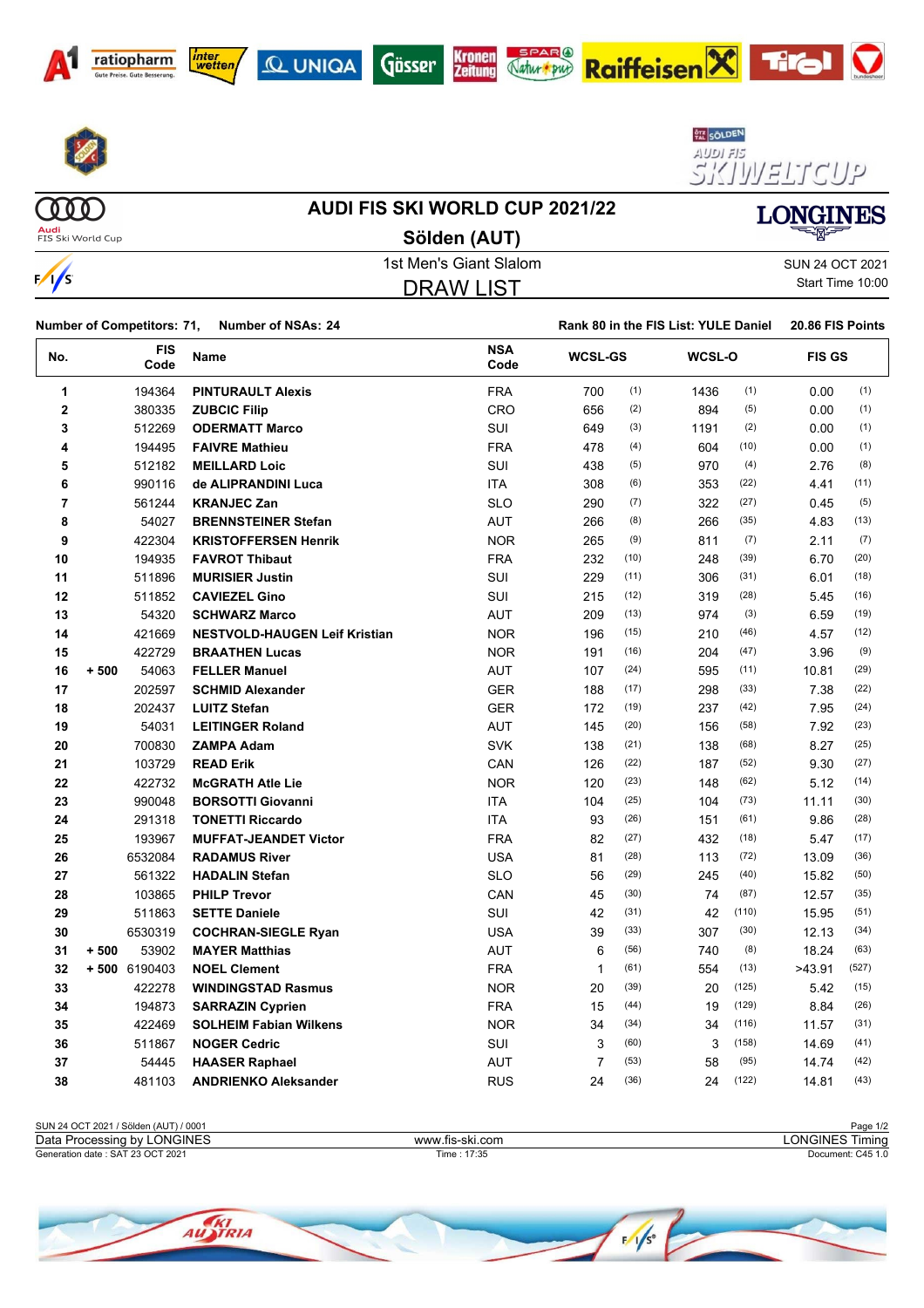

# **AUDI FIS SKI WORLD CUP 2021/22**

**Sölden (AUT)**



 $\frac{1}{s}$ 

1st Men's Giant Slalom SUN 24 OCT 2021 DRAW LIST

Start Time 10:00

|     | <b>Number of Competitors: 71,</b> | <b>Number of NSAs: 24</b>   |                    |                          |      | Rank 80 in the FIS List: YULE Daniel |       | 20.86 FIS Points |       |
|-----|-----------------------------------|-----------------------------|--------------------|--------------------------|------|--------------------------------------|-------|------------------|-------|
| No. | <b>FIS</b><br>Code                | <b>Name</b>                 | <b>NSA</b><br>Code | <b>WCSL-GS</b>           |      | WCSL-O                               |       | <b>FIS GS</b>    |       |
| 39  | 54359                             | <b>FEURSTEIN Patrick</b>    | <b>AUT</b>         |                          |      |                                      |       | 15.00            | (44)  |
| 40  | 481730                            | <b>KUZNETSOV Ivan</b>       | <b>RUS</b>         | 26                       | (35) | 46                                   | (105) | 15.48            | (46)  |
| 41  | 54252                             | <b>RASCHNER Dominik</b>     | <b>AUT</b>         | 14                       | (47) | 43                                   | (109) | 15.59            | (48)  |
| 42  | 6291430                           | <b>MAURBERGER Simon</b>     | <b>ITA</b>         |                          |      | 46                                   | (105) | 16.54            | (52)  |
| 43  | 202584                            | <b>RAUCHFUSS Julian</b>     | <b>GER</b>         |                          |      | 14                                   | (141) | 16.70            | (53)  |
| 44  | 422507                            | <b>HAUGAN Timon</b>         | <b>NOR</b>         |                          |      | 102                                  | (74)  | 17.08            | (55)  |
| 45  | 6291725                           | <b>ZINGERLE Hannes</b>      | <b>ITA</b>         | 13                       | (48) | 13                                   | (143) | 17.28            | (56)  |
| 46  | 400237                            | <b>MEINERS Maarten</b>      | <b>NED</b>         | 5                        | (58) | 5                                    | (155) | 17.54            | (59)  |
| 47  | 6300451                           | <b>KATO Seigo</b>           | <b>JPN</b>         |                          |      |                                      |       | 17.72            | (60)  |
| 48  | 180666                            | <b>TORSTI Samu</b>          | <b>FIN</b>         | 23                       | (37) | 45                                   | (107) | 19.14            | (64)  |
| 49  | 6532354                           | <b>GILE Bridger</b>         | <b>USA</b>         | $\overline{\phantom{a}}$ |      |                                      |       | 19.17            | (65)  |
| 50  | 6293775                           | <b>DELLA VITE Filippo</b>   | <b>ITA</b>         | 15                       | (44) | 15                                   | (137) | 19.79            | (72)  |
| 51  | 150644                            | <b>KRYZL Krystof</b>        | <b>CZE</b>         | $\overline{\phantom{a}}$ |      |                                      |       | 20.62            | (76)  |
| 52  | 780023                            | <b>DRUKAROV Andrej</b>      | LTU                |                          |      |                                      |       | 20.77            | (77)  |
| 53  | 104539                            | <b>SEGER Riley</b>          | CAN                |                          |      |                                      |       | 20.85            | (78)  |
| 54  | 700879                            | <b>ZAMPA Andreas</b>        | <b>SVK</b>         | 11                       | (50) | 11                                   | (147) | 20.86            | (79)  |
| 55  | 511996                            | <b>YULE Daniel</b>          | SUI                | 6                        | (56) | 220                                  | (44)  | 20.86            | (79)  |
| 56  | 501898                            | <b>ROENNGREN Mattias</b>    | <b>SWE</b>         | 18                       | (40) | 42                                   | (110) | >21.29           | (81)  |
| 57  | 54628                             | <b>FEURSTEIN Lukas</b>      | <b>AUT</b>         | $\overline{\phantom{a}}$ |      |                                      |       | >21.34           | (82)  |
| 58  | 6531963                           | <b>STEFFEY George</b>       | <b>USA</b>         |                          |      |                                      |       | >22.08           | (91)  |
| 59  | 6293831                           | <b>FRANZONI Giovanni</b>    | <b>ITA</b>         | 18                       | (40) | 18                                   | (130) | >22.17           | (93)  |
| 60  | 221213                            | <b>RAPOSO Charlie</b>       | <b>GBR</b>         | $\overline{a}$           |      |                                      |       | >22.24           | (95)  |
| 61  | 6531928                           | <b>KENNEY Patrick</b>       | <b>USA</b>         |                          |      |                                      |       | >23.33           | (104) |
| 62  | 60236                             | van den BROECKE Dries       | <b>BEL</b>         |                          |      |                                      |       | >23.49           | (107) |
| 63  | 20398                             | <b>VERDU Joan</b>           | <b>AND</b>         |                          |      |                                      |       | >24.45           | (123) |
| 64  | 40621                             | <b>MUHLEN-SCHULTE Louis</b> | <b>AUS</b>         |                          |      |                                      |       | >25.34           | (128) |
| 65  | 492192                            | <b>ORTEGA Albert</b>        | <b>ESP</b>         |                          |      | 22                                   | (124) | >25.59           | (130) |
| 66  | 512203                            | <b>NEF Tanguy</b>           | SUI                |                          |      | 163                                  | (57)  | >26.10           | (143) |
| 67  | 6300464                           | <b>KOYAMA Yohei</b>         | <b>JPN</b>         |                          |      |                                      |       | >26.39           | (146) |
| 68  | 422444                            | <b>WINDINGSTAD Tobias</b>   | <b>SWE</b>         |                          |      |                                      |       | >26.40           | (147) |
| 69  | 481897                            | <b>ALEKHIN Nikita</b>       | <b>RUS</b>         |                          |      | $\blacksquare$                       |       | >26.58           | (149) |
| 70  | 6293171                           | <b>VINATZER Alex</b>        | <b>ITA</b>         |                          |      | 264                                  | (36)  | >28.41           | (171) |
| 71  | 92720                             | <b>POPOV Albert</b>         | <b>BUL</b>         |                          |      | 90                                   | (77)  | >38.99           | (377) |

**-** No points **+ 500** At least 500 points on WCSL-O after 15th place or after 30th place **>** Greater than 80th rank in the FIS points list **FIS GS** FIS points for Giant Slalom (7th FIS points list 2021/2022) **No.** Control Number **WCSL-GS** FIS World Cup Start List points for Giant Slalom **WCSL-O** Overall FIS World Cup Start List points SUN 24 OCT 2021 / Sölden (AUT) / 0001 Page 2/2<br>
Data Processing by LONGINES Timing Page 2/2

Generation date : SAT 23 OCT 2021 Time : 17:35 Document: C45 1.0 Data Processing by LONGINES www.fis-ski.com

**Legend:**

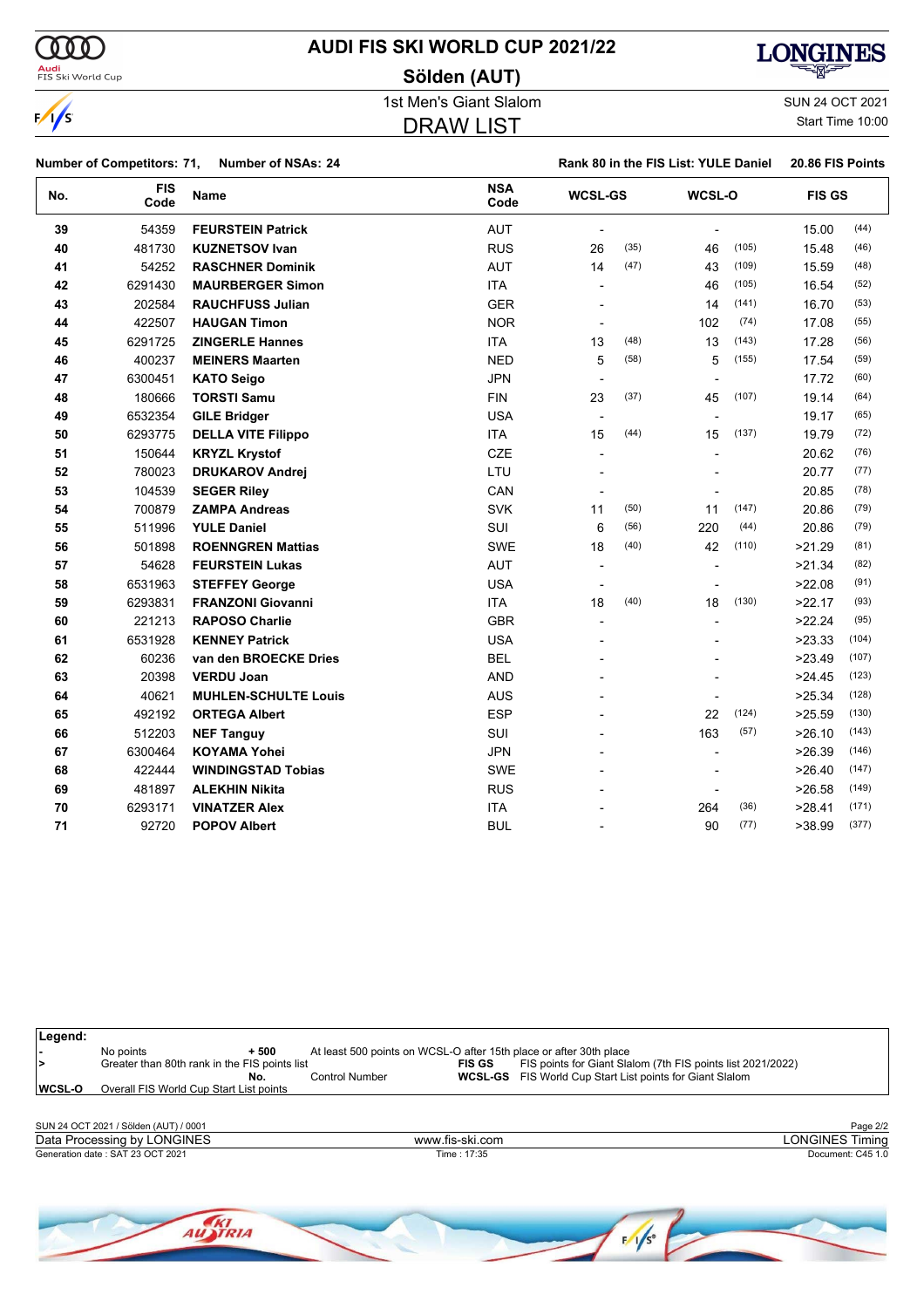















**Audi**<br>FIS Ski World Cup

 $(000)$ 

 $\frac{1}{s}$ 

### **Sölden (AUT)**

1st Men's Giant Slalom Sun 24 OCT 2021 START LIST RUN 1

Start Time 10:00

**LONGINES** 

| Number of Competitors: 71, Number of NSAs: |  |  |
|--------------------------------------------|--|--|
| <b>FIS</b>                                 |  |  |

| <b>Bib</b>     | <b>FIS</b> |                                                       | Year of NSA  |            |      | Ski                  |
|----------------|------------|-------------------------------------------------------|--------------|------------|------|----------------------|
|                | Code       | Name                                                  | <b>Birth</b> | Code       | Time |                      |
| 1              |            | 990116 de ALIPRANDINI Luca                            | 1990         | <b>ITA</b> |      | Salomon              |
| $\overline{2}$ |            | 194364 PINTURAULT Alexis                              | 1991         | <b>FRA</b> |      | Head                 |
| 3              |            | 512182 MEILLARD Loic                                  | 1996         | SUI        |      | Rossignol            |
| 4              |            | 561244 <b>KRANJEC Zan</b>                             | 1992 SLO     |            |      | Rossignol            |
| 5              |            | 380335 ZUBCIC Filip                                   |              | 1993 CRO   |      | Atomic               |
| 6              |            | 194495 FAIVRE Mathieu                                 | 1992 FRA     |            |      | Head                 |
| 7              |            | 512269 ODERMATT Marco                                 | 1997         | SUI        |      | Stoeckli             |
| 8              |            | 421669 NESTVOLD-HAUGEN Leif Kristian                  | 1987         | <b>NOR</b> |      | Head                 |
| 9              |            | 54320 SCHWARZ Marco                                   | 1995 AUT     |            |      | Atomic               |
| 10             |            | 511896 MURISIER Justin                                | 1992         | SUI        |      | Head                 |
| 11             |            | 54027 BRENNSTEINER Stefan                             | 1991         | AUT        |      | Fischer              |
| 12             |            | 194935 FAVROT Thibaut                                 | 1994 FRA     |            |      | Dynastar             |
| 13             |            | 511852 CAVIEZEL Gino                                  | 1992         | SUI        |      | Dynastar             |
| 14             |            | 422729 BRAATHEN Lucas                                 |              | 2000 NOR   |      | Atomic               |
| 15             |            | 422304 KRISTOFFERSEN Henrik                           |              | 1994 NOR   |      | Rossignol            |
| 16             |            | -------- break -- <sup>.</sup><br>54063 FELLER Manuel | 1992 AUT     |            |      | Atomic               |
| 17             |            | 202597 SCHMID Alexander                               |              | 1994 GER   |      | Head                 |
| 18             |            | 202437 LUITZ Stefan                                   |              | 1992 GER   |      | Head                 |
| 19             |            | 54031 LEITINGER Roland                                | 1991         | AUT        |      | Salomon              |
| 20             |            | 700830 ZAMPA Adam                                     | 1990 SVK     |            |      | Salomon              |
| 21             |            | 103729 READ Erik                                      |              | 1991 CAN   |      | Atomic               |
| 22             |            | 422732 McGRATH Atle Lie                               |              | 2000 NOR   |      | Head                 |
|                |            | -------------------- break -----                      |              |            |      |                      |
| 23             |            | 990048 BORSOTTI Giovanni                              | 1990 ITA     |            |      | Rossignol            |
| 24             |            | 291318 TONETTI Riccardo                               | 1989         | <b>ITA</b> |      | <b>Blizzard</b>      |
| 25             |            | 193967 MUFFAT-JEANDET Victor                          | 1989         | <b>FRA</b> |      | Salomon              |
| 26             |            | 6532084 RADAMUS River                                 | 1998 USA     |            |      | Rossignol            |
| 27             |            | 561322 HADALIN Stefan                                 | 1995 SLO     |            |      | Rossignol            |
| 28             |            | 103865 PHILP Trevor                                   | 1992 CAN     |            |      | Rossignol            |
| 29             |            | 511863 SETTE Daniele                                  | 1992 SUI     |            |      | Fischer              |
| 30             |            | 6530319 COCHRAN-SIEGLE Ryan                           | 1992 USA     |            |      | Head                 |
| 31             |            | ---- break -<br>53902 MAYER Matthias                  | 1990 AUT     |            |      | Head                 |
| 32             |            | 6190403 NOEL Clement                                  | 1997 FRA     |            |      |                      |
| 33             |            | 422278 WINDINGSTAD Rasmus                             |              | 1993 NOR   |      | Dynastar<br>Stoeckli |
| 34             |            | 194873 SARRAZIN Cyprien                               | 1994 FRA     |            |      | Rossignol            |
| 35             |            | 422469 SOLHEIM Fabian Wilkens                         | 1996         | <b>NOR</b> |      | Head                 |
| 36             |            | 511867 NOGER Cedric                                   | 1992         | SUI        |      | Kaestle              |
| 37             |            | 54445 HAASER Raphael                                  | 1997 AUT     |            |      | Fischer              |
| 38             |            | 481103 ANDRIENKO Aleksander                           |              | 1990 RUS   |      |                      |
| 39             |            | 54359 FEURSTEIN Patrick                               | 1996 AUT     |            |      | Rossignol            |
| 40             |            | 481730 KUZNETSOV Ivan                                 |              |            |      | Rossignol            |
| 41             |            |                                                       |              | 1996 RUS   |      | Atomic               |
| 42             |            | 54252 RASCHNER Dominik                                | 1994 AUT     |            |      | Rossignol            |
|                |            | 6291430 MAURBERGER Simon                              | 1995 ITA     |            |      | Atomic               |

| SUN 24 OCT 2021 / Sölden (AUT)<br>) / 0001 |                 | : 1/2<br>Page         |  |  |
|--------------------------------------------|-----------------|-----------------------|--|--|
| Data Processing by LONGINES                | www.fis-ski.com | _ONGINES Ti<br>Timina |  |  |
| Generation date: SAT 23 OCT 2021           | 17:3'<br>Time   | Document: C51A 1.0    |  |  |

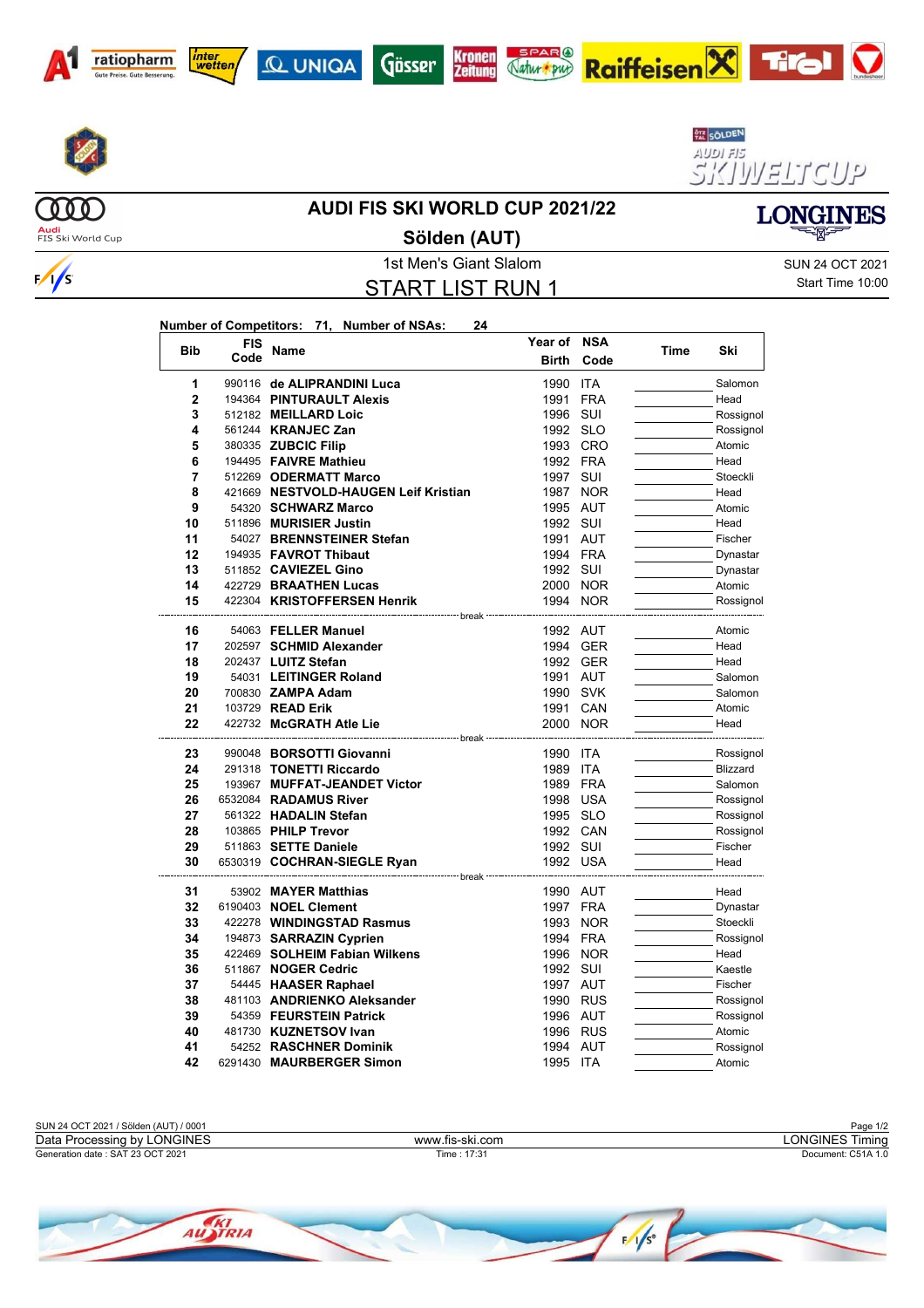

### **AUDI FIS SKI WORLD CUP 2021/22**

**Sölden (AUT)**



1st Men's Giant Slalom SUN 24 OCT 2021 START LIST RUN 1

Start Time 10:00

|                                                 |            |                                                 | Number of Competitors: 71, Number of NSAs: |                          | 24         |  |                                                 |            |                     |                     |                   |
|-------------------------------------------------|------------|-------------------------------------------------|--------------------------------------------|--------------------------|------------|--|-------------------------------------------------|------------|---------------------|---------------------|-------------------|
|                                                 | <b>Bib</b> | FIS                                             | Name                                       |                          |            |  | Year of                                         | <b>NSA</b> | Time                | Ski                 |                   |
|                                                 |            | Code                                            |                                            |                          |            |  | <b>Birth</b>                                    | Code       |                     |                     |                   |
|                                                 | 43         |                                                 | 202584 RAUCHFUSS Julian                    |                          |            |  | 1994                                            | <b>GER</b> |                     | Rossignol           |                   |
|                                                 | 44         |                                                 | 422507 HAUGAN Timon                        |                          |            |  | 1996                                            | <b>NOR</b> |                     | Head                |                   |
|                                                 | 45         |                                                 | 6291725 ZINGERLE Hannes                    |                          |            |  | 1995                                            | ITA        |                     | Rossignol           |                   |
|                                                 | 46         |                                                 | 400237 MEINERS Maarten                     |                          |            |  | 1992                                            | <b>NED</b> |                     | Rossignol           |                   |
|                                                 | 47         |                                                 | 6300451 KATO Seigo                         |                          |            |  | 1998                                            | <b>JPN</b> |                     | Atomic              |                   |
|                                                 | 48         |                                                 | 180666 TORSTI Samu                         |                          |            |  | 1991                                            | <b>FIN</b> |                     | Head                |                   |
|                                                 | 49         |                                                 | 6532354 GILE Bridger                       |                          |            |  | 1999                                            | <b>USA</b> |                     | Head                |                   |
|                                                 | 50         |                                                 | 6293775 DELLA VITE Filippo                 |                          |            |  | 2001                                            | ITA        |                     | Rossignol           |                   |
|                                                 | 51         |                                                 | 150644 KRYZL Krystof                       |                          |            |  | 1986                                            | <b>CZE</b> |                     | Atomic              |                   |
|                                                 | 52         |                                                 | 780023 DRUKAROV Andrej                     |                          |            |  | 1999                                            | LTU        |                     | Rossignol           |                   |
|                                                 | 53         |                                                 | 104539 SEGER Riley                         |                          |            |  | 1997                                            | CAN        |                     | Rossignol           |                   |
|                                                 | 54         |                                                 | 700879 ZAMPA Andreas                       |                          |            |  | 1993                                            | <b>SVK</b> |                     | Salomon             |                   |
|                                                 | 55         |                                                 | 511996 YULE Daniel                         |                          |            |  | 1993                                            | SUI        |                     | Fischer             |                   |
|                                                 | 56         |                                                 | 501898 ROENNGREN Mattias                   |                          |            |  | 1993                                            | SWE        |                     | Head                |                   |
|                                                 | 57         |                                                 | 54628 FEURSTEIN Lukas                      |                          |            |  | 2001 AUT                                        |            |                     | Head                |                   |
|                                                 | 58         |                                                 | 6531963 STEFFEY George                     |                          |            |  | 1997 USA                                        |            |                     | Rossignol           |                   |
|                                                 | 59         |                                                 | 6293831 FRANZONI Giovanni                  |                          |            |  | 2001                                            | <b>ITA</b> |                     | Rossignol           |                   |
|                                                 | 60         |                                                 | 221213 RAPOSO Charlie                      |                          |            |  | 1996                                            | <b>GBR</b> |                     | Rossignol           |                   |
|                                                 | 61         |                                                 | 6531928 KENNEY Patrick                     |                          |            |  | 1997 USA                                        |            |                     |                     |                   |
|                                                 | 62         |                                                 | 60236 van den BROECKE Dries                |                          |            |  | 1995                                            | <b>BEL</b> |                     | Voelkl              |                   |
|                                                 | 63         |                                                 | 20398 VERDU Joan                           |                          |            |  | 1995                                            | AND        |                     | Head                |                   |
|                                                 | 64         |                                                 | 40621 MUHLEN-SCHULTE Louis                 |                          |            |  | 1998                                            | AUS        |                     |                     |                   |
|                                                 | 65         |                                                 | 492192 ORTEGA Albert                       |                          |            |  | 1998                                            | <b>ESP</b> |                     | Rossignol           |                   |
|                                                 | 66         |                                                 | 512203 <b>NEF Tanguy</b>                   |                          |            |  | 1996                                            | sui        |                     | Head                |                   |
|                                                 | 67         |                                                 | 6300464 KOYAMA Yohei                       |                          |            |  | 1998                                            | <b>JPN</b> |                     | Head                |                   |
|                                                 | 68         |                                                 | 422444 WINDINGSTAD Tobias                  |                          |            |  | 1995                                            | SWE        |                     | Voelkl              |                   |
|                                                 | 69         |                                                 | 481897 ALEKHIN Nikita                      |                          |            |  | 1998                                            | <b>RUS</b> |                     | Rossignol           |                   |
|                                                 | 70         |                                                 | 6293171 VINATZER Alex                      |                          |            |  | 1999                                            | <b>ITA</b> |                     | Nordica             |                   |
|                                                 | 71         |                                                 | 92720 POPOV Albert                         |                          |            |  | 1997 BUL                                        |            |                     | Head                |                   |
|                                                 |            |                                                 |                                            |                          |            |  |                                                 |            |                     |                     |                   |
| Jury                                            |            |                                                 |                                            |                          |            |  | <b>Technical Data</b>                           |            |                     |                     |                   |
| <b>FIS Technical Delegate</b>                   |            | <b>GUT Marco</b>                                |                                            | $\overline{\text{SUI}}$  |            |  | <b>Course Name</b>                              |            |                     |                     | <b>RETTENBACH</b> |
| <b>Referee</b><br><b>Assistant Referee</b>      |            | <b>WALDNER Markus</b><br><b>COUDER Emmanuel</b> |                                            | <b>FIS</b><br><b>FIS</b> |            |  | <b>Start Altitude</b><br><b>Finish Altitude</b> |            |                     |                     | 3040m<br>2670m    |
| <b>Chief of Race</b>                            |            | <b>GSTREIN Rainer</b>                           |                                            |                          | AUT        |  | <b>Vertical Drop</b>                            |            |                     |                     | 370m              |
|                                                 |            |                                                 |                                            |                          |            |  | <b>Homologation Number</b>                      |            |                     |                     | 14044/07/21       |
| <b>Race Information Run 1</b>                   |            |                                                 |                                            |                          |            |  | <b>Race Information Run 2</b>                   |            |                     |                     |                   |
| <b>Course Setter</b>                            |            | <b>BRUNNER Bernd</b>                            |                                            |                          | <b>GER</b> |  | <b>Course Setter</b>                            |            | <b>KRUG Helmuth</b> |                     | SUI               |
| <b>Gates/Turning Gates</b><br><b>Start Time</b> |            | 48/46<br>10:00                                  |                                            |                          |            |  | <b>Gates/Turning Gates</b><br><b>Start Time</b> |            | 13:30               |                     |                   |
| Forerunners:                                    |            |                                                 |                                            |                          |            |  |                                                 |            |                     |                     |                   |
| <b>Run 1:</b>                                   |            |                                                 | F1 - ADRIAN PERTL                          | <b>AUT</b>               |            |  | <b>F2 - ANDREAS PLOIER</b>                      | AUT        |                     | F3 - ARMIN DORNAUER | AUT               |
| <b>Run 2:</b>                                   |            |                                                 | F1 - ADRIAN PERTL                          | <b>AUT</b>               |            |  | <b>F2 - ANDREAS PLOIER</b>                      | AUT        |                     | F3 - ARMIN DORNAUER | AUT               |

SUN 24 OCT 2021 / Sölden (AUT) / 0001 Page 2/2<br>
Data Processing by LONGINES Timing Page 2/2 Generation date : SAT 23 OCT 2021 Time : 17:31 Document: C51A 1.0 Data Processing by LONGINES www.fis-ski.com

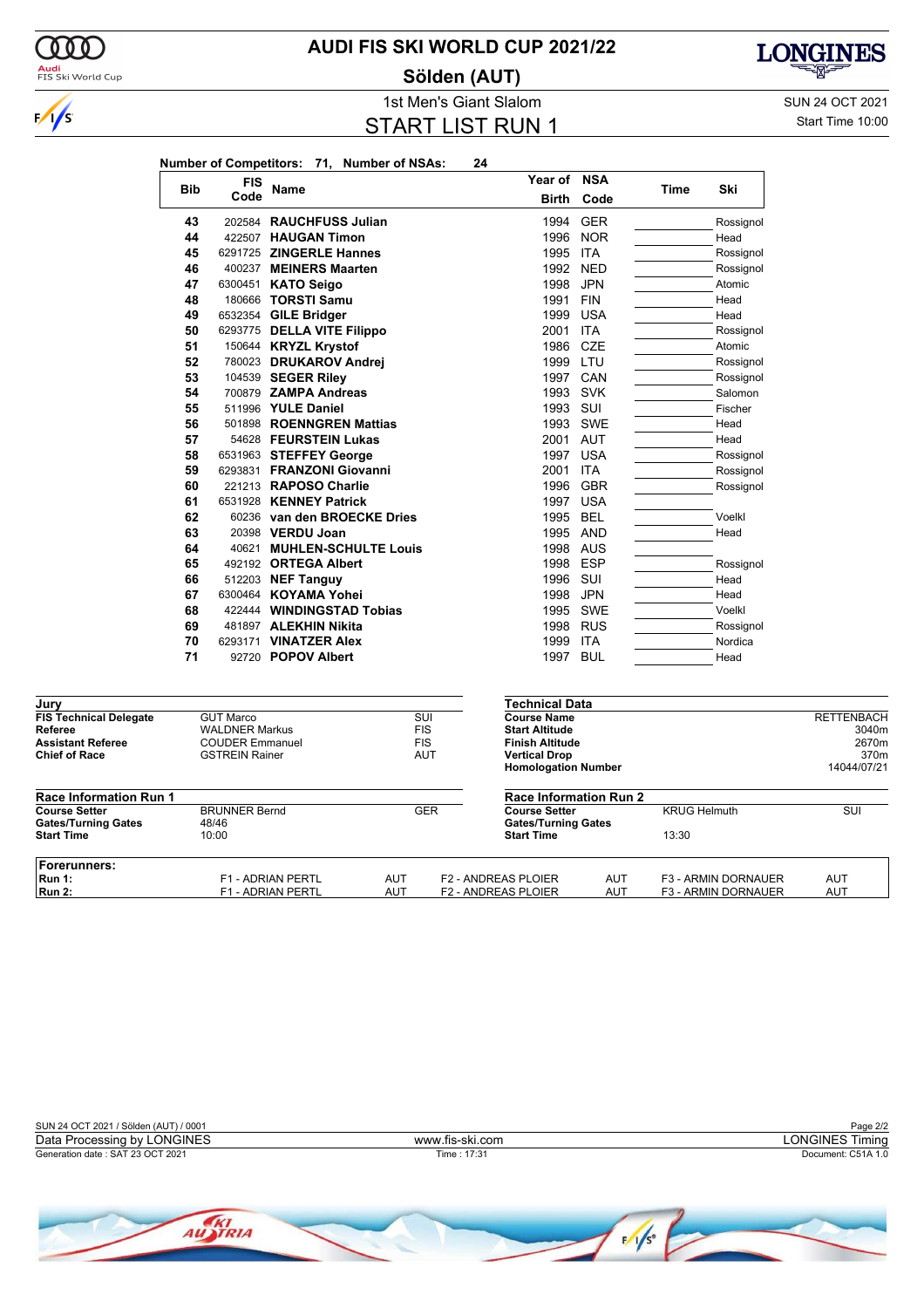









AUDI FIS<br>SIKI VV ELT CUP





 $\frac{1}{s}$ 

 $\Gamma$ 

#### **AUDI FIS SKI WORLD CUP 2021/22**

**Audi**<br>FIS Ski World Cup

1st Men's Giant Slalom Sun 24 OCT 2021 **Sölden (AUT)**

OFFICIAL RESULTS RUN 1

Start Time 10:00

**LONGINES** 

| Rank           | <b>Bib</b>     | <b>FIS</b><br>Code | Name                                      | YB   | <b>NSA</b><br>Code | Time    | <b>Difference</b> | Ski       |
|----------------|----------------|--------------------|-------------------------------------------|------|--------------------|---------|-------------------|-----------|
| 1              | 19             | 54031              | <b>LEITINGER Roland</b>                   | 1991 | <b>AUT</b>         | 1:03.93 |                   | Salomon   |
| $\overline{2}$ | 6              | 194495             | <b>FAIVRE Mathieu</b>                     | 1992 | <b>FRA</b>         | 1:04.12 | 0.19              | Head      |
| 3              | $\overline{7}$ | 512269             | <b>ODERMATT Marco</b>                     | 1997 | <b>SUI</b>         | 1:04.14 | 0.21              | Stoeckli  |
| 4              | 4              | 561244             | <b>KRANJEC Zan</b>                        | 1992 | <b>SLO</b>         | 1:04.20 | 0.27              | Rossignol |
| 5              | 13             | 511852             | <b>CAVIEZEL Gino</b>                      | 1992 | SUI                | 1:04.28 | 0.35              | Dynastar  |
| 6              | $\overline{c}$ | 194364             | <b>PINTURAULT Alexis</b>                  | 1991 | <b>FRA</b>         | 1:04.50 | $0.57\,$          | Head      |
| 7              | 17             | 202597             | <b>SCHMID Alexander</b>                   | 1994 | <b>GER</b>         | 1:04.60 | 0.67              | Head      |
| 8              | 5              | 380335             | <b>ZUBCIC Filip</b>                       | 1993 | <b>CRO</b>         | 1:04.64 | 0.71              | Atomic    |
| 9              | 26             | 6532084            | <b>RADAMUS River</b>                      | 1998 | <b>USA</b>         | 1:04.78 | 0.85              | Rossignol |
| 10             | $\mathbf{1}$   | 990116             | de ALIPRANDINI Luca                       | 1990 | <b>ITA</b>         | 1:04.81 | 0.88              | Salomon   |
| 11             | 15             | 422304             | <b>KRISTOFFERSEN Henrik</b>               | 1994 | <b>NOR</b>         | 1:04.82 | 0.89              | Rossignol |
| 11             | 11             | 54027              | <b>BRENNSTEINER Stefan</b>                | 1991 | <b>AUT</b>         | 1:04.82 | 0.89              | Fischer   |
| 13             | 31             | 53902              | <b>MAYER Matthias</b>                     | 1990 | <b>AUT</b>         | 1:04.99 | 1.06              | Head      |
| 14             | 16             | 54063              | <b>FELLER Manuel</b>                      | 1992 | <b>AUT</b>         | 1:05.01 | 1.08              | Atomic    |
| 15             | 8              | 421669             | <b>NESTVOLD-HAUGEN Leif Kristian</b>      | 1987 | <b>NOR</b>         | 1:05.11 | 1.18              | Head      |
| 16             | 18             | 202437             | <b>LUITZ Stefan</b>                       | 1992 | <b>GER</b>         | 1:05.18 | 1.25              | Head      |
| 16             | 10             | 511896             | <b>MURISIER Justin</b>                    | 1992 | SUI                | 1:05.18 | 1.25              | Head      |
| 18             | 9              | 54320              | <b>SCHWARZ Marco</b>                      | 1995 | <b>AUT</b>         | 1:05.29 | 1.36              | Atomic    |
| 19             | 14             | 422729             | <b>BRAATHEN Lucas</b>                     | 2000 | <b>NOR</b>         | 1:05.31 | 1.38              | Atomic    |
| 19             | 3              | 512182             | <b>MEILLARD Loic</b>                      | 1996 | SUI                | 1:05.31 | 1.38              | Rossignol |
| 21             | 28             | 103865             | <b>PHILP Trevor</b>                       | 1992 | CAN                | 1:05.32 | 1.39              | Rossignol |
| 22             | 33             | 422278             | <b>WINDINGSTAD Rasmus</b>                 | 1993 | <b>NOR</b>         | 1:05.34 | 1.41              | Stoeckli  |
| 23             | 27             | 561322             | <b>HADALIN Stefan</b>                     | 1995 | <b>SLO</b>         | 1:05.37 | 1.44              | Rossignol |
| 24             | 21             | 103729             | <b>READ Erik</b>                          | 1991 | CAN                | 1:05.38 | 1.45              | Atomic    |
| 25             | 29             | 511863             | <b>SETTE Daniele</b>                      | 1992 | SUI                | 1:05.44 | 1.51              | Fischer   |
| 26             | 20             | 700830             | <b>ZAMPA Adam</b>                         | 1990 | <b>SVK</b>         | 1:05.66 | 1.73              | Salomon   |
| 27             | 34             | 194873             | <b>SARRAZIN Cyprien</b>                   | 1994 | <b>FRA</b>         | 1:05.70 | 1.77              | Rossignol |
| 28             | 12             | 194935             | <b>FAVROT Thibaut</b>                     | 1994 | <b>FRA</b>         | 1:05.74 | 1.81              | Dynastar  |
| 29             | 42             | 6291430            | <b>MAURBERGER Simon</b>                   | 1995 | ITA                | 1:05.77 | 1.84              | Atomic    |
| 30             | 24             | 291318             | <b>TONETTI Riccardo</b>                   | 1989 | <b>ITA</b>         | 1:05.95 | 2.02              | Blizzard  |
|                |                |                    | DID NOT QUALIFY FOR RUN 2: 31 competitors |      |                    |         |                   |           |
| 31             | 30             | 6530319            | <b>COCHRAN-SIEGLE Ryan</b>                | 1992 | <b>USA</b>         | 1:05.96 | 2.03              | Head      |
| 32             | 40             | 481730             | <b>KUZNETSOV Ivan</b>                     | 1996 | <b>RUS</b>         | 1:05.97 | 2.04              | Atomic    |
| 33             | 47             | 6300451            | <b>KATO Seigo</b>                         | 1998 | JPN                | 1:06.04 | 2.11              | Atomic    |
| 34             | 50             | 6293775            | <b>DELLA VITE Filippo</b>                 | 2001 | <b>ITA</b>         | 1:06.18 | 2.25              | Rossignol |
| 35             | 38             | 481103             | <b>ANDRIENKO Aleksander</b>               | 1990 | <b>RUS</b>         | 1:06.25 | 2.32              | Rossignol |
| 36             | 25             | 193967             | <b>MUFFAT-JEANDET Victor</b>              | 1989 | <b>FRA</b>         | 1:06.30 | 2.37              | Salomon   |
| 37             | 56             | 501898             | <b>ROENNGREN Mattias</b>                  | 1993 | <b>SWE</b>         | 1:06.31 | 2.38              | Head      |
| 38             | 41             | 54252              | <b>RASCHNER Dominik</b>                   | 1994 | <b>AUT</b>         | 1:06.41 | 2.48              | Rossignol |
| 39             | 45             | 6291725            | <b>ZINGERLE Hannes</b>                    | 1995 | <b>ITA</b>         | 1:06.43 | 2.50              | Rossignol |
| 40             | 39             | 54359              | <b>FEURSTEIN Patrick</b>                  | 1996 | <b>AUT</b>         | 1.06.48 | 2.55              | Rossignol |
| 41             | 60             | 221213             | <b>RAPOSO Charlie</b>                     | 1996 | <b>GBR</b>         | 1:06.55 | 2.62              | Rossignol |
| 42             | 48             | 180666             | <b>TORSTI Samu</b>                        | 1991 | <b>FIN</b>         | 1:06.60 | 2.67              | Head      |
| 43             | 54             | 700879             | <b>ZAMPA Andreas</b>                      | 1993 | <b>SVK</b>         | 1:06.70 | 2.77              | Salomon   |
| 44             | 32             | 6190403            | <b>NOEL Clement</b>                       | 1997 | <b>FRA</b>         | 1:06.81 | 2.88              | Dynastar  |

|                 | Page 1/2                     |
|-----------------|------------------------------|
| www.fis-ski.com | <b>_ONGINES Ti</b><br>Timina |
| 11:33<br>ïme :  | Document: C73B 1.0           |
|                 |                              |

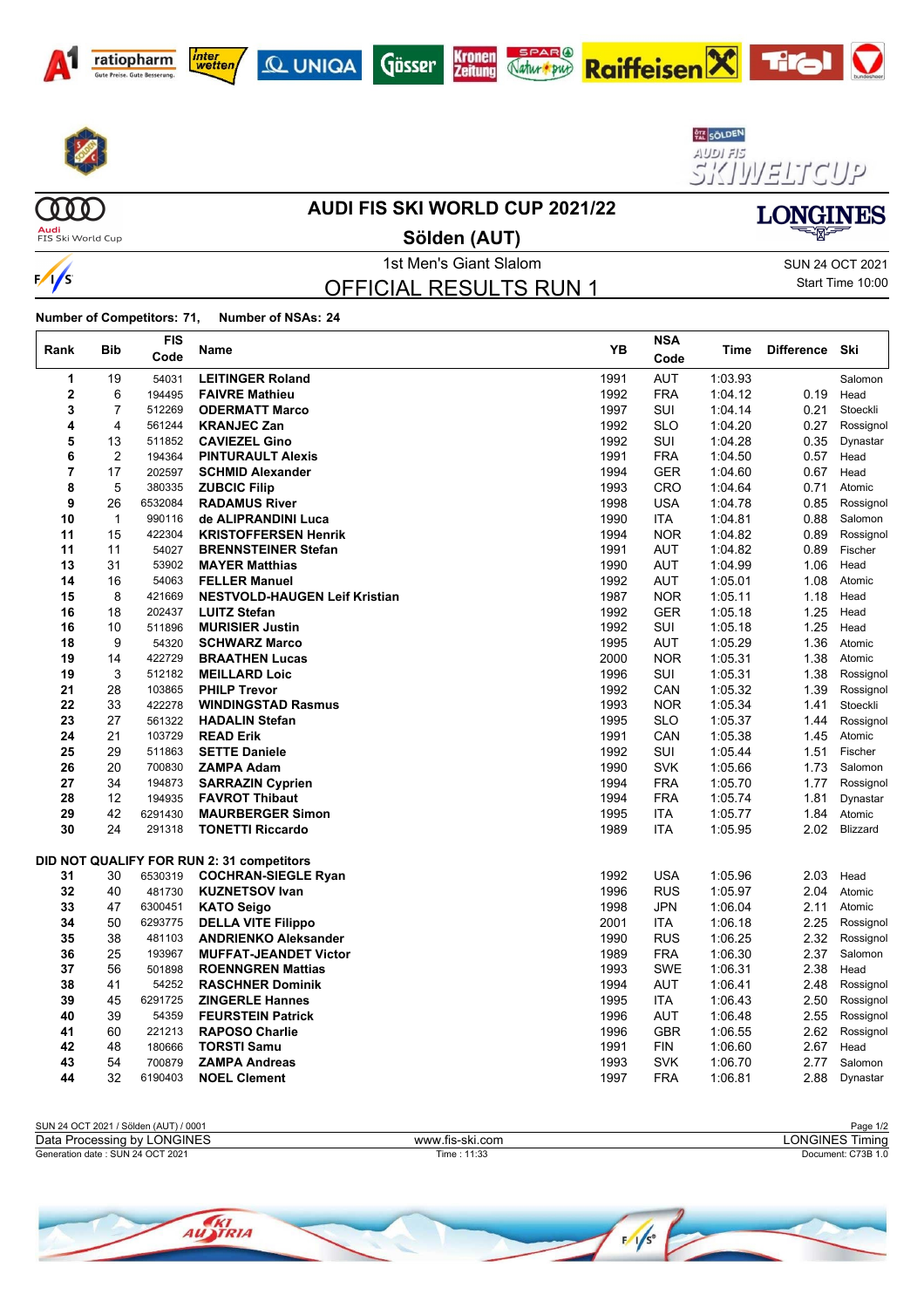

**Audi**<br>FIS Ski World Cup

### **AUDI FIS SKI WORLD CUP 2021/22**

**Sölden (AUT)**



1st Men's Giant Slalom SUN 24 OCT 2021

### OFFICIAL RESULTS RUN 1

Start Time 10:00

#### **Number of Competitors: 71, Number of NSAs: 24**

| Rank                                            | Bib          | FIS     | Name                                            |            |                          |                                            | <b>YB</b>                     | <b>NSA</b> | Time                                       | <b>Difference</b> | Ski               |
|-------------------------------------------------|--------------|---------|-------------------------------------------------|------------|--------------------------|--------------------------------------------|-------------------------------|------------|--------------------------------------------|-------------------|-------------------|
|                                                 |              | Code    |                                                 |            |                          |                                            |                               | Code       |                                            |                   |                   |
| 45                                              | 61           | 6531928 | <b>KENNEY Patrick</b>                           |            |                          |                                            | 1997                          | <b>USA</b> | 1:06.82                                    | 2.89              |                   |
| 46                                              | 70           | 6293171 | <b>VINATZER Alex</b>                            |            |                          |                                            | 1999                          | <b>ITA</b> | 1:06.88                                    | 2.95              | Nordica           |
| 47                                              | 49           | 6532354 | <b>GILE Bridger</b>                             |            |                          |                                            | 1999                          | USA        | 1:06.89                                    | 2.96              | Head              |
| 48                                              | 57           | 54628   | <b>FEURSTEIN Lukas</b>                          |            |                          |                                            | 2001                          | <b>AUT</b> | 1:07.05                                    | 3.12              | Head              |
| 48                                              | 44           | 422507  | <b>HAUGAN Timon</b>                             |            |                          |                                            | 1996                          | <b>NOR</b> | 1:07.05                                    | 3.12              | Head              |
| 50                                              | 55           | 511996  | <b>YULE Daniel</b>                              |            |                          |                                            | 1993                          | SUI        | 1:07.30                                    | 3.37              | Fischer           |
| 51                                              | 65           | 492192  | <b>ORTEGA Albert</b>                            |            |                          |                                            | 1998                          | <b>ESP</b> | 1:07.31                                    | 3.38              | Rossignol         |
| 52                                              | 66           | 512203  | <b>NEF Tanguy</b>                               |            |                          |                                            | 1996                          | SUI        | 1:07.32                                    | 3.39              | Head              |
| 53                                              | 59           | 6293831 | <b>FRANZONI Giovanni</b>                        |            |                          |                                            | 2001                          | <b>ITA</b> | 1:07.42                                    | 3.49              | Rossignol         |
| 54                                              | 53           | 104539  | <b>SEGER Riley</b>                              |            |                          |                                            | 1997                          | CAN        | 1:07.46                                    | 3.53              | Rossignol         |
| 55                                              | 36           | 511867  | <b>NOGER Cedric</b>                             |            |                          |                                            | 1992                          | SUI        | 1:07.49                                    | 3.56              | Kaestle           |
| 56                                              | 46           | 400237  | <b>MEINERS Maarten</b>                          |            |                          |                                            | 1992                          | <b>NED</b> | 1:07.53                                    | 3.60              | Rossignol         |
| 57                                              | 64           | 40621   | <b>MUHLEN-SCHULTE Louis</b>                     |            |                          |                                            | 1998                          | AUS        | 1:07.68                                    | 3.75              |                   |
| 58                                              | 51           | 150644  | <b>KRYZL Krystof</b>                            |            |                          |                                            | 1986                          | CZE        | 1:07.76                                    | 3.83              | Atomic            |
| 59                                              | 52           | 780023  | <b>DRUKAROV Andrei</b>                          |            |                          |                                            | 1999                          | LTU        | 1:07.84                                    | 3.91              | Rossignol         |
| 60                                              | 63           | 20398   | <b>VERDU Joan</b>                               |            |                          |                                            | 1995                          | <b>AND</b> | 1:08.03                                    | 4.10              | Head              |
| 61                                              | 71           | 92720   | <b>POPOV Albert</b>                             |            |                          |                                            | 1997                          | <b>BUL</b> | 1:08.87                                    | 4.94              | Head              |
|                                                 |              |         | DID NOT FINISH RUN 1: 10 competitors            |            |                          |                                            |                               |            |                                            |                   |                   |
|                                                 | 22           | 422732  | <b>McGRATH Atle Lie</b>                         |            |                          |                                            | 2000                          | <b>NOR</b> |                                            |                   | Head              |
|                                                 | 23           | 990048  | <b>BORSOTTI Giovanni</b>                        |            |                          |                                            | 1990                          | <b>ITA</b> |                                            |                   | Rossignol         |
|                                                 | 35           | 422469  | <b>SOLHEIM Fabian Wilkens</b>                   |            |                          |                                            | 1996                          | <b>NOR</b> |                                            |                   | Head              |
|                                                 | 37           | 54445   | <b>HAASER Raphael</b>                           |            |                          |                                            | 1997                          | <b>AUT</b> |                                            |                   | Fischer           |
|                                                 | 43           | 202584  | <b>RAUCHFUSS Julian</b>                         |            |                          |                                            | 1994                          | GER        |                                            |                   | Rossignol         |
|                                                 | 58           | 6531963 | <b>STEFFEY George</b>                           |            |                          |                                            | 1997                          | <b>USA</b> |                                            |                   | Rossignol         |
|                                                 | 62           | 60236   | van den BROECKE Dries                           |            |                          |                                            | 1995                          | <b>BEL</b> |                                            |                   | Voelkl            |
|                                                 | 67           | 6300464 | <b>KOYAMA Yohei</b>                             |            |                          |                                            | 1998                          | <b>JPN</b> |                                            |                   | Head              |
|                                                 | 68           | 422444  | <b>WINDINGSTAD Tobias</b>                       |            |                          |                                            | 1995                          | <b>SWE</b> |                                            |                   | Voelkl            |
|                                                 | 69           | 481897  | <b>ALEKHIN Nikita</b>                           |            |                          |                                            | 1998                          | <b>RUS</b> |                                            |                   | Rossignol         |
| Jurv                                            |              |         |                                                 |            |                          |                                            | Technical Data                |            |                                            |                   |                   |
| <b>FIS Technical Delegate</b>                   |              |         | <b>GUT Marco</b>                                |            | $\overline{\text{SUI}}$  | <b>Course Name</b>                         |                               |            |                                            |                   | <b>RETTENBACH</b> |
| Referee<br><b>Assistant Referee</b>             |              |         | <b>WALDNER Markus</b><br><b>COUDER Emmanuel</b> |            | <b>FIS</b><br><b>FIS</b> | <b>Start Altitude</b>                      | Finish Altitude               |            |                                            |                   | 3040m<br>2670m    |
| <b>Chief of Race</b>                            |              |         | <b>GSTREIN Rainer</b>                           |            | <b>AUT</b>               | <b>Vertical Drop</b>                       |                               |            |                                            |                   | 370m              |
|                                                 |              |         |                                                 |            |                          |                                            | <b>Homologation Number</b>    |            |                                            |                   | 14044/07/21       |
| <b>Race Information Run 1</b>                   |              |         |                                                 |            |                          |                                            | <b>Race Information Run 2</b> |            |                                            |                   |                   |
| <b>Course Setter</b>                            |              |         | <b>BRUNNER Bernd</b>                            |            | <b>GER</b>               | <b>Course Setter</b>                       |                               |            | <b>KRUG Helmuth</b>                        |                   | SUI               |
| <b>Gates/Turning Gates</b><br><b>Start Time</b> |              |         | 48/46<br>10:00                                  |            |                          | <b>Start Time</b>                          | <b>Gates/Turning Gates</b>    | 13:30      |                                            |                   |                   |
|                                                 |              |         |                                                 |            |                          |                                            |                               |            |                                            |                   |                   |
| Forerunners:                                    |              |         |                                                 |            |                          |                                            |                               |            |                                            |                   |                   |
| <b>Run 1:</b><br><b>Run 2:</b>                  |              |         | F1 - ADRIAN PERTL<br>F1 - ADRIAN PERTL          | AUT<br>AUT |                          | F2 - ANDREAS PLOIER<br>F2 - ANDREAS PLOIER | AUT<br>AUT                    |            | F3 - ARMIN DORNAUER<br>F3 - ARMIN DORNAUER |                   | AUT<br>AUT        |
|                                                 |              |         |                                                 |            |                          |                                            |                               |            |                                            |                   |                   |
| <b>Conditions on course:</b>                    |              |         |                                                 |            |                          |                                            | -6°C                          |            |                                            |                   |                   |
| Run 1                                           | <b>SUNNY</b> |         | <b>HARD</b><br>Snow:                            |            |                          | Temperature - Start:                       |                               |            | Temperature - Finish:                      | $-3^{\circ}$ C    |                   |

Legend:<br>YB Year of Birth

| SUN 24 OCT 2021 / Sölden (AUT) / 0001 |                 | Page 2/2               |
|---------------------------------------|-----------------|------------------------|
| Data Processing by<br><b>LONGINES</b> | www.fis-ski.com | _ONGINES Tir<br>Timina |
| Generation date: SUN 24 OCT 2021      | Time: 11:33     | Document: C73B 1.0     |
|                                       |                 |                        |

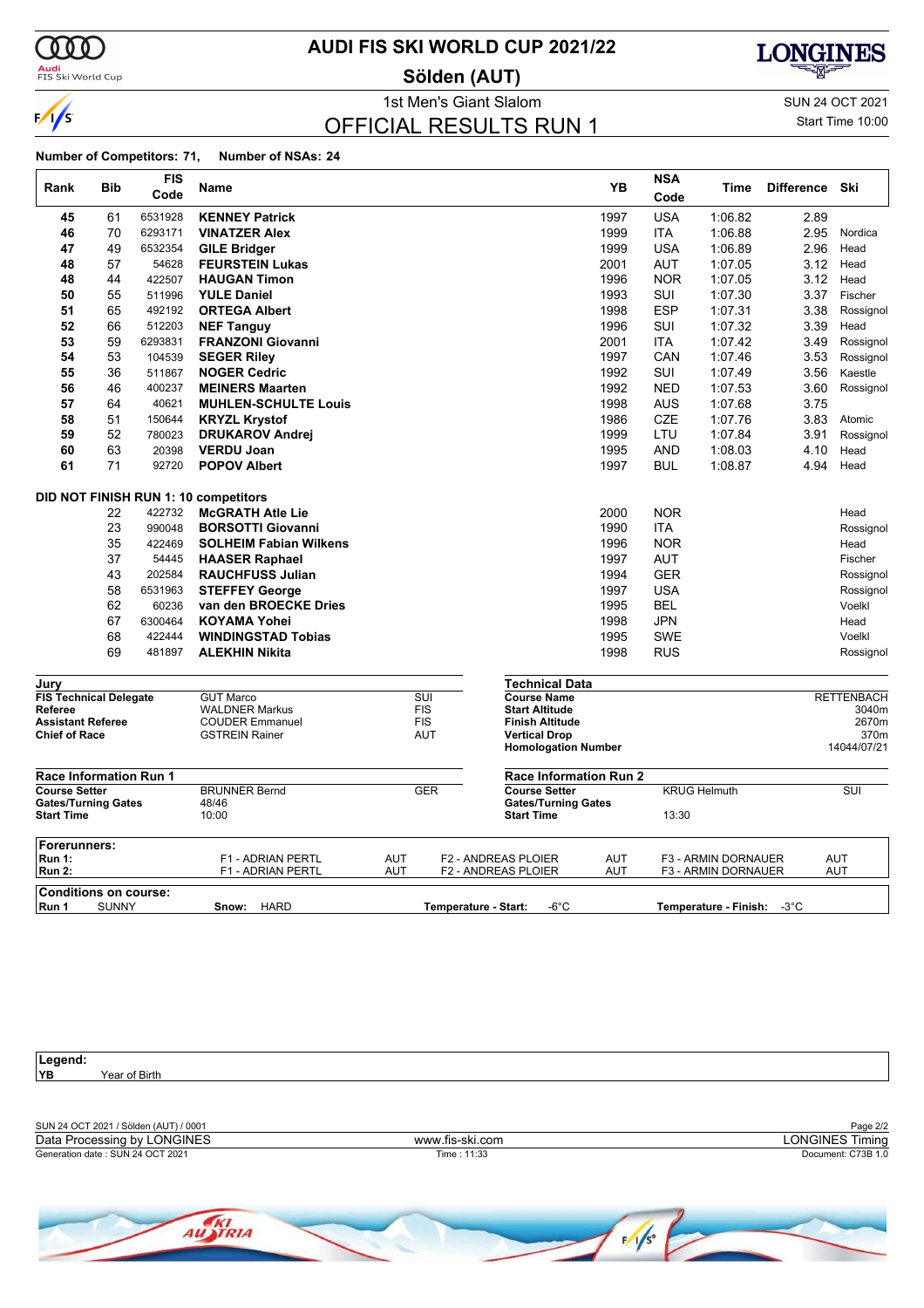













**AUDI FIS SKI WORLD CUP 2021/22**

**Audi**<br>FIS Ski World Cup

**COOO** 

 $\frac{1}{s}$ 

### **Sölden (AUT)**

### 1st Men's Giant Slalom Sun 24 OCT 2021 START LIST RUN 2

Start Time 13:30

**LONGINES** 

 $\boldsymbol{\nabla}$ 

| <b>Start</b><br>Order               | <b>Bib</b> | <b>FIS</b><br>Code | <b>Name</b>                                     |                                                                             | Year of NSA<br><b>Birth Code</b> |          | Run 1                      | Diff. | Rank | Run 2 | Total | Ski               |
|-------------------------------------|------------|--------------------|-------------------------------------------------|-----------------------------------------------------------------------------|----------------------------------|----------|----------------------------|-------|------|-------|-------|-------------------|
| 1                                   | 24         |                    | 291318 TONETTI Riccardo                         |                                                                             | 1989 ITA                         |          | 1:05.95                    | 2.02  | 30   |       |       | Blizzard          |
| 2                                   |            |                    | 42 6291430 MAURBERGER Simon                     |                                                                             | 1995 ITA                         |          | 1:05.77                    | 1.84  | 29   |       |       | Atomic            |
| 3                                   | 12         |                    | 194935 FAVROT Thibaut                           |                                                                             | 1994 FRA                         |          | 1:05.74                    | 1.81  | 28   |       |       | Dynastar          |
| 4                                   | 34         |                    | 194873 SARRAZIN Cyprien                         |                                                                             | 1994 FRA                         |          | 1:05.70                    | 1.77  | 27   |       |       | Rossignol         |
| 5                                   | 20         |                    | 700830 ZAMPA Adam                               |                                                                             |                                  | 1990 SVK | 1:05.66                    | 1.73  | 26   |       |       | Salomon           |
| 6                                   | 29         |                    | 511863 SETTE Daniele                            |                                                                             | 1992 SUI                         |          | 1:05.44                    | 1.51  | 25   |       |       | Fischer           |
| $\overline{7}$                      | 21         |                    | 103729 READ Erik                                |                                                                             |                                  | 1991 CAN | 1:05.38                    | 1.45  | 24   |       |       | Atomic            |
| 8                                   | 27         |                    | 561322 HADALIN Stefan                           |                                                                             | 1995 SLO                         |          | 1:05.37                    | 1.44  | 23   |       |       | Rossignol         |
| 9                                   | 33         |                    | 422278 WINDINGSTAD Rasmus                       |                                                                             |                                  | 1993 NOR | 1:05.34                    | 1.41  | 22   |       |       | Stoeckli          |
| 10                                  | 28         |                    | 103865 PHILP Trevor                             |                                                                             |                                  | 1992 CAN | 1:05.32                    | 1.39  | 21   |       |       | Rossignol         |
| 11                                  | 3          |                    | 512182 MEILLARD Loic                            |                                                                             | 1996 SUI                         |          | 1:05.31                    | 1.38  | 19   |       |       | Rossignol         |
| 12                                  | 14         |                    | 422729 BRAATHEN Lucas                           |                                                                             |                                  | 2000 NOR | 1:05.31                    | 1.38  | 19   |       |       | Atomic            |
| 13                                  | 9          |                    | 54320 SCHWARZ Marco                             |                                                                             | 1995 AUT                         |          | 1:05.29                    | 1.36  | 18   |       |       | Atomic            |
| 14                                  | 10         |                    | 511896 MURISIER Justin                          |                                                                             | 1992 SUI                         |          | 1:05.18                    | 1.25  | 16   |       |       | Head              |
| 15                                  | 18         |                    | 202437 LUITZ Stefan                             |                                                                             |                                  | 1992 GER | 1:05.18                    | 1.25  | 16   |       |       | Head              |
| 16                                  | 8          |                    | 421669 NESTVOLD-HAUGEN Leif Kristian            |                                                                             |                                  | 1987 NOR | 1:05.11                    | 1.18  | 15   |       |       | Head              |
| 17                                  | 16         |                    | 54063 FELLER Manuel                             |                                                                             |                                  | 1992 AUT | 1:05.01                    | 1.08  | 14   |       |       | Atomic            |
| 18                                  | 31         |                    | 53902 MAYER Matthias                            |                                                                             | 1990 AUT                         |          | 1:04.99                    | 1.06  | 13   |       |       | Head              |
| 19                                  | 11         |                    | 54027 BRENNSTEINER Stefan                       |                                                                             | 1991 AUT                         |          | 1:04.82                    | 0.89  | 11   |       |       | Fischer           |
| 20                                  | 15         |                    | 422304 KRISTOFFERSEN Henrik                     |                                                                             |                                  | 1994 NOR | 1:04.82                    | 0.89  | 11   |       |       | Rossignol         |
| 21                                  | 1          |                    | 990116 de ALIPRANDINI Luca                      |                                                                             | 1990 ITA                         |          | 1:04.81                    | 0.88  | 10   |       |       | Salomon           |
| 22                                  |            |                    | 26 6532084 RADAMUS River                        |                                                                             |                                  | 1998 USA | 1:04.78                    | 0.85  | 9    |       |       | Rossignol         |
|                                     |            |                    |                                                 |                                                                             |                                  |          |                            |       |      |       |       |                   |
| 23                                  | 5          |                    | 380335 ZUBCIC Filip                             |                                                                             |                                  | 1993 CRO | 1:04.64                    | 0.71  | 8    |       |       | Atomic            |
| 24                                  | 17         |                    | 202597 SCHMID Alexander                         |                                                                             |                                  | 1994 GER | 1:04.60                    | 0.67  |      |       |       | Head              |
| 25                                  | 2          |                    | 194364 PINTURAULT Alexis                        |                                                                             | 1991 FRA                         |          | 1:04.50                    | 0.57  | 6    |       |       | Head              |
| 26                                  | 13         |                    | 511852 CAVIEZEL Gino                            |                                                                             | 1992 SUI                         |          | 1:04.28                    | 0.35  | 5    |       |       | Dynastar          |
| 27                                  | 4          |                    | 561244 <b>KRANJEC Zan</b>                       |                                                                             | 1992 SLO                         |          | 1:04.20                    | 0.27  | 4    |       |       | Rossignol         |
| 28                                  | 7          |                    | 512269 ODERMATT Marco                           |                                                                             | 1997 SUI                         |          | 1.04.14                    | 0.21  | 3    |       |       | Stoeckli          |
| 29                                  | 6          |                    | 194495 FAIVRE Mathieu                           |                                                                             |                                  | 1992 FRA | 1:04.12                    | 0.19  | 2    |       |       | Head              |
| 30                                  | 19         |                    | 54031 LEITINGER Roland                          |                                                                             | 1991 AUT                         |          | 1:03.93                    |       |      |       |       | Salomon           |
| Jury                                |            |                    |                                                 |                                                                             |                                  |          | <b>Technical Data</b>      |       |      |       |       |                   |
| <b>FIS Technical Delegate</b>       |            |                    | <b>GUT Marco</b>                                | $\overline{\text{SUI}}$                                                     |                                  |          | <b>Course Name</b>         |       |      |       |       | <b>RETTENBACH</b> |
| Referee<br><b>Assistant Referee</b> |            |                    | <b>WALDNER Markus</b><br><b>COUDER Emmanuel</b> | <b>FIS</b><br><b>Start Altitude</b><br><b>FIS</b><br><b>Finish Altitude</b> |                                  |          |                            |       |      |       |       | 3040m<br>2670m    |
| <b>Chief of Race</b>                |            |                    | <b>GSTREIN Rainer</b>                           | <b>AUT</b>                                                                  | <b>Vertical Drop</b>             |          |                            |       |      | 370m  |       |                   |
|                                     |            |                    |                                                 |                                                                             |                                  |          | <b>Homologation Number</b> |       |      |       |       | 14044/07/21       |

| <b>Race Information Run 1</b>                      |                               |            |                                                                  | <b>Race Information Run 2</b> |                            |     |  |
|----------------------------------------------------|-------------------------------|------------|------------------------------------------------------------------|-------------------------------|----------------------------|-----|--|
| <b>Course Setter</b><br><b>Gates/Turning Gates</b> | <b>BRUNNER Bernd</b><br>48/46 |            | <b>GER</b><br><b>Course Setter</b><br><b>Gates/Turning Gates</b> |                               | <b>KRUG Helmuth</b>        | SUI |  |
| <b>Start Time</b>                                  | 10:00                         |            | <b>Start Time</b>                                                |                               | 13:30                      |     |  |
| Forerunners:                                       |                               |            |                                                                  |                               |                            |     |  |
| $\mathsf{Run}$ 1:                                  | <b>F1 - ADRIAN PERTL</b>      | <b>AUT</b> | <b>F2 - ANDREAS PLOIER</b>                                       | AUT                           | <b>F3 - ARMIN DORNAUER</b> | AUT |  |
| <b>Run 2:</b>                                      | <b>F1 - ADRIAN PERTL</b>      | <b>AUT</b> | <b>F2 - ANDREAS PLOIER</b>                                       | AUT                           | <b>F3 - ARMIN DORNAUER</b> | AUT |  |

| SUN 24 OCT 2021 / Sölden (AUT) /<br>) / 0001 |                 | Page 1/1           |
|----------------------------------------------|-----------------|--------------------|
| Data Processing by LONGINES                  | www.fis-ski.com | _ONGINES Timina    |
| Generation date: SUN 24 OCT 2021             | 11:34<br>ïme ∶  | Document: C51B 1.0 |

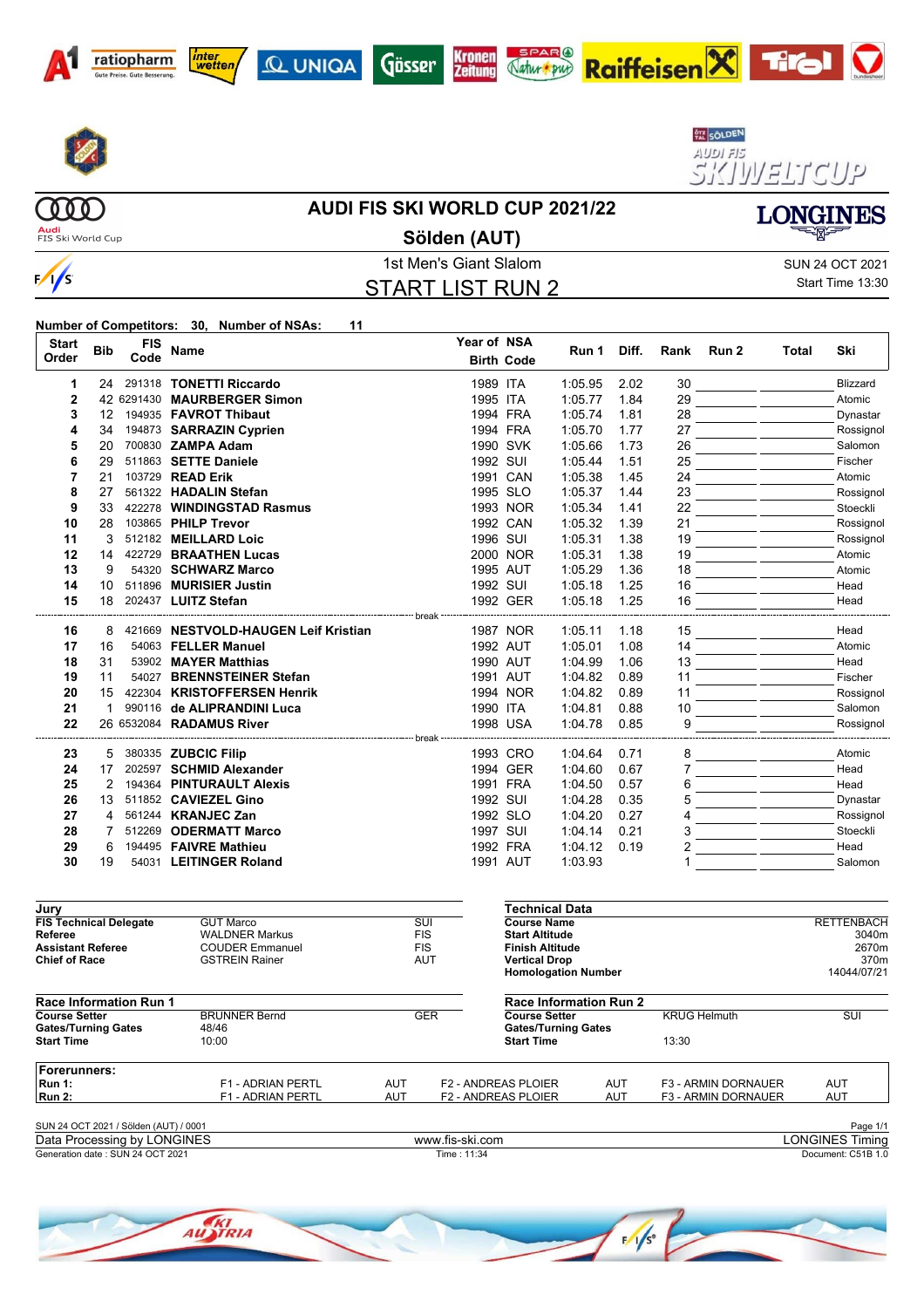









Raiffeisen**X**TIGI

SISTINETICUP **LONGINES** 

**Audi**<br>FIS Ski World Cup

### **AUDI FIS SKI WORLD CUP 2021/22**

**Sölden (AUT)**



### 1st Men's Giant Slalom Sun 24 OCT 2021 OFFICIAL RESULTS

Start Time 13:30

 $\mathbf \Omega$ 

**Number of Competitors: 71, Number of NSAs: <sup>24</sup> Penalty applied: 0.00**

|                |                | FIS                                   |                                                  | YΒ           | <b>NSA</b>        | Run 1                              | Run 2                      |                    |              | Race           |                      |
|----------------|----------------|---------------------------------------|--------------------------------------------------|--------------|-------------------|------------------------------------|----------------------------|--------------------|--------------|----------------|----------------------|
| Rank           | Bib            | Code                                  | Name                                             |              | Code              | <b>Time Rank</b>                   | <b>Time Rank</b>           | Total              | Diff.        | <b>Points</b>  | Ski                  |
| 1              | $\overline{7}$ | 512269                                | <b>ODERMATT Marco</b>                            | 1997         | SUI               | 1:04.14<br>(3)                     | 1:01.80<br>(6)             | 2:05.94            |              | 0.00           | Stoeckli             |
| $\mathbf 2$    | 19             | 54031                                 | <b>LEITINGER Roland</b>                          | 1991         | <b>AUT</b>        | 1:03.93<br>(1)                     | 1:02.08(15)                | 2:06.01            | 0.07         | 0.56           | Salomon              |
| 3              | 4              | 561244                                | <b>KRANJEC Zan</b>                               | 1992         | <b>SLO</b>        | 1.04.20<br>(4)                     | 1:01.84<br>(7)             | 2:06.04            | 0.10         | 0.80           | Rossignol            |
| 4              | 13             | 511852                                | <b>CAVIEZEL Gino</b>                             | 1992         | SUI               | 1:04.28<br>(5)                     | 1:02.05(12)                | 2:06.33            | 0.39         | 3.13           | Dynastar             |
| 5              | $\overline{2}$ | 194364                                | <b>PINTURAULT Alexis</b>                         | 1991         | <b>FRA</b>        | 1:04.50<br>(6)                     | 1:02.06(14)                | 2:06.56            | 0.62         | 4.97           | Head                 |
| 6              | 26             | 6532084                               | <b>RADAMUS River</b>                             | 1998         | <b>USA</b>        | 1:04.78<br>(9)                     | 1:01.84<br>(7)             | 2:06.62            | 0.68         | 5.45           | Rossignol            |
| $\overline{7}$ | 14             | 422729                                | <b>BRAATHEN Lucas</b>                            | 2000         | <b>NOR</b>        | 1:05.31<br>(19)                    | 1:01.35<br>(1)             | 2:06.66            | 0.72         | 5.77           | Atomic               |
| 8              | $\mathbf 1$    | 990116                                | de ALIPRANDINI Luca                              | 1990         | ITA.              | 1:04.81<br>(10)                    | 1:01.92<br>(9)             | 2:06.73            | 0.79         | 6.34           | Salomon              |
| 9              | 5              | 380335                                | <b>ZUBCIC Filip</b>                              | 1993         | <b>CRO</b>        | 1:04.64<br>(8)                     | 1:02.19<br>(20)            | 2:06.83            | 0.89         | 7.14           | Atomic               |
| 10             | 33             | 422278                                | <b>WINDINGSTAD Rasmus</b>                        | 1993         | <b>NOR</b>        | 1:05.34<br>(22)                    | 1:01.52<br>(2)             | 2:06.86            | 0.92         | 7.38           | Stoeckli             |
| 11             | 6              | 194495                                | <b>FAIVRE Mathieu</b>                            | 1992         | <b>FRA</b>        | 1:04.12<br>(2)                     | 1:02.80<br>(27)            | 2:06.92            | 0.98         | 7.86           | Head                 |
| 12             | 10             | 511896                                | <b>MURISIER Justin</b>                           | 1992         | SUI               | 1:05.18(16)                        | 1:01.76<br>(4)             | 2:06.94            | 1.00         | 8.02           | Head                 |
| 13             | 9              | 54320                                 | <b>SCHWARZ Marco</b>                             | 1995         | <b>AUT</b>        | 1:05.29<br>(18)                    | 1:01.79<br>(5)             | 2:07.08            | 1.14         | 9.14           | Atomic               |
| 14             | 15             | 422304                                | <b>KRISTOFFERSEN Henrik</b>                      | 1994         | <b>NOR</b>        | 1:04.82(11)                        | 1:02.30(21)                | 2:07.12            | 1.18         | 9.46           | Rossignol            |
| 15             | 16             | 54063                                 | <b>FELLER Manuel</b>                             | 1992         | AUT               | 1:05.01<br>(14)                    | 1:02.18(19)                | 2:07.19            | 1.25         | 10.02          | Atomic               |
| 16             | 3              | 512182                                | <b>MEILLARD Loic</b>                             | 1996         | SUI               | 1:05.31<br>(19)                    | 1:01.92<br>(9)             | 2:07.23            | 1.29         | 10.35          | Rossignol            |
| 17             | 18             | 202437                                | <b>LUITZ Stefan</b>                              | 1992         | <b>GER</b>        | 1:05.18(16)                        | 1:02.11(17)                | 2:07.29            | 1.35         | 10.83          | Head                 |
| 18             | 21             | 103729                                | <b>READ Erik</b>                                 | 1991         | CAN               | 1:05.38<br>(24)                    | 1:02.05(12)                | 2:07.43            | 1.49         | 11.95          | Atomic               |
| 19             | 17             | 202597                                | <b>SCHMID Alexander</b>                          | 1994         | <b>GER</b>        | 1:04.60<br>(7)                     | 1:02.87(28)                | 2:07.47            | 1.53         | 12.27          | Head                 |
| 20             | 42             | 6291430                               | <b>MAURBERGER Simon</b>                          | 1995         | <b>ITA</b>        | 1:05.77<br>(29)                    | 1:01.74<br>(3)             | 2:07.51            | 1.57         | 12.59          | Atomic               |
| 21             | 29             | 511863                                | <b>SETTE Daniele</b>                             | 1992         | SUI               | 1:05.44<br>(25)                    | 1:02.11(17)                | 2:07.55            | 1.61         | 12.91          | Fischer              |
| 22             | 28             | 103865                                | <b>PHILP Trevor</b>                              | 1992         | CAN               | 1:05.32<br>(21)                    | 1:02.34(22)                | 2:07.66            | 1.72         | 13.79          | Rossignol            |
| 23             | 34             | 194873                                | <b>SARRAZIN Cyprien</b>                          | 1994         | <b>FRA</b>        | 1:05.70(27)                        | 1:02.04(11)                | 2:07.74            | 1.80         | 14.44          | Rossignol            |
| 24<br>25       | 8              | 421669                                | <b>NESTVOLD-HAUGEN Leif Kristian</b>             | 1987         | <b>NOR</b>        | 1:05.11<br>(15)                    | 1:02.65(26)                | 2:07.76            | 1.82         | 14.60          | Head                 |
| 26             | 27<br>24       | 561322                                | <b>HADALIN Stefan</b><br><b>TONETTI Riccardo</b> | 1995<br>1989 | <b>SLO</b><br>ITA | 1:05.37(23)                        | 1:02.53(24)<br>1:02.10(16) | 2:07.90<br>2:08.05 | 1.96<br>2.11 | 15.72<br>16.92 | Rossignol            |
| 27             | 12             | 291318<br>194935                      | <b>FAVROT Thibaut</b>                            | 1994         | <b>FRA</b>        | 1:05.95<br>(30)<br>1:05.74<br>(28) | $1:02.44$ (23)             | 2:08.18            | 2.24         | 17.96          | Blizzard<br>Dynastar |
| 28             | 20             | 700830                                | <b>ZAMPA Adam</b>                                | 1990         | <b>SVK</b>        | 1:05.66<br>(26)                    | $1:02.60$ (25)             | 2:08.26            | 2.32         | 18.61          | Salomon              |
|                |                |                                       |                                                  |              |                   |                                    |                            |                    |              |                |                      |
|                |                |                                       | <b>DID NOT FINISH RUN 2: 2 competitors</b>       |              |                   |                                    |                            |                    |              |                |                      |
|                | 11             | 54027                                 | <b>BRENNSTEINER Stefan</b>                       | 1991         | AUT               |                                    |                            |                    |              |                | Fischer              |
|                | 31             | 53902                                 | <b>MAYER Matthias</b>                            | 1990         | <b>AUT</b>        |                                    |                            |                    |              |                | Head                 |
|                |                |                                       |                                                  |              |                   |                                    |                            |                    |              |                |                      |
|                |                |                                       | DID NOT QUALIFY FOR RUN 2: 31 competitors        |              |                   |                                    |                            |                    |              |                |                      |
|                | 30             | 6530319                               | <b>COCHRAN-SIEGLE Ryan</b>                       | 1992         | <b>USA</b>        | 1:05.96 (31)                       |                            |                    |              |                | Head                 |
|                | 40             | 481730                                | <b>KUZNETSOV Ivan</b>                            | 1996         | <b>RUS</b>        | 1:05.97(32)                        |                            |                    |              |                | Atomic               |
|                | 47             | 6300451                               | <b>KATO Seigo</b>                                | 1998         | JPN               | 1:06.04(33)                        |                            |                    |              |                | Atomic               |
|                | 50             | 6293775                               | <b>DELLA VITE Filippo</b>                        | 2001         | ITA               | 1.06.18(34)                        |                            |                    |              |                | Rossignol            |
|                | 38             | 481103                                | <b>ANDRIENKO Aleksander</b>                      | 1990         | <b>RUS</b>        | 1:06.25(35)                        |                            |                    |              |                | Rossignol            |
|                | 25             | 193967                                | <b>MUFFAT-JEANDET Victor</b>                     | 1989         | <b>FRA</b>        | 1:06.30(36)                        |                            |                    |              |                | Salomon              |
|                | 56             | 501898                                | <b>ROENNGREN Mattias</b>                         | 1993         | <b>SWE</b>        | 1:06.31<br>(37)                    |                            |                    |              |                | Head                 |
|                | 41             | 54252                                 | <b>RASCHNER Dominik</b>                          | 1994         | <b>AUT</b>        | 1:06.41<br>(38)                    |                            |                    |              |                | Rossignol            |
|                | 45             | 6291725                               | <b>ZINGERLE Hannes</b>                           | 1995         | <b>ITA</b>        | 1:06.43(39)                        |                            |                    |              |                | Rossignol            |
|                | 39             | 54359                                 | <b>FEURSTEIN Patrick</b>                         | 1996         | AUT               | 1.06.48(40)                        |                            |                    |              |                | Rossignol            |
|                | 60             | 221213                                | <b>RAPOSO Charlie</b>                            | 1996         | <b>GBR</b>        | 1:06.55(41)                        |                            |                    |              |                | Rossignol            |
|                | 48             | 180666                                | <b>TORSTI Samu</b>                               | 1991         | <b>FIN</b>        | 1:06.60(42)                        |                            |                    |              |                | Head                 |
|                | 54             | 700879                                | <b>ZAMPA Andreas</b>                             | 1993         | <b>SVK</b>        | 1:06.70(43)                        |                            |                    |              |                | Salomon              |
|                |                | SUN 24 OCT 2021 / Sölden (AUT) / 0001 |                                                  |              |                   |                                    |                            |                    |              |                | Page 1/2             |

### Generation date : SUN 24 OCT 2021 Time : 14:32 Document: C73C 1.0 Data Processing by LONGINES www.fis-ski.com LONGINES Timing

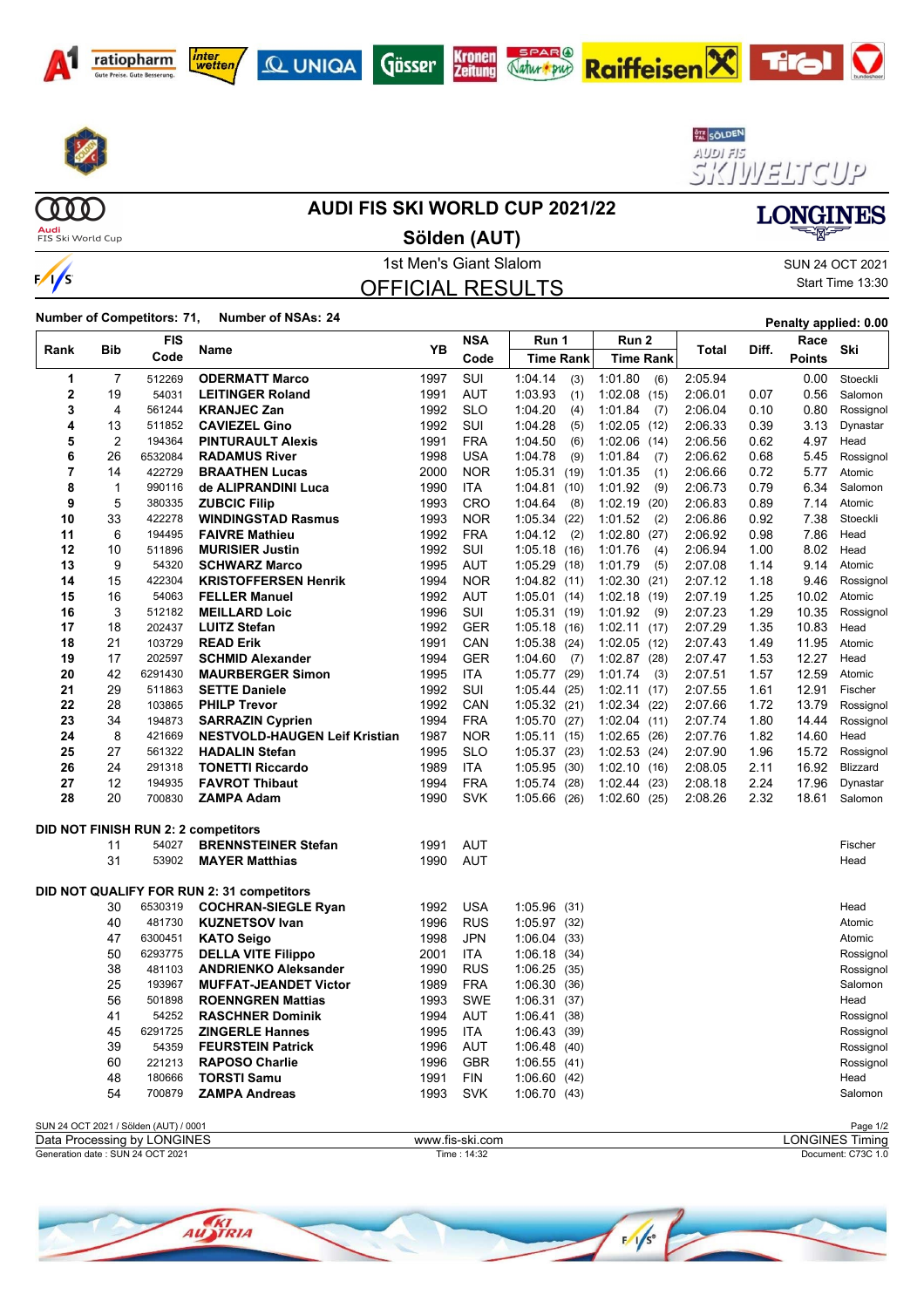

**Audi**<br>FIS Ski World Cup

### **AUDI FIS SKI WORLD CUP 2021/22**

**Sölden (AUT)**



OFFICIAL RESULTS

1st Men's Giant Slalom SUN 24 OCT 2021 Start Time 13:30

#### **Number of Competitors: 71, Number of NSAs: <sup>24</sup> Penalty applied: 0.00**

|                                                 |              |            |                                                |                   |                      |                                             |                  |                       | <b>Gildity applical U.UU</b> |                            |
|-------------------------------------------------|--------------|------------|------------------------------------------------|-------------------|----------------------|---------------------------------------------|------------------|-----------------------|------------------------------|----------------------------|
| Rank                                            | <b>Bib</b>   | <b>FIS</b> | Name                                           | YB                | <b>NSA</b>           | Run 1                                       | Run 2            | Diff.<br>Total        | Race                         | Ski                        |
|                                                 |              | Code       |                                                |                   | Code                 | <b>Time Rank</b>                            | <b>Time Rank</b> |                       | <b>Points</b>                |                            |
|                                                 | 32           | 6190403    | <b>NOEL Clement</b>                            | 1997              | <b>FRA</b>           | 1.06.81(44)                                 |                  |                       |                              | Dynastar                   |
|                                                 | 61           | 6531928    | <b>KENNEY Patrick</b>                          | 1997              | <b>USA</b>           | 1:06.82(45)                                 |                  |                       |                              |                            |
|                                                 | 70           | 6293171    | <b>VINATZER Alex</b>                           | 1999              | <b>ITA</b>           | 1:06.88(46)                                 |                  |                       |                              | Nordica                    |
|                                                 | 49           | 6532354    | <b>GILE Bridger</b>                            | 1999              | <b>USA</b>           | 1:06.89(47)                                 |                  |                       |                              | Head                       |
|                                                 | 57           | 54628      | <b>FEURSTEIN Lukas</b>                         | 2001              | <b>AUT</b>           | 1.07.05(48)                                 |                  |                       |                              | Head                       |
|                                                 | 44           | 422507     | <b>HAUGAN Timon</b>                            | 1996              | <b>NOR</b>           | 1:07.05(48)                                 |                  |                       |                              | Head                       |
|                                                 | 55           | 511996     | <b>YULE Daniel</b>                             | 1993              | SUI                  | 1:07.30(50)                                 |                  |                       |                              | Fischer                    |
|                                                 | 65           | 492192     | <b>ORTEGA Albert</b>                           | 1998              | <b>ESP</b>           | 1:07.31(51)                                 |                  |                       |                              | Rossignol                  |
|                                                 | 66           | 512203     | <b>NEF Tanguy</b>                              | 1996              | SUI                  | 1:07.32(52)                                 |                  |                       |                              | Head                       |
|                                                 | 59           | 6293831    | <b>FRANZONI Giovanni</b>                       | 2001              | <b>ITA</b>           | 1:07.42(53)                                 |                  |                       |                              | Rossignol                  |
|                                                 | 53           | 104539     | <b>SEGER Riley</b>                             | 1997              | CAN                  | 1:07.46(54)                                 |                  |                       |                              | Rossignol                  |
|                                                 | 36           | 511867     | <b>NOGER Cedric</b>                            | 1992              | SUI                  | 1:07.49(55)                                 |                  |                       |                              | Kaestle                    |
|                                                 | 46           | 400237     | <b>MEINERS Maarten</b>                         | 1992              | <b>NED</b>           | 1:07.53(56)                                 |                  |                       |                              | Rossignol                  |
|                                                 | 64           | 40621      | <b>MUHLEN-SCHULTE Louis</b>                    | 1998              | <b>AUS</b>           | 1:07.68(57)                                 |                  |                       |                              |                            |
|                                                 | 51           | 150644     | <b>KRYZL Krystof</b>                           | 1986              | <b>CZE</b>           | 1:07.76 (58)                                |                  |                       |                              | Atomic                     |
|                                                 | 52           | 780023     | <b>DRUKAROV Andrej</b>                         | 1999              | LTU                  | 1:07.84(59)                                 |                  |                       |                              | Rossignol                  |
|                                                 | 63           | 20398      | <b>VERDU Joan</b>                              | 1995              | <b>AND</b>           | 1:08.03(60)                                 |                  |                       |                              | Head                       |
|                                                 | 71           | 92720      | <b>POPOV Albert</b>                            | 1997              | <b>BUL</b>           | 1:08.87(61)                                 |                  |                       |                              | Head                       |
|                                                 |              |            | DID NOT FINISH RUN 1: 10 competitors           |                   |                      |                                             |                  |                       |                              |                            |
|                                                 | 22           | 422732     | <b>McGRATH Atle Lie</b>                        | 2000              | <b>NOR</b>           |                                             |                  |                       |                              | Head                       |
|                                                 | 23           | 990048     | <b>BORSOTTI Giovanni</b>                       | 1990              | <b>ITA</b>           |                                             |                  |                       |                              | Rossignol                  |
|                                                 | 35           | 422469     | <b>SOLHEIM Fabian Wilkens</b>                  | 1996              | <b>NOR</b>           |                                             |                  |                       |                              | Head                       |
|                                                 | 37           | 54445      | <b>HAASER Raphael</b>                          | 1997              | <b>AUT</b>           |                                             |                  |                       |                              | Fischer                    |
|                                                 | 43           | 202584     | <b>RAUCHFUSS Julian</b>                        | 1994              | <b>GER</b>           |                                             |                  |                       |                              |                            |
|                                                 | 58           | 6531963    |                                                | 1997              | <b>USA</b>           |                                             |                  |                       |                              | Rossignol<br>Rossignol     |
|                                                 | 62           | 60236      | <b>STEFFEY George</b><br>van den BROECKE Dries | 1995              | <b>BEL</b>           |                                             |                  |                       |                              | Voelkl                     |
|                                                 | 67           | 6300464    | <b>KOYAMA Yohei</b>                            | 1998              | <b>JPN</b>           |                                             |                  |                       |                              | Head                       |
|                                                 | 68           | 422444     | <b>WINDINGSTAD Tobias</b>                      | 1995              | <b>SWE</b>           |                                             |                  |                       |                              | Voelkl                     |
|                                                 | 69           | 481897     | <b>ALEKHIN Nikita</b>                          | 1998              | <b>RUS</b>           |                                             |                  |                       |                              |                            |
|                                                 |              |            |                                                |                   |                      |                                             |                  |                       |                              | Rossignol                  |
| Jury                                            |              |            |                                                |                   |                      | Technical Data                              |                  |                       |                              |                            |
| <b>FIS Technical Delegate</b><br><b>Referee</b> |              |            | <b>GUT Marco</b><br><b>WALDNER Markus</b>      | SUI<br><b>FIS</b> |                      | <b>Course Name</b><br><b>Start Altitude</b> |                  |                       |                              | <b>RETTENBACH</b><br>3040m |
| <b>Assistant Referee</b>                        |              |            | <b>COUDER Emmanuel</b>                         | <b>FIS</b>        |                      | <b>Finish Altitude</b>                      |                  |                       |                              | 2670m                      |
| <b>Chief of Race</b>                            |              |            | <b>GSTREIN Rainer</b>                          | <b>AUT</b>        |                      | <b>Vertical Drop</b>                        |                  |                       |                              | 370m                       |
|                                                 |              |            |                                                |                   |                      | <b>Homologation Number</b>                  |                  |                       |                              | 14044/07/21                |
| <b>Race Information Run 1</b>                   |              |            |                                                |                   |                      | <b>Race Information Run 2</b>               |                  |                       |                              |                            |
| <b>Course Setter</b>                            |              |            | <b>BRUNNER Bernd</b>                           | <b>GER</b>        |                      | <b>Course Setter</b>                        |                  | <b>KRUG Helmuth</b>   |                              | $\overline{\text{SUI}}$    |
| <b>Gates/Turning Gates</b>                      |              |            | 48/46                                          |                   |                      | <b>Gates/Turning Gates</b>                  |                  | 46/44                 |                              |                            |
| <b>Start Time</b>                               |              |            | 10:00                                          |                   |                      | <b>Start Time</b>                           |                  | 13:30                 |                              |                            |
| Forerunners:<br><b>Run 1:</b>                   |              |            | F1 - ADRIAN PERTL                              | <b>AUT</b>        |                      | <b>F2 - ANDREAS PLOIER</b>                  | <b>AUT</b>       | F3 - ARMIN DORNAUER   |                              | <b>AUT</b>                 |
| <b>Run 2:</b>                                   |              |            | F1 - ADRIAN PERTL                              | AUT               |                      | <b>F2 - ANDREAS PLOIER</b>                  | AUT              | F3 - ARMIN DORNAUER   |                              | <b>AUT</b>                 |
| <b>Conditions on course:</b>                    |              |            |                                                |                   |                      |                                             |                  |                       |                              |                            |
| Run 1                                           | <b>SUNNY</b> |            | <b>HARD</b><br>Snow:                           |                   | Temperature - Start: | $-6^{\circ}$ C                              |                  | Temperature - Finish: | $-3^{\circ}$ C               |                            |
| Run 2                                           | <b>SUNNY</b> |            | <b>HARD</b><br>Snow:                           |                   | Temperature - Start: | $3^{\circ}$ C                               |                  | Temperature - Finish: | $4^{\circ}$ C                |                            |

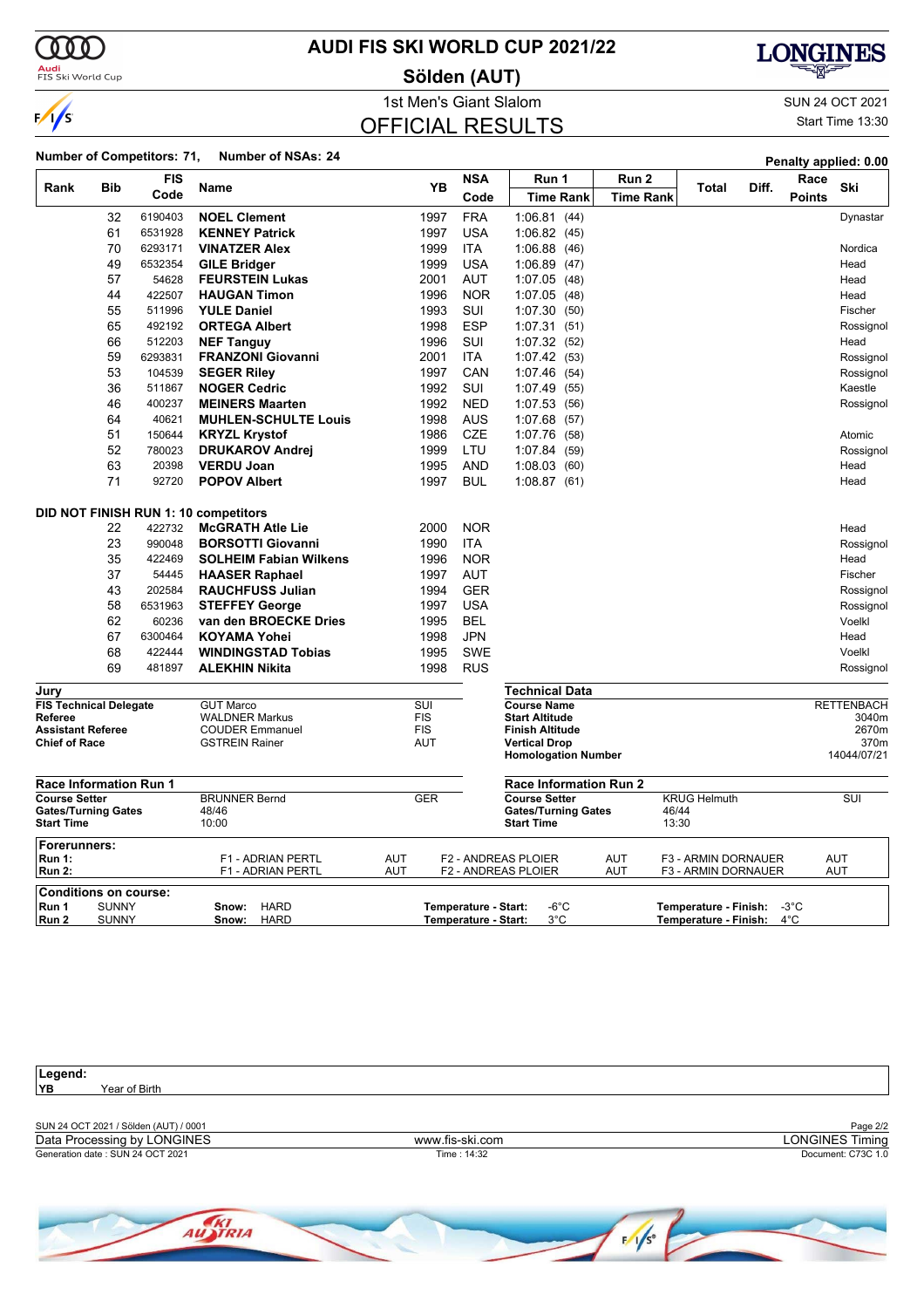











 $(000)$ 

 $\frac{1}{s}$ 

### **AUDI FIS SKI WORLD CUP 2021/22**

**Audi**<br>FIS Ski World Cup

**Sölden (AUT)**

1st Men's Giant Slalom Sun 24 OCT 2021 PENALTY CALCULATION

Start Time 10:00

**LONGINES** 

#### **Best 10 at Finish F-factor:** 1010

|      |            | <b>FIS</b> |                            | <b>NSA</b> | <b>FIS</b>    |               | Race          |
|------|------------|------------|----------------------------|------------|---------------|---------------|---------------|
| Rank | <b>Bib</b> | Code       | Name                       | Code       | <b>Points</b> | <b>Best 5</b> | <b>Points</b> |
|      |            | 512269     | <b>ODERMATT Marco</b>      | <b>SUI</b> | 0.00          | 0.00          | 0.00          |
| 2    | 19         |            | 54031 LEITINGER Roland     | <b>AUT</b> | 7.92          |               |               |
| 3    | 4          |            | 561244 KRANJEC Zan         | <b>SLO</b> | 0.45          | 0.45          | 0.80          |
| 4    | 13         |            | 511852 CAVIEZEL Gino       | SUI        | 5.45          |               |               |
| 5    |            |            | 194364 PINTURAULT Alexis   | <b>FRA</b> | 0.00          | 0.00          | 4.97          |
| 6    | 26.        |            | 6532084 RADAMUS River      | USA        | 13.09         |               |               |
|      | 14         |            | 422729 BRAATHEN Lucas      | <b>NOR</b> | 3.96          | 3.96          | 5.77          |
| 8    |            |            | 990116 de ALIPRANDINI Luca | <b>ITA</b> | 4.41          |               |               |
| 9    | 5          |            | 380335 ZUBCIC Filip        | CRO        | 0.00          | 0.00          | 7.14          |
| 10   | 33         |            | 422278 WINDINGSTAD Rasmus  | <b>NOR</b> | 5.42          |               |               |

#### **Best 5 FIS Points Started**

| Rank | <b>FIS</b> |      | <b>Name</b>                | <b>NSA</b> | <b>FIS</b>    |
|------|------------|------|----------------------------|------------|---------------|
|      | <b>Bib</b> | Code |                            | Code       | <b>Points</b> |
|      |            |      | 512269 ODERMATT Marco      | SUI        | 0.00          |
| 5    | 2          |      | 194364 PINTURAULT Alexis   | <b>FRA</b> | 0.00          |
| 9    | 5          |      | 380335 <b>ZUBCIC Filip</b> | <b>CRO</b> | 0.00          |
| 11   | 6          |      | 194495 FAIVRE Mathieu      | <b>FRA</b> | 0.00          |
| 3    | 4          |      | 561244 KRANJEC Zan         | <b>SLO</b> | 0.45          |

| <b>TOTALS:</b>                               |          |      |       |
|----------------------------------------------|----------|------|-------|
| FIS Points of Best 5 Started (B)             | 0.45     |      |       |
| FIS Points of Best 5 at Finish in Top 10 (A) |          | 4.41 |       |
| Race Points of Corresponding Competitors (C) |          |      | 18.68 |
| Calculated Penalty (A+B-C):10 =>             | $-1.382$ |      |       |
| Rounded                                      | $-1.38$  |      |       |
| <b>Category Adder</b>                        | 0.00     |      |       |
| <b>Correction Value (Z)</b>                  | 0.00     |      |       |
| <b>Calculated Penalty</b>                    | $-1.38$  |      |       |
| <b>Penalty Applied</b>                       | 0.00     |      |       |

| SUN 24 OCT 2021 / Sölden (AUT) / 0001 |                 | Page 1/1           |
|---------------------------------------|-----------------|--------------------|
| Data Processing by LONGINES           | www.fis-ski.com | LONGINES Timing    |
| Generation date: SUN 24 OCT 2021      | Time: 14:32     | Document: C77C 1.0 |
|                                       |                 |                    |
|                                       |                 |                    |

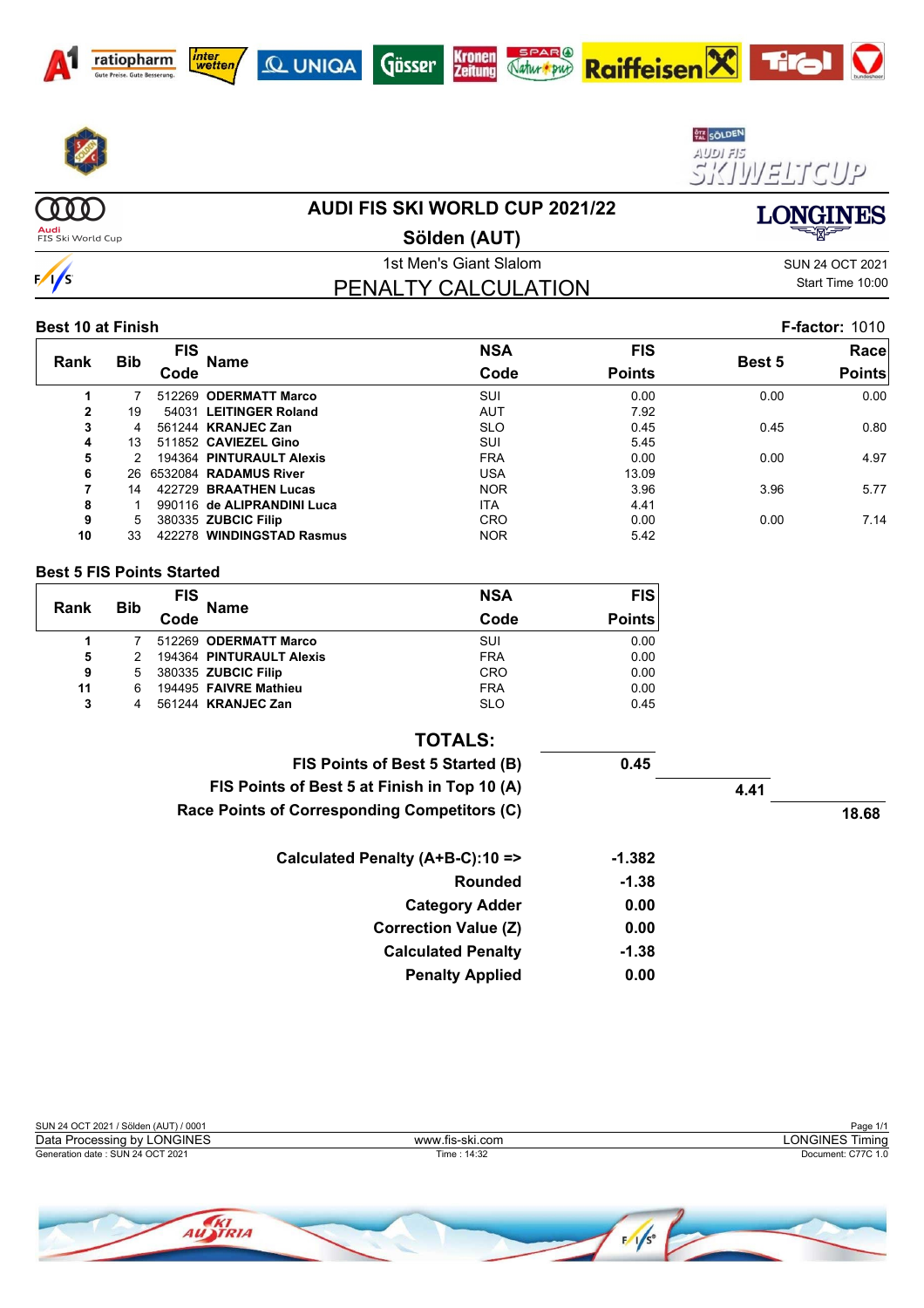













(000)

 $\frac{1}{s}$ 

#### **AUDI FIS SKI WORLD CUP 2021/22**

**Audi**<br>FIS Ski World Cup

## **Sölden (AUT)**

1st Men's Giant Slalom Sun 24 OCT 2021 PERFORMANCE ANALYSIS BY RANK

Start Time 13:30

**LONGINES** 

 $\boldsymbol{\nabla}$ 

|              |   |                                   | <b>NSA</b> |               |                                    | <b>Positions</b>                         |                              |                                         | <b>Partials</b>       |                     | <b>Difference</b>            |
|--------------|---|-----------------------------------|------------|---------------|------------------------------------|------------------------------------------|------------------------------|-----------------------------------------|-----------------------|---------------------|------------------------------|
|              |   | Rank Bib Name<br>Ski              | Code       |               | Pos                                | Time Rank Pos                            |                              |                                         |                       | Time Rank           | <b>Time</b>                  |
| 1            | 7 | <b>ODERMATT Marco</b><br>Stoeckli | SUI        | <b>Run 1:</b> | Int1:<br>$Int2$ :<br>Int3:<br>Fin: | 18.44<br>46.15<br>55.71<br>1:04.14       | (5)<br>(3)<br>(3)            | $(1)$ 11-12:<br>$12 - 13:$<br>$13-Fin:$ | 27.71<br>9.56<br>8.43 | (6)<br>(3)<br>(15)  | 0.00<br>0.31<br>0.16<br>0.21 |
|              |   |                                   |            | <b>Run 2:</b> | Int1:<br>$Int2$ :<br>Int3:<br>Fin: | 17.90<br>44.21<br>53.72<br>1:01.80       | (7)<br>(12)<br>(4)<br>(6)    | $11 - 12$ :<br>$12-13:$<br>I3-Fin:      | 26.31<br>9.51<br>8.08 | (15)<br>(2)<br>(13) | 0.14<br>0.44<br>0.28<br>0.45 |
|              |   |                                   |            | Total:        | Int1:<br>Int2:<br>Int3:<br>Fin:    | 1:22.04<br>1:48.35<br>1:57.86<br>2:05.94 | (2)<br>(1)<br>(1)<br>(1)     |                                         |                       |                     | 0.14<br>0.00<br>0.00<br>0.00 |
| $\mathbf{2}$ |   | 19 LEITINGER Roland<br>Salomon    | <b>AUT</b> | <b>Run 1:</b> | Int1:<br>$Int2$ :<br>Int3:<br>Fin: | 18.51<br>46.12<br>55.65<br>1:03.93       | (3)<br>(3)<br>(2)<br>(1)     | $11 - 12$ :<br>$12-13:$<br>I3-Fin:      | 27.61<br>9.53<br>8.28 | (4)<br>(2)<br>(3)   | 0.07<br>0.28<br>0.10<br>0.00 |
|              |   |                                   |            | <b>Run 2:</b> | Int1:<br>Int2:<br>Int3:<br>Fin:    | 17.97<br>44.62<br>54.16<br>1:02.08       | (12)<br>(23)<br>(20)<br>(15) | $11 - 12$ :<br>$12 - 13:$<br>I3-Fin:    | 26.65<br>9.54<br>7.92 | (23)<br>(4)<br>(2)  | 0.21<br>0.85<br>0.72<br>0.73 |
|              |   |                                   |            | Total:        | Int1:<br>$Int2$ :<br>Int3:<br>Fin: | 1:21.90<br>1:48.55<br>1:58.09<br>2:06.01 | (1)<br>(4)<br>(3)<br>(2)     |                                         |                       |                     | 0.00<br>0.20<br>0.23<br>0.07 |
| 3            |   | 4 KRANJEC Zan<br>Rossignol        | <b>SLO</b> | <b>Run 1:</b> | Int1:<br>Int2:<br>Int3:<br>Fin:    | 18.92<br>46.14<br>55.75<br>1:04.20       | (33)<br>(4)<br>(5)<br>(4)    | $11 - 12$ :<br>$12 - 13:$<br>I3-Fin:    | 27.22<br>9.61<br>8.45 | (2)<br>(6)<br>(19)  | 0.48<br>0.30<br>0.20<br>0.27 |
|              |   |                                   |            | <b>Run 2:</b> | Int1:<br>$Int2$ :<br>Int3:<br>Fin: | 18.04<br>44.31<br>53.80<br>1:01.84       | (19)<br>(18)<br>(7)<br>(7)   | $11 - 12$ :<br>$12 - 13:$<br>I3-Fin:    | 26.27<br>9.49<br>8.04 | (13)<br>(1)<br>(10) | 0.28<br>0.54<br>0.36<br>0.49 |
|              |   |                                   |            | Total:        | Int1:<br>$Int2$ :<br>Int3:<br>Fin: | 1:22.24<br>1:48.51<br>1:58.00<br>2:06.04 | (5)<br>(3)<br>(2)<br>(3)     |                                         |                       |                     | 0.34<br>0.16<br>0.14<br>0.10 |

| SUN 24 OCT 2021 / Sölden (AUT) / 0001 |                 | Page 1/8           |
|---------------------------------------|-----------------|--------------------|
| Data Processing by LONGINES           | www.fis-ski.com | LONGINES Timing    |
| Generation date: SUN 24 OCT 2021      | Time: 14:34     | Document: C77A 1.0 |
|                                       |                 |                    |

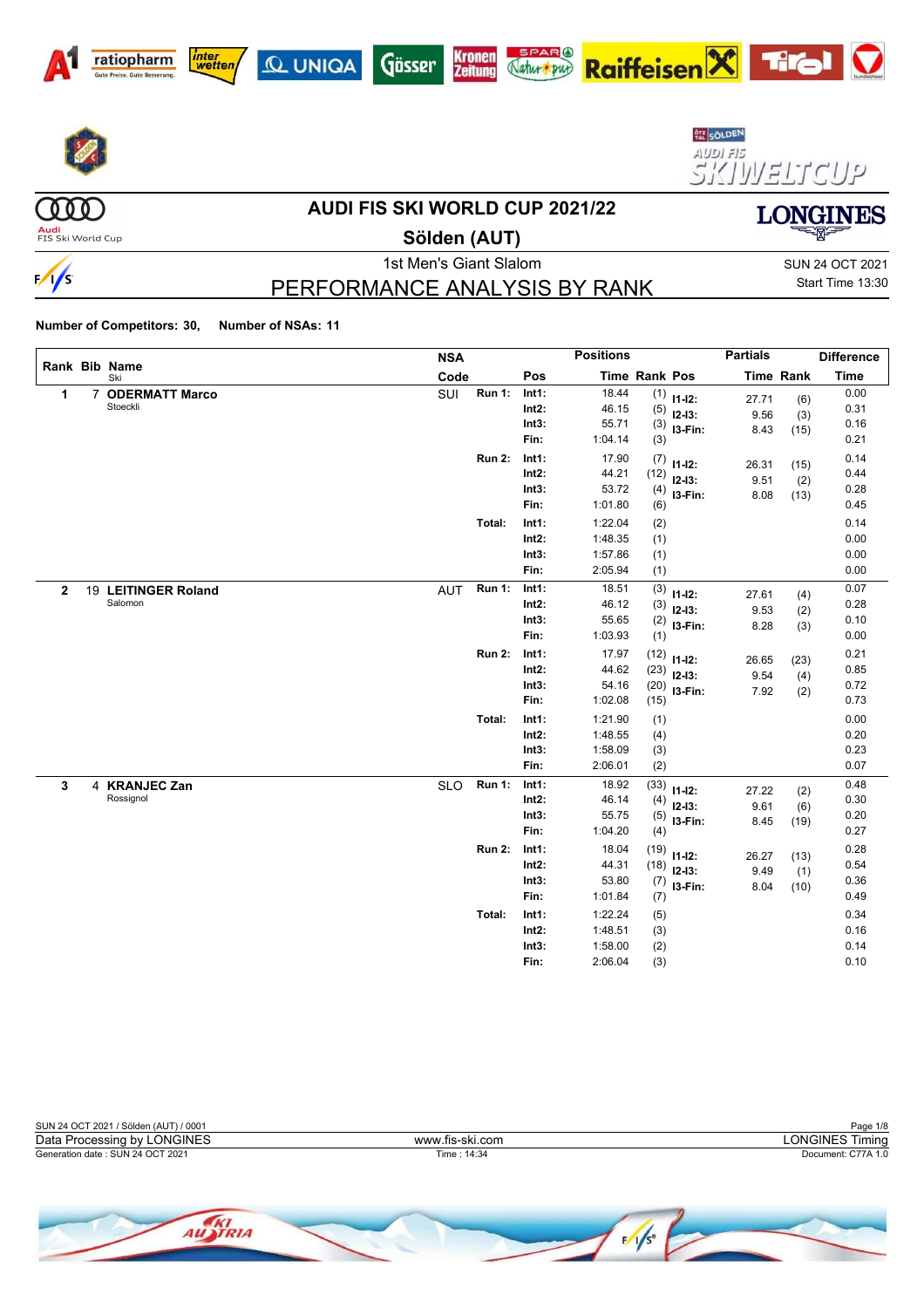

<mark>Audi</mark><br>FIS Ski World Cup

## **AUDI FIS SKI WORLD CUP 2021/22**

**Sölden (AUT)**



PERFORMANCE ANALYSIS BY RANK

1st Men's Giant Slalom SUN 24 OCT 2021 Start Time 13:30

|   |    |                       | <b>NSA</b> |               |          | <b>Positions</b> |                      |              | <b>Partials</b> |                  | <b>Difference</b> |
|---|----|-----------------------|------------|---------------|----------|------------------|----------------------|--------------|-----------------|------------------|-------------------|
|   |    | Rank Bib Name<br>Ski  | Code       |               | Pos      |                  | <b>Time Rank Pos</b> |              |                 | <b>Time Rank</b> | <b>Time</b>       |
| 4 |    | 13 CAVIEZEL Gino      | SUI        | <b>Run 1:</b> | Int1:    | 18.72            | (16)                 | $11 - 12$ :  | 27.46           | (3)              | 0.28              |
|   |    | Dynastar              |            |               | $Int2$ : | 46.18            | (6)                  | $12-13:$     | 9.56            | (3)              | 0.34              |
|   |    |                       |            |               | Int3:    | 55.74            | (4)                  | I3-Fin:      | 8.54            | (34)             | 0.19              |
|   |    |                       |            |               | Fin:     | 1:04.28          | (5)                  |              |                 |                  | 0.35              |
|   |    |                       |            | <b>Run 2:</b> | Int1:    | 17.91            | (8)                  | $11 - 12$ :  | 26.17           | (8)              | 0.15              |
|   |    |                       |            |               | $Int2$ : | 44.08            | (5)                  | $12 - 13:$   | 9.76            | (18)             | 0.31              |
|   |    |                       |            |               | Int3:    | 53.84            | (9)                  | I3-Fin:      | 8.21            | (25)             | 0.40              |
|   |    |                       |            |               | Fin:     | 1:02.05          | (12)                 |              |                 |                  | 0.70              |
|   |    |                       |            | Total:        | Int1:    | 1:22.19          | (4)                  |              |                 |                  | 0.29              |
|   |    |                       |            |               | $Int2$ : | 1:48.36          | (2)                  |              |                 |                  | 0.01              |
|   |    |                       |            |               | Int3:    | 1:58.12          | (4)                  |              |                 |                  | 0.26              |
|   |    |                       |            |               | Fin:     | 2:06.33          | (4)                  |              |                 |                  | 0.39              |
| 5 |    | 2 PINTURAULT Alexis   | <b>FRA</b> | <b>Run 1:</b> | Int1:    | 18.44            | (1)                  | $11 - 12$ :  | 27.63           | (5)              | 0.00              |
|   |    | Head                  |            |               | $Int2$ : | 46.07            | (2)                  | $12-13:$     | 9.80            | (25)             | 0.23              |
|   |    |                       |            |               | Int3:    | 55.87            | (6)                  | I3-Fin:      | 8.63            | (42)             | 0.32              |
|   |    |                       |            |               | Fin:     | 1:04.50          | (6)                  |              |                 |                  | 0.57              |
|   |    |                       |            | <b>Run 2:</b> | Int1:    | 17.85            | (3)                  | $11 - 12$ :  | 26.45           | (18)             | 0.09              |
|   |    |                       |            |               | $Int2$ : | 44.30            | (17)                 | $12 - 13:$   | 9.76            | (18)             | 0.53              |
|   |    |                       |            |               | Int3:    | 54.06            | (19)                 | I3-Fin:      | 8.00            | (7)              | 0.62              |
|   |    |                       |            |               | Fin:     | 1:02.06          | (14)                 |              |                 |                  | 0.71              |
|   |    |                       |            | Total:        | Int1:    | 1:22.35          | (6)                  |              |                 |                  | 0.45              |
|   |    |                       |            |               | $Int2$ : | 1:48.80          | (6)                  |              |                 |                  | 0.45              |
|   |    |                       |            |               | Int3:    | 1:58.56          | (5)                  |              |                 |                  | 0.70              |
|   |    |                       |            |               | Fin:     | 2:06.56          | (5)                  |              |                 |                  | 0.62              |
| 6 |    | 26 RADAMUS River      | <b>USA</b> | <b>Run 1:</b> | Int1:    | 18.74            | (19)                 | $11 - 12$ :  | 28.09           | (14)             | 0.30              |
|   |    | Rossignol             |            |               | $Int2$ : | 46.83            | (14)                 | $12-13:$     | 9.62            | (8)              | 0.99              |
|   |    |                       |            |               | Int3:    | 56.45            | (12)                 | I3-Fin:      | 8.33            | (7)              | 0.90              |
|   |    |                       |            |               | Fin:     | 1:04.78          | (9)                  |              |                 |                  | 0.85              |
|   |    |                       |            | <b>Run 2:</b> | Int1:    | 17.99            | (15)                 | $11 - 12$ :  | 26.21           | (10)             | 0.23              |
|   |    |                       |            |               | $Int2$ : | 44.20            | (11)                 | $12-13:$     | 9.72            | (13)             | 0.43              |
|   |    |                       |            |               | Int3:    | 53.92            | (12)                 | I3-Fin:      | 7.92            | (2)              | 0.48              |
|   |    |                       |            |               | Fin:     | 1:01.84          | (7)                  |              |                 |                  | 0.49              |
|   |    |                       |            | Total:        | Int1:    | 1:22.77          | (10)                 |              |                 |                  | 0.87              |
|   |    |                       |            |               | $Int2$ : | 1:48.98          | (8)                  |              |                 |                  | 0.63              |
|   |    |                       |            |               | Int3:    | 1:58.70          | (9)                  |              |                 |                  | 0.84              |
|   |    |                       |            |               | Fin:     | 2:06.62          | (6)                  |              |                 |                  | 0.68              |
| 7 | 14 | <b>BRAATHEN Lucas</b> |            | NOR Run 1:    | Int1:    | 18.83            | (23)                 | $11 - 12$ :  | 28.29           | (19)             | 0.39              |
|   |    | Atomic                |            |               | $Int2$ : | 47.12            | (20)                 | $12-13:$     | 9.77            | (21)             | 1.28              |
|   |    |                       |            |               | Int3:    | 56.89            | (20)                 | I3-Fin:      | 8.42            | (13)             | 1.34              |
|   |    |                       |            |               | Fin:     | 1:05.31          | (19)                 |              |                 |                  | 1.38              |
|   |    |                       |            | <b>Run 2:</b> | Int1:    | 17.89            |                      | $(5)$ 11-12: |                 |                  | 0.13              |
|   |    |                       |            |               | $Int2$ : | 43.81            | (2)                  | $12-13:$     | 25.92<br>9.63   | (2)              | 0.04              |
|   |    |                       |            |               | Int3:    | 53.44            | (1)                  | 13-Fin:      | 7.91            | (8)              | 0.00              |
|   |    |                       |            |               | Fin:     | 1:01.35          | (1)                  |              |                 | (1)              | $0.00\,$          |
|   |    |                       |            | Total:        | Int1:    | 1:23.20          | (16)                 |              |                 |                  | 1.30              |
|   |    |                       |            |               | $Int2$ : | 1:49.12          | (12)                 |              |                 |                  | 0.77              |
|   |    |                       |            |               | Int3:    | 1:58.75          | (10)                 |              |                 |                  | 0.89              |
|   |    |                       |            |               | Fin:     | 2:06.66          | (7)                  |              |                 |                  | 0.72              |

| SUN 24 OCT 2021 / Sölden (AUT) / 0001 |                 | Page 2/8           |
|---------------------------------------|-----------------|--------------------|
| Data Processing by LONGINES           | www.fis-ski.com | _ONGINES Timina    |
| Generation date: SUN 24 OCT 2021      | Time: 14:34     | Document: C77A 1.0 |
|                                       |                 |                    |

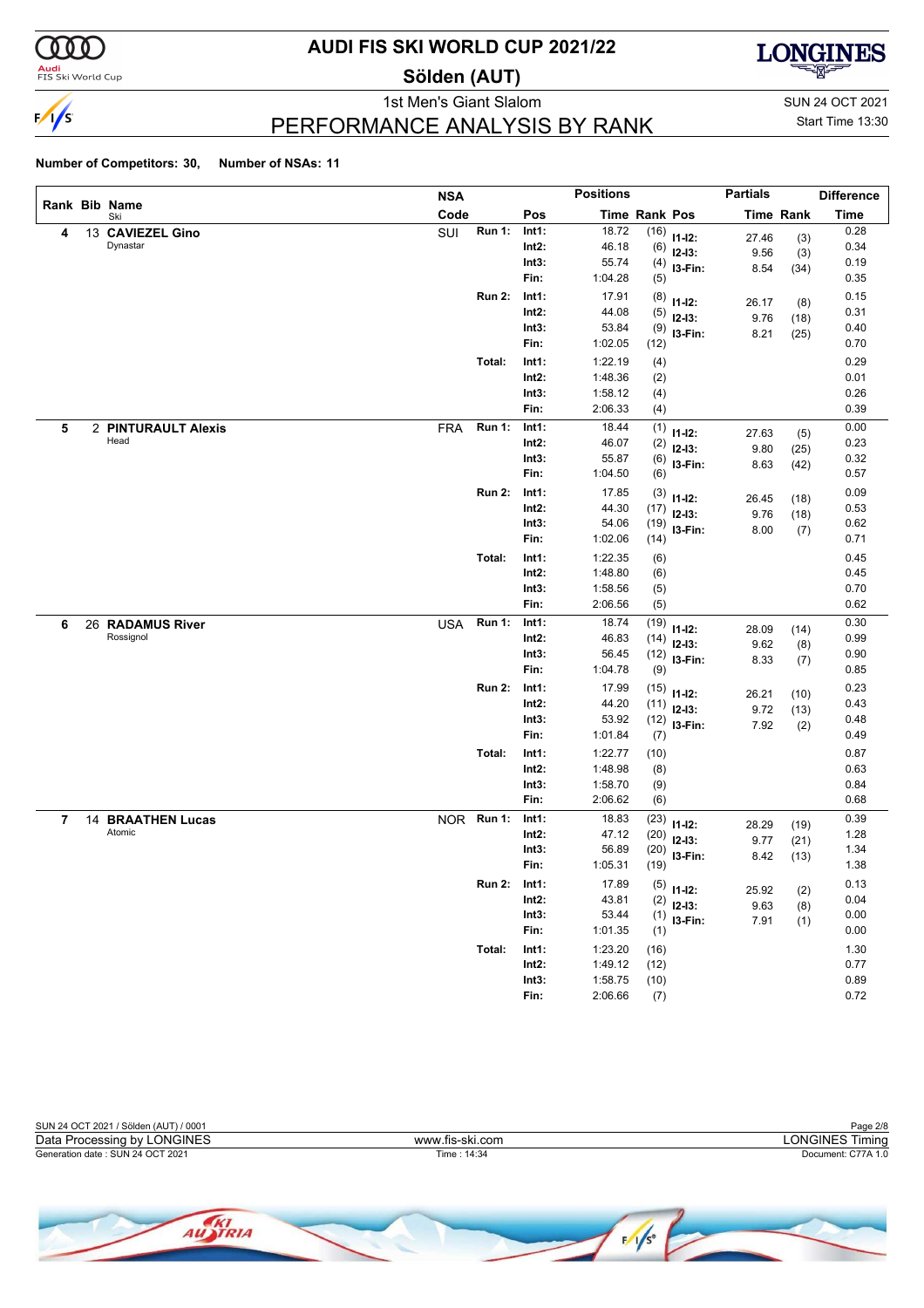

<mark>Audi</mark><br>FIS Ski World Cup

## **AUDI FIS SKI WORLD CUP 2021/22**

**Sölden (AUT)**



1st Men's Giant Slalom SUN 24 OCT 2021 PERFORMANCE ANALYSIS BY RANK

Start Time 13:30

|    |   |                          | <b>NSA</b> |               |                   | <b>Positions</b>   |               |               | <b>Partials</b> |                  | <b>Difference</b> |
|----|---|--------------------------|------------|---------------|-------------------|--------------------|---------------|---------------|-----------------|------------------|-------------------|
|    |   | Rank Bib Name<br>Ski     | Code       |               | Pos               |                    | Time Rank Pos |               |                 | <b>Time Rank</b> | <b>Time</b>       |
| 8  | 1 | de ALIPRANDINI Luca      | <b>ITA</b> | Run 1:        | Int1:             | 18.70              |               | $(13)$ 11-12: | 27.88           | (9)              | 0.26              |
|    |   | Salomon                  |            |               | Int2:             | 46.58              | (10)          | $12-13:$      | 9.66            | (11)             | 0.74              |
|    |   |                          |            |               | Int3:             | 56.24              | (9)           | I3-Fin:       | 8.57            | (36)             | 0.69              |
|    |   |                          |            |               | Fin:              | 1:04.81            | (10)          |               |                 |                  | 0.88              |
|    |   |                          |            | <b>Run 2:</b> | Int1:             | 18.04              | (19)          | $11 - 12$ :   | 26.21           | (10)             | 0.28              |
|    |   |                          |            |               | $Int2$ :          | 44.25              | (15)          | $12-13:$      | 9.61            | (7)              | 0.48              |
|    |   |                          |            |               | Int3:             | 53.86              | (11)          | I3-Fin:       | 8.06            | (12)             | 0.42              |
|    |   |                          |            |               | Fin:              | 1:01.92            | (9)           |               |                 |                  | 0.57              |
|    |   |                          |            | Total:        | Int1:             | 1:22.85            | (11)          |               |                 |                  | 0.95              |
|    |   |                          |            |               | Int2:             | 1:49.06            | (10)          |               |                 |                  | 0.71              |
|    |   |                          |            |               | Int3:             | 1:58.67            | (7)           |               |                 |                  | 0.81              |
|    |   |                          |            |               | Fin:              | 2:06.73            | (8)           |               |                 |                  | 0.79              |
| 9  |   | 5 ZUBCIC Filip           | CRO        | <b>Run 1:</b> | Int1:             | 18.69              | (12)          | $11 - 12$ :   | 27.79           | (8)              | 0.25              |
|    |   | Atomic                   |            |               | Int2:             | 46.48              | (8)           | $12-13:$      | 9.64            | (9)              | 0.64              |
|    |   |                          |            |               | Int3:             | 56.12              | (7)           | I3-Fin:       | 8.52            | (32)             | 0.57              |
|    |   |                          |            |               | Fin:              | 1:04.64            | (8)           |               |                 |                  | 0.71              |
|    |   |                          |            | <b>Run 2:</b> | Int1:             | 18.04              | (19)          | $11 - 12$ :   | 26.29           | (14)             | 0.28              |
|    |   |                          |            |               | Int2:             | 44.33              | (19)          | $12-13:$      | 9.69            | (11)             | 0.56              |
|    |   |                          |            |               | Int3:             | 54.02              | (17)          | I3-Fin:       | 8.17            | (23)             | 0.58              |
|    |   |                          |            |               | Fin:              | 1:02.19            | (20)          |               |                 |                  | 0.84              |
|    |   |                          |            | Total:        | Int1:             | 1:22.68            | (9)           |               |                 |                  | 0.78              |
|    |   |                          |            |               | $Int2$ :          | 1:48.97            | (7)           |               |                 |                  | 0.62              |
|    |   |                          |            |               | Int3:             | 1:58.66            | (6)           |               |                 |                  | 0.80              |
|    |   |                          |            |               | Fin:              | 2:06.83            | (9)           |               |                 |                  | 0.89              |
| 10 |   | 33 WINDINGSTAD Rasmus    | <b>NOR</b> | <b>Run 1:</b> | Int1:             | 18.67              | (11)          | $11 - 12$ :   | 28.02           | (12)             | 0.23              |
|    |   | Stoeckli                 |            |               | Int2:             | 46.69              | (12)          | $12-13:$      | 10.19           | (55)             | 0.85              |
|    |   |                          |            |               | Int3:             | 56.88              | (19)          | I3-Fin:       | 8.46            | (22)             | 1.33              |
|    |   |                          |            |               | Fin:              | 1:05.34            | (22)          |               |                 |                  | 1.41              |
|    |   |                          |            | <b>Run 2:</b> | Int1:             | 17.85              | (3)           | $11 - 12$ :   | 25.92           | (2)              | 0.09              |
|    |   |                          |            |               | Int2:             | 43.77              | (1)           | $12 - 13$ :   | 9.74            | (16)             | 0.00              |
|    |   |                          |            |               | Int3:             | 53.51              | (2)           | I3-Fin:       | 8.01            | (9)              | 0.07              |
|    |   |                          |            |               | Fin:              | 1:01.52            | (2)           |               |                 |                  | 0.17              |
|    |   |                          |            | Total:        | Int1:             | 1:23.19            | (15)          |               |                 |                  | 1.29              |
|    |   |                          |            |               | $Int2$ :          | 1:49.11            | (11)          |               |                 |                  | 0.76              |
|    |   |                          |            |               | Int3:<br>Fin:     | 1:58.85<br>2:06.86 | (13)          |               |                 |                  | 0.99<br>0.92      |
|    |   |                          |            |               |                   |                    | (10)          |               |                 |                  |                   |
| 11 |   | 6 FAIVRE Mathieu<br>Head | <b>FRA</b> | <b>Run 1:</b> | Int1:             | 18.70              | (13)          | $11 - 12$ :   | 27.14           | (1)              | 0.26              |
|    |   |                          |            |               | Int2:<br>Int3:    | 45.84<br>55.55     | (1)           | $12-13:$      | 9.71            | (15)             | 0.00<br>0.00      |
|    |   |                          |            |               | Fin:              | 1:04.12            | (1)<br>(2)    | I3-Fin:       | 8.57            | (36)             | 0.19              |
|    |   |                          |            |               |                   |                    |               |               |                 |                  |                   |
|    |   |                          |            | <b>Run 2:</b> | Int1:<br>$Int2$ : | 18.05<br>44.61     | (24)          | $11 - 12$ :   | 26.56           | (22)             | 0.29<br>0.84      |
|    |   |                          |            |               | Int3:             | 54.55              | (22)          | $12-13:$      | 9.94            | (25)             | 1.11              |
|    |   |                          |            |               | Fin:              | 1:02.80            | (26)<br>(27)  | I3-Fin:       | 8.25            | (26)             | 1.45              |
|    |   |                          |            |               |                   |                    |               |               |                 |                  |                   |
|    |   |                          |            | Total:        | Int1:             | 1:22.17            | (3)           |               |                 |                  | 0.27              |
|    |   |                          |            |               | $Int2$ :<br>Int3: | 1:48.73<br>1:58.67 | (5)           |               |                 |                  | 0.38<br>0.81      |
|    |   |                          |            |               | Fin:              | 2:06.92            | (7)<br>(11)   |               |                 |                  | 0.98              |
|    |   |                          |            |               |                   |                    |               |               |                 |                  |                   |

| SUN 24 OCT 2021 / Sölden (AUT) / 0001 |                 | Page 3/8           |
|---------------------------------------|-----------------|--------------------|
| Data Processing by LONGINES           | www.fis-ski.com | ∟ONGINES Timina    |
| Generation date: SUN 24 OCT 2021      | Time : 14:34    | Document: C77A 1.0 |
|                                       |                 |                    |

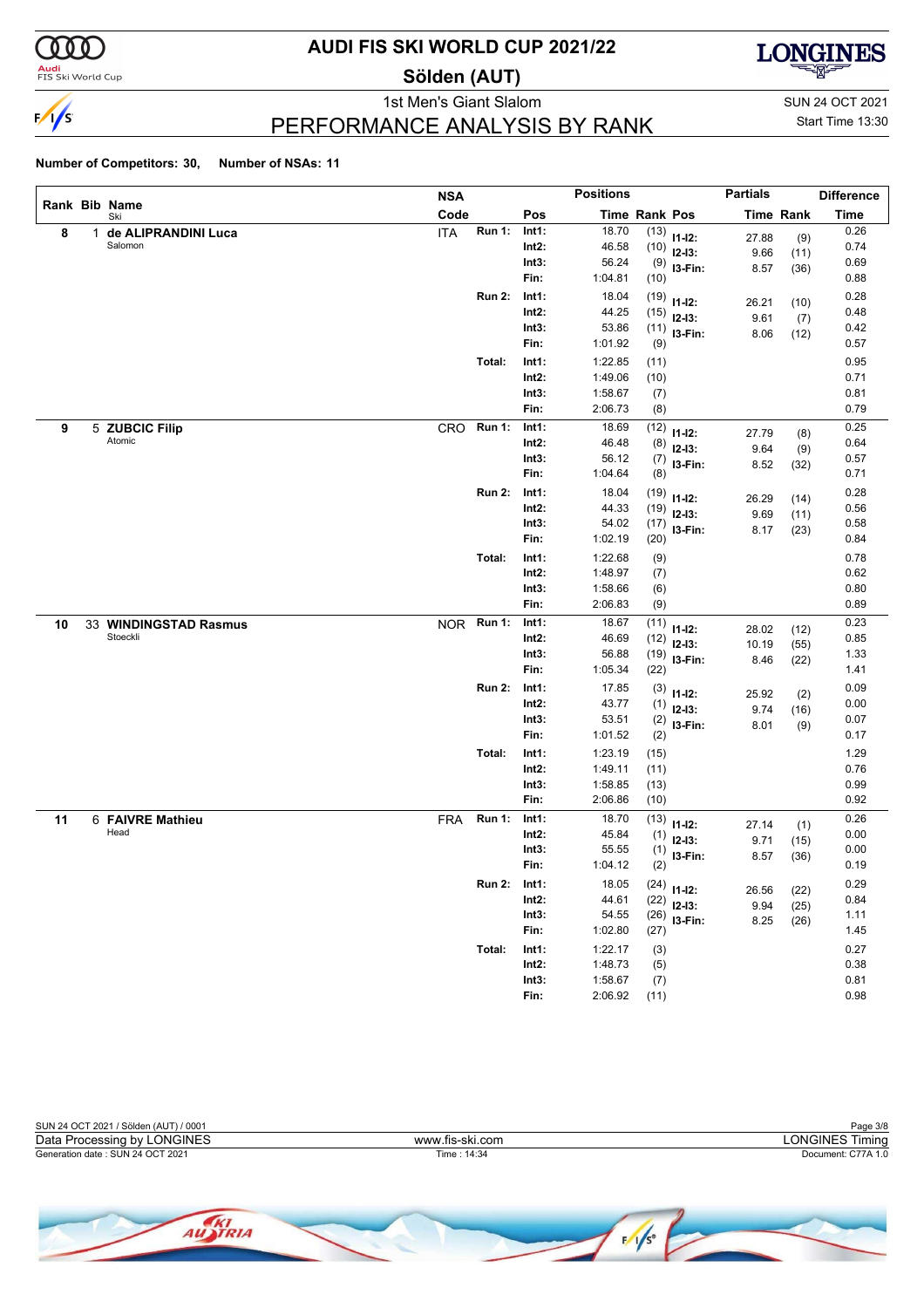

### <mark>Audi</mark><br>FIS Ski World Cup

## **AUDI FIS SKI WORLD CUP 2021/22**

**Sölden (AUT)**



1st Men's Giant Slalom SUN 24 OCT 2021 PERFORMANCE ANALYSIS BY RANK

Start Time 13:30

|    |    |                         | <b>NSA</b> |               |          | <b>Positions</b> |                      |                         | <b>Partials</b> |                  | <b>Difference</b> |
|----|----|-------------------------|------------|---------------|----------|------------------|----------------------|-------------------------|-----------------|------------------|-------------------|
|    |    | Rank Bib Name<br>Ski    | Code       |               | Pos      |                  | <b>Time Rank Pos</b> |                         |                 | <b>Time Rank</b> | <b>Time</b>       |
| 12 | 10 | <b>MURISIER Justin</b>  | SUI        | <b>Run 1:</b> | Int1:    | 18.94            | (35)                 | $11 - 12$ :             | 28.12           | (16)             | 0.50              |
|    |    | Head                    |            |               | $Int2$ : | 47.06            | (18)                 | $12-13:$                | 9.66            | (11)             | 1.22              |
|    |    |                         |            |               | Int3:    | 56.72            | (15)                 | I3-Fin:                 | 8.46            | (22)             | 1.17              |
|    |    |                         |            |               | Fin:     | 1:05.18          | (16)                 |                         |                 |                  | 1.25              |
|    |    |                         |            | <b>Run 2:</b> | Int1:    | 18.05            | (24)                 | $11 - 12$ :             | 25.89           | (1)              | 0.29              |
|    |    |                         |            |               | $Int2$ : | 43.94            | (3)                  | $12-13:$                | 9.67            | (10)             | 0.17              |
|    |    |                         |            |               | Int3:    | 53.61            | (3)                  | I3-Fin:                 | 8.15            | (19)             | 0.17              |
|    |    |                         |            |               | Fin:     | 1:01.76          | (4)                  |                         |                 |                  | 0.41              |
|    |    |                         |            | Total:        | Int1:    | 1:23.23          | (18)                 |                         |                 |                  | 1.33              |
|    |    |                         |            |               | $Int2$ : | 1:49.12          | (12)                 |                         |                 |                  | 0.77              |
|    |    |                         |            |               | Int3:    | 1:58.79          | (12)                 |                         |                 |                  | 0.93              |
|    |    |                         |            |               | Fin:     | 2:06.94          | (12)                 |                         |                 |                  | 1.00              |
| 13 |    | 9 SCHWARZ Marco         | <b>AUT</b> | <b>Run 1:</b> | Int1:    | 18.97            | (38)                 | $11 - 12$ :             | 28.30           | (20)             | 0.53              |
|    |    | Atomic                  |            |               | $Int2$ : | 47.27            | (24)                 | $12-13:$                | 9.69            | (14)             | 1.43              |
|    |    |                         |            |               | Int3:    | 56.96            | (22)                 | I3-Fin:                 | 8.33            | (7)              | 1.41              |
|    |    |                         |            |               | Fin:     | 1:05.29          | (18)                 |                         |                 |                  | 1.36              |
|    |    |                         |            | <b>Run 2:</b> | Int1:    | 17.97            | (12)                 | $11 - 12$ :             | 26.12           | (7)              | 0.21              |
|    |    |                         |            |               | $Int2$ : | 44.09            | (6)                  | $12 - 13:$              | 9.66            | (9)              | 0.32              |
|    |    |                         |            |               | Int3:    | 53.75            | (6)                  | I3-Fin:                 | 8.04            | (10)             | 0.31              |
|    |    |                         |            |               | Fin:     | 1:01.79          | (5)                  |                         |                 |                  | 0.44              |
|    |    |                         |            | Total:        | Int1:    | 1:23.26          | (20)                 |                         |                 |                  | 1.36              |
|    |    |                         |            |               | $Int2$ : | 1:49.38          | (15)                 |                         |                 |                  | 1.03              |
|    |    |                         |            |               | Int3:    | 1:59.04          | (15)                 |                         |                 |                  | 1.18              |
|    |    |                         |            |               | Fin:     | 2:07.08          | (13)                 |                         |                 |                  | 1.14              |
| 14 |    | 15 KRISTOFFERSEN Henrik |            | NOR Run 1:    | Int1:    | 18.66            | (9)                  | $11 - 12$ :             | 28.00           | (11)             | 0.22              |
|    |    | Rossignol               |            |               | $Int2$ : | 46.66            | (11)                 | $12-13:$                | 9.71            | (15)             | 0.82              |
|    |    |                         |            |               | Int3:    | 56.37            | (11)                 | I3-Fin:                 | 8.45            | (19)             | 0.82              |
|    |    |                         |            |               | Fin:     | 1:04.82          | (11)                 |                         |                 |                  | 0.89              |
|    |    |                         |            | <b>Run 2:</b> | Int1:    | 17.84            | (2)                  | $11 - 12$ :             | 26.34           |                  | 0.08              |
|    |    |                         |            |               | $Int2$ : | 44.18            | (10)                 | $12-13:$                | 9.77            | (17)<br>(21)     | 0.41              |
|    |    |                         |            |               | Int3:    | 53.95            | (15)                 | I3-Fin:                 | 8.35            | (28)             | 0.51              |
|    |    |                         |            |               | Fin:     | 1:02.30          | (21)                 |                         |                 |                  | 0.95              |
|    |    |                         |            | Total:        | Int1:    | 1:22.66          | (8)                  |                         |                 |                  | 0.76              |
|    |    |                         |            |               | $Int2$ : | 1:49.00          | (9)                  |                         |                 |                  | 0.65              |
|    |    |                         |            |               | Int3:    | 1:58.77          | (11)                 |                         |                 |                  | 0.91              |
|    |    |                         |            |               | Fin:     | 2:07.12          | (14)                 |                         |                 |                  | 1.18              |
| 15 |    | 16 FELLER Manuel        | AUT        | <b>Run 1:</b> | Int1:    | 18.75            | (20)                 | $11 - 12$ :             |                 |                  | 0.31              |
|    |    | Atomic                  |            |               | Int2:    | 46.81            | (13)                 | $12-13:$                | 28.06<br>9.64   | (13)             | 0.97              |
|    |    |                         |            |               | Int3:    | 56.45            | (12)                 | I3-Fin:                 | 8.56            | (9)<br>(35)      | 0.90              |
|    |    |                         |            |               | Fin:     | 1:05.01          | (14)                 |                         |                 |                  | 1.08              |
|    |    |                         |            | <b>Run 2:</b> | Int1:    | 17.94            | (10)                 |                         |                 |                  | 0.18              |
|    |    |                         |            |               | $Int2$ : | 44.16            | (8)                  | $11 - 12$ :<br>$12-13:$ | 26.22           | (12)             | 0.39              |
|    |    |                         |            |               | Int3:    | 54.02            | (17)                 | I3-Fin:                 | 9.86            | (24)             | 0.58              |
|    |    |                         |            |               | Fin:     | 1:02.18          | (19)                 |                         | 8.16            | (21)             | 0.83              |
|    |    |                         |            | Total:        | Int1:    | 1:22.95          | (12)                 |                         |                 |                  | 1.05              |
|    |    |                         |            |               | $Int2$ : | 1:49.17          | (14)                 |                         |                 |                  | 0.82              |
|    |    |                         |            |               | Int3:    | 1:59.03          | (14)                 |                         |                 |                  | 1.17              |
|    |    |                         |            |               | Fin:     | 2:07.19          | (15)                 |                         |                 |                  | 1.25              |

| SUN 24 OCT 2021 / Sölden (AUT) / 0001 |                 | Page 4/8           |
|---------------------------------------|-----------------|--------------------|
| Data Processing by LONGINES           | www.fis-ski.com | ∟ONGINES Timina    |
| Generation date: SUN 24 OCT 2021      | Time: 14:34     | Document: C77A 1.0 |
|                                       |                 |                    |

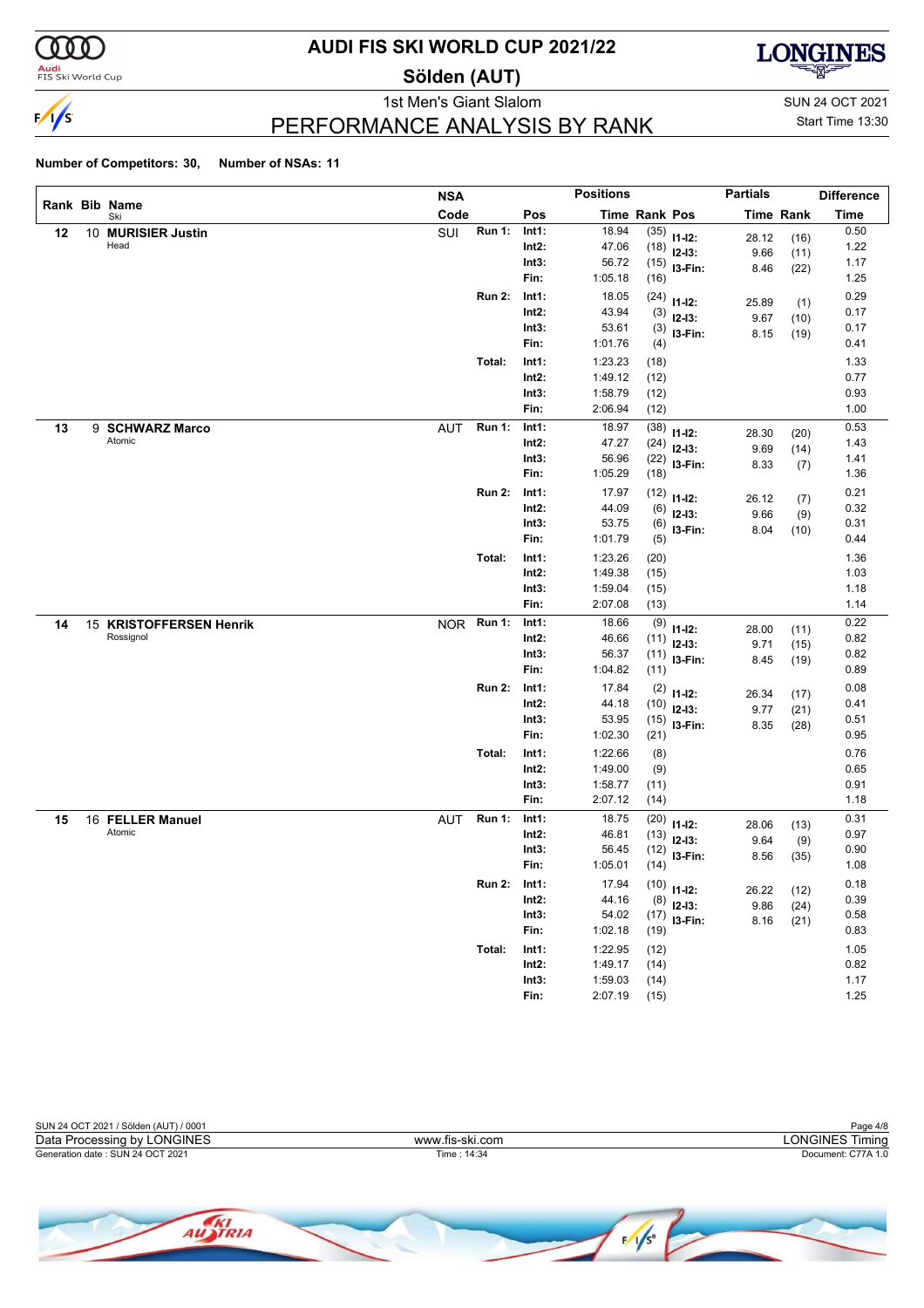

#### **Audi**<br>FIS Ski World Cup

## **AUDI FIS SKI WORLD CUP 2021/22**

**Sölden (AUT)**



PERFORMANCE ANALYSIS BY RANK

1st Men's Giant Slalom SUN 24 OCT 2021 Start Time 13:30

|    |                      | <b>NSA</b> |               |          | <b>Positions</b> |               |                | <b>Partials</b> |                  | <b>Difference</b> |
|----|----------------------|------------|---------------|----------|------------------|---------------|----------------|-----------------|------------------|-------------------|
|    | Rank Bib Name<br>Ski | Code       |               | Pos      |                  | Time Rank Pos |                |                 | <b>Time Rank</b> | <b>Time</b>       |
| 16 | 3 MEILLARD Loic      | SUI        | <b>Run 1:</b> | Int1:    | 18.82            | (22)          | $11 - 12$ :    | 28.20           | (17)             | 0.38              |
|    | Rossignol            |            |               | $Int2$ : | 47.02            |               | $(16)$ 12-13:  | 9.76            | (19)             | 1.18              |
|    |                      |            |               | Int3:    | 56.78            |               | $(17)$ 13-Fin: | 8.53            | (33)             | 1.23              |
|    |                      |            |               | Fin:     | 1:05.31          | (19)          |                |                 |                  | 1.38              |
|    |                      |            | <b>Run 2:</b> | Int1:    | 17.93            | (9)           | $11 - 12$ :    | 26.32           | (16)             | 0.17              |
|    |                      |            |               | $Int2$ : | 44.25            | (15)          | $12 - 13:$     | 9.59            | (6)              | 0.48              |
|    |                      |            |               | Int3:    | 53.84            | (9)           | I3-Fin:        | 8.08            | (13)             | 0.40              |
|    |                      |            |               | Fin:     | 1:01.92          | (9)           |                |                 |                  | 0.57              |
|    |                      |            | Total:        | Int1:    | 1:23.24          | (19)          |                |                 |                  | 1.34              |
|    |                      |            |               | $Int2$ : | 1:49.56          | (18)          |                |                 |                  | 1.21              |
|    |                      |            |               | Int3:    | 1:59.15          | (16)          |                |                 |                  | 1.29              |
|    |                      |            |               | Fin:     | 2:07.23          | (16)          |                |                 |                  | 1.29              |
| 17 | 18 LUITZ Stefan      | <b>GER</b> | <b>Run 1:</b> | Int1:    | 18.54            | (4)           | $11 - 12$ :    | 28.51           | (27)             | 0.10              |
|    | Head                 |            |               | $Int2$ : | 47.05            | (17)          | $12-13:$       | 9.75            | (17)             | 1.21              |
|    |                      |            |               | Int3:    | 56.80            | (18)          | I3-Fin:        | 8.38            | (10)             | 1.25              |
|    |                      |            |               | Fin:     | 1:05.18          | (16)          |                |                 |                  | 1.25              |
|    |                      |            | <b>Run 2:</b> | Int1:    | 17.94            | (10)          | $11 - 12$ :    | 26.70           | (26)             | 0.18              |
|    |                      |            |               | $Int2$ : | 44.64            |               | $(24)$ 12-13:  | 9.52            |                  | 0.87              |
|    |                      |            |               | Int3:    | 54.16            |               | $(20)$ 13-Fin: | 7.95            | (3)<br>(4)       | 0.72              |
|    |                      |            |               | Fin:     | 1:02.11          | (17)          |                |                 |                  | 0.76              |
|    |                      |            | Total:        | Int1:    | 1:23.12          | (14)          |                |                 |                  | 1.22              |
|    |                      |            |               | $Int2$ : | 1:49.82          | (21)          |                |                 |                  | 1.47              |
|    |                      |            |               | Int3:    | 1:59.34          | (17)          |                |                 |                  | 1.48              |
|    |                      |            |               | Fin:     | 2:07.29          | (17)          |                |                 |                  | 1.35              |
| 18 | 21 READ Erik         | CAN        | <b>Run 1:</b> | Int1:    | 18.87            | (27)          | $11 - 12$ :    | 28.43           | (23)             | 0.43              |
|    | Atomic               |            |               | $Int2$ : | 47.30            | (27)          | $12-13:$       | 9.66            | (11)             | 1.46              |
|    |                      |            |               | Int3:    | 56.96            | (22)          | I3-Fin:        | 8.42            | (13)             | 1.41              |
|    |                      |            |               | Fin:     | 1:05.38          | (24)          |                |                 |                  | 1.45              |
|    |                      |            | <b>Run 2:</b> | Int1:    | 18.13            | (28)          | $11 - 12$ :    | 26.01           |                  | 0.37              |
|    |                      |            |               | $Int2$ : | 44.14            | (7)           | $12-13:$       | 9.83            | (5)              | 0.37              |
|    |                      |            |               | Int3:    | 53.97            | (16)          | I3-Fin:        | 8.08            | (23)<br>(13)     | 0.53              |
|    |                      |            |               | Fin:     | 1:02.05          | (12)          |                |                 |                  | 0.70              |
|    |                      |            | Total:        | Int1:    | 1:23.51          | (24)          |                |                 |                  | 1.61              |
|    |                      |            |               | $Int2$ : | 1:49.52          | (17)          |                |                 |                  | 1.17              |
|    |                      |            |               | Int3:    | 1:59.35          | (18)          |                |                 |                  | 1.49              |
|    |                      |            |               | Fin:     | 2:07.43          | (18)          |                |                 |                  | 1.49              |
| 19 | 17 SCHMID Alexander  |            | GER Run 1:    | Int1:    | 18.66            | (9)           | $11 - 12$ :    | 27.78           | (7)              | 0.22              |
|    | Head                 |            |               | Int2:    | 46.44            | (7)           | $12 - 13$ :    | 9.76            | (19)             | 0.60              |
|    |                      |            |               | Int3:    | 56.20            | (8)           | I3-Fin:        | 8.40            | (12)             | 0.65              |
|    |                      |            |               | Fin:     | 1:04.60          | (7)           |                |                 |                  | 0.67              |
|    |                      |            | <b>Run 2:</b> | Int1:    | 18.04            |               | $(19)$ 11-12:  | 26.77           | (28)             | 0.28              |
|    |                      |            |               | $Int2$ : | 44.81            | (28)          | $12-13:$       | 9.98            | (27)             | 1.04              |
|    |                      |            |               | Int3:    | 54.79            | (28)          | I3-Fin:        | 8.08            | (13)             | 1.35              |
|    |                      |            |               | Fin:     | 1:02.87          | (28)          |                |                 |                  | 1.52              |
|    |                      |            | Total:        | Int1:    | 1:22.64          | (7)           |                |                 |                  | 0.74              |
|    |                      |            |               | $Int2$ : | 1:49.41          | (16)          |                |                 |                  | 1.06              |
|    |                      |            |               | Int3:    | 1:59.39          | (20)          |                |                 |                  | 1.53              |
|    |                      |            |               | Fin:     | 2:07.47          | (19)          |                |                 |                  | 1.53              |



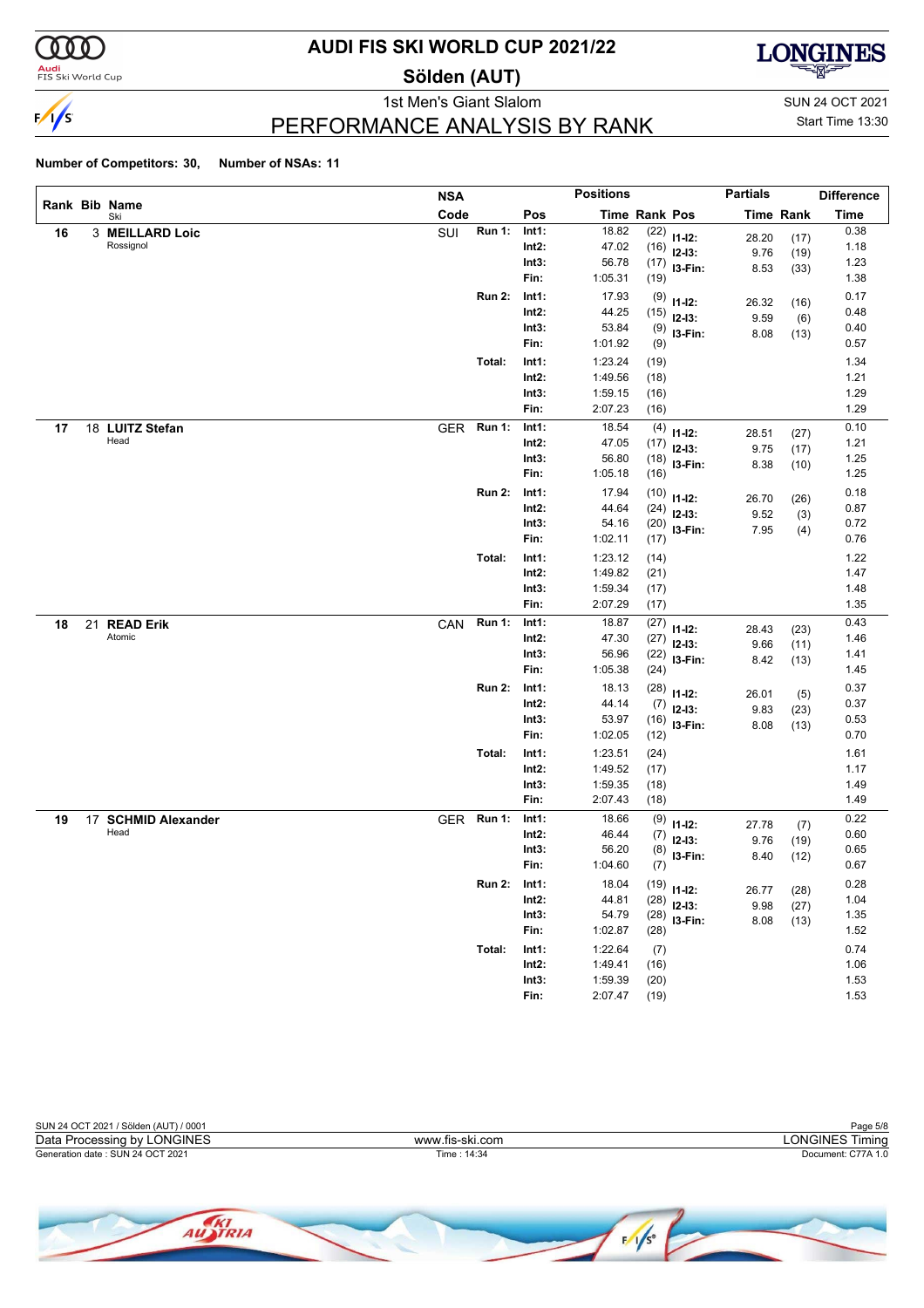

**Audi**<br>FIS Ski World Cup

## **AUDI FIS SKI WORLD CUP 2021/22**

**Sölden (AUT)**



1st Men's Giant Slalom SUN 24 OCT 2021 PERFORMANCE ANALYSIS BY RANK

Start Time 13:30

|    |                                  | <b>NSA</b> |               |          | <b>Positions</b> |               |                         | <b>Partials</b> |                  | <b>Difference</b> |
|----|----------------------------------|------------|---------------|----------|------------------|---------------|-------------------------|-----------------|------------------|-------------------|
|    | Rank Bib Name<br>Ski             | Code       |               | Pos      |                  | Time Rank Pos |                         |                 | <b>Time Rank</b> | <b>Time</b>       |
| 20 | 42 MAURBERGER Simon              | <b>ITA</b> | <b>Run 1:</b> | Int1:    | 18.93            | (34)          | $11 - 12$ :             | 28.56           | (28)             | 0.49              |
|    | Atomic                           |            |               | $Int2$ : | 47.49            | (31)          | $12-13:$                | 9.84            | (31)             | 1.65              |
|    |                                  |            |               | Int3:    | 57.33            | (29)          | I3-Fin:                 | 8.44            | (18)             | 1.78              |
|    |                                  |            |               | Fin:     | 1:05.77          | (29)          |                         |                 |                  | 1.84              |
|    |                                  |            | <b>Run 2:</b> | Int1:    | 18.11            | (27)          | $11 - 12$ :             | 26.06           | (6)              | 0.35              |
|    |                                  |            |               | $Int2$ : | 44.17            | (9)           | $12-13:$                | 9.57            | (5)              | 0.40              |
|    |                                  |            |               | Int3:    | 53.74            | (5)           | I3-Fin:                 | 8.00            | (7)              | 0.30              |
|    |                                  |            |               | Fin:     | 1:01.74          | (3)           |                         |                 |                  | 0.39              |
|    |                                  |            | Total:        | Int1:    | 1:23.88          | (27)          |                         |                 |                  | 1.98              |
|    |                                  |            |               | $Int2$ : | 1:49.94          | (24)          |                         |                 |                  | 1.59              |
|    |                                  |            |               | Int3:    | 1:59.51          | (21)          |                         |                 |                  | 1.65              |
|    |                                  |            |               | Fin:     | 2:07.51          | (20)          |                         |                 |                  | 1.57              |
| 21 | 29 SETTE Daniele                 | SUI        | <b>Run 1:</b> | Int1:    | 18.96            | (36)          |                         |                 |                  | 0.52              |
|    | Fischer                          |            |               | $Int2$ : | 47.17            | (22)          | $11 - 12$ :             | 28.21           | (18)             | 1.33              |
|    |                                  |            |               | Int3:    | 56.97            | (24)          | $12-13:$                | 9.80            | (25)             | 1.42              |
|    |                                  |            |               | Fin:     | 1:05.44          | (25)          | I3-Fin:                 | 8.47            | (25)             | 1.51              |
|    |                                  |            |               |          |                  |               |                         |                 |                  |                   |
|    |                                  |            | <b>Run 2:</b> | Int1:    | 18.03            | (18)          | $11 - 12$ :             | 26.19           | (9)              | 0.27              |
|    |                                  |            |               | $Int2$ : | 44.22            | (13)          | $12-13:$                | 9.70            | (12)             | 0.45              |
|    |                                  |            |               | Int3:    | 53.92            | (12)          | I3-Fin:                 | 8.19            | (24)             | 0.48              |
|    |                                  |            |               | Fin:     | 1:02.11          | (17)          |                         |                 |                  | 0.76              |
|    |                                  |            | Total:        | Int1:    | 1:23.47          | (23)          |                         |                 |                  | 1.57              |
|    |                                  |            |               | $Int2$ : | 1:49.66          | (19)          |                         |                 |                  | 1.31              |
|    |                                  |            |               | Int3:    | 1:59.36          | (19)          |                         |                 |                  | 1.50              |
|    |                                  |            |               | Fin:     | 2:07.55          | (21)          |                         |                 |                  | 1.61              |
| 22 | 28 PHILP Trevor                  | CAN        | <b>Run 1:</b> | Int1:    | 18.62            | (7)           | $11 - 12$ :             | 28.60           | (30)             | 0.18              |
|    | Rossignol                        |            |               | $Int2$ : | 47.22            | (23)          | $12-13:$                | 9.83            | (30)             | 1.38              |
|    |                                  |            |               | Int3:    | 57.05            | (25)          | I3-Fin:                 | 8.27            | (2)              | 1.50              |
|    |                                  |            |               | Fin:     | 1:05.32          | (21)          |                         |                 |                  | 1.39              |
|    |                                  |            | <b>Run 2:</b> | Int1:    | 17.89            | (5)           |                         |                 |                  | 0.13              |
|    |                                  |            |               | $Int2$ : | 44.35            | (20)          | $11 - 12$ :<br>$12-13:$ | 26.46           | (19)             | 0.58              |
|    |                                  |            |               | Int3:    | 54.36            | (23)          | I3-Fin:                 | 10.01           | (28)             | 0.92              |
|    |                                  |            |               | Fin:     | 1:02.34          | (22)          |                         | 7.98            | (6)              | 0.99              |
|    |                                  |            | Total:        | Int1:    | 1:23.21          | (17)          |                         |                 |                  | 1.31              |
|    |                                  |            |               | $Int2$ : | 1:49.67          | (20)          |                         |                 |                  | 1.32              |
|    |                                  |            |               | Int3:    | 1:59.68          | (23)          |                         |                 |                  | 1.82              |
|    |                                  |            |               | Fin:     | 2:07.66          | (22)          |                         |                 |                  | 1.72              |
|    |                                  |            | <b>Run 1:</b> | Int1:    | 18.83            |               |                         |                 |                  | 0.39              |
| 23 | 34 SARRAZIN Cyprien<br>Rossignol | <b>FRA</b> |               | Int2:    | 47.78            | (23)          | $11 - 12$ :             | 28.95           | (41)             | 1.94              |
|    |                                  |            |               | Int3:    | 57.39            | (38)          | $12-13:$                | 9.61            | (6)              | 1.84              |
|    |                                  |            |               | Fin:     | 1:05.70          | (30)<br>(27)  | I3-Fin:                 | 8.31            | (5)              | 1.77              |
|    |                                  |            |               |          |                  |               |                         |                 |                  |                   |
|    |                                  |            | <b>Run 2:</b> | Int1:    | 17.76            |               | $(1)$ 11-12:            | 26.46           | (19)             | 0.00              |
|    |                                  |            |               | $Int2$ : | 44.22            | (13)          | $12-13:$                | 9.72            | (13)             | 0.45              |
|    |                                  |            |               | Int3:    | 53.94            | (14)          | I3-Fin:                 | 8.10            | (17)             | 0.50              |
|    |                                  |            |               | Fin:     | 1:02.04          | (11)          |                         |                 |                  | 0.69              |
|    |                                  |            | Total:        | Int1:    | 1:23.46          | (22)          |                         |                 |                  | 1.56              |
|    |                                  |            |               | $Int2$ : | 1:49.92          | (23)          |                         |                 |                  | 1.57              |
|    |                                  |            |               | Int3:    | 1:59.64          | (22)          |                         |                 |                  | 1.78              |
|    |                                  |            |               | Fin:     | 2:07.74          | (23)          |                         |                 |                  | 1.80              |



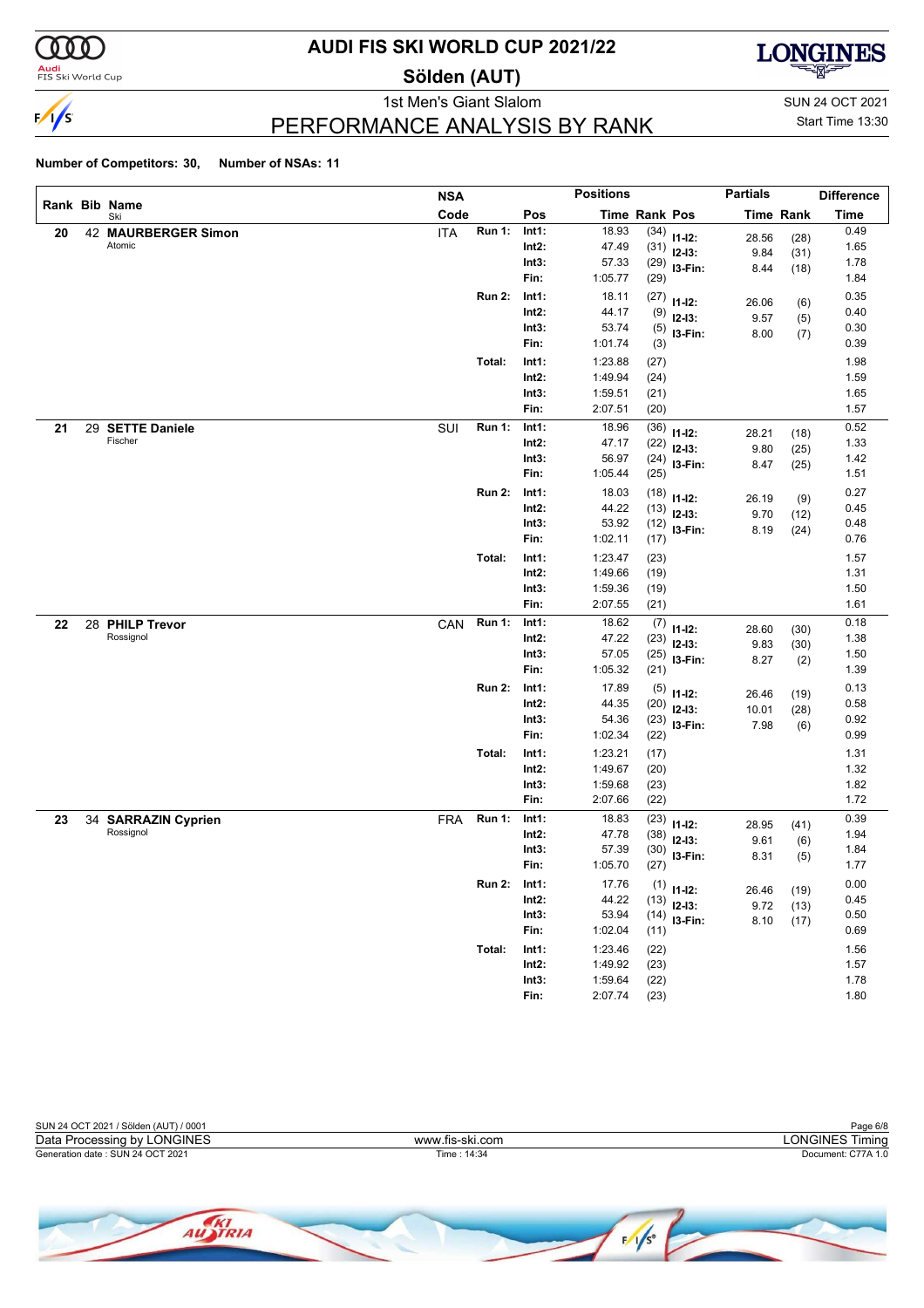

<mark>Audi</mark><br>FIS Ski World Cup

## **AUDI FIS SKI WORLD CUP 2021/22**

**Sölden (AUT)**



PERFORMANCE ANALYSIS BY RANK

1st Men's Giant Slalom SUN 24 OCT 2021 Start Time 13:30

|    |    |                                 | <b>NSA</b> |               |          | <b>Positions</b> |                      |                | <b>Partials</b> |                  | <b>Difference</b> |
|----|----|---------------------------------|------------|---------------|----------|------------------|----------------------|----------------|-----------------|------------------|-------------------|
|    |    | Rank Bib Name<br>Ski            | Code       |               | Pos      |                  | <b>Time Rank Pos</b> |                |                 | <b>Time Rank</b> | <b>Time</b>       |
| 24 |    | 8 NESTVOLD-HAUGEN Leif Kristian |            | NOR Run 1:    | Int1:    | 18.72            | (16)                 | $11 - 12$ :    | 28.11           | (15)             | 0.28              |
|    |    | Head                            |            |               | $Int2$ : | 46.83            |                      | $(14)$ 12-13:  | 9.79            | (23)             | 0.99              |
|    |    |                                 |            |               | Int3:    | 56.62            |                      | $(14)$ 13-Fin: | 8.49            | (28)             | 1.07              |
|    |    |                                 |            |               | Fin:     | 1:05.11          | (15)                 |                |                 |                  | 1.18              |
|    |    |                                 |            | <b>Run 2:</b> | Int1:    | 17.98            | (14)                 | $11 - 12$ :    | 26.76           | (27)             | 0.22              |
|    |    |                                 |            |               | $Int2$ : | 44.74            | (27)                 | $12 - 13:$     | 9.96            | (26)             | 0.97              |
|    |    |                                 |            |               | Int3:    | 54.70            | (27)                 | I3-Fin:        | 7.95            | (4)              | 1.26              |
|    |    |                                 |            |               | Fin:     | 1:02.65          | (26)                 |                |                 |                  | 1.30              |
|    |    |                                 |            | Total:        | Int1:    | 1:23.09          | (13)                 |                |                 |                  | 1.19              |
|    |    |                                 |            |               | $Int2$ : | 1:49.85          | (22)                 |                |                 |                  | 1.50              |
|    |    |                                 |            |               | Int3:    | 1:59.81          | (26)                 |                |                 |                  | 1.95              |
|    |    |                                 |            |               | Fin:     | 2:07.76          | (24)                 |                |                 |                  | 1.82              |
| 25 | 27 | <b>HADALIN Stefan</b>           | <b>SLO</b> | <b>Run 1:</b> | Int1:    | 18.56            | (5)                  | $11 - 12$ :    | 28.50           | (26)             | 0.12              |
|    |    | Rossignol                       |            |               | $Int2$ : | 47.06            | (18)                 | $12 - 13:$     | 9.86            | (33)             | 1.22              |
|    |    |                                 |            |               | Int3:    | 56.92            |                      | $(21)$ 13-Fin: | 8.45            | (19)             | 1.37              |
|    |    |                                 |            |               | Fin:     | 1:05.37          | (23)                 |                |                 |                  | 1.44              |
|    |    |                                 |            | <b>Run 2:</b> | Int1:    | 18.00            | (16)                 | $11 - 12$ :    | 26.67           | (25)             | 0.24              |
|    |    |                                 |            |               | $Int2$ : | 44.67            | (25)                 | $12 - 13:$     | 9.72            | (13)             | 0.90              |
|    |    |                                 |            |               | Int3:    | 54.39            | (24)                 | I3-Fin:        | 8.14            | (18)             | 0.95              |
|    |    |                                 |            |               | Fin:     | 1:02.53          | (24)                 |                |                 |                  | 1.18              |
|    |    |                                 |            | Total:        | Int1:    | 1:23.37          | (21)                 |                |                 |                  | 1.47              |
|    |    |                                 |            |               | $Int2$ : | 1:50.04          | (26)                 |                |                 |                  | 1.69              |
|    |    |                                 |            |               | Int3:    | 1:59.76          | (25)                 |                |                 |                  | 1.90              |
|    |    |                                 |            |               | Fin:     | 2:07.90          | (25)                 |                |                 |                  | 1.96              |
| 26 |    | 24 TONETTI Riccardo             | <b>ITA</b> | <b>Run 1:</b> | Int1:    | 18.98            | (39)                 | $11 - 12$ :    | 28.30           | (20)             | 0.54              |
|    |    | Blizzard                        |            |               | $Int2$ : | 47.28            | (25)                 | $12-13:$       | 9.93            | (38)             | 1.44              |
|    |    |                                 |            |               | Int3:    | 57.21            | (27)                 | I3-Fin:        | 8.74            | (51)             | 1.66              |
|    |    |                                 |            |               | Fin:     | 1:05.95          | (30)                 |                |                 |                  | 2.02              |
|    |    |                                 |            | <b>Run 2:</b> | Int1:    | 18.04            | (19)                 | $11 - 12$ :    | 26.00           | (4)              | 0.28              |
|    |    |                                 |            |               | $Int2$ : | 44.04            | (4)                  | $12-13:$       | 9.76            | (18)             | 0.27              |
|    |    |                                 |            |               | Int3:    | 53.80            | (7)                  | I3-Fin:        | 8.30            | (27)             | 0.36              |
|    |    |                                 |            |               | Fin:     | 1:02.10          | (16)                 |                |                 |                  | 0.75              |
|    |    |                                 |            | Total:        | Int1:    | 1:23.99          | (28)                 |                |                 |                  | 2.09              |
|    |    |                                 |            |               | $Int2$ : | 1:49.99          | (25)                 |                |                 |                  | 1.64              |
|    |    |                                 |            |               | Int3:    | 1:59.75          | (24)                 |                |                 |                  | 1.89              |
|    |    |                                 |            |               | Fin:     | 2:08.05          | (26)                 |                |                 |                  | 2.11              |
| 27 |    | 12 FAVROT Thibaut               | <b>FRA</b> | <b>Run 1:</b> | Int1:    | 18.90            | (30)                 | $11 - 12$ :    | 28.45           | (25)             | 0.46              |
|    |    | Dynastar                        |            |               | $Int2$ : | 47.35            | (28)                 | $12-13:$       | 9.75            | (17)             | 1.51              |
|    |    |                                 |            |               | Int3:    | 57.10            | (26)                 | I3-Fin:        | 8.64            | (44)             | 1.55              |
|    |    |                                 |            |               | Fin:     | 1:05.74          | (28)                 |                |                 |                  | 1.81              |
|    |    |                                 |            | <b>Run 2:</b> | Int1:    | 18.00            |                      | $(16)$ 11-12:  |                 | (19)             | 0.24              |
|    |    |                                 |            |               | $Int2$ : | 44.46            |                      | $(21)$ 12-13:  | 26.46<br>9.82   |                  | 0.69              |
|    |    |                                 |            |               | Int3:    | 54.28            |                      | $(22)$ 13-Fin: | 8.16            | (22)<br>(21)     | 0.84              |
|    |    |                                 |            |               | Fin:     | 1:02.44          | (23)                 |                |                 |                  | 1.09              |
|    |    |                                 |            | Total:        | Int1:    | 1:23.74          | (26)                 |                |                 |                  | 1.84              |
|    |    |                                 |            |               | $Int2$ : | 1:50.20          | (27)                 |                |                 |                  | 1.85              |
|    |    |                                 |            |               | Int3:    | 2:00.02          | (27)                 |                |                 |                  | 2.16              |
|    |    |                                 |            |               | Fin:     | 2:08.18          | (27)                 |                |                 |                  | 2.24              |

| SUN 24 OCT 2021 / Sölden (AUT) / 0001 |                 | Page 7/8           |
|---------------------------------------|-----------------|--------------------|
| Data Processing by LONGINES           | www.fis-ski.com | LONGINES Timina    |
| Generation date: SUN 24 OCT 2021      | Time: 14:34     | Document: C77A 1.0 |
|                                       |                 |                    |

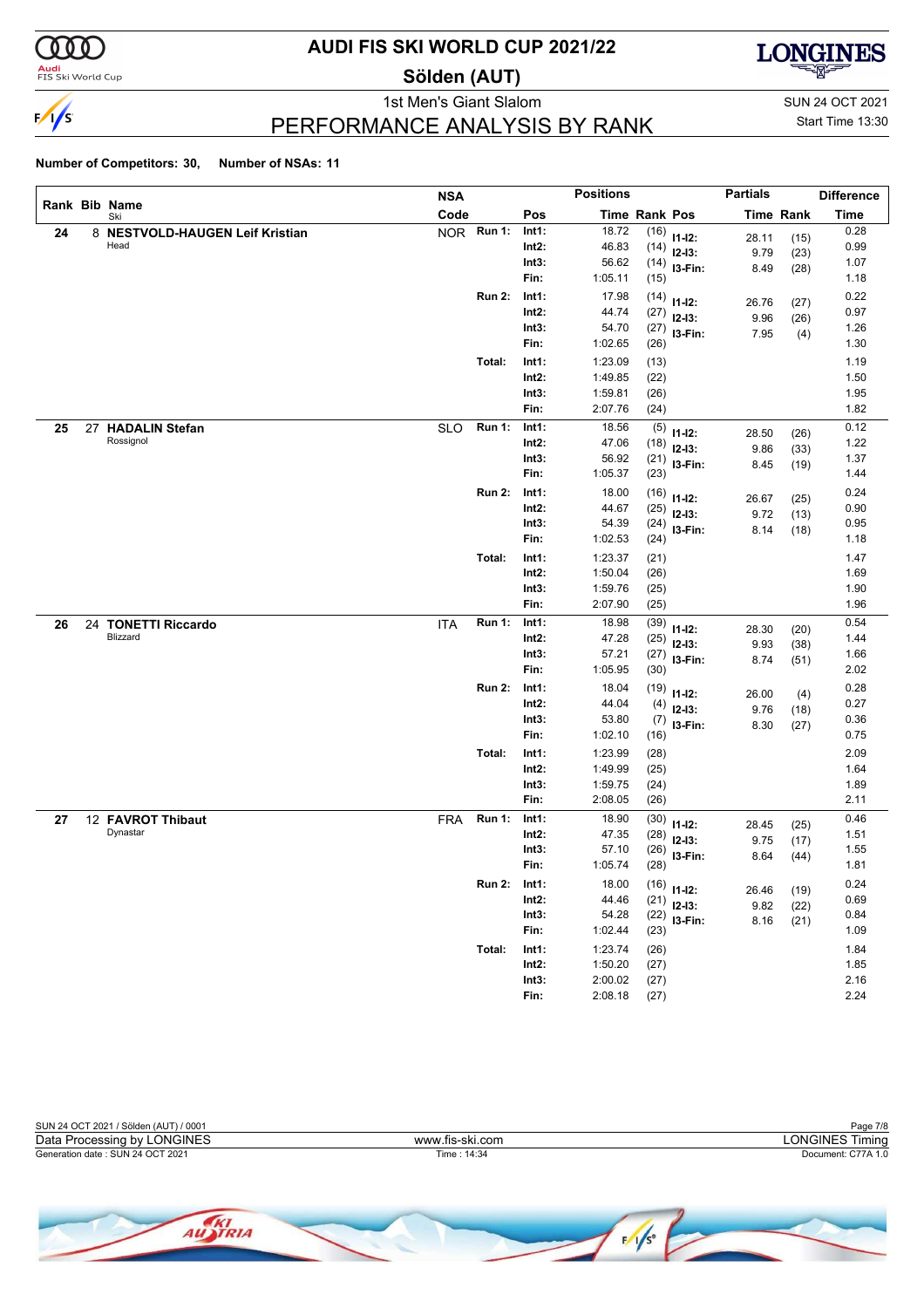

**Audi**<br>FIS Ski World Cup

### **AUDI FIS SKI WORLD CUP 2021/22**

**Sölden (AUT)**



PERFORMANCE ANALYSIS BY RANK

1st Men's Giant Slalom SUN 24 OCT 2021 Start Time 13:30

### **Number of Competitors: 30, Number of NSAs: 11**

|    |    | Rank Bib Name                | <b>NSA</b>                  |                                    | <b>Positions</b>                                                         |                                               | <b>Partials</b>       |                      | <b>Difference</b>            |
|----|----|------------------------------|-----------------------------|------------------------------------|--------------------------------------------------------------------------|-----------------------------------------------|-----------------------|----------------------|------------------------------|
|    |    | Ski                          | Code                        | Pos                                | <b>Time Rank Pos</b>                                                     |                                               |                       | <b>Time Rank</b>     | Time                         |
| 28 | 20 | <b>ZAMPA Adam</b><br>Salomon | <b>Run 1:</b><br><b>SVK</b> | Int1:<br>Int2:<br>Int3:<br>Fin:    | 18.70<br>(13)<br>47.44<br>(29)<br>57.28<br>1:05.66<br>(26)               | $11 - 12$ :<br>$12 - 13:$<br>$(28)$ 13-Fin:   | 28.74<br>9.84<br>8.38 | (37)<br>(31)<br>(10) | 0.26<br>1.60<br>1.73<br>1.73 |
|    |    |                              | <b>Run 2:</b>               | Int1:<br>Int2:<br>Int3:<br>Fin:    | 18.05<br>44.70<br>(26)<br>54.45<br>1:02.60<br>(25)                       | $(24)$ 11-12:<br>$12 - 13:$<br>$(25)$ 13-Fin: | 26.65<br>9.75<br>8.15 | (23)<br>(17)<br>(19) | 0.29<br>0.93<br>1.01<br>1.25 |
|    |    |                              | Total:                      | Int1:<br>$Int2$ :<br>Int3:<br>Fin: | 1:23.71<br>(25)<br>1:50.36<br>(28)<br>2:00.11<br>(28)<br>2:08.26<br>(28) |                                               |                       |                      | 1.81<br>2.01<br>2.25<br>2.32 |

| Intermediate Time Positions | Int.<br>-Inter1 | ⊣nter∠<br>Int. | Inter <sub>3</sub> |
|-----------------------------|-----------------|----------------|--------------------|
|                             |                 |                |                    |

Legend:<br>Fin<br>Pos. **Finish Int** Intermediate **Ix** Intermediate x **Intermediate or speed position** SUN 24 OCT 2021 / Sölden (AUT) / 0001 Page 8/8<br>
Data Processing by LONGINES **Page 8/8**<br>
Data Processing by LONGINES Timing Generation date : SUN 24 OCT 2021 Time : 14:34 Document: C77A 1.0 Data Processing by LONGINES www.fis-ski.com

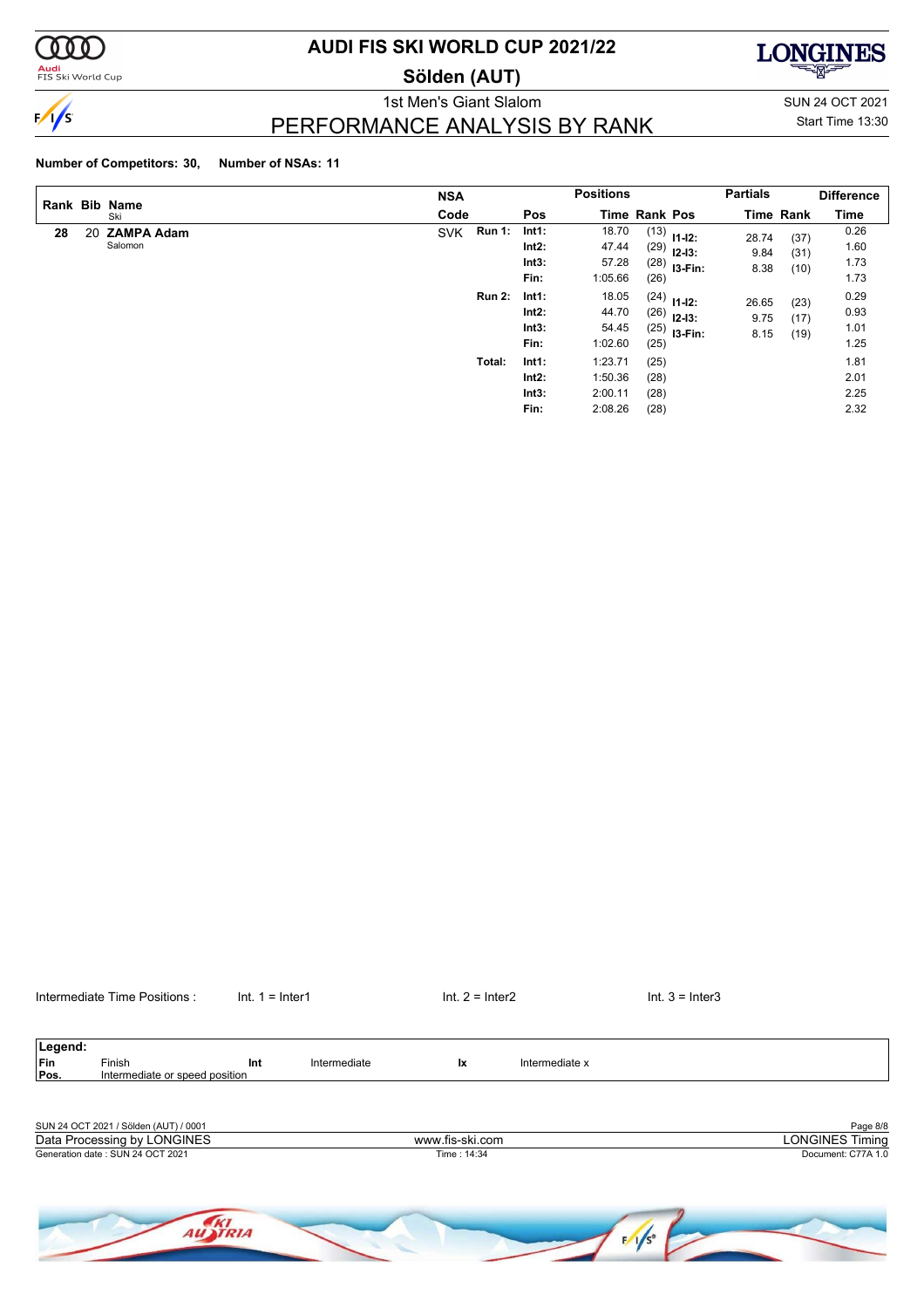













(000)

 $\frac{1}{s}$ 

#### **AUDI FIS SKI WORLD CUP 2021/22**

**Audi**<br>FIS Ski World Cup

**Sölden (AUT)**

# PERFORMANCE ANALYSIS BY BIB

1st Men's Giant Slalom Sun 24 OCT 2021 Start Time 13:30

**LONGINES** 

 $\boldsymbol{\nabla}$ 

|                | <b>Bib</b><br>Name                | <b>NSA</b> |               | <b>Positions</b>                   |                                          |                              |                                                  | <b>Partials</b>       |                      | <b>Difference</b>            |
|----------------|-----------------------------------|------------|---------------|------------------------------------|------------------------------------------|------------------------------|--------------------------------------------------|-----------------------|----------------------|------------------------------|
|                | Ski                               | Code       |               | Pos                                |                                          | Time Rank Pos                |                                                  |                       | <b>Time Rank</b>     | <b>Time</b>                  |
| $\mathbf{1}$   | de ALIPRANDINI Luca<br>Salomon    | <b>ITA</b> | Run 1:        | Int1:<br>Int2:<br>Int3:<br>Fin:    | 18.70<br>46.58<br>56.24<br>1:04.81       | (10)<br>(9)<br>(10)          | $(14)$ 11-12:<br>$12-13:$<br>I3-Fin:             | 27.88<br>9.66<br>8.57 | (9)<br>(11)<br>(36)  | 0.26<br>0.74<br>0.69<br>0.88 |
|                |                                   |            | <b>Run 2:</b> | Int1:<br>Int2:<br>Int3:<br>Fin:    | 18.04<br>44.25<br>53.86<br>1:01.92       | (9)                          | $(21)$ 11-12:<br>$(15)$ 12-13:<br>$(11)$ 13-Fin: | 26.21<br>9.61<br>8.06 | (10)<br>(7)<br>(12)  | 0.28<br>0.48<br>0.42<br>0.57 |
|                |                                   |            | Total:        | Int1:<br>$Int2$ :<br>Int3:<br>Fin: | 1:22.85<br>1:49.06<br>1:58.67<br>2:06.73 | (12)<br>(10)<br>(7)<br>(8)   |                                                  |                       |                      | 0.95<br>0.71<br>0.81<br>0.79 |
| $\overline{2}$ | <b>PINTURAULT Alexis</b><br>Head  | <b>FRA</b> | Run 1:        | Int1:<br>$Int2$ :<br>Int3:<br>Fin: | 18.44<br>46.07<br>55.87<br>1:04.50       | (1)<br>(2)<br>(6)<br>(6)     | $11-12:$<br>$12 - 13$ :<br>I3-Fin:               | 27.63<br>9.80<br>8.63 | (5)<br>(25)<br>(42)  | 0.00<br>0.23<br>0.32<br>0.57 |
|                |                                   |            | <b>Run 2:</b> | Int1:<br>$Int2$ :<br>Int3:<br>Fin: | 17.85<br>44.30<br>54.06<br>1:02.06       | (3)<br>(19)<br>(14)          | $11 - 12$ :<br>$(17)$ 12-13:<br>I3-Fin:          | 26.45<br>9.76<br>8.00 | (18)<br>(18)<br>(7)  | 0.09<br>0.53<br>0.62<br>0.71 |
|                |                                   |            | Total:        | Int1:<br>$Int2$ :<br>Int3:<br>Fin: | 1:22.35<br>1:48.80<br>1:58.56<br>2:06.56 | (6)<br>(6)<br>(5)<br>(5)     |                                                  |                       |                      | 0.45<br>0.45<br>0.70<br>0.62 |
| 3              | <b>MEILLARD Loic</b><br>Rossignol | SUI        | <b>Run 1:</b> | Int1:<br>Int2:<br>Int3:<br>Fin:    | 18.82<br>47.02<br>56.78<br>1:05.31       | (24)<br>(16)<br>(17)<br>(19) | $11 - 12$ :<br>$12 - 13:$<br>I3-Fin:             | 28.20<br>9.76<br>8.53 | (17)<br>(19)<br>(33) | 0.38<br>1.18<br>1.23<br>1.38 |
|                |                                   |            | <b>Run 2:</b> | Int1:<br>Int2:<br>Int3:<br>Fin:    | 17.93<br>44.25<br>53.84<br>1:01.92       | (10)<br>(15)<br>(9)<br>(9)   | $11 - 12$ :<br>$12 - 13:$<br>I3-Fin:             | 26.32<br>9.59<br>8.08 | (16)<br>(6)<br>(13)  | 0.17<br>0.48<br>0.40<br>0.57 |
|                |                                   |            | Total:        | Int1:<br>$Int2$ :<br>Int3:<br>Fin: | 1:23.24<br>1:49.56<br>1:59.15<br>2:07.23 | (21)<br>(18)<br>(16)<br>(16) |                                                  |                       |                      | 1.34<br>1.21<br>1.29<br>1.29 |

| SUN 24 OCT 2021 / Sölden (AUT) / 0001 |                 | Page 1/12          |
|---------------------------------------|-----------------|--------------------|
| Data Processing by LONGINES           | www.fis-ski.com | LONGINES Timina    |
| Generation date: SUN 24 OCT 2021      | Time : 14:34    | Document: C77B 1.0 |
|                                       |                 |                    |

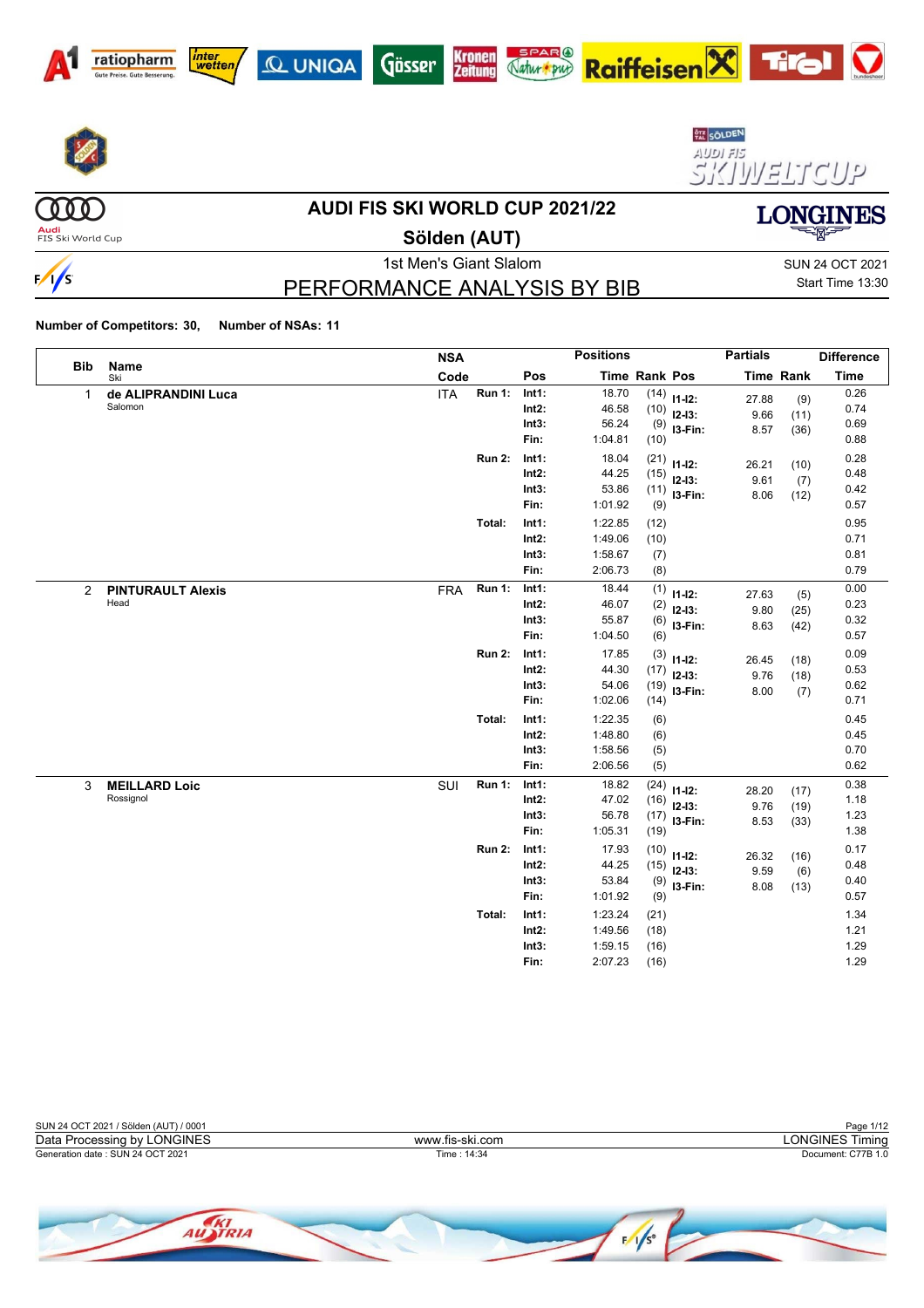

**Audi**<br>FIS Ski World Cup

## **AUDI FIS SKI WORLD CUP 2021/22**

**Sölden (AUT)**



## PERFORMANCE ANALYSIS BY BIB

1st Men's Giant Slalom SUN 24 OCT 2021 Start Time 13:30

|                |                                   | <b>NSA</b> |               |                | <b>Positions</b>   |               |             | <b>Partials</b> |                  | <b>Difference</b> |
|----------------|-----------------------------------|------------|---------------|----------------|--------------------|---------------|-------------|-----------------|------------------|-------------------|
| Bib            | Name<br>Ski                       | Code       |               | Pos            |                    | Time Rank Pos |             |                 | <b>Time Rank</b> | <b>Time</b>       |
| 4              | <b>KRANJEC Zan</b>                | <b>SLO</b> | Run 1:        | Int1:          | 18.92              | (36)          | $11 - 12$ : | 27.22           | (2)              | 0.48              |
|                | Rossignol                         |            |               | Int2:          | 46.14              | (4)           | $12-13:$    | 9.61            | (6)              | 0.30              |
|                |                                   |            |               | Int3:          | 55.75              | (5)           | I3-Fin:     | 8.45            | (19)             | 0.20              |
|                |                                   |            |               | Fin:           | 1:04.20            | (4)           |             |                 |                  | 0.27              |
|                |                                   |            | <b>Run 2:</b> | Int1:          | 18.04              | (21)          | $11 - 12$ : | 26.27           | (13)             | 0.28              |
|                |                                   |            |               | Int2:          | 44.31              | (18)          | $12-13:$    | 9.49            | (1)              | 0.54              |
|                |                                   |            |               | Int3:          | 53.80              | (7)           | I3-Fin:     | 8.04            | (10)             | 0.36              |
|                |                                   |            |               | Fin:           | 1:01.84            | (7)           |             |                 |                  | 0.49              |
|                |                                   |            | Total:        | Int1:          | 1:22.24            | (5)           |             |                 |                  | 0.34              |
|                |                                   |            |               | Int2:          | 1:48.51            | (3)           |             |                 |                  | 0.16              |
|                |                                   |            |               | Int3:          | 1:58.00            | (2)           |             |                 |                  | 0.14              |
|                |                                   |            |               | Fin:           | 2:06.04            | (3)           |             |                 |                  | 0.10              |
| 5              | <b>ZUBCIC Filip</b>               | CRO        | Run 1:        | Int1:          | 18.69              | (13)          | $11 - 12$ : | 27.79           | (8)              | 0.25              |
|                | Atomic                            |            |               | Int2:          | 46.48              | (8)           | $12 - 13:$  | 9.64            | (9)              | 0.64              |
|                |                                   |            |               | Int3:          | 56.12              | (7)           | I3-Fin:     | 8.52            | (32)             | 0.57              |
|                |                                   |            |               | Fin:           | 1:04.64            | (8)           |             |                 |                  | 0.71              |
|                |                                   |            | <b>Run 2:</b> | Int1:          | 18.04              | (21)          | $11 - 12$ : | 26.29           | (14)             | 0.28              |
|                |                                   |            |               | Int2:          | 44.33              | (19)          | $12-13:$    | 9.69            | (11)             | 0.56              |
|                |                                   |            |               | Int3:          | 54.02              | (17)          | I3-Fin:     | 8.17            | (23)             | 0.58              |
|                |                                   |            |               | Fin:           | 1:02.19            | (20)          |             |                 |                  | 0.84              |
|                |                                   |            | Total:        | Int1:          | 1:22.68            | (9)           |             |                 |                  | 0.78              |
|                |                                   |            |               | Int2:          | 1:48.97            | (7)           |             |                 |                  | 0.62              |
|                |                                   |            |               | Int3:          | 1:58.66            | (6)           |             |                 |                  | 0.80              |
|                |                                   |            |               | Fin:           | 2:06.83            | (9)           |             |                 |                  | 0.89              |
| 6              | <b>FAIVRE Mathieu</b>             | <b>FRA</b> | <b>Run 1:</b> | Int1:          | 18.70              | (14)          | $11 - 12$ : | 27.14           | (1)              | 0.26              |
|                | Head                              |            |               | Int2:          | 45.84              | (1)           | $12 - 13$ : | 9.71            | (15)             | 0.00              |
|                |                                   |            |               | Int3:          | 55.55              | (1)           | I3-Fin:     | 8.57            | (36)             | 0.00              |
|                |                                   |            |               | Fin:           | 1:04.12            | (2)           |             |                 |                  | 0.19              |
|                |                                   |            | <b>Run 2:</b> | Int1:          | 18.05              | (26)          | $11 - 12$ : | 26.56           | (22)             | 0.29              |
|                |                                   |            |               | Int2:          | 44.61              | (22)          | $12-13:$    | 9.94            | (25)             | 0.84              |
|                |                                   |            |               | Int3:          | 54.55              | (26)          | I3-Fin:     | 8.25            | (26)             | 1.11              |
|                |                                   |            |               | Fin:           | 1:02.80            | (27)          |             |                 |                  | 1.45              |
|                |                                   |            | Total:        | Int1:          | 1:22.17            | (3)           |             |                 |                  | 0.27              |
|                |                                   |            |               | Int2:          | 1:48.73            | (5)           |             |                 |                  | 0.38              |
|                |                                   |            |               | Int3:<br>Fin:  | 1:58.67<br>2:06.92 | (7)<br>(11)   |             |                 |                  | 0.81<br>0.98      |
|                |                                   |            |               |                |                    |               |             |                 |                  |                   |
| $\overline{7}$ | <b>ODERMATT Marco</b><br>Stoeckli | SUI        | <b>Run 1:</b> | Int1:<br>Int2: | 18.44<br>46.15     | (1)           | $11 - 12$ : | 27.71           | (6)              | 0.00<br>0.31      |
|                |                                   |            |               | Int3:          | 55.71              | (5)           | $12-13:$    | 9.56            | (3)              | 0.16              |
|                |                                   |            |               | Fin:           | 1:04.14            | (3)<br>(3)    | I3-Fin:     | 8.43            | (15)             | 0.21              |
|                |                                   |            |               |                |                    |               |             |                 |                  |                   |
|                |                                   |            | <b>Run 2:</b> | Int1:<br>Int2: | 17.90<br>44.21     | (8)           | $11 - 12$ : | 26.31           | (15)             | 0.14<br>0.44      |
|                |                                   |            |               | Int3:          | 53.72              | (12)          | $12-13:$    | 9.51            | (2)              | 0.28              |
|                |                                   |            |               | Fin:           | 1:01.80            | (4)<br>(6)    | I3-Fin:     | 8.08            | (13)             | 0.45              |
|                |                                   |            | Total:        | Int1:          | 1:22.04            |               |             |                 |                  | 0.14              |
|                |                                   |            |               | $Int2$ :       | 1:48.35            | (2)<br>(1)    |             |                 |                  | 0.00              |
|                |                                   |            |               | Int3:          | 1:57.86            | (1)           |             |                 |                  | 0.00              |
|                |                                   |            |               | Fin:           | 2:05.94            | (1)           |             |                 |                  | 0.00              |
|                |                                   |            |               |                |                    |               |             |                 |                  |                   |



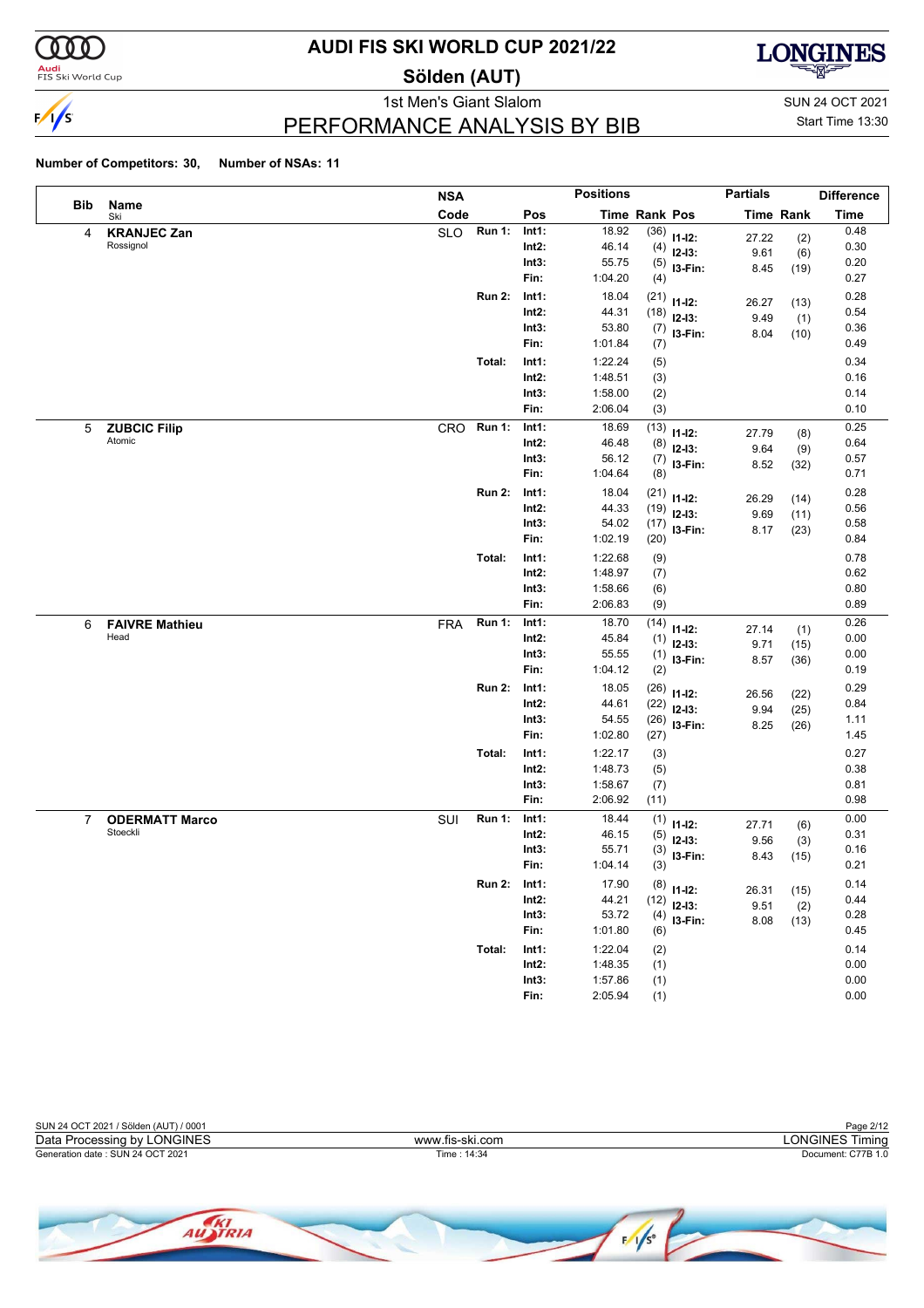

**Audi**<br>FIS Ski World Cup

## **AUDI FIS SKI WORLD CUP 2021/22**

**Sölden (AUT)**



PERFORMANCE ANALYSIS BY BIB

1st Men's Giant Slalom SUN 24 OCT 2021 Start Time 13:30

|     |                                      | <b>NSA</b> |               |          | <b>Positions</b> |      |              | <b>Partials</b> |                  | <b>Difference</b> |
|-----|--------------------------------------|------------|---------------|----------|------------------|------|--------------|-----------------|------------------|-------------------|
| Bib | Name<br>Ski                          | Code       |               | Pos      | Time Rank Pos    |      |              |                 | <b>Time Rank</b> | <b>Time</b>       |
| 8   | <b>NESTVOLD-HAUGEN Leif Kristian</b> | <b>NOR</b> | <b>Run 1:</b> | Int1:    | 18.72            | (17) | $11 - 12$ :  | 28.11           | (15)             | 0.28              |
|     | Head                                 |            |               | Int2:    | 46.83            | (14) | $12-13:$     | 9.79            | (23)             | 0.99              |
|     |                                      |            |               | Int3:    | 56.62            | (14) | I3-Fin:      | 8.49            | (28)             | 1.07              |
|     |                                      |            |               | Fin:     | 1:05.11          | (15) |              |                 |                  | 1.18              |
|     |                                      |            | <b>Run 2:</b> | Int1:    | 17.98            | (16) | $11 - 12$ :  | 26.76           | (27)             | 0.22              |
|     |                                      |            |               | Int2:    | 44.74            | (27) | $12 - 13$ :  | 9.96            | (26)             | 0.97              |
|     |                                      |            |               | Int3:    | 54.70            | (27) | I3-Fin:      | 7.95            | (4)              | 1.26              |
|     |                                      |            |               | Fin:     | 1:02.65          | (26) |              |                 |                  | 1.30              |
|     |                                      |            | Total:        | Int1:    | 1:23.09          | (15) |              |                 |                  | 1.19              |
|     |                                      |            |               | Int2:    | 1:49.85          | (22) |              |                 |                  | 1.50              |
|     |                                      |            |               | Int3:    | 1:59.81          | (26) |              |                 |                  | 1.95              |
|     |                                      |            |               | Fin:     | 2:07.76          | (24) |              |                 |                  | 1.82              |
| 9   | <b>SCHWARZ Marco</b>                 | <b>AUT</b> | <b>Run 1:</b> | Int1:    | 18.97            | (42) | $11 - 12$ :  | 28.30           | (20)             | 0.53              |
|     | Atomic                               |            |               | Int2:    | 47.27            | (24) | $12 - 13$ :  | 9.69            | (14)             | 1.43              |
|     |                                      |            |               | Int3:    | 56.96            | (22) | I3-Fin:      | 8.33            | (7)              | 1.41              |
|     |                                      |            |               | Fin:     | 1:05.29          | (18) |              |                 |                  | 1.36              |
|     |                                      |            | <b>Run 2:</b> | Int1:    | 17.97            | (14) | $11 - 12$ :  | 26.12           | (7)              | 0.21              |
|     |                                      |            |               | Int2:    | 44.09            | (6)  | $12 - 13:$   | 9.66            | (9)              | 0.32              |
|     |                                      |            |               | Int3:    | 53.75            | (6)  | I3-Fin:      | 8.04            | (10)             | 0.31              |
|     |                                      |            |               | Fin:     | 1:01.79          | (5)  |              |                 |                  | 0.44              |
|     |                                      |            | Total:        | Int1:    | 1:23.26          | (22) |              |                 |                  | 1.36              |
|     |                                      |            |               | Int2:    | 1:49.38          | (15) |              |                 |                  | 1.03              |
|     |                                      |            |               | Int3:    | 1:59.04          | (15) |              |                 |                  | 1.18              |
|     |                                      |            |               | Fin:     | 2:07.08          | (13) |              |                 |                  | 1.14              |
| 10  | <b>MURISIER Justin</b>               | SUI        | <b>Run 1:</b> | Int1:    | 18.94            | (38) | $11 - 12$ :  | 28.12           | (16)             | 0.50              |
|     | Head                                 |            |               | Int2:    | 47.06            | (18) | $12 - 13$ :  | 9.66            | (11)             | 1.22              |
|     |                                      |            |               | Int3:    | 56.72            | (15) | I3-Fin:      | 8.46            | (22)             | 1.17              |
|     |                                      |            |               | Fin:     | 1:05.18          | (16) |              |                 |                  | 1.25              |
|     |                                      |            | <b>Run 2:</b> | Int1:    | 18.05            | (26) | $11 - 12$ :  | 25.89           | (1)              | 0.29              |
|     |                                      |            |               | Int2:    | 43.94            | (3)  | $12 - 13$ :  | 9.67            | (10)             | 0.17              |
|     |                                      |            |               | Int3:    | 53.61            | (3)  | I3-Fin:      | 8.15            | (19)             | 0.17              |
|     |                                      |            |               | Fin:     | 1:01.76          | (4)  |              |                 |                  | 0.41              |
|     |                                      |            | Total:        | Int1:    | 1:23.23          | (20) |              |                 |                  | 1.33              |
|     |                                      |            |               | Int2:    | 1:49.12          | (12) |              |                 |                  | 0.77              |
|     |                                      |            |               | Int3:    | 1:58.79          | (12) |              |                 |                  | 0.93              |
|     |                                      |            |               | Fin:     | 2:06.94          | (12) |              |                 |                  | 1.00              |
| 11  | <b>BRENNSTEINER Stefan</b>           | <b>AUT</b> | <b>Run 1:</b> | Int1:    | 18.56            | (6)  | $11 - 12$ :  | 27.92           | (10)             | 0.12              |
|     | Fischer                              |            |               | Int2:    | 46.48            | (8)  | $12 - 13$ :  | 9.88            | (35)             | 0.64              |
|     |                                      |            |               | Int3:    | 56.36            | (10) | I3-Fin:      | 8.46            | (22)             | 0.81              |
|     |                                      |            |               | Fin:     | 1:04.82          | (11) |              |                 |                  | 0.89              |
|     |                                      |            | <b>Run 2:</b> | Int1:    | 17.86            |      | $(5)$ 11-12: |                 |                  | 0.10              |
|     |                                      |            |               | $Int2$ : |                  |      | $12 - 13$ :  |                 |                  |                   |
|     |                                      |            |               | Int3:    |                  |      | I3-Fin:      |                 |                  |                   |
|     |                                      |            |               | Fin:     | <b>DNF</b>       |      |              |                 |                  |                   |
|     |                                      |            | Total:        | Int1:    | 1:22.68          | (9)  |              |                 |                  | 0.78              |
|     |                                      |            |               | $Int2$ : |                  |      |              |                 |                  |                   |
|     |                                      |            |               | Int3:    |                  |      |              |                 |                  |                   |
|     |                                      |            |               | Fin:     |                  |      |              |                 |                  |                   |

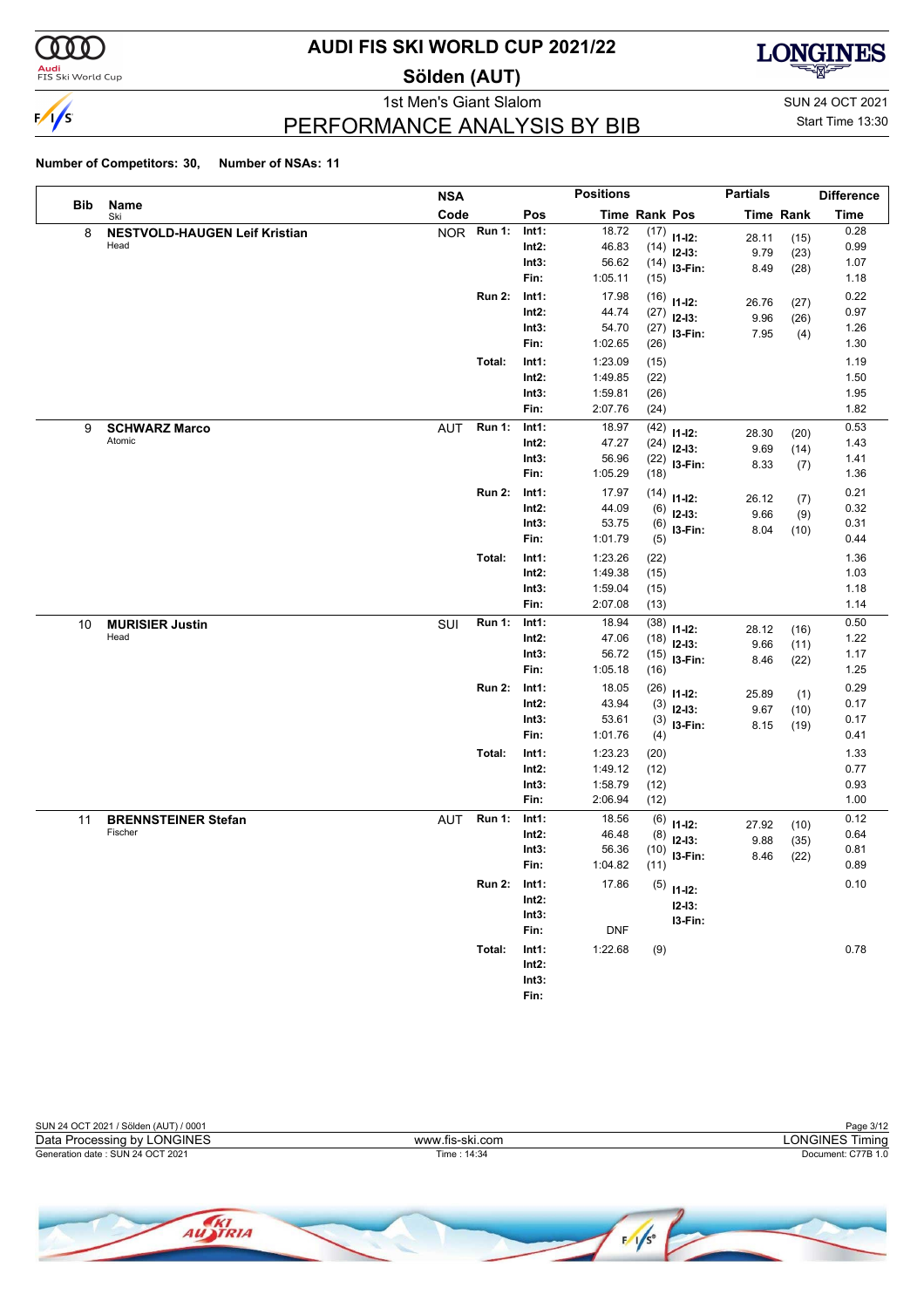

**Audi**<br>FIS Ski World Cup

## **AUDI FIS SKI WORLD CUP 2021/22**

**Sölden (AUT)**



### PERFORMANCE ANALYSIS BY BIB

1st Men's Giant Slalom SUN 24 OCT 2021 Start Time 13:30

|     |                                          | <b>NSA</b> |               |                   | <b>Positions</b>   |                      |              | <b>Partials</b> |                  | <b>Difference</b> |
|-----|------------------------------------------|------------|---------------|-------------------|--------------------|----------------------|--------------|-----------------|------------------|-------------------|
| Bib | Name<br>Ski                              | Code       |               | Pos               |                    | <b>Time Rank Pos</b> |              |                 | <b>Time Rank</b> | <b>Time</b>       |
| 12  | <b>FAVROT Thibaut</b>                    | <b>FRA</b> | <b>Run 1:</b> | Int1:             | 18.90              | (32)                 | $11 - 12$ :  | 28.45           | (26)             | 0.46              |
|     | Dynastar                                 |            |               | $Int2$ :          | 47.35              | (28)                 | $12-13:$     | 9.75            | (17)             | 1.51              |
|     |                                          |            |               | Int3:             | 57.10              | (26)                 | I3-Fin:      | 8.64            | (44)             | 1.55              |
|     |                                          |            |               | Fin:              | 1:05.74            | (28)                 |              |                 |                  | 1.81              |
|     |                                          |            | <b>Run 2:</b> | Int1:             | 18.00              | (18)                 | $11 - 12$ :  | 26.46           | (19)             | 0.24              |
|     |                                          |            |               | $Int2$ :          | 44.46              | (21)                 | $12 - 13:$   | 9.82            | (22)             | 0.69              |
|     |                                          |            |               | Int3:             | 54.28              | (22)                 | I3-Fin:      | 8.16            | (21)             | 0.84              |
|     |                                          |            |               | Fin:              | 1:02.44            | (23)                 |              |                 |                  | 1.09              |
|     |                                          |            | Total:        | Int1:             | 1:23.74            | (28)                 |              |                 |                  | 1.84              |
|     |                                          |            |               | $Int2$ :          | 1:50.20            | (27)                 |              |                 |                  | 1.85              |
|     |                                          |            |               | Int3:             | 2:00.02            | (27)                 |              |                 |                  | 2.16              |
|     |                                          |            |               | Fin:              | 2:08.18            | (27)                 |              |                 |                  | 2.24              |
| 13  | <b>CAVIEZEL Gino</b>                     | SUI        | <b>Run 1:</b> | Int1:             | 18.72              | (17)                 | $11 - 12$ :  | 27.46           | (3)              | 0.28              |
|     | Dynastar                                 |            |               | $Int2$ :          | 46.18              | (6)                  | $12 - 13$ :  | 9.56            | (3)              | 0.34              |
|     |                                          |            |               | Int3:             | 55.74              | (4)                  | I3-Fin:      | 8.54            | (34)             | 0.19              |
|     |                                          |            |               | Fin:              | 1:04.28            | (5)                  |              |                 |                  | 0.35              |
|     |                                          |            | <b>Run 2:</b> | Int1:             | 17.91              | (9)                  | $11 - 12$ :  | 26.17           | (8)              | 0.15              |
|     |                                          |            |               | $Int2$ :          | 44.08              | (5)                  | $12 - 13$ :  | 9.76            | (18)             | 0.31              |
|     |                                          |            |               | Int3:             | 53.84              | (9)                  | I3-Fin:      | 8.21            | (25)             | 0.40              |
|     |                                          |            |               | Fin:              | 1:02.05            | (12)                 |              |                 |                  | 0.70              |
|     |                                          |            | Total:        | Int1:             | 1:22.19            | (4)                  |              |                 |                  | 0.29              |
|     |                                          |            |               | $Int2$ :          | 1:48.36            | (2)                  |              |                 |                  | 0.01              |
|     |                                          |            |               | Int3:             | 1:58.12            | (4)                  |              |                 |                  | 0.26              |
|     |                                          |            |               | Fin:              | 2:06.33            | (4)                  |              |                 |                  | 0.39              |
| 14  | <b>BRAATHEN Lucas</b>                    | <b>NOR</b> | <b>Run 1:</b> | Int1:             | 18.83              | (25)                 | $11 - 12$ :  | 28.29           | (19)             | 0.39              |
|     | Atomic                                   |            |               | Int2:             | 47.12              | (20)                 | $12-13:$     | 9.77            | (21)             | 1.28              |
|     |                                          |            |               | Int3:<br>Fin:     | 56.89<br>1:05.31   | (20)                 | I3-Fin:      | 8.42            | (13)             | 1.34<br>1.38      |
|     |                                          |            |               |                   |                    | (19)                 |              |                 |                  |                   |
|     |                                          |            | <b>Run 2:</b> | Int1:             | 17.89              | (6)                  | $11 - 12$ :  | 25.92           | (2)              | 0.13              |
|     |                                          |            |               | $Int2$ :          | 43.81              | (2)                  | $12-13:$     | 9.63            | (8)              | 0.04              |
|     |                                          |            |               | Int3:<br>Fin:     | 53.44<br>1:01.35   | (1)                  | I3-Fin:      | 7.91            | (1)              | 0.00<br>0.00      |
|     |                                          |            |               |                   |                    | (1)                  |              |                 |                  |                   |
|     |                                          |            | Total:        | Int1:             | 1:23.20            | (18)                 |              |                 |                  | 1.30              |
|     |                                          |            |               | $Int2$ :<br>Int3: | 1:49.12<br>1:58.75 | (12)<br>(10)         |              |                 |                  | 0.77<br>0.89      |
|     |                                          |            |               | Fin:              | 2:06.66            | (7)                  |              |                 |                  | 0.72              |
|     |                                          | NOR Run 1: |               | Int1:             | 18.66              |                      |              |                 |                  | 0.22              |
| 15  | <b>KRISTOFFERSEN Henrik</b><br>Rossignol |            |               | Int2:             | 46.66              | (10)<br>(11)         | $11 - 12$ :  | 28.00           | (11)             | 0.82              |
|     |                                          |            |               | Int3:             | 56.37              | (11)                 | $12 - 13:$   | 9.71            | (15)             | 0.82              |
|     |                                          |            |               | Fin:              | 1:04.82            | (11)                 | I3-Fin:      | 8.45            | (19)             | 0.89              |
|     |                                          |            | <b>Run 2:</b> | Int1:             | 17.84              |                      |              |                 |                  | 0.08              |
|     |                                          |            |               | $Int2$ :          | 44.18              | (10)                 | $(2)$ 11-12: | 26.34           | (17)             | 0.41              |
|     |                                          |            |               | Int3:             | 53.95              | (15)                 | $12-13:$     | 9.77            | (21)             | 0.51              |
|     |                                          |            |               | Fin:              | 1:02.30            | (21)                 | $13-Fin:$    | 8.35            | (28)             | 0.95              |
|     |                                          |            | Total:        | Int1:             | 1:22.66            | (8)                  |              |                 |                  | 0.76              |
|     |                                          |            |               | $Int2$ :          | 1:49.00            | (9)                  |              |                 |                  | 0.65              |
|     |                                          |            |               | Int3:             | 1:58.77            | (11)                 |              |                 |                  | 0.91              |
|     |                                          |            |               | Fin:              | 2:07.12            | (14)                 |              |                 |                  | 1.18              |



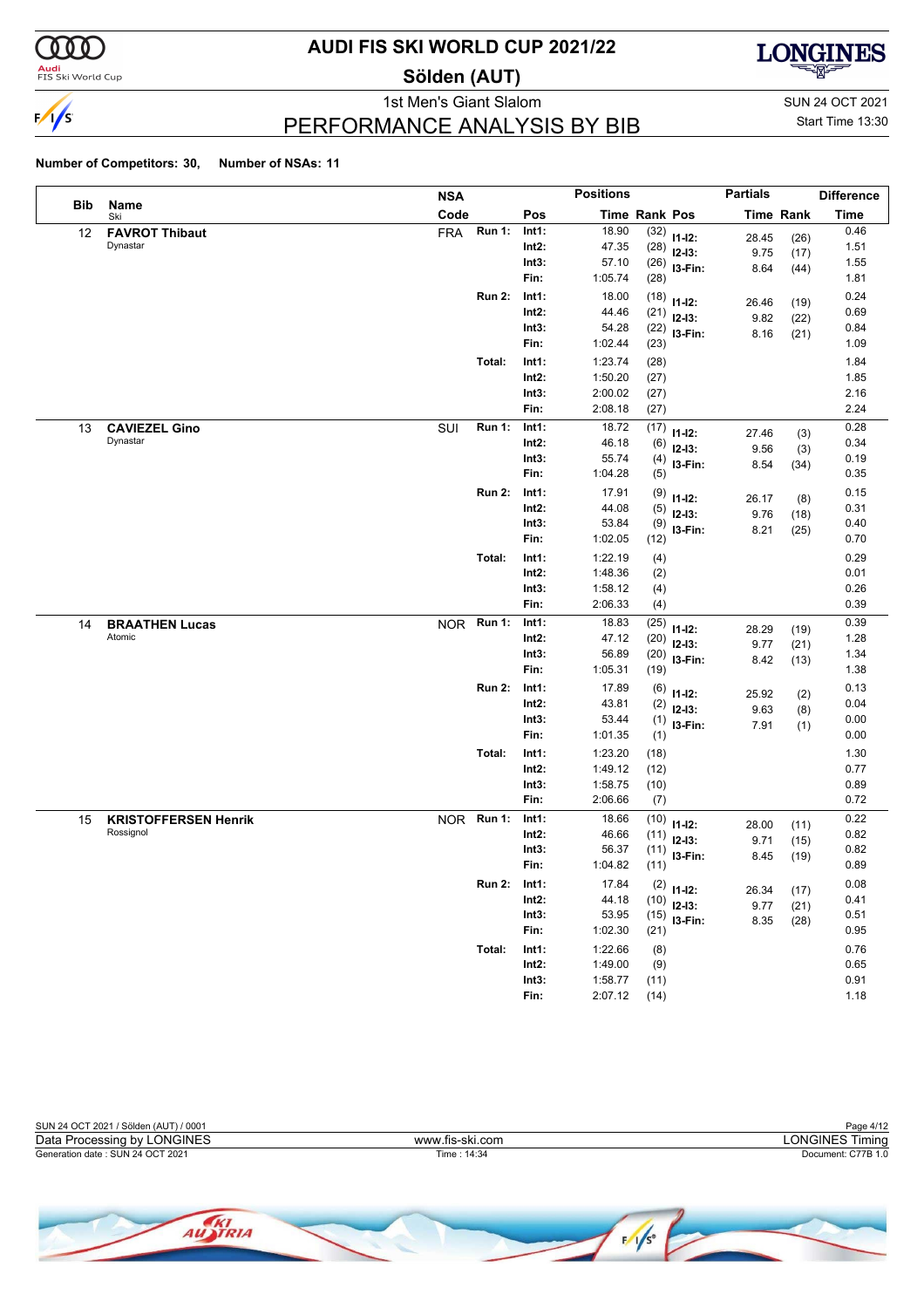

**Audi**<br>FIS Ski World Cup

## **AUDI FIS SKI WORLD CUP 2021/22**

**Sölden (AUT)**



PERFORMANCE ANALYSIS BY BIB

1st Men's Giant Slalom SUN 24 OCT 2021 Start Time 13:30

### **Number of Competitors: 30, Number of NSAs: 11**

AUSTRIA

|     |                         | <b>NSA</b> |               |          | <b>Positions</b>     |      |                | <b>Partials</b> |                  | <b>Difference</b> |
|-----|-------------------------|------------|---------------|----------|----------------------|------|----------------|-----------------|------------------|-------------------|
| Bib | Name<br>Ski             | Code       |               | Pos      | <b>Time Rank Pos</b> |      |                |                 | <b>Time Rank</b> | <b>Time</b>       |
| 16  | <b>FELLER Manuel</b>    | AUT        | Run 1:        | Int1:    | 18.75                | (22) | $11-12:$       | 28.06           | (13)             | 0.31              |
|     | Atomic                  |            |               | $Int2$ : | 46.81                | (13) | $12-13:$       | 9.64            | (9)              | 0.97              |
|     |                         |            |               | Int3:    | 56.45                |      | $(12)$ 13-Fin: | 8.56            | (35)             | 0.90              |
|     |                         |            |               | Fin:     | 1:05.01              | (14) |                |                 |                  | 1.08              |
|     |                         |            | <b>Run 2:</b> | Int1:    | 17.94                | (11) | $11 - 12$ :    | 26.22           | (12)             | 0.18              |
|     |                         |            |               | $Int2$ : | 44.16                | (8)  | $12-13:$       | 9.86            | (24)             | 0.39              |
|     |                         |            |               | Int3:    | 54.02                |      | $(17)$ 13-Fin: | 8.16            | (21)             | 0.58              |
|     |                         |            |               | Fin:     | 1:02.18              | (19) |                |                 |                  | 0.83              |
|     |                         |            | Total:        | Int1:    | 1:22.95              | (13) |                |                 |                  | 1.05              |
|     |                         |            |               | $Int2$ : | 1:49.17              | (14) |                |                 |                  | 0.82              |
|     |                         |            |               | Int3:    | 1:59.03              | (14) |                |                 |                  | 1.17              |
|     |                         |            |               | Fin:     | 2:07.19              | (15) |                |                 |                  | 1.25              |
| 17  | <b>SCHMID Alexander</b> | GER Run 1: |               | Int1:    | 18.66                | (10) | $11 - 12$ :    | 27.78           | (7)              | 0.22              |
|     | Head                    |            |               | $Int2$ : | 46.44                | (7)  | $12-13:$       | 9.76            | (19)             | 0.60              |
|     |                         |            |               | Int3:    | 56.20                | (8)  | I3-Fin:        | 8.40            | (12)             | 0.65              |
|     |                         |            |               | Fin:     | 1:04.60              | (7)  |                |                 |                  | 0.67              |
|     |                         |            | <b>Run 2:</b> | Int1:    | 18.04                | (21) | $11 - 12$ :    | 26.77           | (28)             | 0.28              |
|     |                         |            |               | $Int2$ : | 44.81                | (28) | $12-13:$       | 9.98            | (27)             | 1.04              |
|     |                         |            |               | Int3:    | 54.79                | (28) | I3-Fin:        | 8.08            | (13)             | 1.35              |
|     |                         |            |               | Fin:     | 1:02.87              | (28) |                |                 |                  | 1.52              |
|     |                         |            | Total:        | Int1:    | 1:22.64              | (7)  |                |                 |                  | 0.74              |
|     |                         |            |               | $Int2$ : | 1:49.41              | (16) |                |                 |                  | 1.06              |
|     |                         |            |               | Int3:    | 1:59.39              | (20) |                |                 |                  | 1.53              |
|     |                         |            |               | Fin:     | 2:07.47              | (19) |                |                 |                  | 1.53              |
| 18  | <b>LUITZ Stefan</b>     | <b>GER</b> | <b>Run 1:</b> | Int1:    | 18.54                | (5)  | $11 - 12$ :    | 28.51           | (28)             | 0.10              |
|     | Head                    |            |               | $Int2$ : | 47.05                | (17) | $12-13:$       | 9.75            | (17)             | 1.21              |
|     |                         |            |               | Int3:    | 56.80                | (18) | I3-Fin:        | 8.38            | (10)             | 1.25              |
|     |                         |            |               | Fin:     | 1:05.18              | (16) |                |                 |                  | 1.25              |
|     |                         |            | <b>Run 2:</b> | Int1:    | 17.94                | (11) | $11 - 12$ :    | 26.70           | (26)             | 0.18              |
|     |                         |            |               | $Int2$ : | 44.64                | (24) | $12-13:$       | 9.52            | (3)              | 0.87              |
|     |                         |            |               | Int3:    | 54.16                |      | $(20)$ 13-Fin: | 7.95            | (4)              | 0.72              |
|     |                         |            |               | Fin:     | 1:02.11              | (17) |                |                 |                  | 0.76              |
|     |                         |            | Total:        | Int1:    | 1:23.12              | (16) |                |                 |                  | 1.22              |
|     |                         |            |               | $Int2$ : | 1:49.82              | (21) |                |                 |                  | 1.47              |
|     |                         |            |               | Int3:    | 1:59.34              | (17) |                |                 |                  | 1.48              |
|     |                         |            |               | Fin:     | 2:07.29              | (17) |                |                 |                  | 1.35              |
| 19  | <b>LEITINGER Roland</b> | AUT        | <b>Run 1:</b> | Int1:    | 18.51                | (3)  | $11 - 12$ :    | 27.61           | (4)              | 0.07              |
|     | Salomon                 |            |               | $Int2$ : | 46.12                | (3)  | $12-13:$       | 9.53            | (2)              | 0.28              |
|     |                         |            |               | Int3:    | 55.65                | (2)  | I3-Fin:        | 8.28            | (3)              | 0.10              |
|     |                         |            |               | Fin:     | 1:03.93              | (1)  |                |                 |                  | 0.00              |
|     |                         |            | <b>Run 2:</b> | Int1:    | 17.97                |      | $(14)$ 11-12:  | 26.65           | (23)             | 0.21              |
|     |                         |            |               | $Int2$ : | 44.62                | (23) | $12-13:$       | 9.54            | (4)              | 0.85              |
|     |                         |            |               | Int3:    | 54.16                |      | $(20)$ 13-Fin: | 7.92            | (2)              | 0.72              |
|     |                         |            |               | Fin:     | 1:02.08              | (15) |                |                 |                  | 0.73              |
|     |                         |            | Total:        | Int1:    | 1:21.90              | (1)  |                |                 |                  | 0.00              |
|     |                         |            |               | $Int2$ : | 1:48.55              | (4)  |                |                 |                  | 0.20              |
|     |                         |            |               | Int3:    | 1:58.09              | (3)  |                |                 |                  | 0.23              |
|     |                         |            |               | Fin:     | 2:06.01              | (2)  |                |                 |                  | 0.07              |



 $\sqrt{\frac{1}{5}}$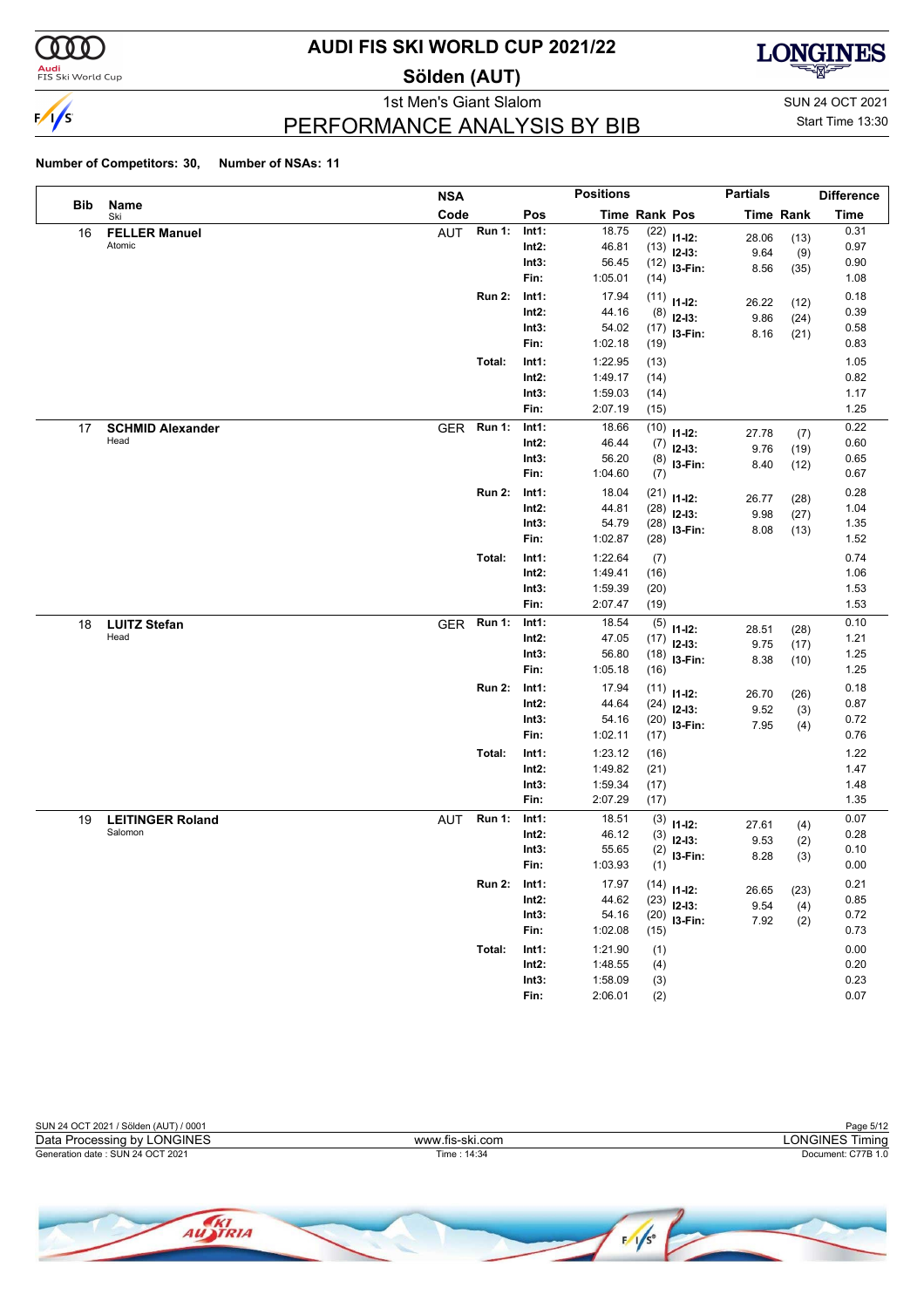

<mark>Audi</mark><br>FIS Ski World Cup

## **AUDI FIS SKI WORLD CUP 2021/22**

**Sölden (AUT)**



PERFORMANCE ANALYSIS BY BIB

1st Men's Giant Slalom SUN 24 OCT 2021 Start Time 13:30

|     |                                       | <b>NSA</b>                  |                | <b>Positions</b>     |              |                               | <b>Partials</b> |                  | <b>Difference</b> |
|-----|---------------------------------------|-----------------------------|----------------|----------------------|--------------|-------------------------------|-----------------|------------------|-------------------|
| Bib | Name<br>Ski                           | Code                        | Pos            | <b>Time Rank Pos</b> |              |                               |                 | <b>Time Rank</b> | <b>Time</b>       |
| 20  | <b>ZAMPA Adam</b>                     | <b>Run 1:</b><br>SVK        | Int1:          | 18.70                |              | $(14)$ 11-12:                 | 28.74           | (38)             | 0.26              |
|     | Salomon                               |                             | Int2:          | 47.44                |              | $(30)$ 12-13:                 | 9.84            | (31)             | 1.60              |
|     |                                       |                             | Int3:          | 57.28                | (28)         | I3-Fin:                       | 8.38            | (10)             | 1.73              |
|     |                                       |                             | Fin:           | 1:05.66              | (26)         |                               |                 |                  | 1.73              |
|     |                                       | <b>Run 2:</b>               | Int1:          | 18.05                | (26)         | $11 - 12$ :                   | 26.65           | (23)             | 0.29              |
|     |                                       |                             | Int2:          | 44.70                | (26)         | $12 - 13$ :                   | 9.75            | (17)             | 0.93              |
|     |                                       |                             | Int3:<br>Fin:  | 54.45<br>1:02.60     | (25)<br>(25) | I3-Fin:                       | 8.15            | (19)             | 1.01<br>1.25      |
|     |                                       | Total:                      | Int1:          | 1:23.71              |              |                               |                 |                  | 1.81              |
|     |                                       |                             | Int2:          | 1:50.36              | (27)<br>(28) |                               |                 |                  | 2.01              |
|     |                                       |                             | Int3:          | 2:00.11              | (28)         |                               |                 |                  | 2.25              |
|     |                                       |                             | Fin:           | 2:08.26              | (28)         |                               |                 |                  | 2.32              |
| 21  | <b>READ Erik</b>                      | <b>Run 1:</b><br>CAN        | Int1:          | 18.87                | (29)         |                               |                 |                  | 0.43              |
|     | Atomic                                |                             | Int2:          | 47.30                | (27)         | $11 - 12$ :<br>$12 - 13$ :    | 28.43           | (24)             | 1.46              |
|     |                                       |                             | Int3:          | 56.96                | (22)         | I3-Fin:                       | 9.66            | (11)             | 1.41              |
|     |                                       |                             | Fin:           | 1:05.38              | (24)         |                               | 8.42            | (13)             | 1.45              |
|     |                                       | <b>Run 2:</b>               | Int1:          | 18.13                | (30)         | $11 - 12$ :                   | 26.01           |                  | 0.37              |
|     |                                       |                             | Int2:          | 44.14                | (7)          | $12 - 13$ :                   | 9.83            | (5)<br>(23)      | 0.37              |
|     |                                       |                             | Int3:          | 53.97                |              | $(16)$ 13-Fin:                | 8.08            | (13)             | 0.53              |
|     |                                       |                             | Fin:           | 1:02.05              | (12)         |                               |                 |                  | 0.70              |
|     |                                       | Total:                      | Int1:          | 1:23.51              | (26)         |                               |                 |                  | 1.61              |
|     |                                       |                             | Int2:          | 1:49.52              | (17)         |                               |                 |                  | 1.17              |
|     |                                       |                             | Int3:          | 1:59.35              | (18)         |                               |                 |                  | 1.49              |
|     |                                       |                             | Fin:           | 2:07.43              | (18)         |                               |                 |                  | 1.49              |
| 22  | <b>McGRATH Atle Lie</b>               | NOR Run 1:                  | Int1:          | 18.73                | (20)         | $11 - 12$ :                   |                 |                  | 0.29              |
|     | Head                                  |                             | Int2:          |                      |              | $12 - 13:$                    |                 |                  |                   |
|     |                                       |                             | Int3:          |                      |              | I3-Fin:                       |                 |                  |                   |
|     |                                       |                             | Fin:           | <b>DNF</b>           |              |                               |                 |                  |                   |
|     |                                       | Total:                      |                | <b>DNF</b>           |              |                               |                 |                  |                   |
| 23  | <b>BORSOTTI Giovanni</b><br>Rossignol | <b>Run 1:</b><br><b>ITA</b> | Int1:          | 18.53                | (4)          | $11 - 12$ :                   |                 |                  | 0.09              |
|     |                                       |                             | Int2:<br>Int3: |                      |              | $12 - 13:$                    |                 |                  |                   |
|     |                                       |                             | Fin:           | <b>DNF</b>           |              | I3-Fin:                       |                 |                  |                   |
|     |                                       | Total:                      |                | <b>DNF</b>           |              |                               |                 |                  |                   |
|     |                                       |                             |                |                      |              |                               |                 |                  |                   |
| 24  | <b>TONETTI Riccardo</b><br>Blizzard   | <b>ITA</b><br><b>Run 1:</b> | Int1:<br>Int2: | 18.98<br>47.28       | (43)         | $11 - 12$ :                   | 28.30           | (20)             | 0.54<br>1.44      |
|     |                                       |                             | Int3:          | 57.21                | (25)<br>(27) | $12-13:$                      | 9.93            | (38)             | 1.66              |
|     |                                       |                             | Fin:           | 1:05.95              | (30)         | I3-Fin:                       | 8.74            | (51)             | 2.02              |
|     |                                       | <b>Run 2:</b>               | Int1:          | 18.04                |              |                               |                 |                  | 0.28              |
|     |                                       |                             | Int2:          | 44.04                |              | $(21)$ 11-12:                 | 26.00           | (4)              | 0.27              |
|     |                                       |                             | Int3:          | 53.80                |              | $(4)$ 12-13:<br>$(7)$ 13-Fin: | 9.76            | (18)             | 0.36              |
|     |                                       |                             | Fin:           | 1:02.10              | (16)         |                               | 8.30            | (27)             | 0.75              |
|     |                                       | Total:                      | Int1:          | 1:23.99              | (30)         |                               |                 |                  | 2.09              |
|     |                                       |                             | $Int2$ :       | 1:49.99              | (25)         |                               |                 |                  | 1.64              |
|     |                                       |                             | Int3:          | 1:59.75              | (24)         |                               |                 |                  | 1.89              |
|     |                                       |                             | Fin:           | 2:08.05              | (26)         |                               |                 |                  | 2.11              |
| 25  | <b>MUFFAT-JEANDET Victor</b>          | <b>Run 1:</b><br><b>FRA</b> | Int1:          | 18.89                |              | $(31)$ 11-12:                 | 28.85           | (41)             | 0.45              |
|     | Salomon                               |                             | Int2:          | 47.74                | (36)         | $12-13:$                      | 9.80            | (25)             | 1.90              |
|     |                                       |                             | Int3:          | 57.54                | (32)         | I3-Fin:                       | 8.76            | (53)             | 1.99              |
|     |                                       |                             | Fin:           | 1:06.30              | (36)         |                               |                 |                  | 2.37              |
|     |                                       | Total:                      |                | <b>DNQ</b>           |              |                               |                 |                  |                   |

| SUN 24 OCT 2021 / Sölden (AUT) / 0001 |                 | Page 6/12          |
|---------------------------------------|-----------------|--------------------|
| Data Processing by LONGINES           | www.fis-ski.com | LONGINES Timing    |
| Generation date: SUN 24 OCT 2021      | Time : 14:34    | Document: C77B 1.0 |
|                                       |                 |                    |
|                                       |                 |                    |

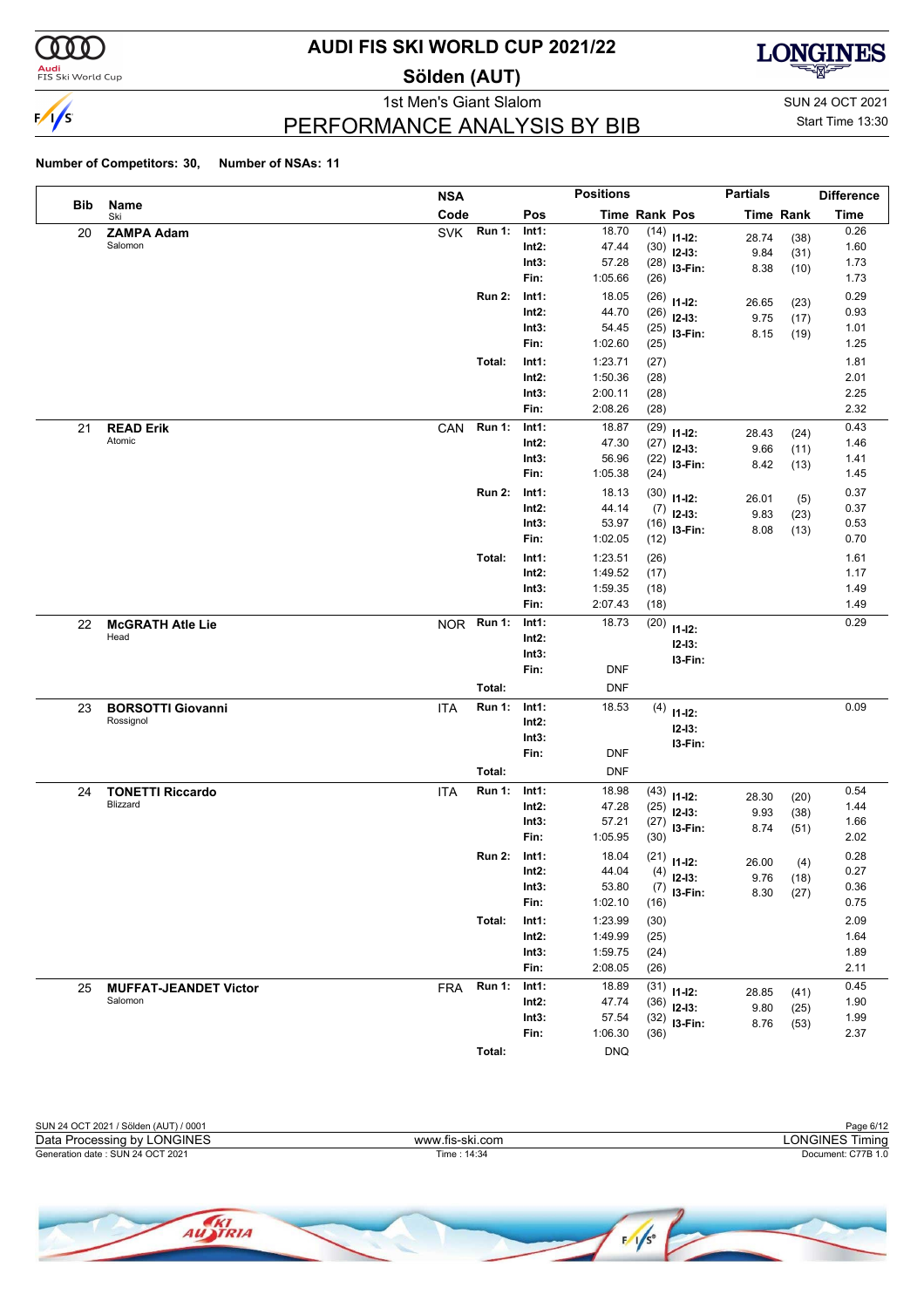

**Audi**<br>FIS Ski World Cup

## **AUDI FIS SKI WORLD CUP 2021/22**

**Sölden (AUT)**



### PERFORMANCE ANALYSIS BY BIB

1st Men's Giant Slalom SUN 24 OCT 2021 Start Time 13:30

|     |                       | <b>NSA</b> |               |          | <b>Positions</b> |      |                         | <b>Partials</b> |                  | <b>Difference</b> |
|-----|-----------------------|------------|---------------|----------|------------------|------|-------------------------|-----------------|------------------|-------------------|
| Bib | Name<br>Ski           | Code       |               | Pos      | Time Rank Pos    |      |                         |                 | <b>Time Rank</b> | <b>Time</b>       |
| 26  | <b>RADAMUS River</b>  | <b>USA</b> | <b>Run 1:</b> | Int1:    | 18.74            | (21) | $11 - 12$ :             | 28.09           | (14)             | 0.30              |
|     | Rossignol             |            |               | $Int2$ : | 46.83            | (14) | $12-13:$                | 9.62            | (8)              | 0.99              |
|     |                       |            |               | Int3:    | 56.45            |      | $(12)$ 13-Fin:          | 8.33            | (7)              | 0.90              |
|     |                       |            |               | Fin:     | 1:04.78          | (9)  |                         |                 |                  | 0.85              |
|     |                       |            | <b>Run 2:</b> | Int1:    | 17.99            | (17) | $11 - 12$ :             | 26.21           | (10)             | 0.23              |
|     |                       |            |               | $Int2$ : | 44.20            | (11) | $12-13:$                | 9.72            | (13)             | 0.43              |
|     |                       |            |               | Int3:    | 53.92            |      | $(12)$ 13-Fin:          | 7.92            | (2)              | 0.48              |
|     |                       |            |               | Fin:     | 1:01.84          | (7)  |                         |                 |                  | 0.49              |
|     |                       |            | Total:        | Int1:    | 1:22.77          | (11) |                         |                 |                  | 0.87              |
|     |                       |            |               | $Int2$ : | 1:48.98          | (8)  |                         |                 |                  | 0.63              |
|     |                       |            |               | Int3:    | 1:58.70          | (9)  |                         |                 |                  | 0.84              |
|     |                       |            |               | Fin:     | 2:06.62          | (6)  |                         |                 |                  | 0.68              |
| 27  | <b>HADALIN Stefan</b> | <b>SLO</b> | <b>Run 1:</b> | Int1:    | 18.56            | (6)  | $11 - 12$ :             | 28.50           | (27)             | 0.12              |
|     | Rossignol             |            |               | $Int2$ : | 47.06            | (18) | $12-13:$                | 9.86            | (33)             | 1.22              |
|     |                       |            |               | Int3:    | 56.92            | (21) | I3-Fin:                 | 8.45            | (19)             | 1.37              |
|     |                       |            |               | Fin:     | 1:05.37          | (23) |                         |                 |                  | 1.44              |
|     |                       |            | <b>Run 2:</b> | Int1:    | 18.00            | (18) | $11 - 12$ :             |                 |                  | 0.24              |
|     |                       |            |               | Int2:    | 44.67            | (25) | $12-13:$                | 26.67           | (25)             | 0.90              |
|     |                       |            |               | Int3:    | 54.39            | (24) | I3-Fin:                 | 9.72<br>8.14    | (13)             | 0.95              |
|     |                       |            |               | Fin:     | 1:02.53          | (24) |                         |                 | (18)             | 1.18              |
|     |                       |            | Total:        | Int1:    | 1:23.37          | (23) |                         |                 |                  | 1.47              |
|     |                       |            |               | $Int2$ : | 1:50.04          | (26) |                         |                 |                  | 1.69              |
|     |                       |            |               | Int3:    | 1:59.76          | (25) |                         |                 |                  | 1.90              |
|     |                       |            |               | Fin:     | 2:07.90          | (25) |                         |                 |                  | 1.96              |
| 28  | <b>PHILP Trevor</b>   | CAN        | <b>Run 1:</b> | Int1:    | 18.62            | (8)  |                         |                 |                  | 0.18              |
|     | Rossignol             |            |               | $Int2$ : | 47.22            | (23) | $11 - 12$ :<br>$12-13:$ | 28.60           | (31)             | 1.38              |
|     |                       |            |               | Int3:    | 57.05            | (25) | I3-Fin:                 | 9.83            | (30)             | 1.50              |
|     |                       |            |               | Fin:     | 1:05.32          | (21) |                         | 8.27            | (2)              | 1.39              |
|     |                       |            | <b>Run 2:</b> | Int1:    | 17.89            | (6)  |                         |                 |                  | 0.13              |
|     |                       |            |               | Int2:    | 44.35            | (20) | $11 - 12$ :<br>$12-13:$ | 26.46           | (19)             | 0.58              |
|     |                       |            |               | Int3:    | 54.36            | (23) | I3-Fin:                 | 10.01           | (28)             | 0.92              |
|     |                       |            |               | Fin:     | 1:02.34          | (22) |                         | 7.98            | (6)              | 0.99              |
|     |                       |            | Total:        | Int1:    | 1:23.21          | (19) |                         |                 |                  | 1.31              |
|     |                       |            |               | $Int2$ : | 1:49.67          | (20) |                         |                 |                  | 1.32              |
|     |                       |            |               | Int3:    | 1:59.68          | (23) |                         |                 |                  | 1.82              |
|     |                       |            |               | Fin:     | 2:07.66          | (22) |                         |                 |                  | 1.72              |
| 29  | <b>SETTE Daniele</b>  | SUI        | <b>Run 1:</b> | Int1:    | 18.96            | (40) |                         |                 |                  | 0.52              |
|     | Fischer               |            |               | Int2:    | 47.17            | (22) | $11 - 12$ :<br>$12-13:$ | 28.21           | (18)             | 1.33              |
|     |                       |            |               | Int3:    | 56.97            | (24) |                         | 9.80            | (25)             | 1.42              |
|     |                       |            |               | Fin:     | 1:05.44          | (25) | I3-Fin:                 | 8.47            | (25)             | 1.51              |
|     |                       |            | <b>Run 2:</b> | Int1:    | 18.03            |      |                         |                 |                  | 0.27              |
|     |                       |            |               | Int2:    | 44.22            | (13) | $(20)$ 11-12:           | 26.19           | (9)              | 0.45              |
|     |                       |            |               | Int3:    | 53.92            |      | $12-13:$                | 9.70            | (12)             | 0.48              |
|     |                       |            |               | Fin:     | 1:02.11          | (17) | $(12)$ 13-Fin:          | 8.19            | (24)             | 0.76              |
|     |                       |            | Total:        | Int1:    | 1:23.47          | (25) |                         |                 |                  | 1.57              |
|     |                       |            |               | $Int2$ : | 1:49.66          | (19) |                         |                 |                  | 1.31              |
|     |                       |            |               | Int3:    | 1:59.36          | (19) |                         |                 |                  | 1.50              |
|     |                       |            |               | Fin:     | 2:07.55          | (21) |                         |                 |                  | 1.61              |



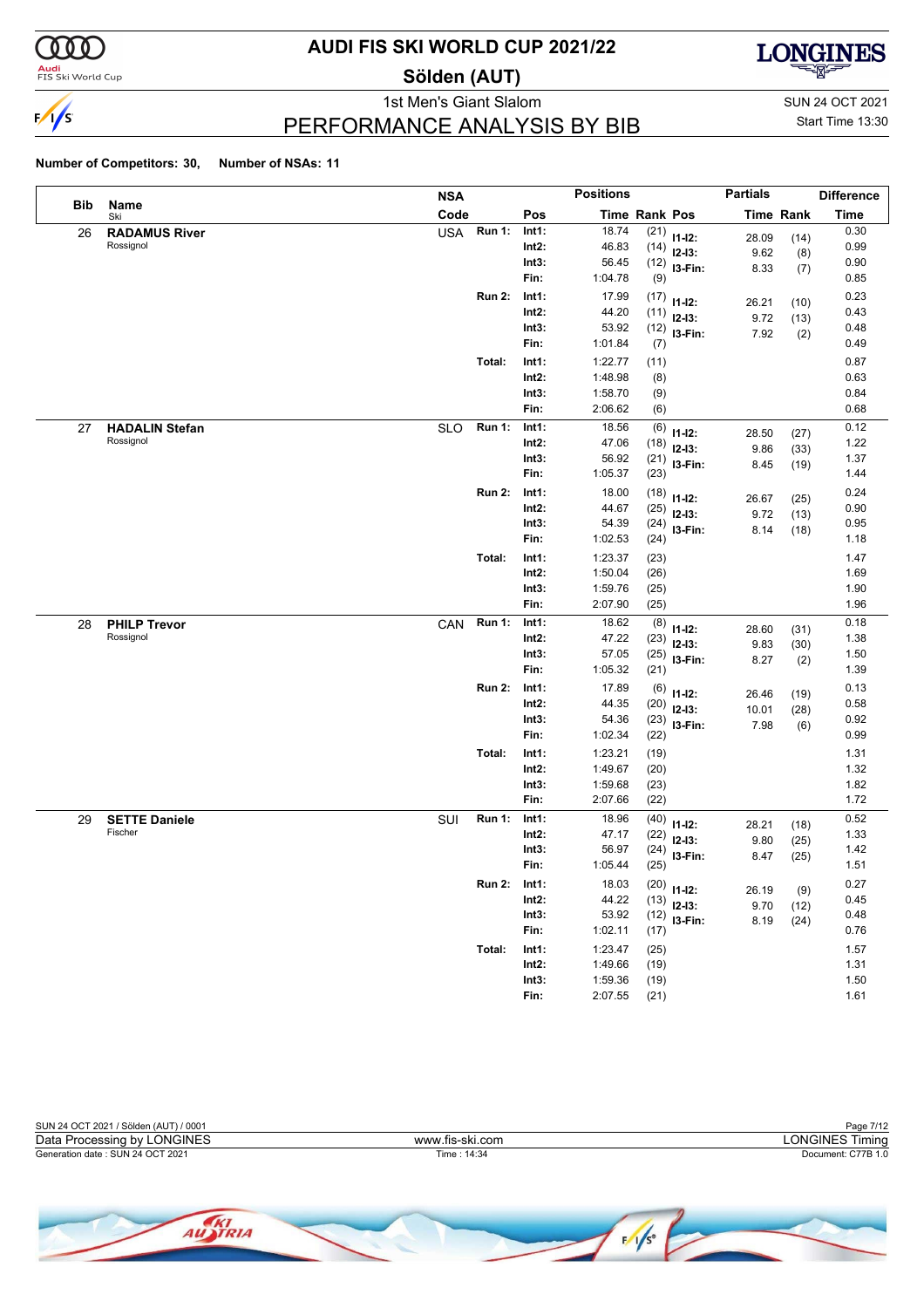

<mark>Audi</mark><br>FIS Ski World Cup

## **AUDI FIS SKI WORLD CUP 2021/22**

**Sölden (AUT)**



PERFORMANCE ANALYSIS BY BIB

1st Men's Giant Slalom SUN 24 OCT 2021 Start Time 13:30

|            |                                       | <b>NSA</b> |               |                   | <b>Positions</b>   |              |                       | <b>Partials</b>  |             | <b>Difference</b> |
|------------|---------------------------------------|------------|---------------|-------------------|--------------------|--------------|-----------------------|------------------|-------------|-------------------|
| <b>Bib</b> | Name<br>Ski                           | Code       |               | Pos               | Time Rank Pos      |              |                       | <b>Time Rank</b> |             | <b>Time</b>       |
| 30         | <b>COCHRAN-SIEGLE Ryan</b>            | <b>USA</b> | <b>Run 1:</b> | Int1:             | 18.90              | (32)         | $11 - 12$ :           | 28.95            | (42)        | 0.46              |
|            | Head                                  |            |               | Int2:             | 47.85              | (43)         | $12-13:$              | 9.80             | (25)        | 2.01              |
|            |                                       |            |               | Int3:             | 57.65              | (36)         | I3-Fin:               | 8.31             | (5)         | 2.10              |
|            |                                       |            |               | Fin:              | 1:05.96            | (31)         |                       |                  |             | 2.03              |
|            |                                       |            | Total:        |                   | <b>DNQ</b>         |              |                       |                  |             |                   |
| 31         | <b>MAYER Matthias</b><br>Head         | <b>AUT</b> | <b>Run 1:</b> | Int1:<br>Int2:    | 18.72<br>47.16     | (17)         | $11 - 12$ :           | 28.44            | (25)        | 0.28<br>1.32      |
|            |                                       |            |               | Int3:             | 56.73              | (21)<br>(16) | $12-13:$              | 9.57             | (5)         | 1.18              |
|            |                                       |            |               | Fin:              | 1:04.99            | (13)         | I3-Fin:               | 8.26             | (1)         | 1.06              |
|            |                                       |            | <b>Run 2:</b> | Int1:             | 17.96              | (13)         |                       |                  |             | 0.20              |
|            |                                       |            |               | Int2:             |                    |              | $11 - 12$ :           |                  |             |                   |
|            |                                       |            |               | Int3:             |                    |              | $12 - 13:$<br>I3-Fin: |                  |             |                   |
|            |                                       |            |               | Fin:              | <b>DNF</b>         |              |                       |                  |             |                   |
|            |                                       |            | Total:        | Int1:             | 1:22.95            | (13)         |                       |                  |             | 1.05              |
|            |                                       |            |               | $Int2$ :          |                    |              |                       |                  |             |                   |
|            |                                       |            |               | Int3:             |                    |              |                       |                  |             |                   |
|            |                                       |            |               | Fin:              |                    |              |                       |                  |             |                   |
| 32         | <b>NOEL Clement</b>                   | <b>FRA</b> | <b>Run 1:</b> | Int1:             | 18.84              | (27)         | $11 - 12$ :           | 29.06            | (46)        | 0.40              |
|            | Dynastar                              |            |               | Int2:             | 47.90              | (44)         | $12-13:$              | 10.25            | (58)        | 2.06              |
|            |                                       |            |               | Int3:             | 58.15              | (45)         | I3-Fin:               | 8.66             | (46)        | 2.60              |
|            |                                       |            |               | Fin:              | 1:06.81            | (44)         |                       |                  |             | 2.88              |
|            |                                       |            | Total:        |                   | <b>DNQ</b>         |              |                       |                  |             |                   |
| 33         | <b>WINDINGSTAD Rasmus</b><br>Stoeckli | <b>NOR</b> | <b>Run 1:</b> | Int1:             | 18.67              | (12)         | $11 - 12$ :           | 28.02            | (12)        | 0.23              |
|            |                                       |            |               | Int2:             | 46.69              | (12)         | $12-13:$              | 10.19            | (55)        | 0.85              |
|            |                                       |            |               | Int3:<br>Fin:     | 56.88<br>1:05.34   | (19)<br>(22) | I3-Fin:               | 8.46             | (22)        | 1.33<br>1.41      |
|            |                                       |            | <b>Run 2:</b> | Int1:             | 17.85              |              |                       |                  |             | 0.09              |
|            |                                       |            |               | Int2:             | 43.77              | (3)          | $11 - 12$ :           | 25.92            | (2)         | 0.00              |
|            |                                       |            |               | Int3:             | 53.51              | (1)<br>(2)   | $12-13:$              | 9.74             | (16)        | 0.07              |
|            |                                       |            |               | Fin:              | 1:01.52            | (2)          | I3-Fin:               | 8.01             | (9)         | 0.17              |
|            |                                       |            | Total:        | Int1:             | 1:23.19            | (17)         |                       |                  |             | 1.29              |
|            |                                       |            |               | $Int2$ :          | 1:49.11            | (11)         |                       |                  |             | 0.76              |
|            |                                       |            |               | Int3:             | 1:58.85            | (13)         |                       |                  |             | 0.99              |
|            |                                       |            |               | Fin:              | 2:06.86            | (10)         |                       |                  |             | 0.92              |
| 34         | <b>SARRAZIN Cyprien</b>               | <b>FRA</b> | <b>Run 1:</b> | Int1:             | 18.83              | (25)         | $11 - 12$ :           | 28.95            | (42)        | 0.39              |
|            | Rossignol                             |            |               | Int2:             | 47.78              | (39)         | $12-13:$              | 9.61             | (6)         | 1.94              |
|            |                                       |            |               | Int3:             | 57.39              | (30)         | I3-Fin:               | 8.31             | (5)         | 1.84              |
|            |                                       |            |               | Fin:              | 1:05.70            | (27)         |                       |                  |             | 1.77              |
|            |                                       |            | <b>Run 2:</b> | Int1:             | 17.76              |              | $(1)$ 11-12:          | 26.46            | (19)        | 0.00              |
|            |                                       |            |               | $Int2$ :          | 44.22              |              | $(13)$ 12-13:         |                  | $9.72$ (13) | 0.45              |
|            |                                       |            |               | Int3:             | 53.94              |              | $(14)$ 13-Fin:        |                  | $8.10$ (17) | 0.50<br>0.69      |
|            |                                       |            |               | Fin:              | 1:02.04            | (11)         |                       |                  |             |                   |
|            |                                       |            | Total:        | Int1:<br>$Int2$ : | 1:23.46<br>1:49.92 | (24)         |                       |                  |             | 1.56<br>1.57      |
|            |                                       |            |               | Int3:             | 1:59.64            | (23)<br>(22) |                       |                  |             | 1.78              |
|            |                                       |            |               | Fin:              | 2:07.74            | (23)         |                       |                  |             | 1.80              |
| 35         | <b>SOLHEIM Fabian Wilkens</b>         | NOR Run 1: |               | Int1:             | 19.29              | (62)         |                       |                  |             | 0.85              |
|            | Head                                  |            |               | Int2:             |                    |              | $11 - 12$ :           |                  |             |                   |
|            |                                       |            |               | Int3:             |                    |              | $12 - 13$ :           |                  |             |                   |
|            |                                       |            |               | Fin:              | DNF                |              | I3-Fin:               |                  |             |                   |
|            |                                       |            | Total:        |                   | <b>DNF</b>         |              |                       |                  |             |                   |

|                 | Page 8/12          |
|-----------------|--------------------|
| www.fis-ski.com | LONGINES Timina    |
| Time: 14:34     | Document: C77B 1.0 |
|                 |                    |
|                 |                    |

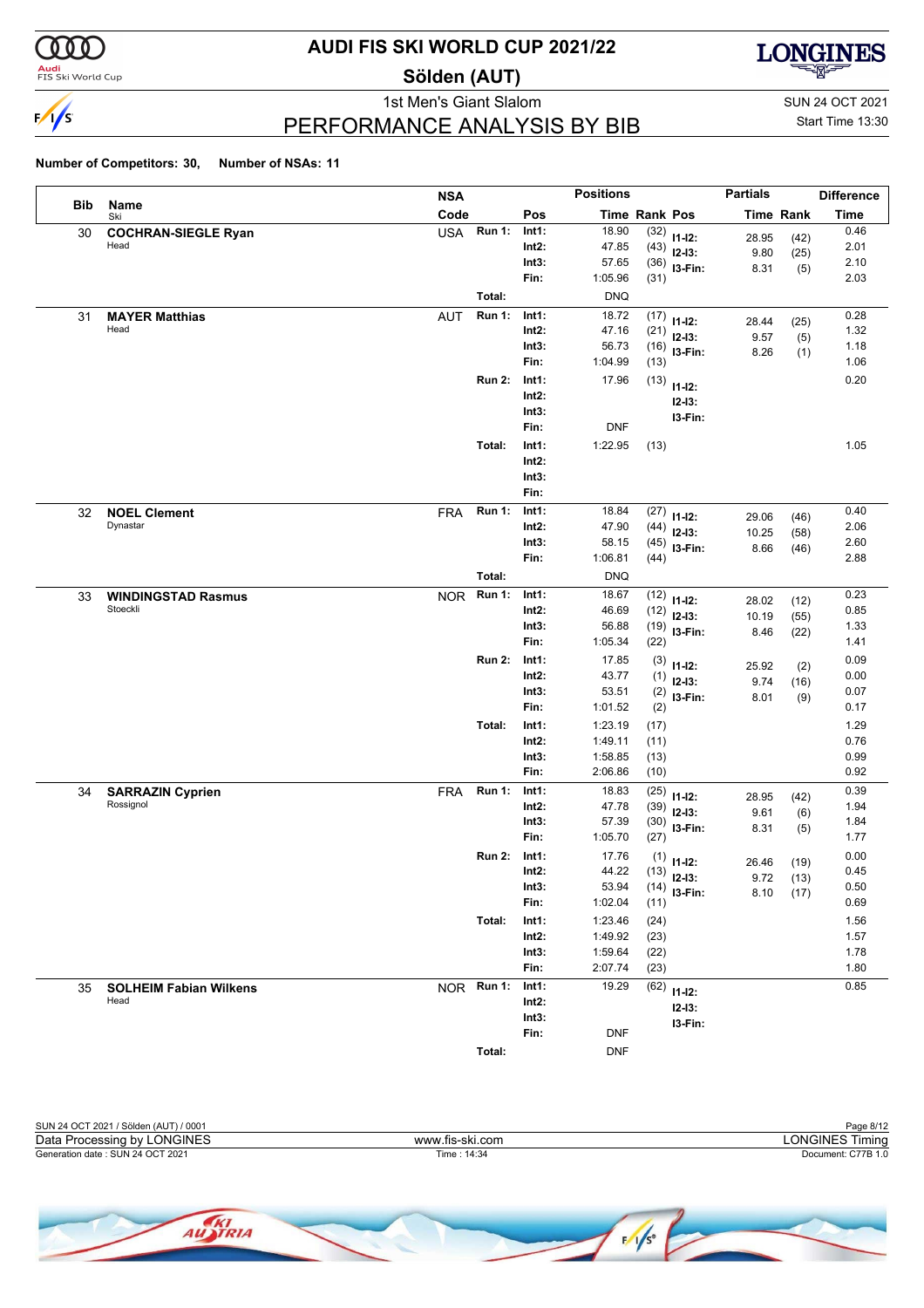

**Audi**<br>FIS Ski World Cup

## **AUDI FIS SKI WORLD CUP 2021/22**

**Sölden (AUT)**



PERFORMANCE ANALYSIS BY BIB

1st Men's Giant Slalom SUN 24 OCT 2021 Start Time 13:30

|     |                             | <b>NSA</b> |               |               | <b>Positions</b> |               |                | <b>Partials</b>  |      | <b>Difference</b> |
|-----|-----------------------------|------------|---------------|---------------|------------------|---------------|----------------|------------------|------|-------------------|
| Bib | Name<br>Ski                 | Code       |               | Pos           |                  | Time Rank Pos |                | <b>Time Rank</b> |      | <b>Time</b>       |
| 36  | <b>NOGER Cedric</b>         | SUI        | <b>Run 1:</b> | Int1:         | 19.22            | (58)          | $11-12:$       | 29.62            | (56) | 0.78              |
|     | Kaestle                     |            |               | Int2:         | 48.84            | (55)          | $12-13:$       | 10.05            | (43) | 3.00              |
|     |                             |            |               | Int3:         | 58.89            | (55)          | I3-Fin:        | 8.60             | (39) | 3.34              |
|     |                             |            |               | Fin:          | 1:07.49          | (55)          |                |                  |      | 3.56              |
|     |                             |            | Total:        |               | <b>DNQ</b>       |               |                |                  |      |                   |
| 37  | <b>HAASER Raphael</b>       | <b>AUT</b> | <b>Run 1:</b> | Int1:         |                  |               | $11 - 12$ :    |                  |      |                   |
|     | Fischer                     |            |               | Int2:         |                  |               | $12 - 13:$     |                  |      |                   |
|     |                             |            |               | Int3:         |                  |               | I3-Fin:        |                  |      |                   |
|     |                             |            |               | Fin:          | DNF              |               |                |                  |      |                   |
|     |                             |            | Total:        |               | <b>DNF</b>       |               |                |                  |      |                   |
| 38  | <b>ANDRIENKO Aleksander</b> | <b>RUS</b> | <b>Run 1:</b> | Int1:         | 19.03            | (47)          | $11 - 12$ :    | 28.71            | (36) | 0.59              |
|     | Rossignol                   |            |               | Int2:         | 47.74            | (36)          | $12-13:$       | 9.94             | (39) | 1.90              |
|     |                             |            |               | Int3:         | 57.68            | (37)          | I3-Fin:        | 8.57             | (36) | 2.13              |
|     |                             |            |               | Fin:          | 1:06.25          | (35)          |                |                  |      | 2.32              |
|     |                             |            | Total:        |               | <b>DNQ</b>       |               |                |                  |      |                   |
| 39  | <b>FEURSTEIN Patrick</b>    | <b>AUT</b> | <b>Run 1:</b> | Int1:         | 18.81            | (23)          | $11 - 12$ :    | 28.66            | (33) | 0.37              |
|     | Rossignol                   |            |               | Int2:         | 47.47            | (31)          | $12-13:$       | 10.14            | (51) | 1.63              |
|     |                             |            |               | Int3:         | 57.61            |               | $(33)$ 13-Fin: | 8.87             | (59) | 2.06              |
|     |                             |            |               | Fin:          | 1:06.48          | (40)          |                |                  |      | 2.55              |
|     |                             |            | Total:        |               | <b>DNQ</b>       |               |                |                  |      |                   |
| 40  | <b>KUZNETSOV Ivan</b>       | <b>RUS</b> | <b>Run 1:</b> | Int1:         | 19.10            | (52)          | $11 - 12$ :    | 28.74            | (38) | 0.66              |
|     | Atomic                      |            |               | Int2:         | 47.84            | (42)          | $12-13:$       | 9.79             | (23) | 2.00              |
|     |                             |            |               | Int3:         | 57.63            | (35)          | I3-Fin:        | 8.34             | (9)  | 2.08              |
|     |                             |            |               | Fin:          | 1:05.97          | (32)          |                |                  |      | 2.04              |
|     |                             |            | Total:        |               | <b>DNQ</b>       |               |                |                  |      |                   |
| 41  | <b>RASCHNER Dominik</b>     | <b>AUT</b> | <b>Run 1:</b> | Int1:         | 18.85            | (28)          | $11 - 12$ :    | 28.98            | (44) | 0.41              |
|     | Rossignol                   |            |               | Int2:         | 47.83            | (41)          | $12-13:$       | 9.86             | (33) | 1.99              |
|     |                             |            |               | Int3:         | 57.69            |               | $(39)$ 13-Fin: | 8.72             | (50) | 2.14              |
|     |                             |            |               | Fin:          | 1:06.41          | (38)          |                |                  |      | 2.48              |
|     |                             |            | Total:        |               | <b>DNQ</b>       |               |                |                  |      |                   |
| 42  | <b>MAURBERGER Simon</b>     | <b>ITA</b> | <b>Run 1:</b> | Int1:         | 18.93            | (37)          | $11-12:$       | 28.56            | (29) | 0.49              |
|     | Atomic                      |            |               | Int2:         | 47.49            | (32)          | $12-13:$       | 9.84             | (31) | 1.65              |
|     |                             |            |               | Int3:         | 57.33            | (29)          | I3-Fin:        | 8.44             | (18) | 1.78              |
|     |                             |            |               | Fin:          | 1:05.77          | (29)          |                |                  |      | 1.84              |
|     |                             |            | <b>Run 2:</b> | Int1:         | 18.11            | (29)          | $11 - 12$ :    | 26.06            | (6)  | 0.35              |
|     |                             |            |               | Int2:         | 44.17            | (9)           | $12-13:$       | 9.57             | (5)  | 0.40              |
|     |                             |            |               | Int3:         | 53.74            | (5)           | I3-Fin:        | 8.00             | (7)  | 0.30              |
|     |                             |            |               | Fin:          | 1:01.74          | (3)           |                |                  |      | 0.39              |
|     |                             |            | Total:        | Int1:         | 1:23.88          | (29)          |                |                  |      | 1.98              |
|     |                             |            |               | $Int2$ :      | 1:49.94          | (24)          |                |                  |      | 1.59              |
|     |                             |            |               | Int3:         | 1:59.51          | (21)          |                |                  |      | 1.65              |
|     |                             |            |               | Fin:          | 2:07.51          | (20)          |                |                  |      | 1.57              |
| 43  | <b>RAUCHFUSS Julian</b>     | GER Run 1: |               | Int1:         | 18.94            | (38)          | $11 - 12$ :    | 28.42            | (23) | 0.50              |
|     | Rossignol                   |            |               | Int2:         | 47.36            | (29)          | $12-13:$       |                  |      | 1.52              |
|     |                             |            |               | Int3:<br>Fin: | <b>DNF</b>       |               | I3-Fin:        |                  |      |                   |
|     |                             |            |               |               |                  |               |                |                  |      |                   |
|     |                             |            | Total:        |               | <b>DNF</b>       |               |                |                  |      |                   |



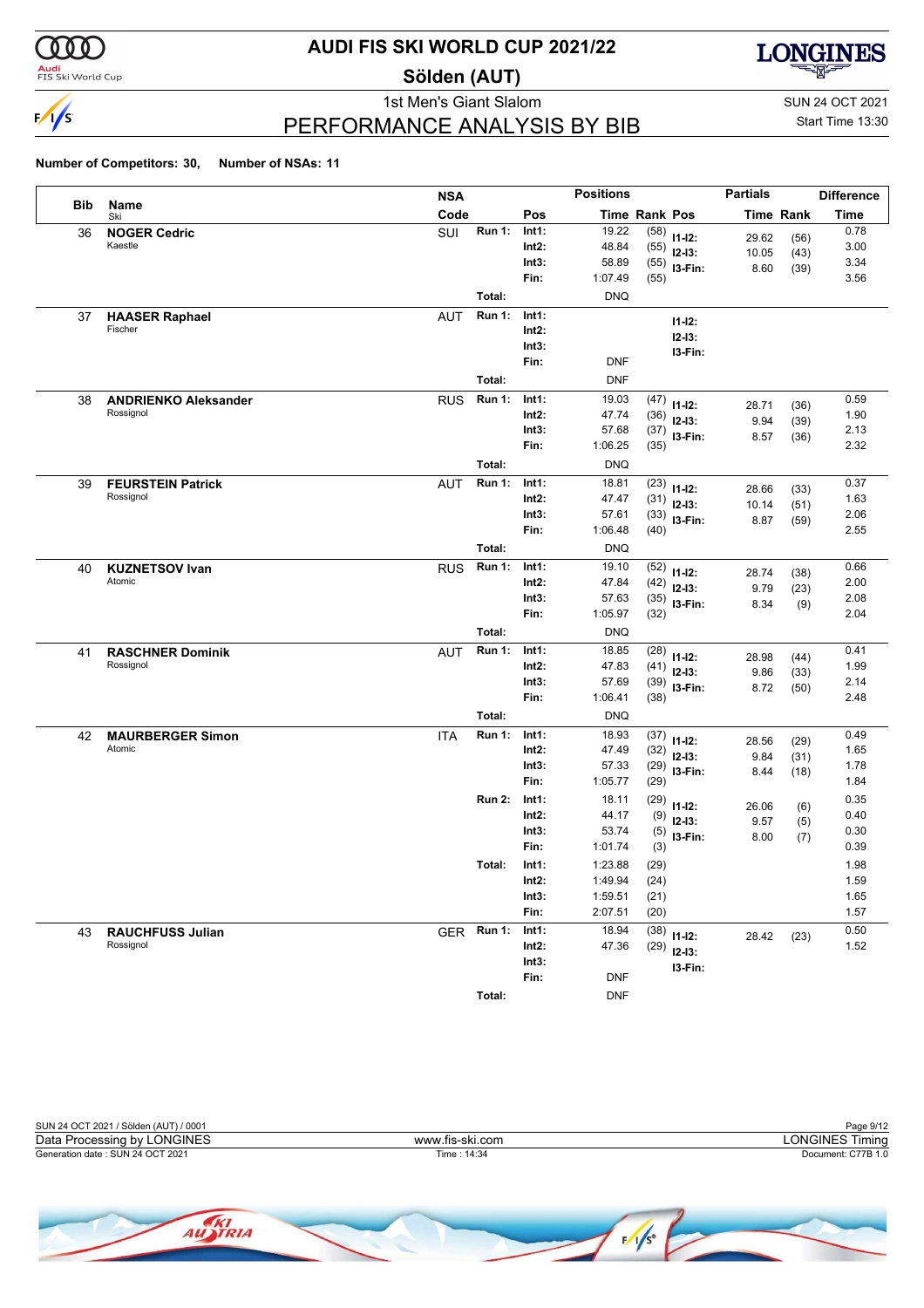

**Audi**<br>FIS Ski World Cup

## **AUDI FIS SKI WORLD CUP 2021/22**

**Sölden (AUT)**



PERFORMANCE ANALYSIS BY BIB

1st Men's Giant Slalom SUN 24 OCT 2021 Start Time 13:30

|            |                             | <b>NSA</b> |               |                | <b>Positions</b> |              |                        | <b>Partials</b> |                  | <b>Difference</b> |
|------------|-----------------------------|------------|---------------|----------------|------------------|--------------|------------------------|-----------------|------------------|-------------------|
| <b>Bib</b> | Name<br>Ski                 | Code       |               | Pos            | Time Rank Pos    |              |                        |                 | <b>Time Rank</b> | Time              |
| 44         | <b>HAUGAN Timon</b>         |            | NOR Run 1:    | Int1:          | 19.09            |              | $(50)$ 11-12:          | 30.18           | (62)             | 0.65              |
|            | Head                        |            |               | Int2:          | 49.27            | (61)         | $12-13:$               | 9.31            | (1)              | 3.43              |
|            |                             |            |               | Int3:          | 58.58            | (49)         | I3-Fin:                | 8.47            | (25)             | 3.03              |
|            |                             |            |               | Fin:           | 1:07.05          | (48)         |                        |                 |                  | 3.12              |
|            |                             |            | Total:        |                | <b>DNQ</b>       |              |                        |                 |                  |                   |
| 45         | <b>ZINGERLE Hannes</b>      | <b>ITA</b> | <b>Run 1:</b> | Int1:          | 18.62            | (8)          | $11 - 12$ :            | 28.67           | (34)             | 0.18              |
|            | Rossignol                   |            |               | Int2:          | 47.29            | (26)         | $12-13:$               | 10.47           | (60)             | 1.45              |
|            |                             |            |               | Int3:          | 57.76            | (40)         | I3-Fin:                | 8.67            | (47)             | 2.21              |
|            |                             |            |               | Fin:           | 1:06.43          | (39)         |                        |                 |                  | 2.50              |
|            |                             |            | Total:        |                | <b>DNQ</b>       |              |                        |                 |                  |                   |
| 46         | <b>MEINERS Maarten</b>      | <b>NED</b> | <b>Run 1:</b> | Int1:          | 19.42            | (67)         | $11 - 12$ :            | 29.38           | (50)             | 0.98              |
|            | Rossignol                   |            |               | Int2:          | 48.80            | (54)         | $12-13:$               | 10.22           | (56)             | 2.96              |
|            |                             |            |               | Int3:<br>Fin:  | 59.02<br>1:07.53 | (57)         | I3-Fin:                | 8.51            | (30)             | 3.47<br>3.60      |
|            |                             |            |               |                |                  | (56)         |                        |                 |                  |                   |
|            |                             |            | Total:        |                | <b>DNQ</b>       |              |                        |                 |                  |                   |
| 47         | <b>KATO Seigo</b><br>Atomic | <b>JPN</b> | <b>Run 1:</b> | Int1:          | 19.17            | (56)         | $11 - 12$ :            | 28.63           | (32)             | 0.73              |
|            |                             |            |               | Int2:          | 47.80            | (40)         | $12 - 13$ :            | 9.81            | (29)             | 1.96              |
|            |                             |            |               | Int3:<br>Fin:  | 57.61<br>1:06.04 | (33)<br>(33) | I3-Fin:                | 8.43            | (15)             | 2.06<br>2.11      |
|            |                             |            | Total:        |                | <b>DNQ</b>       |              |                        |                 |                  |                   |
|            |                             |            | <b>Run 1:</b> |                |                  |              |                        |                 |                  | 0.47              |
| 48         | <b>TORSTI Samu</b><br>Head  | <b>FIN</b> |               | Int1:<br>Int2: | 18.91<br>48.09   | (35)<br>(46) | $11 - 12$ :            | 29.18           | (47)             | 2.25              |
|            |                             |            |               | Int3:          | 58.11            | (43)         | $12 - 13$ :            | 10.02           | (41)             | 2.56              |
|            |                             |            |               | Fin:           | 1:06.60          | (42)         | I3-Fin:                | 8.49            | (28)             | 2.67              |
|            |                             |            | Total:        |                | <b>DNQ</b>       |              |                        |                 |                  |                   |
| 49         | <b>GILE Bridger</b>         | <b>USA</b> | <b>Run 1:</b> | Int1:          | 19.12            | (53)         |                        |                 |                  | 0.68              |
|            | Head                        |            |               | Int2:          | 48.13            | (47)         | $11 - 12$ :            | 29.01           | (45)             | 2.29              |
|            |                             |            |               | Int3:          | 58.13            | (44)         | $12 - 13$ :<br>I3-Fin: | 10.00           | (40)             | 2.58              |
|            |                             |            |               | Fin:           | 1:06.89          | (47)         |                        | 8.76            | (53)             | 2.96              |
|            |                             |            | Total:        |                | <b>DNQ</b>       |              |                        |                 |                  |                   |
| 50         | <b>DELLA VITE Filippo</b>   | <b>ITA</b> | <b>Run 1:</b> | Int1:          | 19.09            | (50)         | $11 - 12$ :            | 28.40           |                  | 0.65              |
|            | Rossignol                   |            |               | Int2:          | 47.49            | (32)         | $12-13:$               | 9.92            | (22)<br>(37)     | 1.65              |
|            |                             |            |               | Int3:          | 57.41            | (31)         | I3-Fin:                | 8.77            | (56)             | 1.86              |
|            |                             |            |               | Fin:           | 1:06.18          | (34)         |                        |                 |                  | 2.25              |
|            |                             |            | Total:        |                | <b>DNQ</b>       |              |                        |                 |                  |                   |
| 51         | <b>KRYZL Krystof</b>        | <b>CZE</b> | <b>Run 1:</b> | Int1:          | 19.28            | (61)         | $11 - 12$ :            | 29.61           | (55)             | 0.84              |
|            | Atomic                      |            |               | Int2:          | 48.89            | (57)         | $12 - 13$ :            | 10.11           | (48)             | 3.05              |
|            |                             |            |               | Int3:          | 59.00            | (56)         | I3-Fin:                | 8.76            | (53)             | 3.45              |
|            |                             |            |               | Fin:           | 1:07.76          | (58)         |                        |                 |                  | 3.83              |
|            |                             |            | Total:        |                | <b>DNQ</b>       |              |                        |                 |                  |                   |
| 52         | <b>DRUKAROV Andrej</b>      | LTU        | <b>Run 1:</b> | Int1:          | 19.25            | (60)         | $11 - 12$ :            | 29.59           | (54)             | 0.81              |
|            | Rossignol                   |            |               | Int2:          | 48.84            | (55)         | $12 - 13:$             | 9.77            | (21)             | 3.00              |
|            |                             |            |               | Int3:          | 58.61            | (50)         | I3-Fin:                | 9.23            | (61)             | 3.06              |
|            |                             |            |               | Fin:           | 1:07.84          | (59)         |                        |                 |                  | 3.91              |
|            |                             |            | Total:        |                | <b>DNQ</b>       |              |                        |                 |                  |                   |
| 53         | <b>SEGER Riley</b>          | CAN        | <b>Run 1:</b> | Int1:          | 18.99            | (44)         | $11 - 12$ :            | 29.56           | (53)             | 0.55              |
|            | Rossignol                   |            |               | Int2:          | 48.55            | (52)         | $12-13:$               | 10.11           | (48)             | 2.71              |
|            |                             |            |               | Int3:          | 58.66            | (52)         | I3-Fin:                | 8.80            | (58)             | 3.11              |
|            |                             |            |               | Fin:           | 1:07.46          | (54)         |                        |                 |                  | 3.53              |
|            |                             |            | Total:        |                | <b>DNQ</b>       |              |                        |                 |                  |                   |



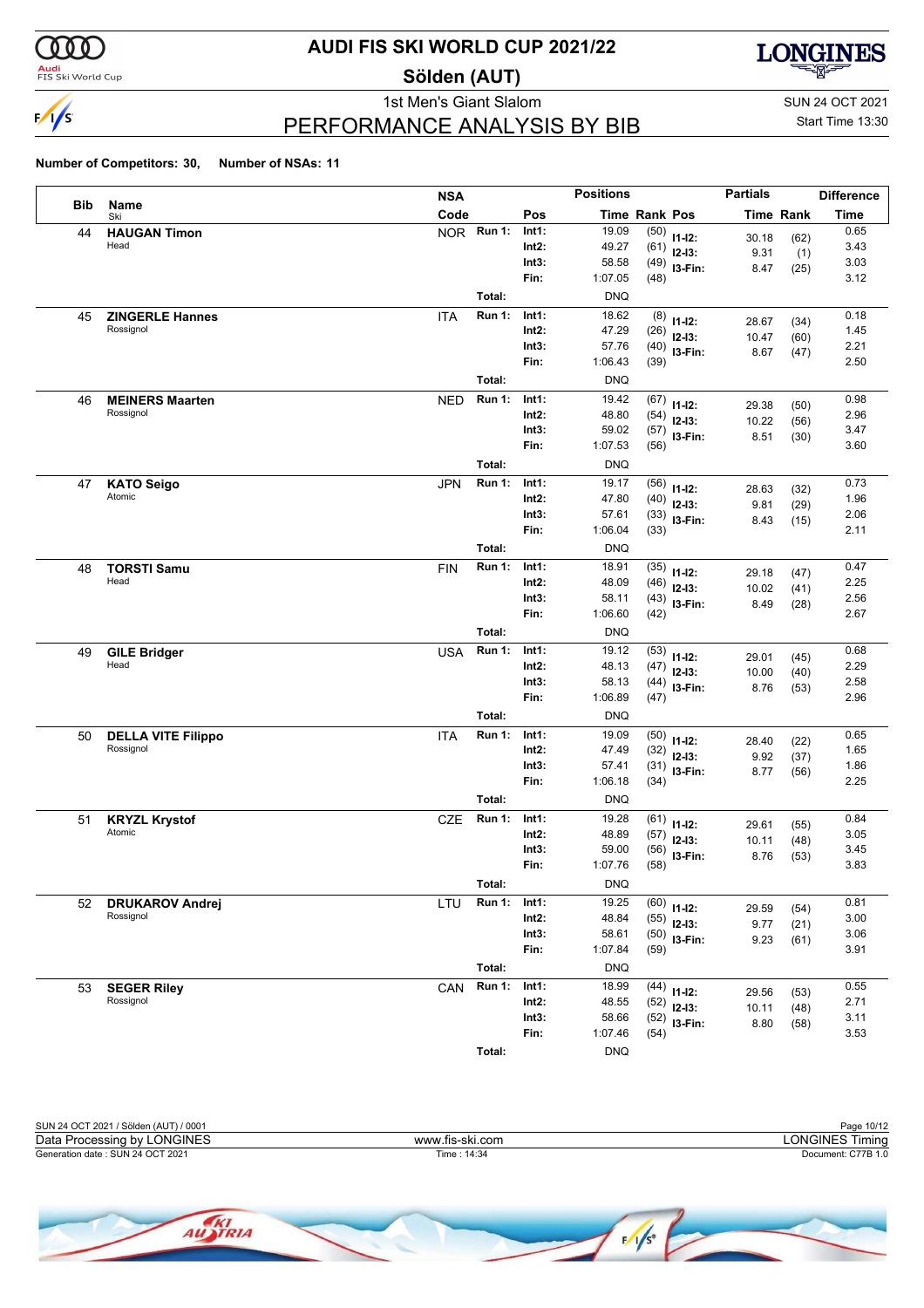

<mark>Audi</mark><br>FIS Ski World Cup

## **AUDI FIS SKI WORLD CUP 2021/22**

**Sölden (AUT)**



PERFORMANCE ANALYSIS BY BIB

1st Men's Giant Slalom SUN 24 OCT 2021 Start Time 13:30

|            |                                       | <b>NSA</b>                  |                | <b>Positions</b> |               |                        | <b>Partials</b> |                  | <b>Difference</b> |
|------------|---------------------------------------|-----------------------------|----------------|------------------|---------------|------------------------|-----------------|------------------|-------------------|
| <b>Bib</b> | Name<br>Ski                           | Code                        | Pos            |                  | Time Rank Pos |                        |                 | <b>Time Rank</b> | <b>Time</b>       |
| 54         | <b>ZAMPA Andreas</b>                  | <b>Run 1:</b><br><b>SVK</b> | Int1:          | 19.08            | (49)          | $11 - 12$ :            | 28.59           | (30)             | 0.64              |
|            | Salomon                               |                             | Int2:          | 47.67            | (34)          | $12-13:$               | 10.24           | (57)             | 1.83              |
|            |                                       |                             | Int3:          | 57.91            | (42)          | I3-Fin:                | 8.79            | (57)             | 2.36              |
|            |                                       |                             | Fin:           | 1:06.70          | (43)          |                        |                 |                  | 2.77              |
|            |                                       | Total:                      |                | <b>DNQ</b>       |               |                        |                 |                  |                   |
| 55         | <b>YULE Daniel</b>                    | <b>Run 1:</b><br>SUI        | Int1:          | 18.96            | (40)          | $11 - 12$ :            | 29.73           | (58)             | 0.52              |
|            | Fischer                               |                             | Int2:          | 48.69            | (53)          | $12 - 13$ :            | 10.14           | (51)             | 2.85              |
|            |                                       |                             | Int3:          | 58.83            | (54)          | I3-Fin:                | 8.47            | (25)             | 3.28              |
|            |                                       |                             | Fin:           | 1:07.30          | (50)          |                        |                 |                  | 3.37              |
|            |                                       | Total:                      |                | <b>DNQ</b>       |               |                        |                 |                  |                   |
| 56         | <b>ROENNGREN Mattias</b>              | <b>Run 1:</b><br><b>SWE</b> | Int1:          | 19.01            | (45)          | $11 - 12$ :            | 28.76           | (40)             | 0.57              |
|            | Head                                  |                             | Int2:          | 47.77            | (38)          | $12 - 13$ :            | 9.91            | (36)             | 1.93              |
|            |                                       |                             | Int3:<br>Fin:  | 57.68            | (37)          | $13-Fin:$              | 8.63            | (42)             | 2.13              |
|            |                                       |                             |                | 1:06.31          | (37)          |                        |                 |                  | 2.38              |
|            |                                       | Total:                      |                | <b>DNQ</b>       |               |                        |                 |                  |                   |
| 57         | <b>FEURSTEIN Lukas</b>                | <b>Run 1:</b><br><b>AUT</b> | Int1:          | 18.87            | (29)          | $11 - 12$ :            | 29.38           | (50)             | 0.43              |
|            | Head                                  |                             | Int2:          | 48.25            | (48)          | $12 - 13$ :            | 10.10           | (47)             | 2.41              |
|            |                                       |                             | Int3:<br>Fin:  | 58.35<br>1:07.05 | (47)<br>(48)  | I3-Fin:                | 8.70            | (49)             | 2.80<br>3.12      |
|            |                                       | Total:                      |                |                  |               |                        |                 |                  |                   |
|            |                                       |                             |                | <b>DNQ</b>       |               |                        |                 |                  |                   |
| 58         | <b>STEFFEY George</b><br>Rossignol    | <b>Run 1:</b><br><b>USA</b> | Int1:          | 18.90            | (32)          | $11 - 12$ :            |                 |                  | 0.46              |
|            |                                       |                             | Int2:<br>Int3: |                  |               | $12 - 13:$             |                 |                  |                   |
|            |                                       |                             | Fin:           | <b>DNF</b>       |               | I3-Fin:                |                 |                  |                   |
|            |                                       | Total:                      |                | <b>DNF</b>       |               |                        |                 |                  |                   |
|            |                                       | <b>Run 1:</b>               | Int1:          | 19.15            |               |                        |                 |                  | 0.71              |
| 59         | <b>FRANZONI Giovanni</b><br>Rossignol | <b>ITA</b>                  | Int2:          | 48.51            | (55)<br>(50)  | $11 - 12$ :            | 29.36           | (49)             | 2.67              |
|            |                                       |                             | Int3:          | 58.81            | (53)          | $12 - 13$ :            | 10.30           | (59)             | 3.26              |
|            |                                       |                             | Fin:           | 1:07.42          | (53)          | I3-Fin:                | 8.61            | (40)             | 3.49              |
|            |                                       | Total:                      |                | <b>DNQ</b>       |               |                        |                 |                  |                   |
| 60         | <b>RAPOSO Charlie</b>                 | <b>Run 1:</b><br><b>GBR</b> | Int1:          | 19.01            | (45)          |                        |                 |                  | 0.57              |
|            | Rossignol                             |                             | Int2:          | 47.73            | (35)          | $11 - 12$ :            | 28.72           | (37)             | 1.89              |
|            |                                       |                             | Int3:          | 57.90            | (41)          | $12 - 13$ :<br>I3-Fin: | 10.17           | (53)             | 2.35              |
|            |                                       |                             | Fin:           | 1:06.55          | (41)          |                        | 8.65            | (45)             | 2.62              |
|            |                                       | Total:                      |                | <b>DNQ</b>       |               |                        |                 |                  |                   |
| 61         | <b>KENNEY Patrick</b>                 | <b>Run 1:</b><br><b>USA</b> | Int1:          | 19.35            | (65)          | $11 - 12$ :            |                 |                  | 0.91              |
|            |                                       |                             | Int2:          | 48.04            | (45)          | $12 - 13$ :            | 28.69<br>10.17  | (35)<br>(53)     | 2.20              |
|            |                                       |                             | Int3:          | 58.21            | (46)          | I3-Fin:                | 8.61            | (40)             | 2.66              |
|            |                                       |                             | Fin:           | 1:06.82          | (45)          |                        |                 |                  | 2.89              |
|            |                                       | Total:                      |                | <b>DNQ</b>       |               |                        |                 |                  |                   |
| 62         | van den BROECKE Dries                 | <b>Run 1:</b><br><b>BEL</b> | Int1:          | 22.82            | (70)          | $11 - 12$ :            |                 |                  | 4.38              |
|            | Voelkl                                |                             | Int2:          |                  |               | $12 - 13:$             |                 |                  |                   |
|            |                                       |                             | Int3:          |                  |               | I3-Fin:                |                 |                  |                   |
|            |                                       |                             | Fin:           | <b>DNF</b>       |               |                        |                 |                  |                   |
|            |                                       | Total:                      |                | <b>DNF</b>       |               |                        |                 |                  |                   |
| 63         | <b>VERDU Joan</b>                     | <b>Run 1:</b><br>AND        | Int1:          | 19.22            | (58)          | $11 - 12$ :            | 29.95           | (61)             | 0.78              |
|            | Head                                  |                             | $Int2$ :       | 49.17            | (60)          | $12-13:$               | 10.12           | (50)             | 3.33              |
|            |                                       |                             | Int3:          | 59.29            | (60)          | I3-Fin:                | 8.74            | (51)             | 3.74              |
|            |                                       |                             | Fin:           | 1:08.03          | (60)          |                        |                 |                  | 4.10              |
|            |                                       | Total:                      |                | <b>DNQ</b>       |               |                        |                 |                  |                   |

| SUN 24 OCT 2021 / Sölden (AUT) / 0001 |                 | Page 11/12         |
|---------------------------------------|-----------------|--------------------|
| Data Processing by LONGINES           | www.fis-ski.com | LONGINES Timing    |
| Generation date: SUN 24 OCT 2021      | Time : 14:34    | Document: C77B 1.0 |
|                                       |                 |                    |

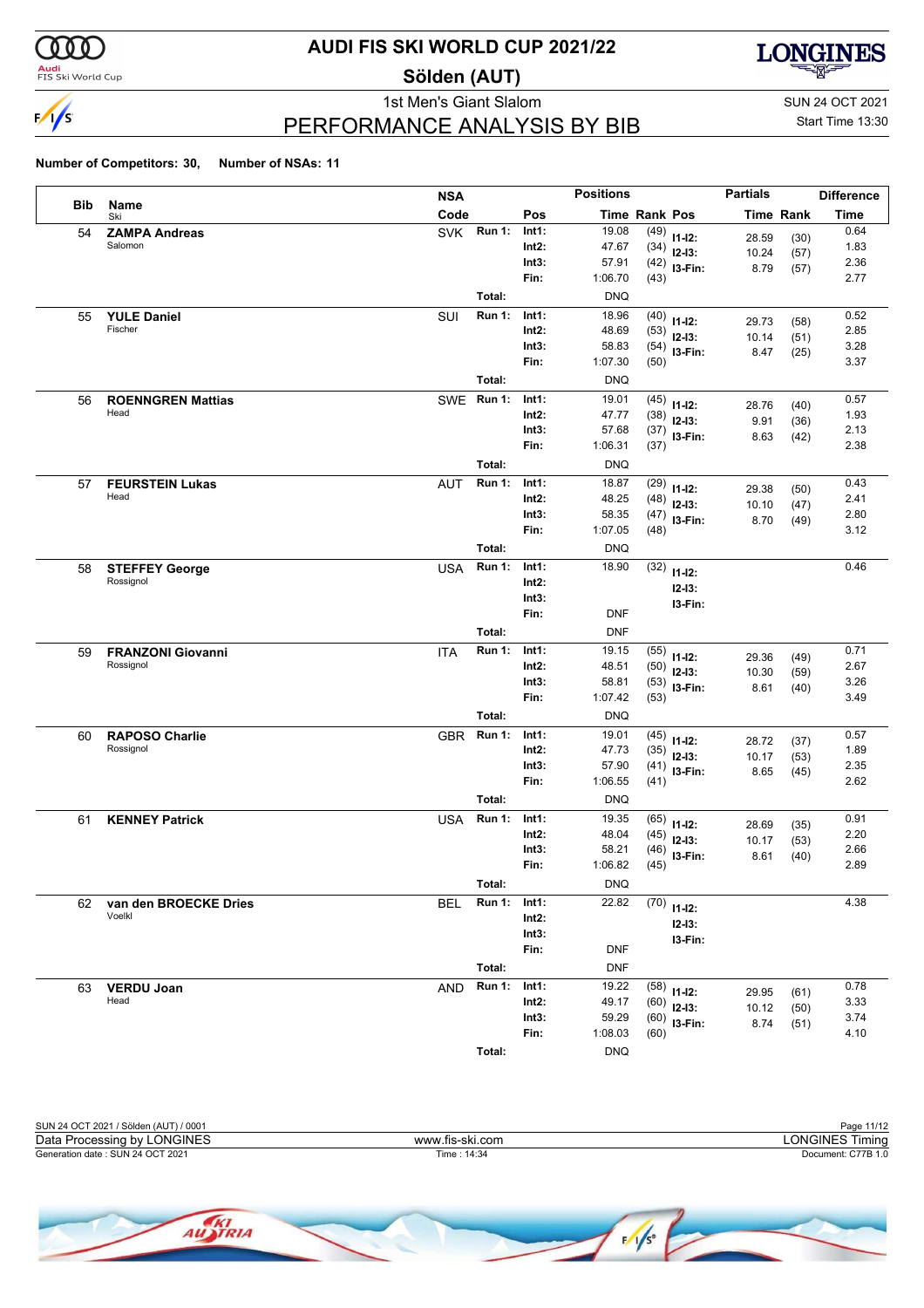

**Audi**<br>FIS Ski World Cup

### **AUDI FIS SKI WORLD CUP 2021/22**

**Sölden (AUT)**



PERFORMANCE ANALYSIS BY BIB

1st Men's Giant Slalom SUN 24 OCT 2021 Start Time 13:30

| Name                         |                                                                                                                                             |                                                   |                   |                                        |                                                                                                       |                                                                                                                                                               |                                                                                                                                                                                                 |     |                                                                                                                                                                                                                                                                                                                                                                                                                                                                                   |                                                                                                          |                                                                     |
|------------------------------|---------------------------------------------------------------------------------------------------------------------------------------------|---------------------------------------------------|-------------------|----------------------------------------|-------------------------------------------------------------------------------------------------------|---------------------------------------------------------------------------------------------------------------------------------------------------------------|-------------------------------------------------------------------------------------------------------------------------------------------------------------------------------------------------|-----|-----------------------------------------------------------------------------------------------------------------------------------------------------------------------------------------------------------------------------------------------------------------------------------------------------------------------------------------------------------------------------------------------------------------------------------------------------------------------------------|----------------------------------------------------------------------------------------------------------|---------------------------------------------------------------------|
| Ski                          |                                                                                                                                             |                                                   | Code              |                                        | Pos                                                                                                   |                                                                                                                                                               | <b>Time Rank Pos</b>                                                                                                                                                                            |     |                                                                                                                                                                                                                                                                                                                                                                                                                                                                                   | Time Rank                                                                                                | Time                                                                |
|                              |                                                                                                                                             |                                                   | <b>AUS</b>        | <b>Run 1:</b>                          | Int1:                                                                                                 | 19.19                                                                                                                                                         | (57)                                                                                                                                                                                            |     |                                                                                                                                                                                                                                                                                                                                                                                                                                                                                   |                                                                                                          | 0.75                                                                |
|                              |                                                                                                                                             |                                                   |                   |                                        | $Int2$ :                                                                                              | 49.12                                                                                                                                                         |                                                                                                                                                                                                 |     |                                                                                                                                                                                                                                                                                                                                                                                                                                                                                   |                                                                                                          | 3.28                                                                |
|                              |                                                                                                                                             |                                                   |                   |                                        |                                                                                                       |                                                                                                                                                               |                                                                                                                                                                                                 |     | 8.51                                                                                                                                                                                                                                                                                                                                                                                                                                                                              | (30)                                                                                                     | 3.62                                                                |
|                              |                                                                                                                                             |                                                   |                   |                                        |                                                                                                       |                                                                                                                                                               |                                                                                                                                                                                                 |     |                                                                                                                                                                                                                                                                                                                                                                                                                                                                                   |                                                                                                          | 3.75                                                                |
|                              |                                                                                                                                             |                                                   |                   |                                        |                                                                                                       |                                                                                                                                                               |                                                                                                                                                                                                 |     |                                                                                                                                                                                                                                                                                                                                                                                                                                                                                   |                                                                                                          |                                                                     |
|                              |                                                                                                                                             |                                                   |                   |                                        |                                                                                                       |                                                                                                                                                               |                                                                                                                                                                                                 |     | 29.49                                                                                                                                                                                                                                                                                                                                                                                                                                                                             | (52)                                                                                                     | 0.60                                                                |
|                              |                                                                                                                                             |                                                   |                   |                                        |                                                                                                       |                                                                                                                                                               |                                                                                                                                                                                                 |     | 10.09                                                                                                                                                                                                                                                                                                                                                                                                                                                                             | (46)                                                                                                     | 2.69                                                                |
|                              |                                                                                                                                             |                                                   |                   |                                        |                                                                                                       |                                                                                                                                                               |                                                                                                                                                                                                 |     | 8.69                                                                                                                                                                                                                                                                                                                                                                                                                                                                              | (48)                                                                                                     | 3.07<br>3.38                                                        |
|                              |                                                                                                                                             |                                                   |                   |                                        |                                                                                                       |                                                                                                                                                               |                                                                                                                                                                                                 |     |                                                                                                                                                                                                                                                                                                                                                                                                                                                                                   |                                                                                                          |                                                                     |
|                              |                                                                                                                                             |                                                   |                   |                                        |                                                                                                       |                                                                                                                                                               |                                                                                                                                                                                                 |     |                                                                                                                                                                                                                                                                                                                                                                                                                                                                                   |                                                                                                          |                                                                     |
|                              |                                                                                                                                             |                                                   |                   |                                        |                                                                                                       |                                                                                                                                                               |                                                                                                                                                                                                 |     | 29.63                                                                                                                                                                                                                                                                                                                                                                                                                                                                             | (57)                                                                                                     | 0.89<br>3.12                                                        |
|                              |                                                                                                                                             |                                                   |                   |                                        |                                                                                                       |                                                                                                                                                               |                                                                                                                                                                                                 |     |                                                                                                                                                                                                                                                                                                                                                                                                                                                                                   | (45)                                                                                                     | 3.49                                                                |
|                              |                                                                                                                                             |                                                   |                   |                                        |                                                                                                       |                                                                                                                                                               |                                                                                                                                                                                                 |     |                                                                                                                                                                                                                                                                                                                                                                                                                                                                                   |                                                                                                          | 3.39                                                                |
|                              |                                                                                                                                             |                                                   |                   |                                        |                                                                                                       |                                                                                                                                                               |                                                                                                                                                                                                 |     |                                                                                                                                                                                                                                                                                                                                                                                                                                                                                   |                                                                                                          |                                                                     |
|                              |                                                                                                                                             |                                                   |                   |                                        |                                                                                                       |                                                                                                                                                               |                                                                                                                                                                                                 |     |                                                                                                                                                                                                                                                                                                                                                                                                                                                                                   |                                                                                                          | 0.98                                                                |
| Head                         |                                                                                                                                             |                                                   |                   |                                        |                                                                                                       |                                                                                                                                                               |                                                                                                                                                                                                 |     |                                                                                                                                                                                                                                                                                                                                                                                                                                                                                   |                                                                                                          |                                                                     |
|                              |                                                                                                                                             |                                                   |                   |                                        |                                                                                                       |                                                                                                                                                               |                                                                                                                                                                                                 |     |                                                                                                                                                                                                                                                                                                                                                                                                                                                                                   |                                                                                                          |                                                                     |
|                              |                                                                                                                                             |                                                   |                   |                                        | Fin:                                                                                                  | <b>DNF</b>                                                                                                                                                    |                                                                                                                                                                                                 |     |                                                                                                                                                                                                                                                                                                                                                                                                                                                                                   |                                                                                                          |                                                                     |
|                              |                                                                                                                                             |                                                   |                   |                                        |                                                                                                       |                                                                                                                                                               |                                                                                                                                                                                                 |     |                                                                                                                                                                                                                                                                                                                                                                                                                                                                                   |                                                                                                          |                                                                     |
|                              |                                                                                                                                             |                                                   |                   |                                        |                                                                                                       |                                                                                                                                                               |                                                                                                                                                                                                 |     |                                                                                                                                                                                                                                                                                                                                                                                                                                                                                   |                                                                                                          | 1.78                                                                |
| Voelkl                       |                                                                                                                                             |                                                   |                   |                                        | $Int2$ :                                                                                              |                                                                                                                                                               |                                                                                                                                                                                                 |     |                                                                                                                                                                                                                                                                                                                                                                                                                                                                                   |                                                                                                          |                                                                     |
|                              |                                                                                                                                             |                                                   |                   |                                        | Int3:                                                                                                 |                                                                                                                                                               |                                                                                                                                                                                                 |     |                                                                                                                                                                                                                                                                                                                                                                                                                                                                                   |                                                                                                          |                                                                     |
|                              |                                                                                                                                             |                                                   |                   |                                        | Fin:                                                                                                  | <b>DNF</b>                                                                                                                                                    |                                                                                                                                                                                                 |     |                                                                                                                                                                                                                                                                                                                                                                                                                                                                                   |                                                                                                          |                                                                     |
|                              |                                                                                                                                             |                                                   |                   | Total:                                 |                                                                                                       | <b>DNF</b>                                                                                                                                                    |                                                                                                                                                                                                 |     |                                                                                                                                                                                                                                                                                                                                                                                                                                                                                   |                                                                                                          |                                                                     |
|                              |                                                                                                                                             |                                                   |                   | <b>Run 1:</b>                          | Int1:                                                                                                 | 19.33                                                                                                                                                         |                                                                                                                                                                                                 |     |                                                                                                                                                                                                                                                                                                                                                                                                                                                                                   |                                                                                                          | 0.89                                                                |
| Rossignol                    |                                                                                                                                             |                                                   |                   |                                        | $Int2$ :                                                                                              |                                                                                                                                                               |                                                                                                                                                                                                 |     |                                                                                                                                                                                                                                                                                                                                                                                                                                                                                   |                                                                                                          |                                                                     |
|                              |                                                                                                                                             |                                                   |                   |                                        | Int3:                                                                                                 |                                                                                                                                                               |                                                                                                                                                                                                 |     |                                                                                                                                                                                                                                                                                                                                                                                                                                                                                   |                                                                                                          |                                                                     |
|                              |                                                                                                                                             |                                                   |                   |                                        | Fin:                                                                                                  | <b>DNF</b>                                                                                                                                                    |                                                                                                                                                                                                 |     |                                                                                                                                                                                                                                                                                                                                                                                                                                                                                   |                                                                                                          |                                                                     |
|                              |                                                                                                                                             |                                                   |                   | Total:                                 |                                                                                                       | <b>DNF</b>                                                                                                                                                    |                                                                                                                                                                                                 |     |                                                                                                                                                                                                                                                                                                                                                                                                                                                                                   |                                                                                                          |                                                                     |
| <b>VINATZER Alex</b>         |                                                                                                                                             |                                                   | <b>ITA</b>        | <b>Run 1:</b>                          | Int1:                                                                                                 | 19.13                                                                                                                                                         |                                                                                                                                                                                                 |     |                                                                                                                                                                                                                                                                                                                                                                                                                                                                                   |                                                                                                          | 0.69                                                                |
| Nordica                      |                                                                                                                                             |                                                   |                   |                                        | $Int2$ :                                                                                              | 48.43                                                                                                                                                         |                                                                                                                                                                                                 |     |                                                                                                                                                                                                                                                                                                                                                                                                                                                                                   |                                                                                                          | 2.59                                                                |
|                              |                                                                                                                                             |                                                   |                   |                                        | Int3:                                                                                                 | 58.45                                                                                                                                                         |                                                                                                                                                                                                 |     |                                                                                                                                                                                                                                                                                                                                                                                                                                                                                   |                                                                                                          | 2.90                                                                |
|                              |                                                                                                                                             |                                                   |                   |                                        | Fin:                                                                                                  | 1:06.88                                                                                                                                                       |                                                                                                                                                                                                 |     |                                                                                                                                                                                                                                                                                                                                                                                                                                                                                   |                                                                                                          | 2.95                                                                |
|                              |                                                                                                                                             |                                                   |                   | Total:                                 |                                                                                                       |                                                                                                                                                               |                                                                                                                                                                                                 |     |                                                                                                                                                                                                                                                                                                                                                                                                                                                                                   |                                                                                                          |                                                                     |
| <b>POPOV Albert</b>          |                                                                                                                                             |                                                   | <b>BUL</b>        | <b>Run 1:</b>                          | Int1:                                                                                                 | 19.38                                                                                                                                                         |                                                                                                                                                                                                 |     |                                                                                                                                                                                                                                                                                                                                                                                                                                                                                   |                                                                                                          | 0.94                                                                |
| Head                         |                                                                                                                                             |                                                   |                   |                                        | $Int2$ :                                                                                              | 49.29                                                                                                                                                         |                                                                                                                                                                                                 |     |                                                                                                                                                                                                                                                                                                                                                                                                                                                                                   |                                                                                                          | 3.45                                                                |
|                              |                                                                                                                                             |                                                   |                   |                                        | Int3:                                                                                                 | 59.93                                                                                                                                                         |                                                                                                                                                                                                 |     |                                                                                                                                                                                                                                                                                                                                                                                                                                                                                   |                                                                                                          | 4.38                                                                |
|                              |                                                                                                                                             |                                                   |                   |                                        |                                                                                                       |                                                                                                                                                               |                                                                                                                                                                                                 |     |                                                                                                                                                                                                                                                                                                                                                                                                                                                                                   |                                                                                                          | 4.94                                                                |
|                              |                                                                                                                                             |                                                   |                   | Total:                                 |                                                                                                       | <b>DNQ</b>                                                                                                                                                    |                                                                                                                                                                                                 |     |                                                                                                                                                                                                                                                                                                                                                                                                                                                                                   |                                                                                                          |                                                                     |
|                              |                                                                                                                                             |                                                   |                   |                                        |                                                                                                       |                                                                                                                                                               |                                                                                                                                                                                                 |     |                                                                                                                                                                                                                                                                                                                                                                                                                                                                                   |                                                                                                          |                                                                     |
| Intermediate Time Positions: |                                                                                                                                             |                                                   |                   |                                        |                                                                                                       |                                                                                                                                                               |                                                                                                                                                                                                 |     |                                                                                                                                                                                                                                                                                                                                                                                                                                                                                   |                                                                                                          |                                                                     |
| Did Not Finish               | <b>DNQ</b>                                                                                                                                  | Did not qualify<br>Intermediate or speed position | Fin               |                                        | Finish                                                                                                |                                                                                                                                                               |                                                                                                                                                                                                 | Int | Intermediate                                                                                                                                                                                                                                                                                                                                                                                                                                                                      |                                                                                                          |                                                                     |
|                              | <b>ORTEGA Albert</b><br>Rossignol<br><b>NEF Tanguy</b><br>Head<br><b>KOYAMA Yohei</b><br><b>WINDINGSTAD Tobias</b><br><b>ALEKHIN Nikita</b> | <b>MUHLEN-SCHULTE Louis</b>                       | $Int. 1 = Inter1$ | <b>ESP</b><br>SUI<br>JPN<br><b>RUS</b> | Total:<br><b>Run 1:</b><br>Total:<br><b>Run 1:</b><br>Total:<br><b>Run 1:</b><br>Total:<br>SWE Run 1: | Int3:<br>Fin:<br>Int1:<br>$Int2$ :<br>Int3:<br>Fin:<br>Int1:<br>$Int2$ :<br>Int3:<br>Fin:<br>Int1:<br>$Int2$ :<br>Int3:<br>Int1:<br>Fin:<br>$Int. 2 = Inter2$ | 59.17<br>1:07.68<br><b>DNQ</b><br>19.04<br>48.53<br>58.62<br>1:07.31<br><b>DNQ</b><br>19.33<br>48.96<br>59.04<br>1:07.32<br><b>DNQ</b><br>19.42<br><b>DNF</b><br>20.22<br><b>DNQ</b><br>1:08.87 |     | $11 - 12$ :<br>(59)<br>$12-13:$<br>$(59)$ 13-Fin:<br>(57)<br>$(48)$ 11-12:<br>(51)<br>$12-13:$<br>$(51)$ 13-Fin:<br>(51)<br>(63)<br>$11 - 12$ :<br>(58)<br>$12-13:$<br>$(58)$ 13-Fin:<br>(52)<br>(67)<br>$11 - 12$ :<br>$12 - 13:$<br>I3-Fin:<br>(69)<br>$11 - 12$ :<br>$12 - 13:$<br>I3-Fin:<br>(63)<br>$11 - 12$ :<br>$12 - 13:$<br>I3-Fin:<br>(54)<br>$11 - 12$ :<br>(49)<br>$12-13:$<br>$(48)$ 13-Fin:<br>(46)<br>$(66)$ 11-12:<br>(62)<br>$12-13:$<br>$(61)$ 13-Fin:<br>(61) | 29.93<br>10.05<br>10.08<br>8.28<br>29.30<br>10.02<br>8.43<br>29.91<br>10.64<br>8.94<br>$Int. 3 = Inter3$ | (60)<br>(43)<br>(3)<br>(48)<br>(41)<br>(15)<br>(59)<br>(61)<br>(60) |

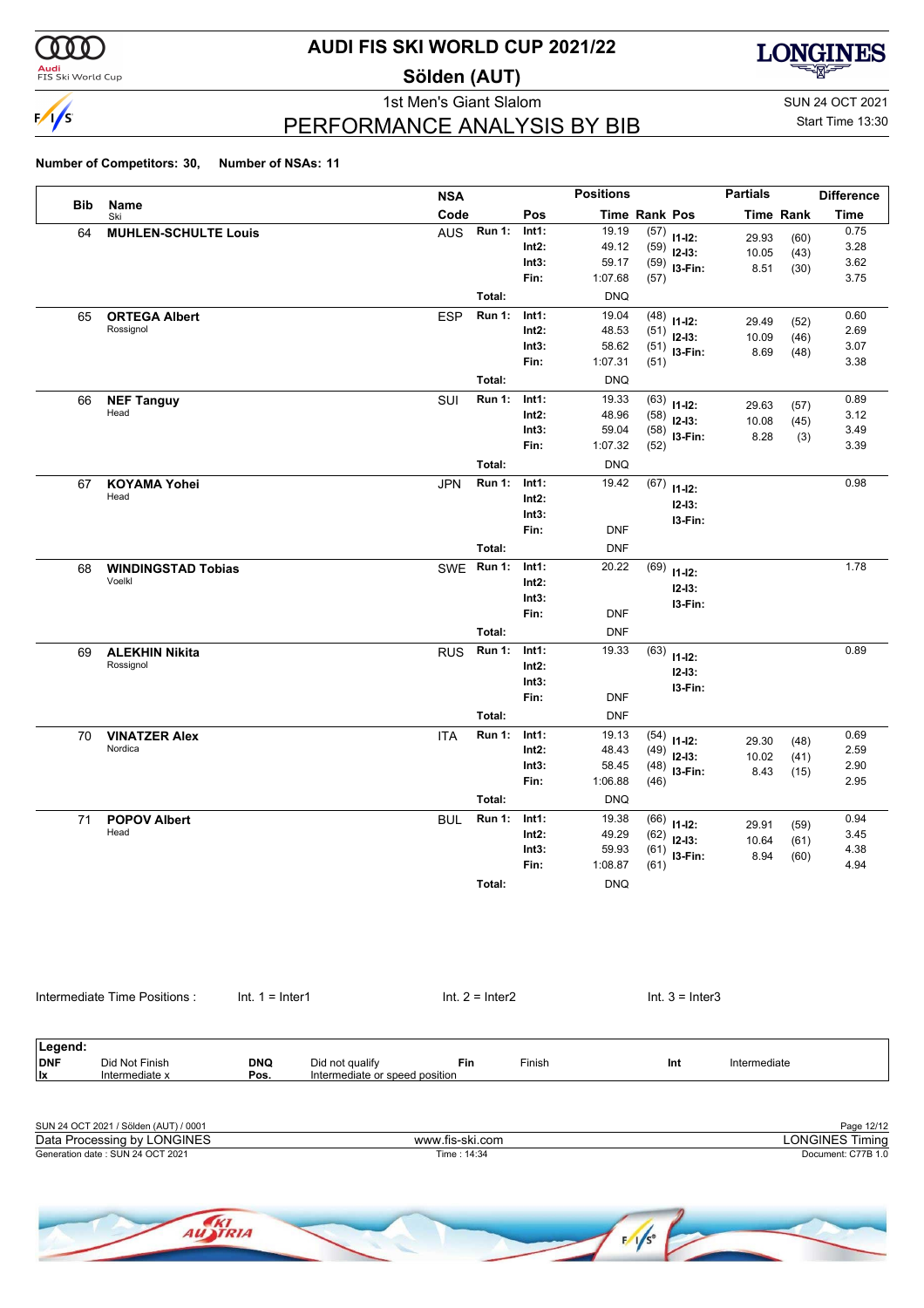

**Audi**<br>FIS Ski World Cup

### **AUDI FIS SKI WORLD CUP 2021/22**

**Sölden (AUT)**



# 1st Men's Giant Slalom

### FIS WORLD CUP STANDINGS

**Number of Competitors: 28, Number of NSAs: 11** 24 OCT 2021 Sölden (AUT)

| Rank        | <b>FIS</b><br>Code | Name                        | <b>NSA</b><br>Code | 1              | <b>WC</b><br><b>Points</b> | Diff. |
|-------------|--------------------|-----------------------------|--------------------|----------------|----------------------------|-------|
| 1           | 512269             | <b>ODERMATT Marco</b>       | SUI                | 100            | 100                        |       |
| $\mathbf 2$ | 54031              | <b>LEITINGER Roland</b>     | <b>AUT</b>         | 80             | 80                         | 20    |
| 3           | 561244             | <b>KRANJEC Zan</b>          | <b>SLO</b>         | 60             | 60                         | 40    |
| 4           | 511852             | <b>CAVIEZEL Gino</b>        | SUI                | 50             | 50                         | 50    |
| 5           | 194364             | <b>PINTURAULT Alexis</b>    | <b>FRA</b>         | 45             | 45                         | 55    |
| 6           | 6532084            | <b>RADAMUS River</b>        | <b>USA</b>         | 40             | 40                         | 60    |
| 7           | 422729             | <b>BRAATHEN Lucas</b>       | <b>NOR</b>         | 36             | 36                         | 64    |
| 8           | 990116             | de ALIPRANDINI Luca         | ITA                | 32             | 32                         | 68    |
| 9           | 380335             | <b>ZUBCIC Filip</b>         | <b>CRO</b>         | 29             | 29                         | 71    |
| 10          | 422278             | <b>WINDINGSTAD Rasmus</b>   | <b>NOR</b>         | 26             | 26                         | 74    |
| 11          | 194495             | <b>FAIVRE Mathieu</b>       | <b>FRA</b>         | 24             | 24                         | 76    |
| 12          | 511896             | <b>MURISIER Justin</b>      | <b>SUI</b>         | 22             | 22                         | 78    |
| 13          | 54320              | <b>SCHWARZ Marco</b>        | <b>AUT</b>         | 20             | 20                         | 80    |
| 14          | 422304             | <b>KRISTOFFERSEN Henrik</b> | <b>NOR</b>         | 18             | 18                         | 82    |
| 15          | 54063              | <b>FELLER Manuel</b>        | <b>AUT</b>         | 16             | 16                         | 84    |
| 16          | 512182             | <b>MEILLARD Loic</b>        | SUI                | 15             | 15                         | 85    |
| 17          | 202437             | <b>LUITZ Stefan</b>         | <b>GER</b>         | 14             | 14                         | 86    |
| 18          | 103729             | <b>READ Erik</b>            | CAN                | 13             | 13                         | 87    |
| 19          | 202597             | <b>SCHMID Alexander</b>     | <b>GER</b>         | 12             | 12                         | 88    |
| 20          | 6291430            | <b>MAURBERGER Simon</b>     | <b>ITA</b>         | 11             | 11                         | 89    |
| 21          | 511863             | <b>SETTE Daniele</b>        | SUI                | 10             | 10                         | 90    |
| 22          | 103865             | <b>PHILP Trevor</b>         | CAN                | 9              | 9                          | 91    |
| 23          | 194873             | <b>SARRAZIN Cyprien</b>     | <b>FRA</b>         | 8              | 8                          | 92    |
| 24          | 421669             | <b>NESTVOLD-HAUGEN</b>      | <b>NOR</b>         | $\overline{7}$ | $\overline{7}$             | 93    |
| 25          | 561322             | <b>HADALIN Stefan</b>       | <b>SLO</b>         | 6              | 6                          | 94    |
| 26          | 291318             | <b>TONETTI Riccardo</b>     | <b>ITA</b>         | 5              | 5                          | 95    |
| 27          | 194935             | <b>FAVROT Thibaut</b>       | <b>FRA</b>         | 4              | 4                          | 96    |
| 28          | 700830             | <b>ZAMPA Adam</b>           | <b>SVK</b>         | 3              | 3                          | 97    |

| Legend: |           |       |                   |    |           |          |
|---------|-----------|-------|-------------------|----|-----------|----------|
|         | No points | Diff. | <b>Difference</b> | WC | World Cup |          |
|         |           |       |                   |    |           |          |
|         |           |       |                   |    |           |          |
|         |           |       |                   |    |           | Page 1/1 |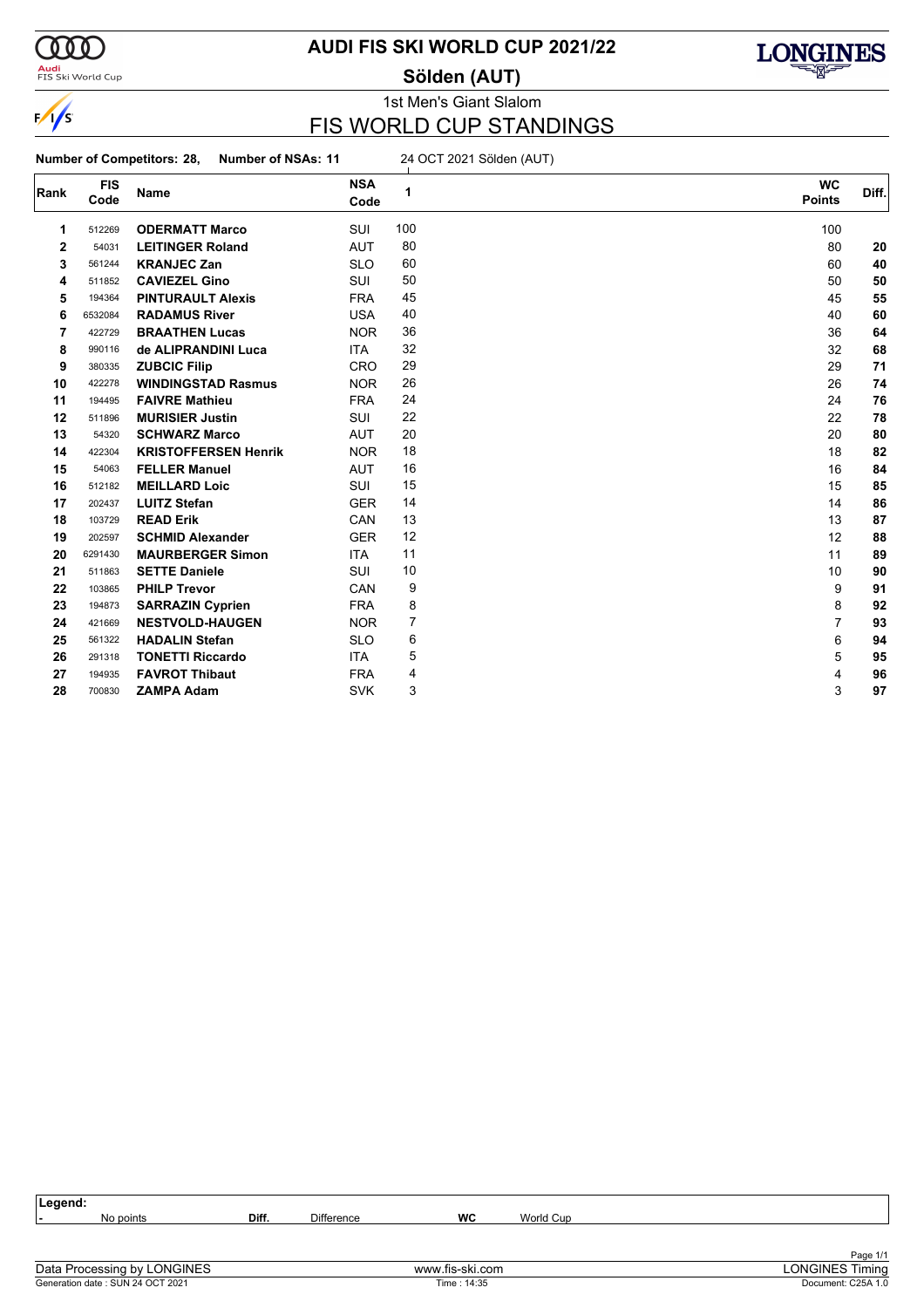

<mark>Audi</mark><br>FIS Ski World Cup

## **AUDI FIS SKI WORLD CUP 2021/22**

**Sölden (AUT)**



### 1st Men's Giant Slalom OVERALL FIS WORLD CUP STANDINGS

|                | <b>FIS</b> |                             | <b>NSA</b> | <b>WC</b>     | Diff. | <b>DH</b> | <b>SL</b>                | <b>GS</b>  | SG             | <b>AC</b> | <b>PAR</b> |
|----------------|------------|-----------------------------|------------|---------------|-------|-----------|--------------------------|------------|----------------|-----------|------------|
| Rank           | Code       | <b>Name</b>                 | Code       | <b>Points</b> |       | 0 races   | 0 races                  | 1 race     | 0 races        | 0 races   | 0 races    |
| 1              | 512269     | <b>ODERMATT Marco</b>       | SUI        | 100           |       |           |                          | 100<br>(1) | $\overline{a}$ |           |            |
| $\overline{2}$ | 54031      | <b>LEITINGER Roland</b>     | <b>AUT</b> | 80            | 20    |           |                          | 80<br>(2)  |                |           |            |
| 3              | 561244     | <b>KRANJEC Zan</b>          | <b>SLO</b> | 60            | 40    |           | -                        | (3)<br>60  | -              |           |            |
| 4              | 511852     | <b>CAVIEZEL Gino</b>        | SUI        | 50            | 50    |           | $\blacksquare$           | (4)<br>50  |                |           |            |
| 5              | 194364     | <b>PINTURAULT Alexis</b>    | <b>FRA</b> | 45            | 55    |           |                          | (5)<br>45  |                |           |            |
| 6              | 6532084    | <b>RADAMUS River</b>        | <b>USA</b> | 40            | 60    |           |                          | (6)<br>40  |                |           |            |
| 7              | 422729     | <b>BRAATHEN Lucas</b>       | <b>NOR</b> | 36            | 64    |           |                          | 36<br>(7)  | -              |           |            |
| 8              | 990116     | de ALIPRANDINI Luca         | <b>ITA</b> | 32            | 68    |           | $\blacksquare$           | 32<br>(8)  |                |           |            |
| 9              | 380335     | <b>ZUBCIC Filip</b>         | <b>CRO</b> | 29            | 71    |           | $\overline{\phantom{0}}$ | 29<br>(9)  |                |           |            |
| 10             | 422278     | <b>WINDINGSTAD Rasmus</b>   | <b>NOR</b> | 26            | 74    |           | $\blacksquare$           | 26<br>(10) |                |           |            |
| 11             | 194495     | <b>FAIVRE Mathieu</b>       | <b>FRA</b> | 24            | 76    |           |                          | 24 (11)    |                |           |            |
| 12             | 511896     | <b>MURISIER Justin</b>      | <b>SUI</b> | 22            | 78    |           |                          | 22 (12)    | -              |           |            |
| 13             | 54320      | <b>SCHWARZ Marco</b>        | <b>AUT</b> | 20            | 80    |           |                          | 20 (13)    |                |           |            |
| 14             | 422304     | <b>KRISTOFFERSEN Henrik</b> | <b>NOR</b> | 18            | 82    |           | $\overline{\phantom{a}}$ | 18 (14)    |                |           |            |
| 15             | 54063      | <b>FELLER Manuel</b>        | <b>AUT</b> | 16            | 84    |           | $\blacksquare$           | 16(15)     | $\blacksquare$ |           |            |
| 16             | 512182     | <b>MEILLARD Loic</b>        | <b>SUI</b> | 15            | 85    |           | $\overline{\phantom{0}}$ | 15 (16)    |                |           |            |
| 17             | 202437     | <b>LUITZ Stefan</b>         | <b>GER</b> | 14            | 86    |           |                          | 14 (17)    |                |           |            |
| 18             | 103729     | <b>READ Erik</b>            | CAN        | 13            | 87    |           |                          | 13(18)     |                |           |            |
| 19             | 202597     | <b>SCHMID Alexander</b>     | <b>GER</b> | 12            | 88    |           | $\blacksquare$           | 12 (19)    |                |           |            |
| 20             | 6291430    | <b>MAURBERGER Simon</b>     | <b>ITA</b> | 11            | 89    |           | $\blacksquare$           | 11(20)     |                |           |            |
| 21             | 511863     | <b>SETTE Daniele</b>        | SUI        | 10            | 90    |           | $\blacksquare$           | 10(21)     | $\blacksquare$ |           |            |
| 22             | 103865     | <b>PHILP Trevor</b>         | CAN        | 9             | 91    |           | $\blacksquare$           | (22)<br>9  | -              |           |            |
| 23             | 194873     | <b>SARRAZIN Cyprien</b>     | <b>FRA</b> | 8             | 92    |           |                          | 8(23)      |                |           |            |
| 24             | 421669     | <b>NESTVOLD-HAUGEN</b>      | <b>NOR</b> |               | 93    |           |                          | 7(24)      |                |           |            |
| 25             | 561322     | <b>HADALIN Stefan</b>       | <b>SLO</b> | 6             | 94    |           | $\overline{\phantom{0}}$ | (25)<br>6  |                |           |            |
| 26             | 291318     | <b>TONETTI Riccardo</b>     | <b>ITA</b> | 5             | 95    |           |                          | (26)<br>5. |                |           |            |
| 27             | 194935     | <b>FAVROT Thibaut</b>       | <b>FRA</b> | 4             | 96    |           |                          | 4(27)      |                |           |            |
| 28             | 700830     | <b>ZAMPA Adam</b>           | <b>SVK</b> | 3             | 97    |           |                          | 3(28)      |                |           |            |

| Legend:                       |                                               |                  |                             |          |                     |             |                             |  |
|-------------------------------|-----------------------------------------------|------------------|-----------------------------|----------|---------------------|-------------|-----------------------------|--|
| . .<br><b>GS</b><br><b>WC</b> | No points<br><b>Giant Slalom</b><br>World Cup | AC<br><b>PAR</b> | Alpine Combined<br>Parallel | DH<br>SG | Downhill<br>Super-G | Diff.<br>SL | <b>Difference</b><br>Slalom |  |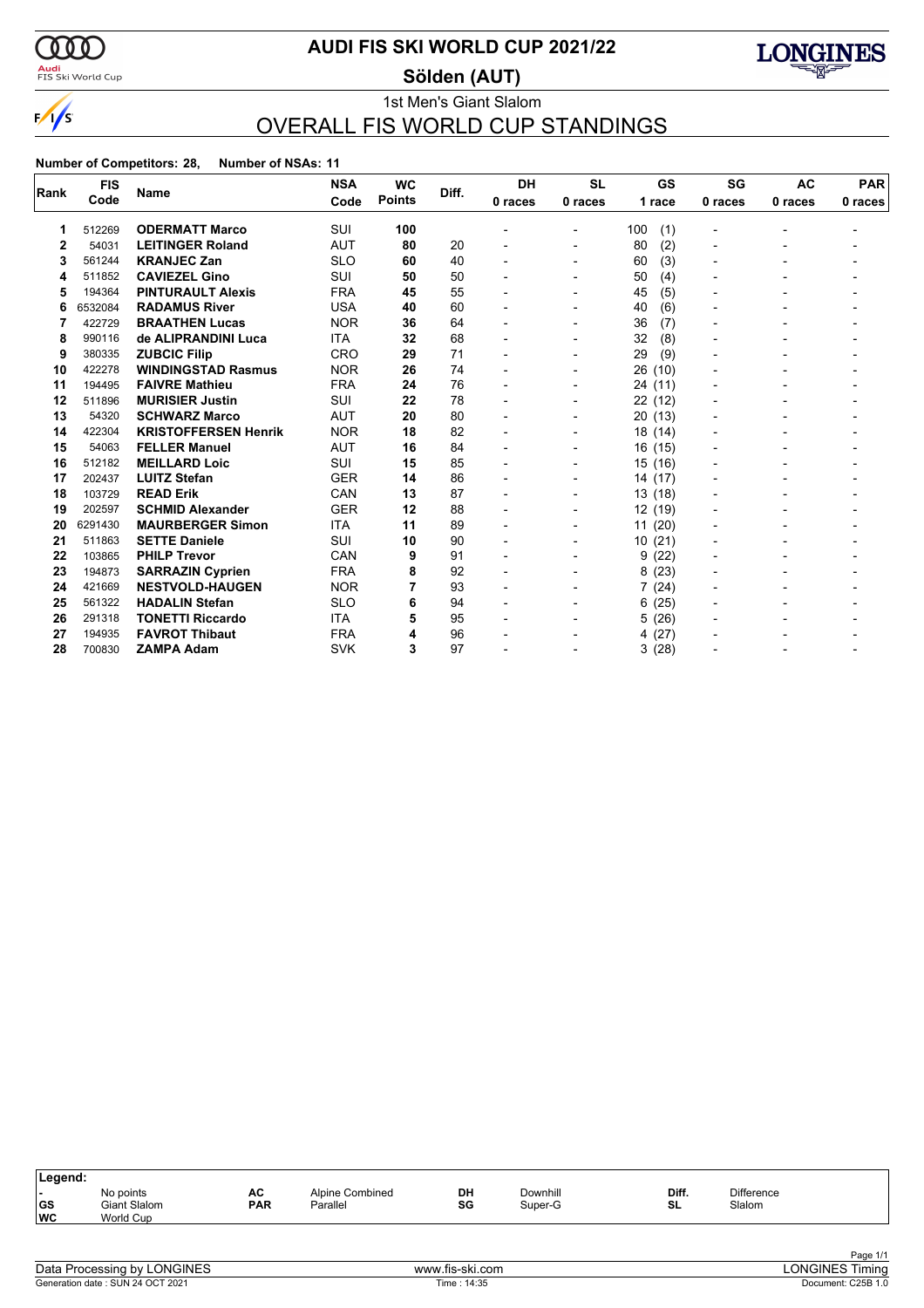

<mark>Audi</mark><br>FIS Ski World Cup

## **AUDI FIS SKI WORLD CUP 2021/22**

**Sölden (AUT)**



1st Men's Giant Slalom FIS WCSL LIST

#### **Number of Competitors: 63, Number of NSAs: 16** 24 OCT 2021 Sölden (AUT)

|      | <b>FIS</b> |                               | <b>NSA</b> |                          |                |                |                          |                          |
|------|------------|-------------------------------|------------|--------------------------|----------------|----------------|--------------------------|--------------------------|
| Rank | Code       | Name                          | Code       | 1                        |                |                |                          | Base - $X + Y = WCSL-GS$ |
|      |            |                               |            |                          |                |                |                          |                          |
| 1    | 512269     | <b>ODERMATT Marco</b>         | SUI        | 100                      | 649            | 72             | 100                      | 677                      |
| 2    | 194364     | <b>PINTURAULT Alexis</b>      | <b>FRA</b> | 45                       | 700            | 78             | 45                       | 667                      |
| 3    | 380335     | <b>ZUBCIC Filip</b>           | CRO        | 29                       | 656            | 73             | 29                       | 612                      |
| 4    | 194495     | <b>FAIVRE Mathieu</b>         | <b>FRA</b> | 24                       | 478            | 53             | 24                       | 449                      |
| 5    | 512182     | <b>MEILLARD Loic</b>          | SUI        | 15                       | 438            | 49             | 15                       | 404                      |
| 6    | 561244     | <b>KRANJEC Zan</b>            | <b>SLO</b> | 60                       | 290            | 32             | 60                       | 318                      |
| 7    | 990116     | de ALIPRANDINI Luca           | ITA        | 32                       | 308            | 34             | 32                       | 306                      |
| 8    | 422304     | <b>KRISTOFFERSEN Henrik</b>   | <b>NOR</b> | 18                       | 265            | 29             | 18                       | 254                      |
| 9    | 511852     | <b>CAVIEZEL Gino</b>          | SUI        | 50                       | 215            | 24             | 50                       | 241                      |
| 10   | 54027      | <b>BRENNSTEINER Stefan</b>    | AUT        | $\overline{\phantom{a}}$ | 266            | 30             | $\overline{\phantom{a}}$ | 236                      |
| 11   | 511896     | <b>MURISIER Justin</b>        | SUI        | 22                       | 229            | 25             | 22                       | 226                      |
|      | 194935     |                               |            | 4                        | 232            | 26             | 4                        | 210                      |
| 12   |            | <b>FAVROT Thibaut</b>         | <b>FRA</b> |                          |                |                |                          |                          |
| 13   | 54031      | <b>LEITINGER Roland</b>       | AUT        | 80                       | 145            | 16             | 80                       | 209                      |
| 14   | 422729     | <b>BRAATHEN Lucas</b>         | <b>NOR</b> | 36                       | 191            | 21             | 36                       | 206                      |
| 14   | 54320      | <b>SCHWARZ Marco</b>          | AUT        | 20                       | 209            | 23             | 20                       | 206                      |
| 16   | 421669     | <b>NESTVOLD-HAUGEN</b>        | <b>NOR</b> | $\overline{7}$           | 196            | 22             | 7                        | 181                      |
| 17   | 202597     | <b>SCHMID Alexander</b>       | GER        | 12                       | 188            | 21             | 12                       | 179                      |
| 18   | 531799     | <b>FORD Tommy</b>             | USA        | $\overline{a}$           | 200            | 22             | $\overline{\phantom{a}}$ | 178                      |
| 19   | 202437     | <b>LUITZ Stefan</b>           | <b>GER</b> | 14                       | 172            | 19             | 14                       | 167                      |
| 20   | 422139     | <b>KILDE Aleksand.</b>        | <b>NOR</b> | -                        | 180            | 20             | $\overline{\phantom{a}}$ | 160                      |
| 21   | 700830     | <b>ZAMPA Adam</b>             | <b>SVK</b> | 3                        | 138            | 15             | 3                        | 126                      |
| 22   | 103729     | <b>READ Erik</b>              | CAN        | 13                       | 126            | 14             | 13                       | 125                      |
| 23   | 6532084    | <b>RADAMUS River</b>          | <b>USA</b> | 40                       | 81             | 9              | 40                       | 112                      |
| 24   | 54063      | <b>FELLER Manuel</b>          | AUT        | 16                       | 107            | 12             | 16                       | 111                      |
| 25   | 422732     | <b>McGRATH Atle Lie</b>       | <b>NOR</b> | -                        | 120            | 13             | ÷,                       | 107                      |
| 26   | 990048     | <b>BORSOTTI Giovanni</b>      | ITA        | $\overline{a}$           | 104            | 12             | ÷,                       | 92                       |
| 27   | 291318     | <b>TONETTI Riccardo</b>       | ITA        | 5                        | 93             | 10             | 5                        | 88                       |
|      |            |                               |            |                          |                |                |                          |                          |
| 28   | 193967     | <b>MUFFAT-JEANDET Victor</b>  | <b>FRA</b> | -                        | 82             | 9              | $\overline{\phantom{a}}$ | 73                       |
| 29   | 561322     | <b>HADALIN Stefan</b>         | <b>SLO</b> | 6                        | 56             | 6              | 6                        | 56                       |
| 30   | 103865     | <b>PHILP Trevor</b>           | CAN        | 9                        | 45             | 5              | 9                        | 49                       |
| 31   | 511863     | <b>SETTE Daniele</b>          | SUI        | 10                       | 42             | 5              | 10                       | 47                       |
| 32   | 422278     | <b>WINDINGSTAD Rasmus</b>     | <b>NOR</b> | 26                       | 20             | $\overline{2}$ | 26                       | 44                       |
| 33   | 512274     | <b>BISSIG Semyel</b>          | SUI        | $\overline{a}$           | 41             | 5              | $\overline{\phantom{a}}$ | 36                       |
| 34   | 6530319    | <b>COCHRAN-SIEGLE Ryan</b>    | USA        |                          | 39             | 4              | $\blacksquare$           | 35                       |
| 35   | 422469     | <b>SOLHEIM Fabian Wilkens</b> | <b>NOR</b> |                          | 34             | 4              | $\overline{\phantom{a}}$ | 30                       |
| 36   | 481730     | <b>KUZNETSOV Ivan</b>         | <b>RUS</b> | $\overline{a}$           | 26             | 3              | $\blacksquare$           | 23                       |
| 37   | 194873     | <b>SARRAZIN Cyprien</b>       | <b>FRA</b> | 8                        | 15             | $\overline{2}$ | 8                        | 21                       |
| 37   | 481103     | <b>ANDRIENKO Aleksander</b>   | <b>RUS</b> | $\overline{a}$           | 24             | 3              |                          | 21                       |
| 39   | 54348      | <b>PERTL Adrian</b>           | <b>AUT</b> |                          | 22             | 2              |                          | 20                       |
| 39   | 180666     | <b>TORSTI Samu</b>            | <b>FIN</b> |                          | 23             | 3              |                          | 20                       |
| 41   | 292491     | <b>MOELGG Manfred</b>         | <b>ITA</b> |                          | 18             | $\overline{2}$ |                          | 16                       |
| 41   | 501898     | <b>ROENNGREN Mattias</b>      | SWE        |                          | 18             | $\overline{2}$ | $\overline{\phantom{a}}$ | 16                       |
| 41   | 6293831    | <b>FRANZONI Giovanni</b>      | ITA        |                          | 18             | $\overline{2}$ | $\overline{a}$           | 16                       |
|      |            |                               |            |                          |                | 2              |                          |                          |
| 44   | 534562     | <b>LIGETY Ted</b>             | <b>USA</b> |                          | 17             |                | $\overline{\phantom{a}}$ | 15                       |
| 45   | 54368      | <b>BORGNAES Christian</b>     | AUT        |                          | 15             | 2              | $\blacksquare$           | 13                       |
| 45   | 6293775    | <b>DELLA VITE Filippo</b>     | ITA        |                          | 15             | 2              | $\blacksquare$           | 13                       |
| 47   | 54252      | <b>RASCHNER Dominik</b>       | AUT        |                          | 14             | $\overline{2}$ | $\blacksquare$           | 12                       |
| 47   | 60261      | <b>MAES Sam</b>               | <b>BEL</b> |                          | 13             | $\mathbf{1}$   | $\overline{a}$           | 12                       |
| 47   | 6291725    | <b>ZINGERLE Hannes</b>        | ITA        | ÷,                       | 13             | $\mathbf{1}$   | ÷,                       | 12                       |
| 50   | 6291430    | <b>MAURBERGER Simon</b>       | ITA        | 11                       |                | $\overline{a}$ | 11                       | 11                       |
| 51   | 700879     | <b>ZAMPA Andreas</b>          | <b>SVK</b> |                          | 11             | $\mathbf{1}$   | ÷,                       | 10                       |
| 52   | 54104      | <b>WALCH Magnus</b>           | AUT        |                          | 10             | $\mathbf{1}$   | $\blacksquare$           | 9                        |
| 53   | 294890     | <b>NANI Roberto</b>           | ITA        |                          | 8              | 1              | $\blacksquare$           | 7                        |
| 54   | 53980      | <b>KRIECHMAYR Vincent</b>     | AUT        |                          | 7              | $\mathbf{1}$   | $\overline{\phantom{a}}$ | 6                        |
| 54   | 54445      | <b>HAASER Raphael</b>         | AUT        |                          | 7              | $\mathbf 1$    | $\blacksquare$           | 6                        |
| 54   | 6290062    | <b>BARUFFALDI Stefano</b>     | ITA        |                          | $\overline{7}$ | 1              |                          | 6                        |
| 57   | 53902      | <b>MAYER Matthias</b>         | AUT        |                          | 6              | 1              |                          | 5                        |
| 57   | 511996     | <b>YULE Daniel</b>            | SUI        |                          | 6              | $\mathbf{1}$   |                          | 5                        |
|      |            |                               |            |                          |                |                |                          |                          |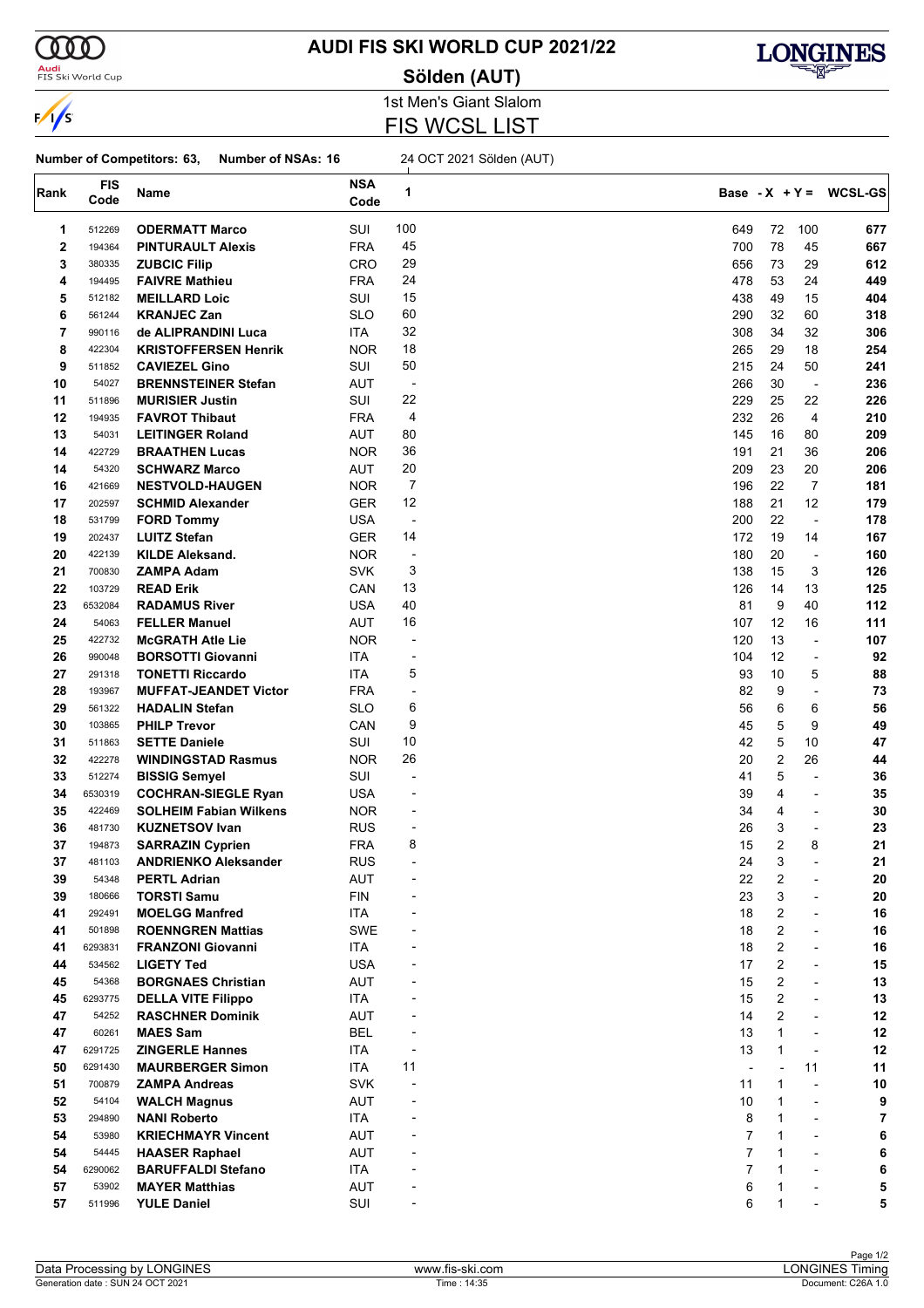

### <mark>Audi</mark><br>FIS Ski World Cup

# **AUDI FIS SKI WORLD CUP 2021/22**

**Sölden (AUT)**



1st Men's Giant Slalom FIS WCSL LIST

| Number of Competitors: 63, |  | <b>Number of NSAs: 16</b> |  |  |
|----------------------------|--|---------------------------|--|--|
|                            |  |                           |  |  |

**24 OCT 2021 Sölden (AUT)** 

| Rank | <b>FIS</b><br>Code | Name                                        |    | <b>NSA</b><br>Code |                          |      |   |      | Base - $X + Y =$ |                          | WCSL-GS                       |
|------|--------------------|---------------------------------------------|----|--------------------|--------------------------|------|---|------|------------------|--------------------------|-------------------------------|
| 59   | 6291374            | <b>HOFER Alex</b>                           |    | <b>ITA</b>         | $\overline{\phantom{0}}$ |      |   |      | 5                |                          | 4                             |
| 59   | 400237             | <b>MEINERS Maarten</b>                      |    | <b>NED</b>         | $\overline{\phantom{0}}$ |      |   |      | 5                |                          | 4<br>$\overline{\phantom{0}}$ |
| 61   | 511867             | <b>NOGER Cedric</b>                         |    | SUI                | $\overline{\phantom{0}}$ |      |   |      | 3                | $\overline{\phantom{0}}$ | 3<br>$\overline{\phantom{0}}$ |
| 62   | 6190403            | <b>NOEL Clement</b>                         |    | <b>FRA</b>         | $\overline{\phantom{0}}$ |      |   |      |                  | $\overline{\phantom{0}}$ |                               |
| 62   | 511638             | <b>TUMLER Thomas</b>                        |    | SUI                | $\overline{\phantom{0}}$ |      |   |      |                  |                          |                               |
|      |                    | Number of competitors per NSA in the top 60 |    |                    |                          |      |   |      |                  |                          |                               |
| AUT: | 11                 | BEL:                                        |    | CAN:               | 2                        | CRO: | 1 | FIN: |                  | FRA:                     | 5                             |
| GER: | 2                  | ITA:                                        | 11 | NED:               |                          | NOR: | 7 | RUS: | 2                | SLO:                     | 2                             |
| SUI: |                    | SVK:                                        | 2  | SWE:               |                          | USA: | 4 |      |                  |                          |                               |

| Legend: |                                                                 |      |                                                                                                         |
|---------|-----------------------------------------------------------------|------|---------------------------------------------------------------------------------------------------------|
|         | No points                                                       | Base | Last season FIS World Cup Start List points                                                             |
|         | <b>WCSL-GS</b> FIS World Cup Start List points for Giant Slalom |      |                                                                                                         |
|         |                                                                 |      | (Base/number of planned races in the current season) *(number of completed races in the current season) |
|         | FIS World Cup points won in the current season                  |      |                                                                                                         |
|         |                                                                 |      |                                                                                                         |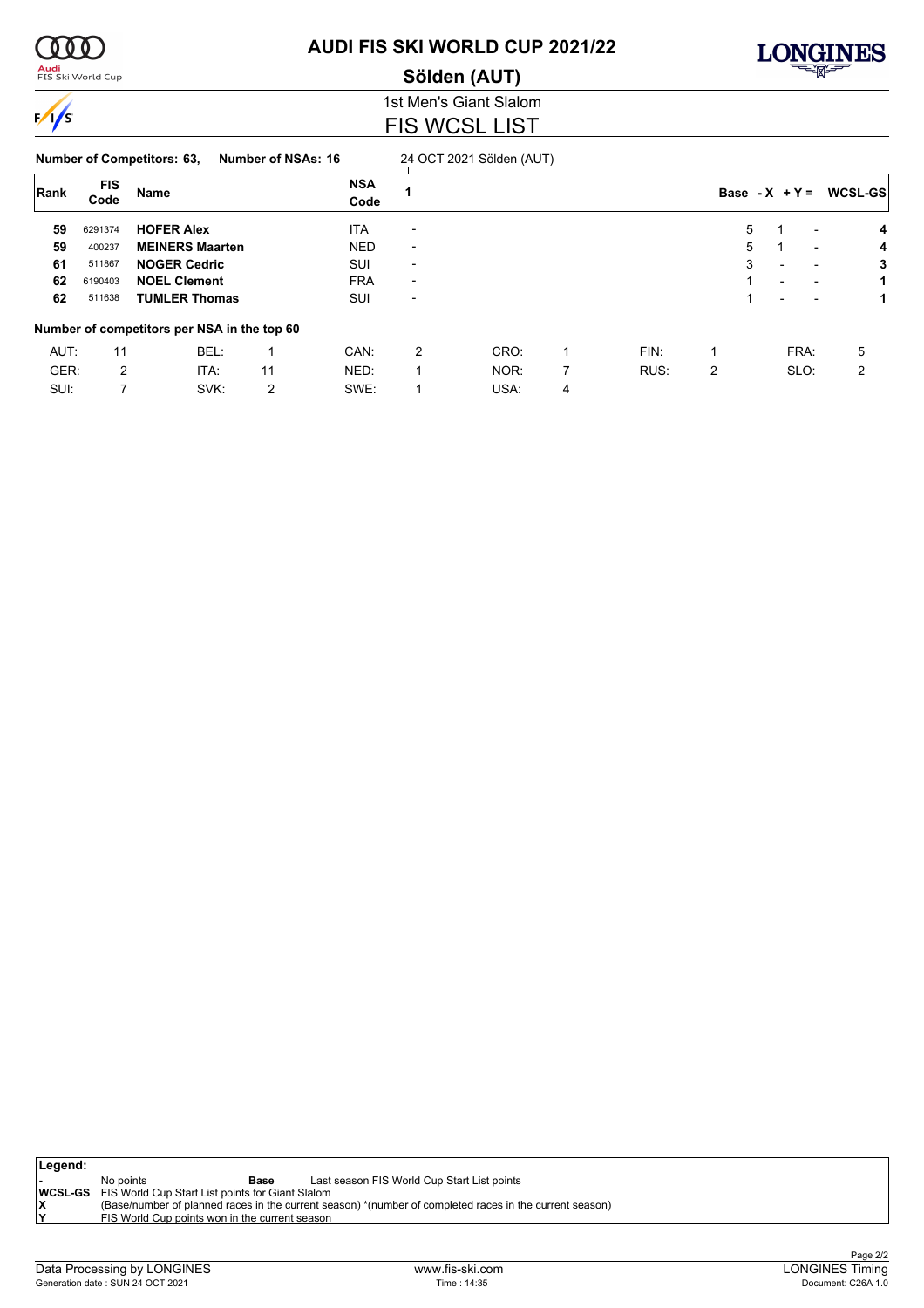

### <mark>Audi</mark><br>FIS Ski World Cup

## **AUDI FIS SKI WORLD CUP 2021/22**

**Sölden (AUT)**



1st Men's Giant Slalom OVERALL FIS WCSL LIST

| Rank     | <b>FIS</b>         | Name                                                 | <b>NSA</b>               | <b>WCSL</b> | Diff.        | DH                                                   | <b>SL</b>                            | GS                                                   | SG                                  | <b>AC</b>                | <b>PAR</b>                        |
|----------|--------------------|------------------------------------------------------|--------------------------|-------------|--------------|------------------------------------------------------|--------------------------------------|------------------------------------------------------|-------------------------------------|--------------------------|-----------------------------------|
|          | Code               |                                                      | Code                     |             |              | 0 races                                              | 0 races                              | 1 race                                               | 0 races                             | 0 races                  | 0 races                           |
| 1        | 194364             | <b>PINTURAULT Alexis</b>                             | <b>FRA</b>               | 1403        |              |                                                      | 400<br>(7)                           | 667<br>(2)                                           | 156<br>(9)                          | 80<br>(2)                | 100<br>(4)                        |
| 2        | 512269             | <b>ODERMATT Marco</b>                                | SUI                      | 1219        | 184          | 176 (13)                                             | $\overline{\phantom{a}}$             | 677<br>(1)                                           | 342<br>(2)                          | $\overline{\phantom{a}}$ | 24 (19)                           |
| 3        | 54320              | <b>SCHWARZ Marco</b>                                 | AUT                      | 971         | 432          | $\overline{\phantom{a}}$                             | 665<br>(1)                           | 206 (14)                                             | $\overline{a}$                      | 100<br>(1)               |                                   |
| 4        | 512182             | <b>MEILLARD Loic</b>                                 | SUI                      | 936         | 467          |                                                      | 327<br>(9)                           | 404<br>(5)                                           | 85 (22)                             | 60<br>(3)                | 60<br>(7)                         |
| 5        | 53980              | <b>KRIECHMAYR Vincent</b>                            | AUT                      | 874         | 529          | 367<br>(4)                                           | $\overline{\phantom{a}}$             | 6(54)                                                | 501<br>(1)                          | $\overline{\phantom{a}}$ |                                   |
| 6<br>7   | 380335<br>422304   | <b>ZUBCIC Filip</b><br><b>KRISTOFFERSEN Henrik</b>   | CRO<br><b>NOR</b>        | 850<br>800  | 553<br>603   | $\overline{\phantom{a}}$<br>$\overline{a}$           | 132 (24)<br>(6)<br>466               | 612<br>(3)<br>254<br>(8)                             | $\overline{\phantom{a}}$            |                          | 106<br>(3)<br>80<br>(5)           |
| 8        | 53902              | <b>MAYER Matthias</b>                                | AUT                      | 739         | 664          | 418<br>(2)                                           | $\overline{\phantom{a}}$             | 5<br>(57)                                            | 316<br>(3)                          |                          |                                   |
| 9        | 511383             | <b>FEUZ Beat</b>                                     | SUI                      | 693         | 710          | 546<br>(1)                                           | $\overline{\phantom{a}}$             |                                                      | 147 (11)                            |                          |                                   |
| 10       | 54063              | <b>FELLER Manuel</b>                                 | AUT                      | 599         | 804          |                                                      | 488<br>(5)                           | 111(24)                                              |                                     |                          |                                   |
| 11       | 194495             | <b>FAIVRE Mathieu</b>                                | <b>FRA</b>               | 575         | 828          | $\overline{a}$                                       | $\overline{a}$                       | 449<br>(4)                                           |                                     |                          | 126<br>(1)                        |
| 12       | 6190403            | <b>NOEL Clement</b>                                  | <b>FRA</b>               | 554         | 849          | $\overline{\phantom{a}}$                             | 553<br>(2)                           | 1<br>(62)                                            | $\overline{a}$                      |                          |                                   |
| 13       | 422139             | <b>KILDE Aleksand.</b>                               | <b>NOR</b>               | 540         | 863          | 190 (11)                                             |                                      | 160 (20)                                             | 172<br>(8)                          |                          | 18 (24)                           |
| 14<br>15 | 422082<br>511902   | <b>FOSS-SOLEVAAG S</b><br>ZENHAEUSERN Ramon          | <b>NOR</b><br>SUI        | 531<br>527  | 872<br>876   | $\overline{\phantom{a}}$<br>$\overline{\phantom{a}}$ | 531<br>(3)<br>527<br>(4)             | $\overline{\phantom{a}}$<br>$\overline{\phantom{a}}$ | $\overline{\phantom{a}}$            |                          |                                   |
| 16       | 291459             | <b>PARIS Dominik</b>                                 | ITA                      | 521         | 882          | 388<br>(3)                                           |                                      |                                                      | 133 (15)                            |                          |                                   |
| 17       | 200379             | <b>SANDER Andreas</b>                                | <b>GER</b>               | 439         | 964          | 241<br>(6)                                           | $\overline{a}$                       | $\blacksquare$                                       | 198<br>(5)                          | $\overline{\phantom{a}}$ |                                   |
| 18       | 193967             | <b>MUFFAT-JEANDET Victor</b>                         | <b>FRA</b>               | 423         | 980          | $\overline{\phantom{a}}$                             | 310<br>(10)                          | 73 (28)                                              | $\overline{\phantom{a}}$            | 40<br>(6)                |                                   |
| 19       | 202451             | <b>STRASSER Linus</b>                                | <b>GER</b>               | 401         | 1002         |                                                      | 363<br>(8)                           |                                                      |                                     |                          | 38 (13)                           |
| 20       | 51215              | <b>BAUMANN Romed</b>                                 | <b>GER</b>               | 397         | 1006         | 214<br>(8)                                           | $\overline{a}$                       | $\overline{\phantom{a}}$                             | 183<br>(6)                          |                          |                                   |
| 21       | 202535             | <b>DRESSEN Thomas</b>                                | <b>GER</b>               | 374         | 1029         | 241<br>(6)                                           | $\overline{a}$                       | $\overline{a}$                                       | 133 (15)                            |                          |                                   |
| 22       | 990116<br>561244   | de ALIPRANDINI Luca                                  | ITA                      | 351         | 1052         |                                                      |                                      | 306<br>(7)                                           |                                     |                          | 45 (10)                           |
| 23<br>24 | 511852             | <b>KRANJEC Zan</b><br><b>CAVIEZEL Gino</b>           | <b>SLO</b><br>SUI        | 350<br>345  | 1053<br>1058 | $\overline{\phantom{a}}$                             | $\overline{a}$                       | 318<br>(6)<br>241<br>(9)                             | 64 (28)                             |                          | 32 (15)<br>(12)<br>40             |
| 25       | 54348              | <b>PERTL Adrian</b>                                  | AUT                      | 338         | 1065         |                                                      | 268 (11)                             | 20 (39)                                              | $\overline{\phantom{0}}$            |                          | (9)<br>50                         |
| 26       | 191740             | <b>CLAREY Johan</b>                                  | <b>FRA</b>               | 335         | 1068         | 272<br>(5)                                           | $\overline{a}$                       | $\overline{\phantom{a}}$                             | 63 (29)                             |                          |                                   |
| 27       | 293006             | <b>INNERHOFER Christof</b>                           | ITA                      | 331         | 1072         | 181 (12)                                             | $\overline{a}$                       | $\blacksquare$                                       | 132 (18)                            | 18 (14)                  |                                   |
| 28       | 511513             | <b>CAVIEZEL Mauro</b>                                | SUI                      | 325         | 1078         | 82 (25)                                              |                                      |                                                      | 225<br>(4)                          | 18 (14)                  |                                   |
| 29       | 421483             | <b>JANSRUD Kjetil</b>                                | <b>NOR</b>               | 313         | 1090         | 131 (19)                                             |                                      | $\overline{\phantom{a}}$                             | 182<br>(7)                          |                          |                                   |
| 30       | 511896             | <b>MURISIER Justin</b>                               | SUI                      | 303         | 1100         | ÷,                                                   | $\overline{a}$                       | 226<br>(11)                                          | 45 (34)                             | 32<br>(8)                |                                   |
| 30<br>32 | 6530319<br>6190176 | <b>COCHRAN-SIEGLE Ryan</b><br><b>BAILET Matthieu</b> | USA<br><b>FRA</b>        | 303<br>302  | 1100<br>1101 | 136 (16)<br>154 (15)                                 |                                      | 35 (34)                                              | 132 (18)<br>148 (10)                |                          |                                   |
| 33       | 53817              | <b>FRANZ Max</b>                                     | AUT                      | 296         | 1107         | 206<br>(9)                                           | $\overline{a}$                       |                                                      | 90(21)                              |                          |                                   |
| 34       | 202597             | <b>SCHMID Alexander</b>                              | <b>GER</b>               | 289         | 1114         |                                                      |                                      | 179 (17)                                             |                                     |                          | 110<br>(2)                        |
| 35       | 6293171            | <b>VINATZER Alex</b>                                 | ITA                      | 264         | 1139         | $\overline{\phantom{a}}$                             | 264 (12)                             |                                                      |                                     |                          |                                   |
| 36       | 530874             | <b>GANONG Travis</b>                                 | <b>USA</b>               | 263         | 1140         | 130 (20)                                             |                                      | $\overline{a}$                                       | 133 (15)                            |                          |                                   |
| 37       | 54170              | <b>MATT Michael</b>                                  | <b>AUT</b>               | 258         | 1145         |                                                      | 257 (13)                             | $\overline{\phantom{a}}$                             | $\overline{\phantom{0}}$            |                          | 1(36)                             |
| 38       | 561322             | <b>HADALIN Stefan</b>                                | <b>SLO</b>               | 245         | 1158         | $\blacksquare$                                       | 175 (17)                             | 56 (29)                                              |                                     |                          | 14 (27)                           |
| 38       | 194858             | <b>ALLEGRE Nils</b>                                  | <b>FRA</b>               | 245         | 1158         | 134 (17)                                             | $\overline{a}$                       | $\overline{\phantom{a}}$                             | 111 (20)                            |                          |                                   |
| 40<br>41 | 54027<br>202437    | <b>BRENNSTEINER Stefan</b><br><b>LUITZ Stefan</b>    | <b>AUT</b><br><b>GER</b> | 236<br>232  | 1167<br>1171 |                                                      |                                      | 236 (10)<br>167 (19)                                 |                                     |                          | 65<br>(6)                         |
| 42       | 194935             | <b>FAVROT Thibaut</b>                                | <b>FRA</b>               | 226         | 1177         |                                                      |                                      | 210 (12)                                             |                                     |                          | 16 (25)                           |
| 43       | 220689             | <b>RYDING Dave</b>                                   | <b>GBR</b>               | 221         | 1182         |                                                      | 221 (14)                             | $\overline{\phantom{a}}$                             |                                     |                          | $\overline{\phantom{a}}$          |
| 44       | 54031              | <b>LEITINGER Roland</b>                              | <b>AUT</b>               | 220         | 1183         | $\overline{a}$                                       | $\overline{\phantom{a}}$             | 209 (13)                                             |                                     |                          | 11 (29)                           |
| 45       | 422729             | <b>BRAATHEN Lucas</b>                                | <b>NOR</b>               | 219         | 1184         | $\overline{\phantom{a}}$                             | $\blacksquare$                       | 206 (14)                                             | $\overline{\phantom{a}}$            | $\overline{\phantom{a}}$ | 13 (28)                           |
| 45       | 54444              | <b>GSTREIN Fabio</b>                                 | <b>AUT</b>               | 219         | 1184         | $\overline{\phantom{a}}$                             | 167 (18)                             | $\overline{\phantom{a}}$                             |                                     |                          | 52<br>(8)                         |
| 45       | 511996             | <b>YULE Daniel</b>                                   | SUI                      | 219         | 1184         | $\overline{\phantom{a}}$                             | 214 (15)                             | 5(57)                                                | ÷                                   |                          | -                                 |
| 48<br>49 | 512042<br>511983   | <b>KRYENBUEHL Urs</b><br><b>AERNI Luca</b>           | SUI<br>SUI               | 200<br>197  | 1203<br>1206 | 133 (18)<br>$\overline{\phantom{a}}$                 | $\overline{a}$<br>197 (16)           | $\overline{a}$<br>$\overline{a}$                     | 67 (27)<br>÷                        |                          | $\overline{a}$<br>$\overline{a}$  |
| 50       | 421669             | <b>NESTVOLD-HAUGEN</b>                               | <b>NOR</b>               | 195         | 1208         | $\overline{\phantom{a}}$                             | 4 (50)                               | 181 (16)                                             |                                     | ٠                        | 10 (30)                           |
| 51       | 54005              | <b>STRIEDINGER Otmar</b>                             | AUT                      | 191         | 1212         | 191 (10)                                             | $\overline{\phantom{a}}$             | $\overline{\phantom{a}}$                             | $\overline{\phantom{a}}$            |                          | $\overline{a}$                    |
| 52       | 103729             | <b>READ Erik</b>                                     | CAN                      | 186         | 1217         | $\overline{\phantom{a}}$                             | 39 (38)                              | 125 (22)                                             | ٠                                   |                          | 22 (21)                           |
| 53       | 531799             | <b>FORD Tommy</b>                                    | <b>USA</b>               | 178         | 1225         | $\overline{\phantom{a}}$                             | $\overline{\phantom{a}}$             | 178 (18)                                             | $\overline{a}$                      | ٠                        |                                   |
| 54       | 422310             | <b>SEJERSTED Adri.</b>                               | <b>NOR</b>               | 174         | 1229         | 29 (39)                                              | $\overline{\phantom{a}}$             | $\overline{\phantom{a}}$                             | 145 (12)                            |                          |                                   |
| 55       | 990081             | <b>CASSE Mattia</b>                                  | <b>ITA</b>               | 173         | 1230         | 28 (40)                                              |                                      | $\overline{\phantom{a}}$                             | 145 (12)                            |                          |                                   |
| 56       | 292491             | <b>MOELGG Manfred</b>                                | <b>ITA</b>               | 167         | 1236         | $\overline{\phantom{a}}$                             | 151 (20)                             | 16 (41)                                              | $\overline{\phantom{a}}$            |                          | -                                 |
| 57       | 511313             | JANKA Carlo                                          | SUI                      | 166         | 1237         | 166 (14)                                             | $\overline{\phantom{a}}$             | $\overline{\phantom{a}}$                             | $\overline{a}$                      |                          | $\overline{\phantom{a}}$          |
| 58<br>59 | 512203<br>6530104  | <b>NEF Tanguy</b><br><b>BENNETT Bryce</b>            | SUI<br><b>USA</b>        | 163<br>155  | 1240<br>1248 | $\overline{\phantom{a}}$<br>126 (21)                 | 158 (19)<br>$\overline{\phantom{a}}$ | $\overline{a}$                                       | $\overline{\phantom{a}}$<br>29 (45) |                          | 5(33)<br>$\overline{\phantom{a}}$ |
| 60       | 502015             | <b>JAKOBSEN Kristoffer</b>                           | SWE                      | 152         | 1251         | $\overline{\phantom{a}}$                             | 145 (23)                             | $\overline{\phantom{a}}$                             | $\overline{\phantom{a}}$            | $\overline{\phantom{a}}$ | 7(32)                             |
| 61       | 53889              | <b>HIRSCHBUEHL Christian</b>                         | AUT                      | 148         | 1255         | $\overline{\phantom{a}}$                             | 116 (25)                             |                                                      | $\overline{\phantom{a}}$            | $\overline{\phantom{a}}$ | 32 (15)                           |
| 62       | 54009              | <b>WALDER Christian</b>                              | AUT                      | 147         | 1256         | 2(56)                                                | $\overline{\phantom{a}}$             | $\overline{a}$                                       | 145 (12)                            | $\overline{\phantom{a}}$ |                                   |
| 63       | 291318             | <b>TONETTI Riccardo</b>                              | ITA                      | 146         | 1257         | $\blacksquare$                                       | $\overline{\phantom{a}}$             | 88 (27)                                              | 22 (49)                             | 36<br>(7)                |                                   |
| 63       | 192665             | <b>GRANGE Jean-Baptiste</b>                          | <b>FRA</b>               | 146         | 1257         | $\overline{\phantom{0}}$                             | 146 (21)                             | $\overline{a}$                                       | $\overline{\phantom{a}}$            |                          |                                   |
|          |                    |                                                      |                          |             |              |                                                      |                                      |                                                      |                                     |                          |                                   |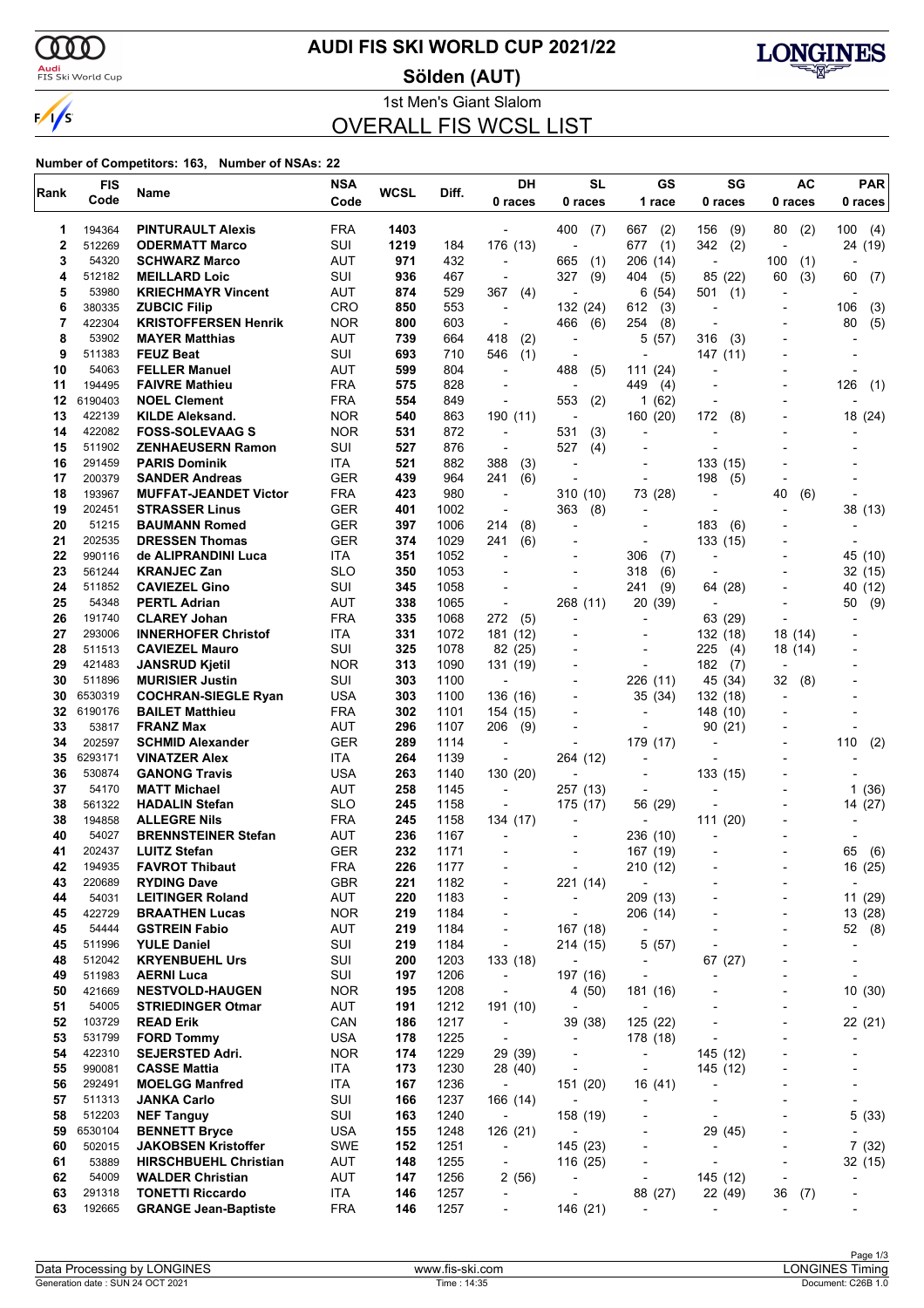

<mark>Audi</mark><br>FIS Ski World Cup

## **AUDI FIS SKI WORLD CUP 2021/22**

**Sölden (AUT)**



1st Men's Giant Slalom OVERALL FIS WCSL LIST

| Rank       | <b>FIS</b>        | Name                                              | <b>NSA</b>        | <b>WCSL</b> | Diff.        | DH                                                   | <b>SL</b>                 | GS                                  | SG                                  | AC                                                   | <b>PAR</b>                          |
|------------|-------------------|---------------------------------------------------|-------------------|-------------|--------------|------------------------------------------------------|---------------------------|-------------------------------------|-------------------------------------|------------------------------------------------------|-------------------------------------|
|            | Code              |                                                   | Code              |             |              | 0 races                                              | 0 races                   | 1 race                              | 0 races                             | 0 races                                              | 0 races                             |
| 63         | 480736            | <b>KHOROSHILOV Alexander</b>                      | <b>RUS</b>        | 146         | 1257         | $\qquad \qquad \blacksquare$                         | 146 (21)                  |                                     |                                     |                                                      |                                     |
| 66         | 6532084           | <b>RADAMUS River</b>                              | USA               | 144         | 1259         | $\overline{\phantom{a}}$                             | ÷,                        | 112 (23)                            |                                     |                                                      | 32 (15)                             |
| 67         | 104531            | <b>CRAWFORD James</b>                             | CAN               | 140         | 1263         | 8 (54)                                               | $\overline{\phantom{a}}$  | $\overline{a}$                      | 82 (23)                             | 50<br>(4)                                            |                                     |
| 68         | 422732            | <b>McGRATH Atle Lie</b>                           | <b>NOR</b>        | 135         | 1268         | $\overline{\phantom{a}}$                             | 13 (45)                   | 107 (25)                            | $\blacksquare$                      | $\overline{a}$                                       | 15 (26)                             |
| 69         | 53975             | <b>HEMETSBERGER Daniel</b>                        | <b>AUT</b>        | 127         | 1276         | 86 (23)                                              | $\overline{a}$            | $\overline{a}$                      | 41 (35)                             |                                                      |                                     |
| 70         | 700830            | ZAMPA Adam                                        | <b>SVK</b>        | 126         | 1277         | $\overline{a}$                                       | $\overline{a}$            | 126 (21)                            | $\overline{a}$                      |                                                      |                                     |
| 71         | 561255            | <b>CATER Martin</b>                               | <b>SLO</b>        | 121         | 1282         | 111 (22)                                             |                           | $\overline{\phantom{0}}$            | 10(53)                              |                                                      |                                     |
| 72         | 934643            | <b>GOLDBERG Jared</b>                             | USA               | 114         | 1289         | 83 (24)                                              |                           | $\overline{\phantom{a}}$            | 31(41)                              |                                                      |                                     |
| 73         | 422507            | <b>HAUGAN Timon</b>                               | <b>NOR</b>        | 102         | 1301         | $\overline{\phantom{a}}$                             | 64 (30)                   |                                     |                                     |                                                      | 38 (13)                             |
| 74         | 202059            | <b>FERSTL Josef</b>                               | <b>GER</b>        | 98          | 1305         | 24 (43)                                              |                           |                                     | 74 (25)                             |                                                      |                                     |
| 75<br>76   | 54157<br>990048   | <b>DANKLMAIER Daniel</b>                          | <b>AUT</b>        | 94          | 1309         | 54 (27)                                              |                           | $\overline{a}$                      | 40 (37)                             |                                                      |                                     |
| 77         | 92720             | <b>BORSOTTI Giovanni</b><br><b>POPOV Albert</b>   | ITA<br>BUL        | 92<br>90    | 1311<br>1313 | $\overline{\phantom{a}}$<br>$\overline{\phantom{a}}$ | ÷<br>90 (26)              | 92 (26)<br>$\overline{a}$           | ÷                                   |                                                      |                                     |
| 78         | 501987            | <b>MONSEN Felix</b>                               | <b>SWE</b>        | 88          | 1315         | 38 (35)                                              | $\overline{a}$            | $\overline{\phantom{a}}$            | 50 (32)                             |                                                      |                                     |
| 79         | 293550            | <b>MARSAGLIA Matteo</b>                           | ITA               | 87          | 1316         | 54 (27)                                              | ÷                         |                                     | 33 (40)                             |                                                      |                                     |
| 80         | 293797            | <b>GROSS Stefano</b>                              | ITA               | 85          | 1318         | $\overline{\phantom{a}}$                             | 85 (27)                   |                                     | $\overline{\phantom{a}}$            |                                                      |                                     |
| 80         | 202762            | <b>JOCHER Simon</b>                               | <b>GER</b>        | 85          | 1318         | 11 (50)                                              | $\overline{a}$            |                                     | 29 (45)                             | 45<br>(5)                                            |                                     |
| 82         | 202345            | <b>SCHWAIGER Dominik</b>                          | <b>GER</b>        | 83          | 1320         | 69 (26)                                              |                           | $\overline{a}$                      | 14 (52)                             |                                                      |                                     |
| 83         | 512274            | <b>BISSIG Semyel</b>                              | SUI               | 81          | 1322         | $\blacksquare$                                       |                           | 36 (33)                             | $\overline{\phantom{a}}$            |                                                      | 45 (10)                             |
| 84         | 512138            | <b>SIMONET Sandro</b>                             | SUI               | 80          | 1323         | $\overline{\phantom{0}}$                             | 80 (28)                   | $\blacksquare$                      |                                     |                                                      |                                     |
| 85         | 103865            | <b>PHILP Trevor</b>                               | CAN               | 78          | 1325         | ٠                                                    | $\overline{a}$            | 49 (30)                             |                                     | 26 (10)                                              | 3(35)                               |
| 86         | 194298            | <b>GIEZENDANNER Blaise</b>                        | <b>FRA</b>        | 77          | 1326         | 2 (56)                                               |                           |                                     | 75 (24)                             |                                                      |                                     |
| 87         | 104272            | <b>SEGER Brodie</b>                               | CAN               | 75          | 1328         | 5(55)                                                |                           |                                     | 70 (26)                             |                                                      |                                     |
| 88<br>89   | 194190<br>512038  | <b>ROGER Brice</b>                                | <b>FRA</b><br>SUI | 74<br>72    | 1329<br>1331 | 27 (42)                                              |                           | $\overline{a}$                      | 47 (33)                             |                                                      |                                     |
| 90         | 533866            | <b>ROGENTIN Stefan</b><br><b>NYMAN Steven</b>     | USA               | 71          | 1332         | 33 (36)<br>40 (33)                                   |                           | $\overline{\phantom{a}}$            | 39 (38)<br>31 (41)                  |                                                      |                                     |
| 91         | 60253             | <b>MARCHANT Armand</b>                            | BEL               | 69          | 1334         | $\overline{\phantom{a}}$                             | 53 (32)                   |                                     |                                     | 16 (16)                                              |                                     |
| 92         | 192746            | <b>THEAUX Adrien</b>                              | <b>FRA</b>        | 67          | 1336         | 44 (30)                                              |                           |                                     | 23 (48)                             |                                                      |                                     |
| 93         | 380334            | <b>VIDOVIC Matej</b>                              | <b>CRO</b>        | 66          | 1337         | $\overline{\phantom{a}}$                             | 66 (29)                   | $\overline{a}$                      | $\overline{\phantom{a}}$            |                                                      |                                     |
| 94         | 54371             | <b>BABINSKY Stefan</b>                            | AUT               | 61          | 1342         | ٠                                                    | $\overline{\phantom{a}}$  | ٠                                   | 61 (30)                             |                                                      |                                     |
| 95         | 6291430           | <b>MAURBERGER Simon</b>                           | ITA               | 57          | 1346         | $\blacksquare$                                       | 46 (36)                   | 11 (50)                             | $\overline{\phantom{a}}$            |                                                      |                                     |
| 95         | 54445             | <b>HAASER Raphael</b>                             | <b>AUT</b>        | 57          | 1346         | $\overline{\phantom{a}}$                             |                           | (54)<br>6                           | 51 (31)                             |                                                      |                                     |
| 95         | 380361            | <b>RODES Istok</b>                                | <b>CRO</b>        | 57          | 1346         | $\overline{\phantom{a}}$                             | 57 (31)                   | ٠                                   |                                     |                                                      |                                     |
| 98         | 511899            | <b>ROCHAT Marc</b>                                | SUI               | 52          | 1351         | $\overline{\phantom{a}}$                             | 52 (33)                   |                                     |                                     |                                                      |                                     |
| 99         | 6290985           | <b>BUZZI Emanuele</b>                             | ITA               | 51          | 1352         | 10 (52)                                              | $\overline{a}$            |                                     | 41 (35)                             |                                                      |                                     |
| 99<br>99   | 293098<br>50742   | <b>RAZZOLI Giuliano</b><br><b>REICHELT Hannes</b> | ITA<br>AUT        | 51<br>51    | 1352<br>1352 | $\overline{\phantom{a}}$                             | 51 (34)<br>$\blacksquare$ |                                     | $\overline{\phantom{a}}$<br>35 (39) |                                                      |                                     |
| 102        | 202520            | <b>HOLZMANN Sebastian</b>                         | <b>GER</b>        | 49          | 1354         | 16 (46)<br>$\overline{\phantom{a}}$                  | 49 (35)                   |                                     |                                     |                                                      |                                     |
| 102        | 422403            | <b>ROEA Henrik</b>                                | <b>NOR</b>        | 49          | 1354         | 49 (29)                                              | $\overline{\phantom{a}}$  |                                     |                                     |                                                      |                                     |
| 104        | 561216            | <b>KLINE Bostjan</b>                              | <b>SLO</b>        | 48          | 1355         | 33 (36)                                              |                           |                                     | 15 (50)                             |                                                      |                                     |
| 105        | 511863            | <b>SETTE Daniele</b>                              | SUI               | 47          | 1356         | $\overline{a}$                                       |                           | 47 (31)                             |                                     |                                                      |                                     |
| 105        | 512124            | <b>HINTERMANN Niels</b>                           | SUI               | 47          | 1356         | 44 (30)                                              |                           |                                     | (58)<br>3                           |                                                      |                                     |
| 107        | 422278            | <b>WINDINGSTAD Rasmus</b>                         | <b>NOR</b>        | 44          | 1359         | $\blacksquare$                                       |                           | 44 (32)                             | $\overline{\phantom{a}}$            |                                                      | $\overline{\phantom{a}}$            |
| 107        | 511981            | <b>WEBER Ralph</b>                                | SUI               | 44          | 1359         | 40 (33)                                              |                           | $\overline{\phantom{a}}$            | 4(56)                               |                                                      | $\blacksquare$                      |
| 109        | 481730            | <b>KUZNETSOV Ivan</b>                             | <b>RUS</b>        | 43          | 1360         | $\qquad \qquad \blacksquare$                         | -                         | 23 (36)                             |                                     |                                                      | 20 (23)                             |
| 110        | 180666            | <b>TORSTI Samu</b>                                | <b>FIN</b>        | 42          | 1361         | $\overline{\phantom{a}}$                             |                           | 20 (39)                             |                                     |                                                      | 22 (21)                             |
| 111<br>111 | 194167<br>54252   | <b>MUZATON Maxence</b><br><b>RASCHNER Dominik</b> | <b>FRA</b><br>AUT | 41<br>41    | 1362<br>1362 | 41 (32)<br>$\overline{\phantom{a}}$                  |                           | $\overline{\phantom{a}}$<br>12 (47) |                                     |                                                      | $\overline{\phantom{a}}$<br>29 (18) |
| 113        | 501898            | <b>ROENNGREN Mattias</b>                          | <b>SWE</b>        | 40          | 1363         | $\qquad \qquad \blacksquare$                         | $\overline{\phantom{a}}$  | 16 (41)                             |                                     |                                                      | 24 (19)                             |
| 113        | 54093             | <b>STROLZ Johannes</b>                            | AUT               | 40          | 1363         | $\overline{\phantom{a}}$                             | 40 (37)                   | $\overline{\phantom{a}}$            | $\overline{\phantom{a}}$            |                                                      | ٠                                   |
| 115        | 104468            | <b>READ Jeffrey</b>                               | CAN               | 38          | 1365         | 13 (47)                                              | $\overline{a}$            | -                                   | 25 (47)                             |                                                      |                                     |
| 116        | 194368            | <b>RAFFORT Nicolas</b>                            | <b>FRA</b>        | 36          | 1367         | 28 (40)                                              |                           | $\overline{a}$                      | 8(54)                               |                                                      |                                     |
| 117        | 6531444           | <b>ARVIDSSON Erik</b>                             | <b>USA</b>        | 33          | 1370         | 32 (38)                                              |                           | $\overline{\phantom{0}}$            | 1(61)                               |                                                      | ٠                                   |
| 118        | 511638            | <b>TUMLER Thomas</b>                              | SUI               | 32          | 1371         | $\overline{\phantom{a}}$                             | -                         | (62)<br>1                           | 31(41)                              |                                                      |                                     |
| 119        | 561310            | <b>HROBAT Miha</b>                                | <b>SLO</b>        | 31          | 1372         | $\overline{\phantom{0}}$                             |                           | $\overline{\phantom{0}}$            | 31(41)                              |                                                      |                                     |
| 119        | 104096            | <b>THOMPSON Broderick</b>                         | CAN               | 31          | 1372         | $\overline{a}$                                       | $\overline{a}$            | $\overline{a}$                      | 7(55)                               | 24 (11)                                              | -                                   |
| 121        | 422469            | <b>SOLHEIM Fabian Wilkens</b>                     | <b>NOR</b>        | 30          | 1373         | -                                                    | $\overline{a}$            | 30(35)                              | $\overline{a}$                      | $\overline{\phantom{a}}$                             |                                     |
| 122        | 151238            | <b>ZABYSTRAN Jan</b>                              | CZE               | 29          | 1374         | $\overline{\phantom{a}}$                             |                           | $\overline{a}$                      | $\overline{\phantom{a}}$            | 29<br>(9)                                            | $\overline{\phantom{a}}$            |
| 123<br>124 | 194873<br>6531063 | <b>SARRAZIN Cyprien</b><br><b>GINNIS Aj</b>       | <b>FRA</b><br>GRE | 25<br>24    | 1378<br>1379 | $\overline{\phantom{0}}$<br>$\overline{\phantom{0}}$ | ÷,<br>24 (39)             | 21 (37)                             | $\overline{a}$                      | $\overline{\phantom{a}}$<br>$\overline{\phantom{a}}$ | 4 (34)                              |
| 125        | 492192            | <b>ORTEGA Albert</b>                              | <b>ESP</b>        | 22          | 1381         | $\overline{\phantom{0}}$                             |                           | $\overline{\phantom{0}}$            | $\overline{\phantom{a}}$            | 22 (12)                                              |                                     |
| 126        | 481103            | <b>ANDRIENKO Aleksander</b>                       | <b>RUS</b>        | 21          | 1382         | $\overline{\phantom{0}}$                             | ÷,                        | 21 (37)                             | $\overline{a}$                      | $\overline{\phantom{a}}$                             |                                     |
| 127        | 6532592           | <b>RITCHIE Benjamin</b>                           | <b>USA</b>        | 20          | 1383         | $\overline{\phantom{0}}$                             | 20 (40)                   | -                                   |                                     |                                                      |                                     |
| 127        | 240148            | <b>SZOLLOS Barnabas</b>                           | <b>ISR</b>        | 20          | 1383         | $\overline{\phantom{0}}$                             | $\overline{a}$            |                                     | ٠                                   | 20 (13)                                              |                                     |
|            |                   |                                                   |                   |             |              |                                                      |                           |                                     |                                     |                                                      |                                     |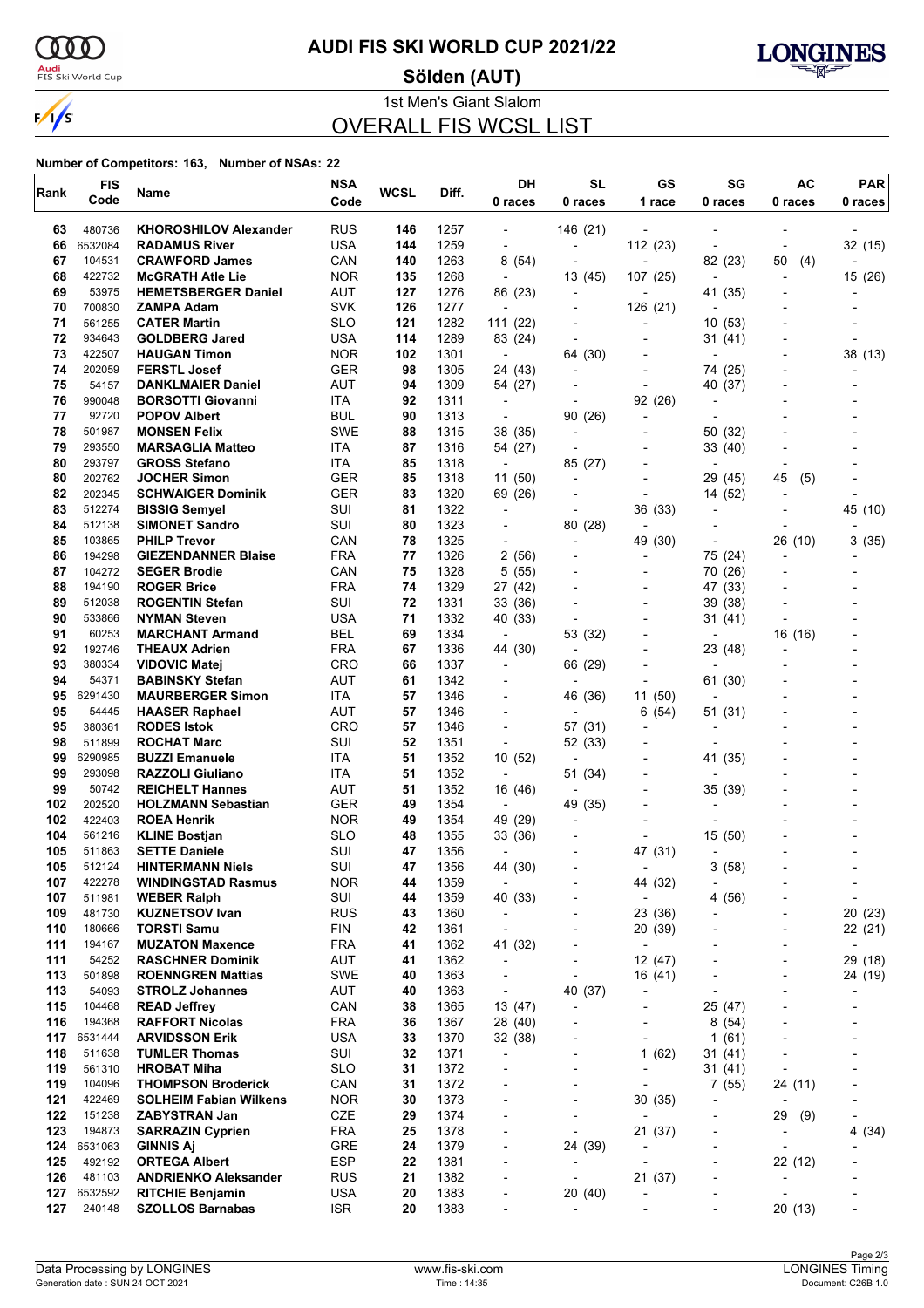

<mark>Audi</mark><br>FIS Ski World Cup

## **AUDI FIS SKI WORLD CUP 2021/22**

**Sölden (AUT)**



1st Men's Giant Slalom OVERALL FIS WCSL LIST

| Rank | <b>FIS</b> | Name                          | <b>NSA</b> | <b>WCSL</b>    | Diff. | DH                       | <b>SL</b>                | GS                       | SG                       | <b>AC</b>                | <b>PAR</b> |
|------|------------|-------------------------------|------------|----------------|-------|--------------------------|--------------------------|--------------------------|--------------------------|--------------------------|------------|
|      | Code       |                               | Code       |                |       | 0 races                  | 0 races                  | 1 race                   | 0 races                  | 0 races                  | 0 races    |
| 127  | 6531936    | <b>WINTERS Luke</b>           | <b>USA</b> | 20             | 1383  |                          | 20 (40)                  |                          |                          |                          |            |
| 130  | 194542     | <b>GIRAUD MOINE Valentin</b>  | <b>FRA</b> | 18             | 1385  | 18 (44)                  | $\overline{\phantom{a}}$ |                          |                          |                          |            |
| 130  | 6291625    | <b>SCHIEDER Florian</b>       | <b>ITA</b> | 18             | 1385  | 18 (44)                  |                          |                          |                          |                          |            |
| 132  | 6293831    | <b>FRANZONI Giovanni</b>      | <b>ITA</b> | 16             | 1387  | $\blacksquare$           |                          | 16(41)                   |                          |                          |            |
| 132  | 380377     | <b>KOLEGA Samuel</b>          | <b>CRO</b> | 16             | 1387  |                          | 16 (42)                  | $\overline{a}$           |                          |                          |            |
| 132  | 202525     | <b>SCHMID Manuel</b>          | <b>GER</b> | 16             | 1387  | 12 (48)                  |                          |                          | (56)<br>4                |                          |            |
| 132  | 481327     | <b>TRIKHICHEV Pavel</b>       | <b>RUS</b> | 16             | 1387  | $\blacksquare$           |                          |                          | $\overline{\phantom{a}}$ | 16 (16)                  |            |
| 136  | 51395      | <b>DIGRUBER Marc</b>          | <b>AUT</b> | 15             | 1388  |                          | 15(43)                   |                          |                          | $\overline{a}$           |            |
| 136  | 534562     | <b>LIGETY Ted</b>             | <b>USA</b> | 15             | 1388  |                          |                          | 15 (44)                  |                          |                          |            |
| 136  | 194650     | <b>PICCARD Roy</b>            | <b>FRA</b> | 15             | 1388  |                          |                          | $\overline{a}$           | 15 (50)                  |                          |            |
| 139  | 202584     | <b>RAUCHFUSS Julian</b>       | <b>GER</b> | 14             | 1389  | $\overline{\phantom{a}}$ | 5(49)                    |                          | $\overline{\phantom{a}}$ | $\blacksquare$           | 9<br>(31)  |
| 139  | 6291574    | <b>SALA Tommaso</b>           | <b>ITA</b> | 14             | 1389  | $\overline{\phantom{0}}$ | 14 (44)                  | $\overline{a}$           |                          | $\blacksquare$           |            |
| 141  | 54368      | <b>BORGNAES Christian</b>     | <b>AUT</b> | 13             | 1390  | $\overline{a}$           | $\blacksquare$           | 13 (45)                  |                          | $\blacksquare$           |            |
| 141  | 6293775    | <b>DELLA VITE Filippo</b>     | <b>ITA</b> | 13             | 1390  | $\overline{a}$           |                          | 13 (45)                  |                          | $\overline{\phantom{0}}$ |            |
| 143  | 60261      | <b>MAES Sam</b>               | <b>BEL</b> | 12             | 1391  | $\overline{\phantom{a}}$ |                          | 12 (47)                  |                          | $\blacksquare$           |            |
| 143  | 511847     | <b>MANI Nils</b>              | SUI        | 12             | 1391  | 12(48)                   | $\overline{\phantom{0}}$ | $\overline{\phantom{a}}$ |                          | $\blacksquare$           |            |
| 143  | 512120     | von GRUENIGEN Noel            | SUI        | 12             | 1391  | $\blacksquare$           | 12 (46)                  |                          |                          |                          |            |
| 143  | 6291725    | <b>ZINGERLE Hannes</b>        | <b>ITA</b> | 12             | 1391  |                          | $\blacksquare$           | 12 (47)                  |                          |                          |            |
| 147  | 54080      | <b>NEUMAYER Christopher</b>   | <b>AUT</b> | 11             | 1392  | 11 (50)                  |                          | $\overline{a}$           |                          |                          |            |
| 148  | 700879     | <b>ZAMPA Andreas</b>          | <b>SVK</b> | 10             | 1393  | $\overline{a}$           |                          | 10(51)                   |                          |                          |            |
| 149  | 512039     | <b>ROULIN Gilles</b>          | SUI        | 9              | 1394  | 9(53)                    | $\overline{\phantom{a}}$ | $\overline{\phantom{a}}$ |                          |                          |            |
| 149  | 202615     | <b>TREMMEL Anton</b>          | <b>GER</b> | 9              | 1394  | $\overline{\phantom{a}}$ | (47)<br>9                |                          |                          |                          |            |
| 149  | 54104      | <b>WALCH Magnus</b>           | <b>AUT</b> | 9              | 1394  |                          | $\overline{\phantom{a}}$ | 9<br>(52)                |                          |                          |            |
| 152  | 6531160    | <b>LEEVER Alex</b>            | <b>USA</b> | 7              | 1396  |                          | 7(48)                    |                          |                          |                          |            |
| 152  | 294890     | <b>NANI Roberto</b>           | <b>ITA</b> | 7              | 1396  |                          | $\overline{\phantom{a}}$ | 7(53)                    |                          |                          |            |
| 154  | 6290062    | <b>BARUFFALDI Stefano</b>     | <b>ITA</b> | 6              | 1397  |                          |                          | (54)<br>6                |                          |                          |            |
| 155  | 6291374    | <b>HOFER Alex</b>             | <b>ITA</b> | 4              | 1399  |                          |                          | 4 (59)                   |                          |                          |            |
| 155  | 400237     | <b>MEINERS Maarten</b>        | <b>NED</b> | 4              | 1399  |                          |                          | (59)<br>4                |                          |                          |            |
| 155  | 421860     | <b>NORDBOTTEN Jonathan</b>    | <b>NOR</b> | 4              | 1399  | $\overline{\phantom{a}}$ | 4 (50)                   |                          |                          |                          |            |
| 158  | 6290845    | <b>BOSCA Guglielmo</b>        | <b>ITA</b> | 3              | 1400  |                          |                          |                          | 3<br>(58)                |                          |            |
| 158  | 511867     | <b>NOGER Cedric</b>           | SUI        | 3              | 1400  | $\blacksquare$           |                          | 3(61)                    |                          |                          |            |
| 160  | 104537     | <b>ALEXANDER Cameron</b>      | CAN        | $\overline{2}$ | 1401  | 2(56)                    |                          | $\overline{a}$           |                          |                          |            |
| 160  | 54209      | <b>KRENN Christoph</b>        | <b>AUT</b> | $\overline{2}$ | 1401  |                          |                          |                          | 2(60)                    |                          |            |
| 160  | 6531520    | <b>MORSE Sam</b>              | <b>USA</b> | $\overline{2}$ | 1401  | 2(56)                    |                          |                          |                          |                          |            |
| 163  | 54340      | <b>LAHNSTEINER Maximilian</b> | <b>AUT</b> | 1              | 1402  | 1(60)                    |                          |                          |                          |                          |            |

| DH<br>Diff.<br>Difference<br>Downhill<br>No points<br>AC<br>Alpine Combined<br>. .<br>  GS<br><b>PAR</b><br>SG<br><b>SL</b><br>Slalom<br><b>Giant Slalom</b><br>Super-G<br>Parallel<br><b>WCSL</b><br>Overall points |  |
|----------------------------------------------------------------------------------------------------------------------------------------------------------------------------------------------------------------------|--|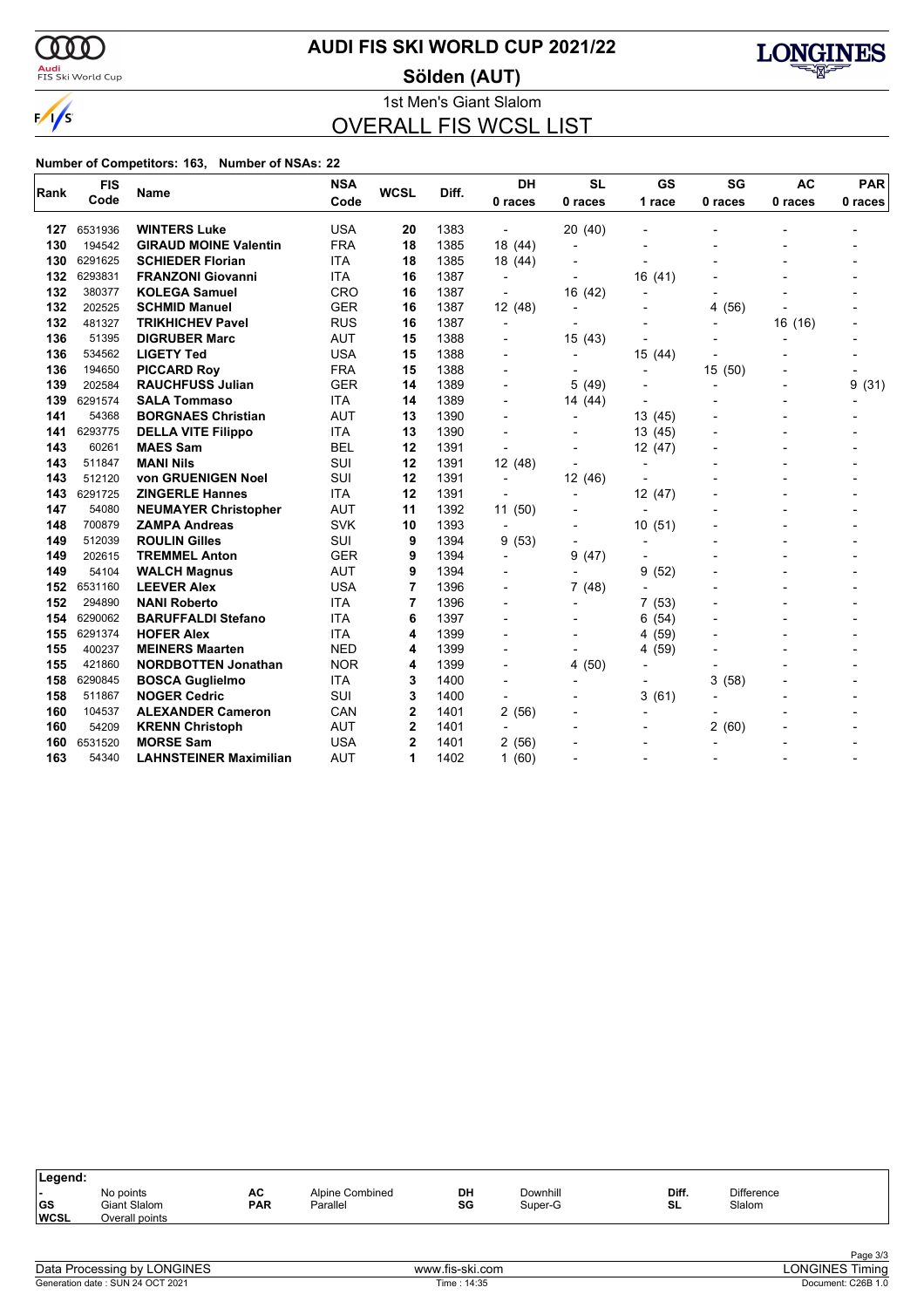

<mark>Audi</mark><br>FIS Ski World Cup

# **AUDI FIS SKI WORLD CUP 2021/22**





### 1st Men's Giant Slalom FIS NATION CUP

**Number of Nations: 11**

|    | Rank NSA   | Name                            | <b>Points</b> | Diff. | <b>DH</b>                | <b>SL</b>                | GS  | SG                       | AC                       | <b>PAR</b>               | TE. |
|----|------------|---------------------------------|---------------|-------|--------------------------|--------------------------|-----|--------------------------|--------------------------|--------------------------|-----|
| 1. | SUI        | <b>Switzerland</b>              | 197           |       |                          | $\overline{\phantom{a}}$ | 197 | $\overline{\phantom{0}}$ |                          |                          |     |
|    | 2 AUT      | Austria                         | 116           | 81    | $\blacksquare$           | $\overline{\phantom{0}}$ | 116 | -                        | $\overline{\phantom{0}}$ |                          |     |
| 3  | <b>NOR</b> | Norway                          | 87            | 110   | $\blacksquare$           | $\overline{\phantom{a}}$ | 87  | $\overline{\phantom{0}}$ |                          |                          |     |
| 4  | <b>FRA</b> | <b>France</b>                   | 81            | 116   | $\blacksquare$           | $\overline{\phantom{0}}$ | 81  | -                        |                          |                          |     |
| 5. | <b>SLO</b> | Slovenia                        | 66            | 131   | $\overline{\phantom{a}}$ | $\overline{\phantom{0}}$ | 66  | -                        | $\overline{\phantom{0}}$ | $\overline{\phantom{0}}$ |     |
| 6  | ITA        | Italy                           | 48            | 149   | $\overline{\phantom{a}}$ | $\overline{\phantom{a}}$ | 48  | $\overline{\phantom{0}}$ |                          |                          |     |
|    | <b>USA</b> | <b>United States of America</b> | 40            | 157   | $\overline{\phantom{0}}$ | $\overline{\phantom{a}}$ | 40  |                          |                          |                          |     |
| 8  | CRO        | Croatia                         | 29            | 168   | $\blacksquare$           | $\overline{\phantom{a}}$ | 29  | -                        | $\overline{\phantom{0}}$ | $\overline{\phantom{0}}$ |     |
| 9  | <b>GER</b> | Germany                         | 26            | 171   | $\overline{\phantom{0}}$ | $\overline{\phantom{0}}$ | 26  | $\overline{\phantom{0}}$ | $\overline{\phantom{0}}$ | $\overline{\phantom{0}}$ |     |
| 10 | CAN        | Canada                          | 22            | 175   | $\blacksquare$           | $\overline{\phantom{0}}$ | 22  | $\overline{\phantom{0}}$ |                          |                          |     |
| 11 | SVK        | Slovakia                        | 3             | 194   |                          |                          | З   |                          |                          |                          |     |
|    |            |                                 |               |       |                          |                          |     |                          |                          |                          |     |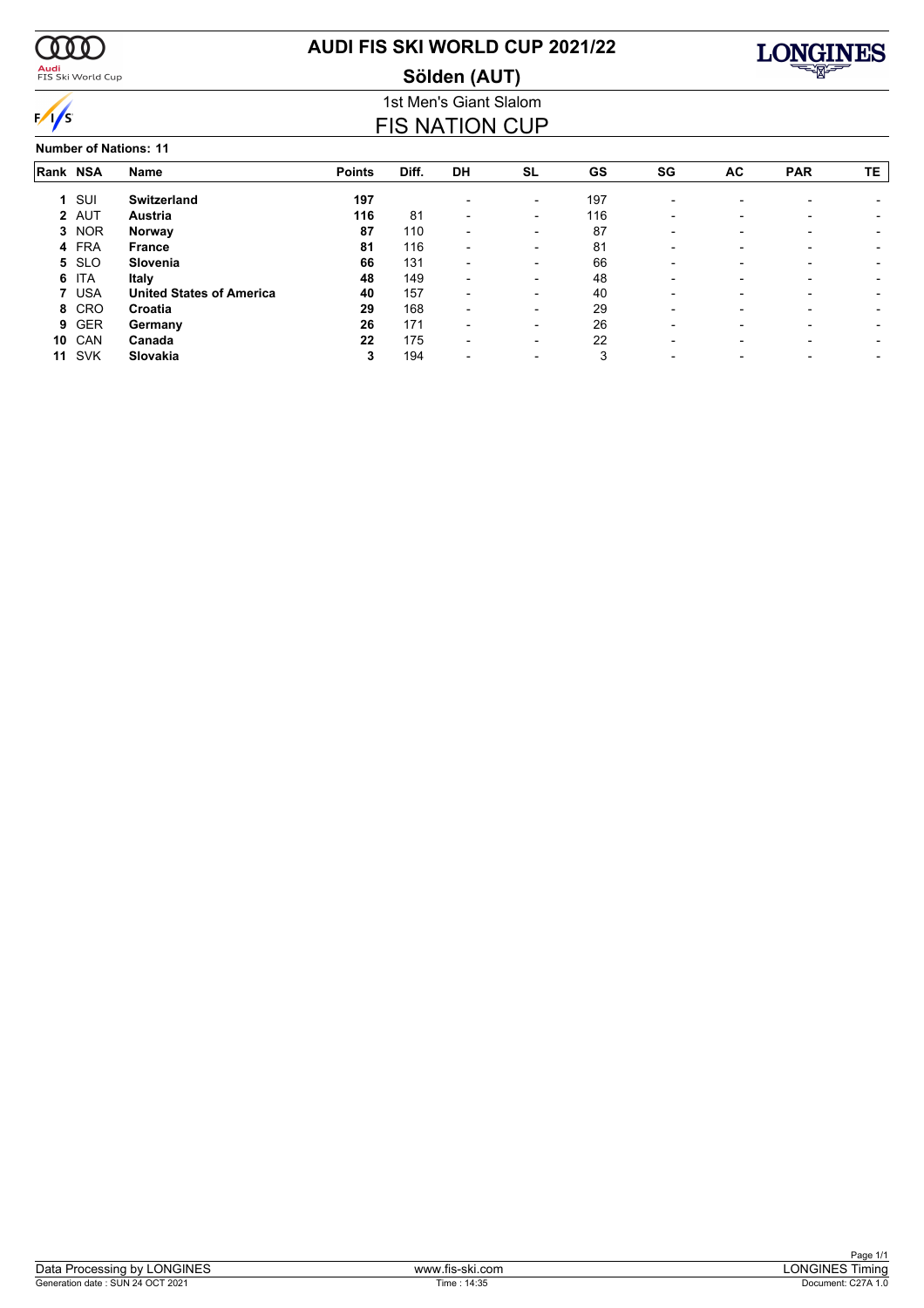$\alpha\alpha$ 

 $\sqrt{s}$ 

<mark>Audi</mark><br>FIS Ski World Cup

### **AUDI FIS SKI WORLD CUP 2021/22**

**Sölden (AUT)**



### 1st Men's Giant Slalom OVERALL FIS NATION CUP

**Number of Nations: 14**

|               |     | Overall |     |     | <b>DH Points</b> |   |     | <b>SL Points</b> |                          |     | <b>GS Points</b>         |     | <b>SG Points</b> |   |   | <b>AC Points</b> |   |   | <b>PAR Points</b> |   |   | <b>TE Points</b> |
|---------------|-----|---------|-----|-----|------------------|---|-----|------------------|--------------------------|-----|--------------------------|-----|------------------|---|---|------------------|---|---|-------------------|---|---|------------------|
| <b>RK NSA</b> | M+W | м       | W   | M+W | м                | W | M+W | м                | W                        | M+W | м                        | W   | M+W              | м | W | M+W              | м | W | M+W               | м | W | $M+W$            |
| $1$ SUI       | 290 | 197     | 93  |     |                  |   |     |                  |                          | 290 | 197                      | 93  |                  |   |   |                  |   |   |                   |   |   |                  |
| 2 AUT         | 226 | 116     | 110 | ۰.  |                  |   |     |                  |                          | 226 | 116                      | 110 |                  |   |   |                  |   |   |                   |   |   |                  |
| 3 USA         | 188 | 40      | 148 |     |                  |   |     |                  |                          | 188 | 40                       | 148 |                  |   |   |                  |   |   |                   |   |   |                  |
| 4 NOR         | 159 | 87      | 72  |     |                  |   |     |                  |                          | 159 | 87                       | 72  |                  |   |   |                  |   |   |                   |   |   |                  |
| 5 SLO         | 133 | 66      | 67  |     |                  |   |     |                  |                          | 133 | 66                       | 67  |                  |   |   |                  |   |   |                   |   |   |                  |
| 6 FRA         | 123 | 81      | 42  |     |                  |   |     |                  | $\overline{\phantom{a}}$ | 123 | 81                       | 42  |                  |   |   |                  |   |   |                   |   |   |                  |
| 7 SVK         | 63  | 3       | 60  |     |                  |   |     |                  | $\overline{\phantom{a}}$ | 63  | 3                        | 60  |                  |   |   |                  |   |   |                   |   |   |                  |
| 7 ITA         | 63  | 48      | 15  | ۰   |                  |   |     |                  |                          | 63  | 48                       | 15  |                  |   |   |                  |   |   |                   |   |   |                  |
| 9 CAN         | 58  | 22      | 36  |     |                  |   |     |                  |                          | 58  | 22                       | 36  |                  |   |   |                  |   |   |                   |   |   |                  |
| <b>10 CRO</b> | 29  | 29      |     |     |                  |   |     |                  |                          | 29  | 29                       |     |                  |   |   |                  |   |   |                   |   |   |                  |
| <b>10 GER</b> | 29  | 26      | 3   |     |                  |   |     |                  |                          | 29  | 26                       | 3   |                  |   |   |                  |   |   |                   |   |   |                  |
| <b>12 SWE</b> | 27  |         | 27  |     |                  |   |     |                  |                          | 27  | $\overline{\phantom{0}}$ | 27  |                  |   |   |                  |   |   |                   |   |   |                  |
| <b>13 NZL</b> | 24  |         | 24  |     |                  |   |     |                  |                          | 24  | $\overline{\phantom{0}}$ | 24  |                  |   |   |                  |   |   |                   |   |   |                  |
| <b>14 GBR</b> | 20  |         | 20  |     |                  |   |     |                  |                          | 20  | $\overline{\phantom{0}}$ | 20  |                  |   |   |                  |   |   |                   |   |   |                  |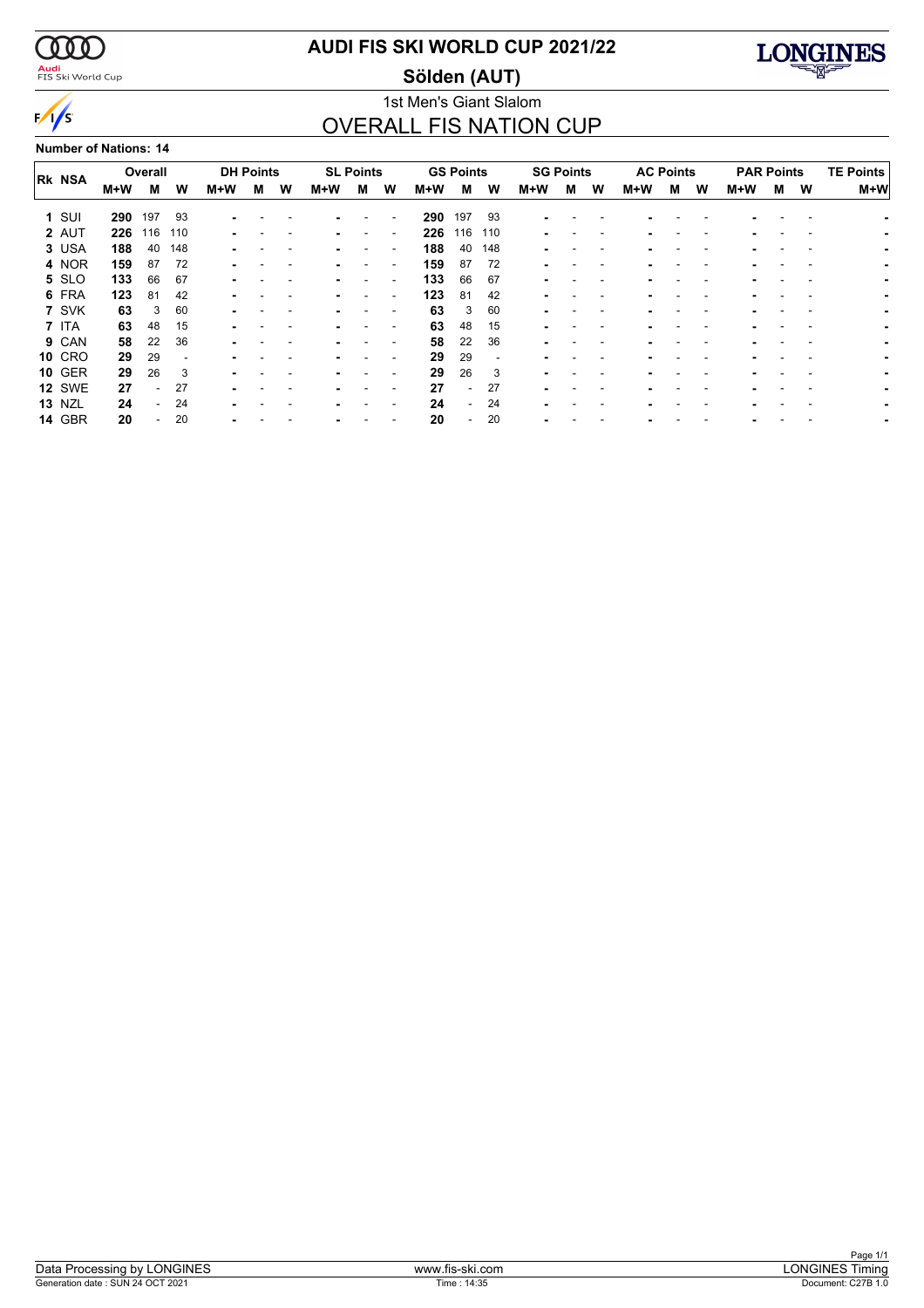

<mark>Audi</mark><br>FIS Ski World Cup

# **AUDI FIS SKI WORLD CUP 2021/22**





### 1st Men's Giant Slalom BRANDS STANDINGS

**Number of Brands: 5**

|    | Rank Name | <b>Points</b> | Diff. | DH                       | <b>SL</b>                | GS  | SG                       | AC                       | <b>PAR</b>               |
|----|-----------|---------------|-------|--------------------------|--------------------------|-----|--------------------------|--------------------------|--------------------------|
|    |           |               |       |                          |                          |     |                          |                          |                          |
|    | Rossignol | 100           |       | $\overline{\phantom{0}}$ | $\overline{\phantom{0}}$ | 100 | $\overline{\phantom{0}}$ | $\overline{\phantom{0}}$ |                          |
|    | Stoeckli  | 100           |       | $\overline{\phantom{0}}$ | $\overline{\phantom{a}}$ | 100 | $\overline{\phantom{0}}$ | $\overline{\phantom{0}}$ | $\overline{\phantom{0}}$ |
|    | 3 Salomon | 80            | 20    | $\overline{\phantom{0}}$ | $\overline{\phantom{a}}$ | 80  | $\overline{\phantom{0}}$ | $\overline{\phantom{0}}$ | $\overline{\phantom{0}}$ |
| 4  | Dynastar  | 50            | 50    | $\overline{\phantom{0}}$ | $\overline{\phantom{a}}$ | 50  | $\overline{\phantom{a}}$ | $\overline{\phantom{0}}$ | $\overline{\phantom{0}}$ |
| 5. | Head      | 45            | 55    | $\overline{\phantom{0}}$ | $\overline{\phantom{0}}$ | 45  | ۰                        | $\overline{\phantom{a}}$ | $\overline{\phantom{a}}$ |